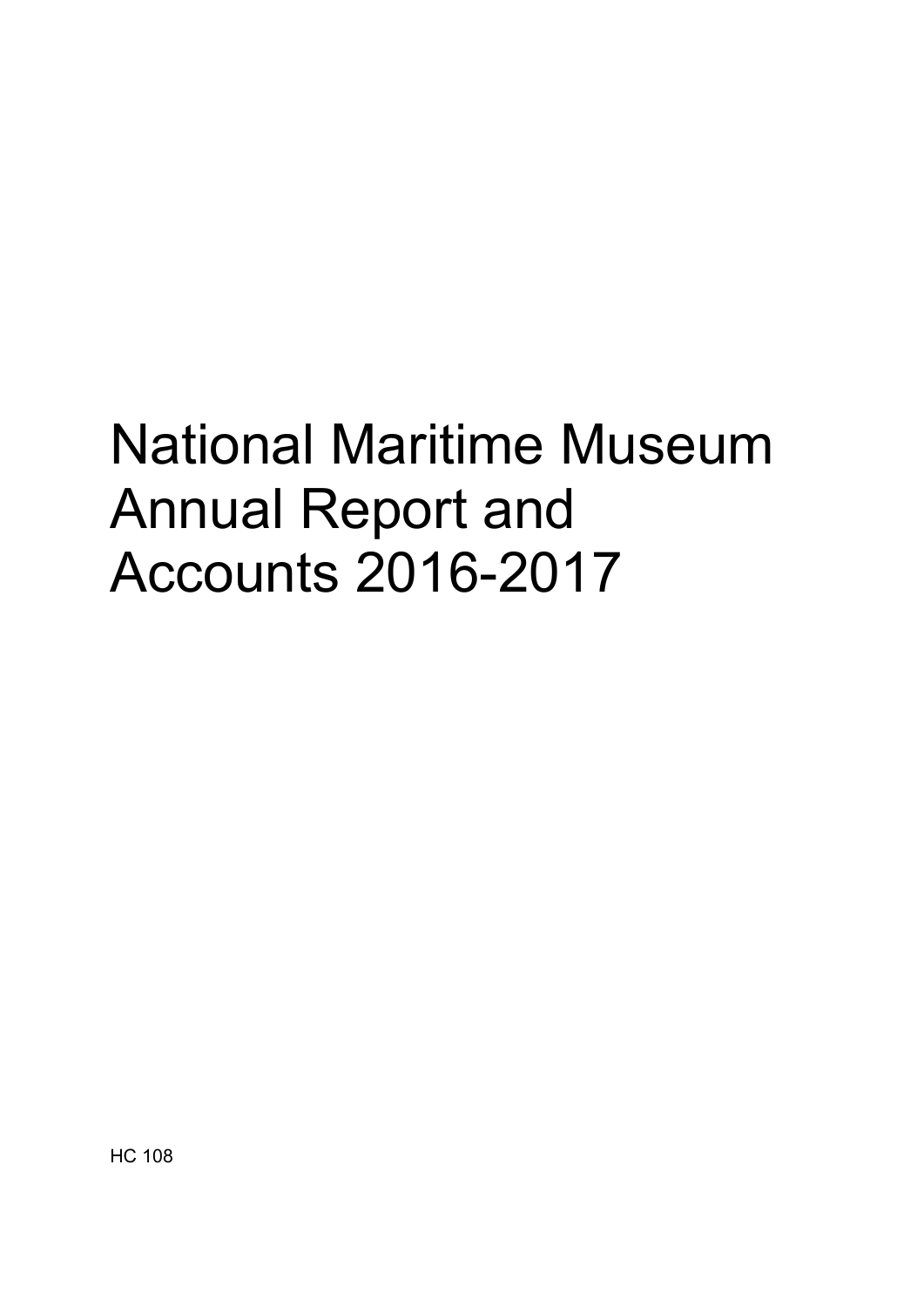# National Maritime Museum Annual Report and Accounts 2016-2017

Presented to Parliament pursuant to Section 9 (8) of the Museums and Galleries Act 1992

Ordered by the House of Commons to be printed on 12 July 2017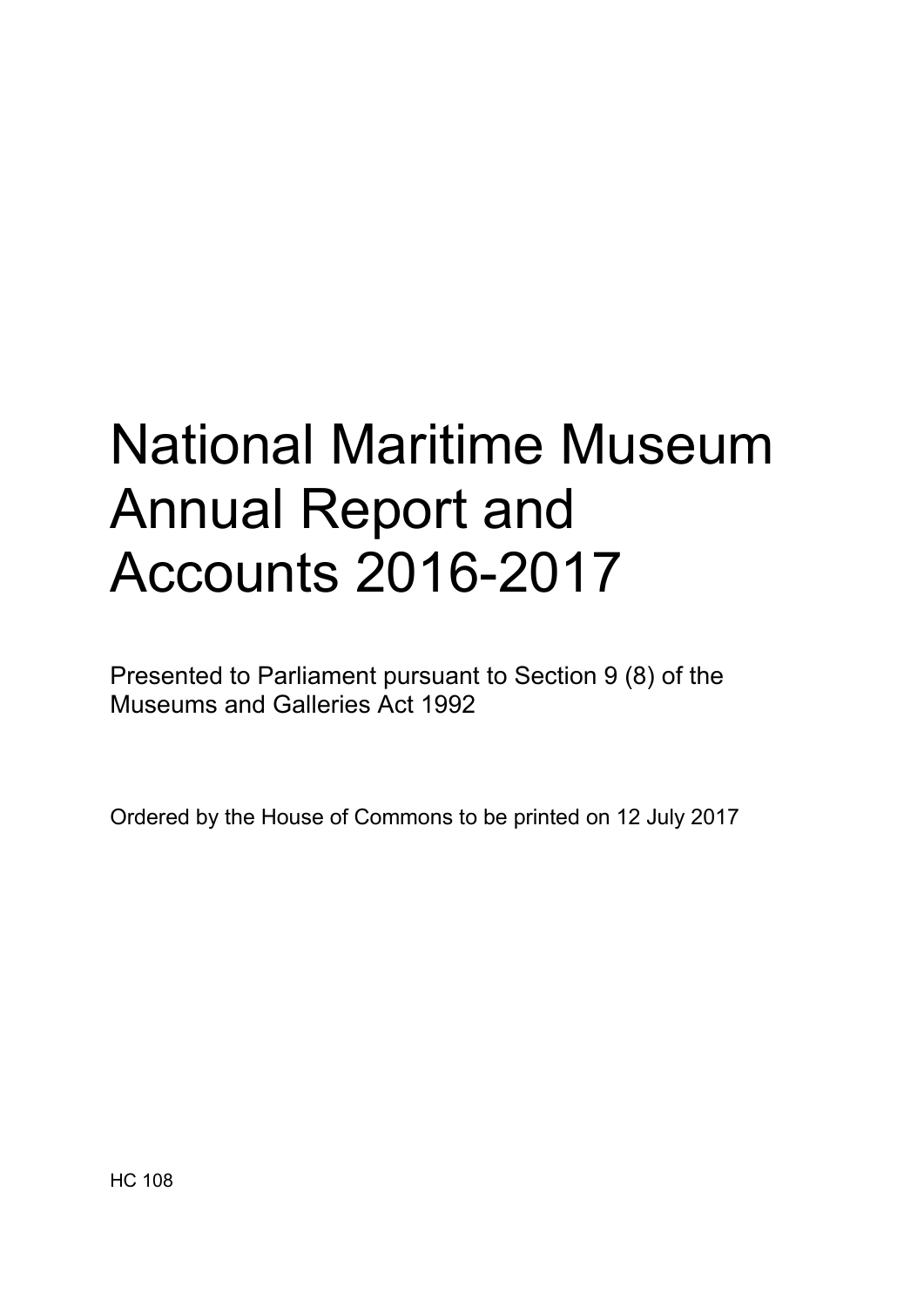Printed in the UK on behalf of the Controller of Her Majesty's Stationery Office



© Crown copyright 2017

This publication is licensed under the terms of the Open Government Licence v3.0 except where otherwise stated. To view this licence, visit [nationalarchives.gov.uk/doc/open](http://www.nationalarchives.gov.uk/doc/open-government-licence/version/3)[government-licence/version/3](http://www.nationalarchives.gov.uk/doc/open-government-licence/version/3) or write to the Information Policy Team, The National Archives, Kew, London TW9 4DU, or email: [psi@nationalarchives.gsi.gov.uk.](mailto:psi@nationalarchives.gsi.gov.uk)

Where we have identified any third party copyright information you will need to obtain permission from the copyright holders concerned.

This publication is available at [www.gov.uk/government/publications](http://www.gov.uk/government/publications)

Any enquiries regarding this publication should be sent to us at Park Row, Greenwich, London SE10 9NF, United Kingdom marked for the attention of the Trustees of the National Maritime Museum.

Print ISBN 9781474145299 Web ISBN 9781474145305

ID 18051709 07/17

Printed on paper containing 75% recycled fibre content minimum

Printed in the UK by the Williams Lea Group on behalf of the Controller of Her Majesty's Stationery Office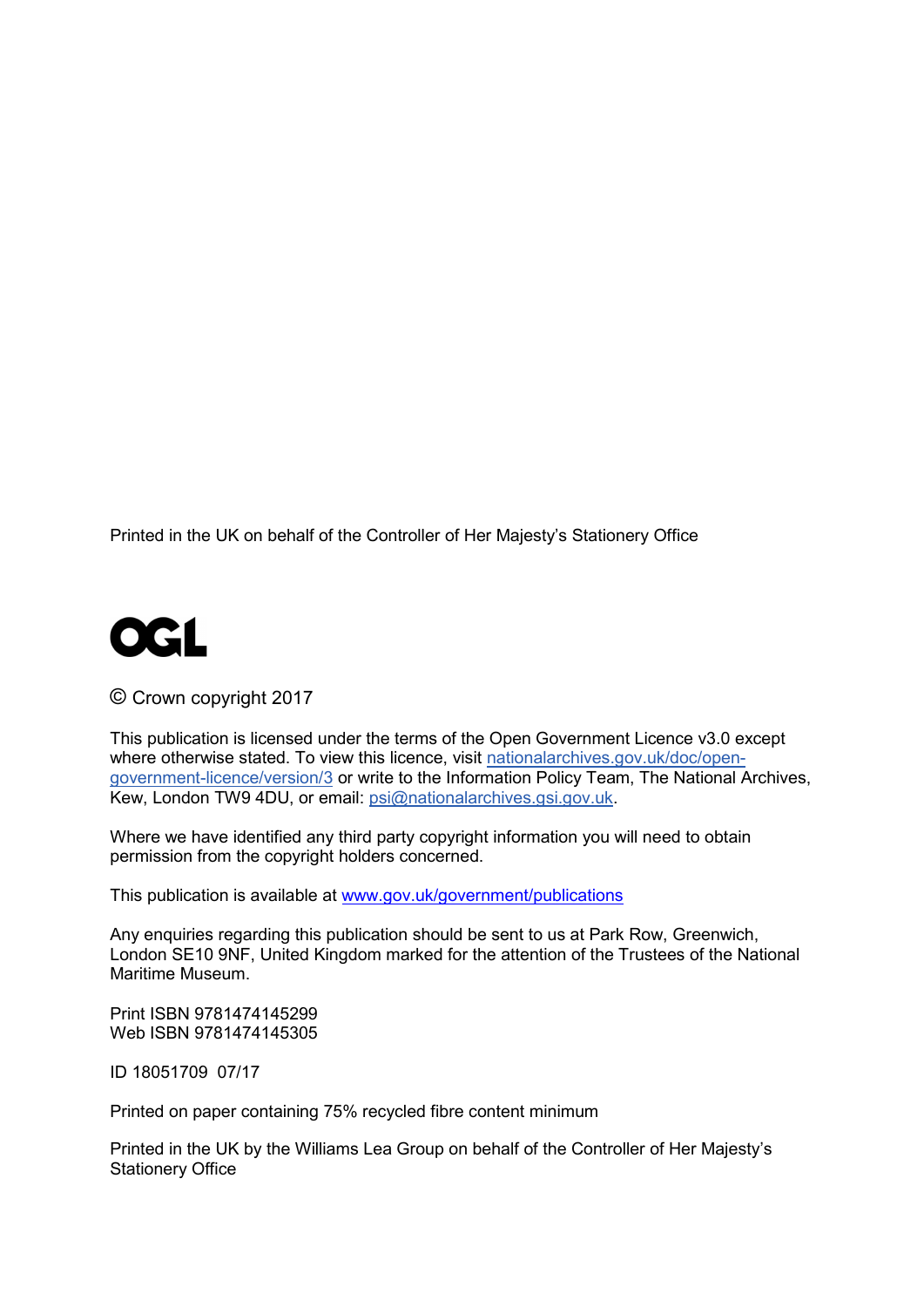# **TRUSTEES' AND ACCOUNTING OFFICER'S ANNUAL REPORT AND CONSOLIDATED ACCOUNTS FOR THE YEAR ENDED 31 MARCH 2017**

# **CONTENTS**

| $\mathbf{i}$     | <b>Statutory Background and History</b>                           | 1                       |
|------------------|-------------------------------------------------------------------|-------------------------|
| ii               | <b>Mission, Objective and Aims</b>                                | $\mathbf{2}$            |
| 1.               | <b>Chairman's Foreword</b>                                        | 3                       |
| 2.               | <b>Director's Statement</b>                                       | $\overline{\mathbf{4}}$ |
| 3.               | Review of activities and performance 2016-17                      | 5                       |
| $\boldsymbol{4}$ | <b>Sustainability report</b>                                      | 17                      |
| 5.               | <b>Future priorities</b>                                          | 22                      |
| 6.               | <b>Workforce and Employment</b>                                   | 25                      |
| 7.               | <b>Remuneration and Staff Report</b>                              | 28                      |
| 8.               | Reference and administrative details                              | 32                      |
| 9.               | Supporters of the National Maritime Museum 2016-17                | 34                      |
| 10.              | <b>Financial Review</b>                                           | 37                      |
| 11.              | <b>Statement of the Responsibilities of the Board of Trustees</b> |                         |
|                  | and the Director as Accounting Officer                            | 41                      |
| 12.              | <b>Governance Statement</b>                                       | 42                      |
| 13.              | The Certificate and Report of the                                 |                         |
|                  | <b>Comptroller and Auditor General</b>                            | 5 <sup>2</sup>          |
| 14.              | <b>Consolidated Statement of Financial Activities</b>             | 54                      |
| 15.              | <b>Charity Statement of Financial Activities</b>                  | 55                      |
| 16.              | <b>Balance Sheets as at 31 March 2017</b>                         | 56                      |
| 17.              | <b>Consolidated Cash Flow Statement</b>                           | 57                      |
| 18.              | <b>Notes to the Consolidated Accounts</b>                         | 58                      |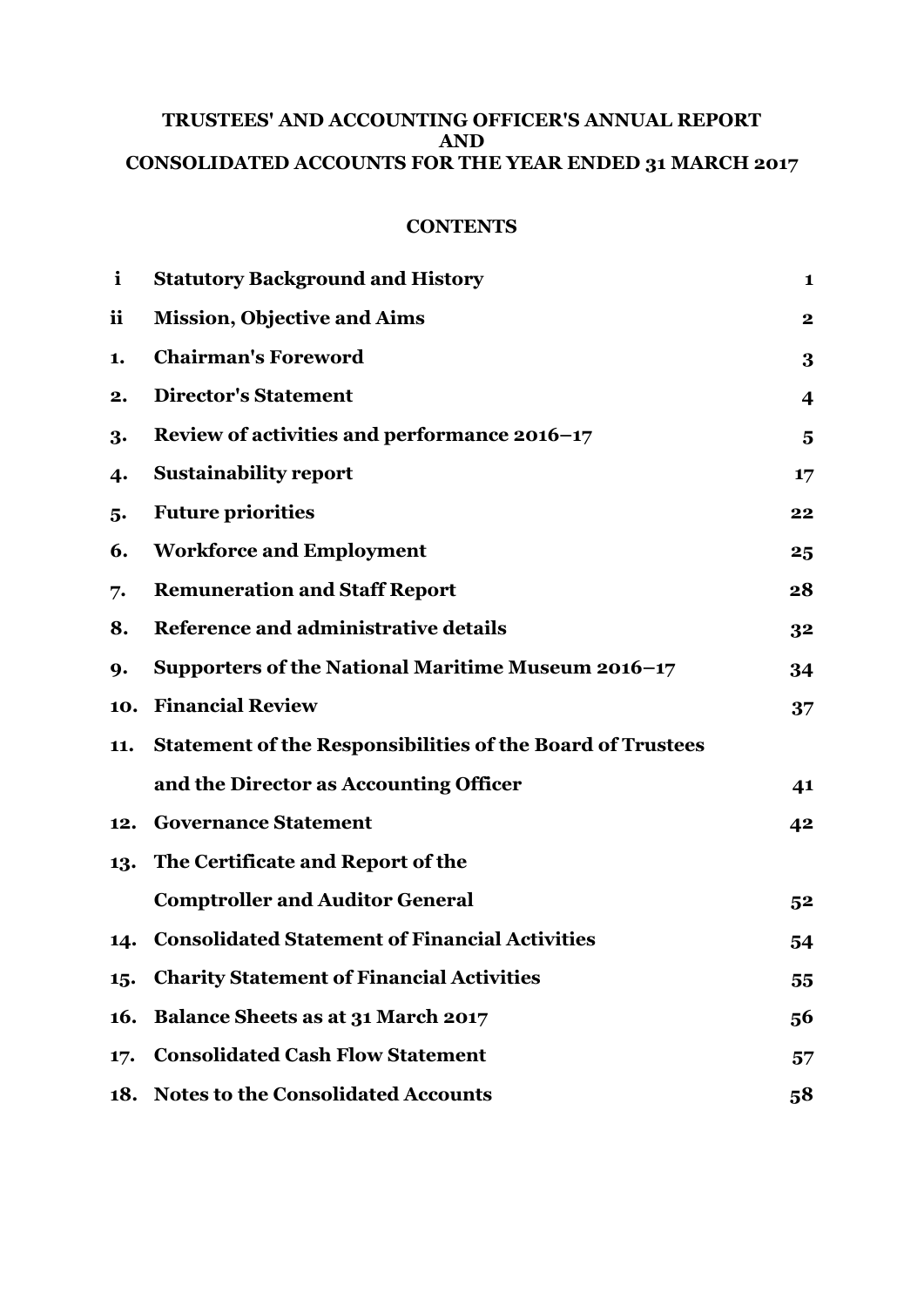## **i MUSEUM BACKGROUND**

The National Maritime Museum was founded by Act of Parliament in 1934. It is the largest maritime museum in the world and it now includes the Queen's House, the Royal Observatory and the clipper ship *Cutty Sark*. The collective brand name for the four sites is Royal Museums Greenwich. The four sites are open 362 days a year and in 2016–17 welcomed some 2.41 million visits from Britain and around the world and 4.3 million visits to its website www.rmg.co.uk.

By the 1934 Act the Board of Trustees of the National Maritime Museum is a statutory corporation and an exempt charity. For management purposes the Museum is classed as an Executive Non-Departmental Public Body. In 2016–17 the Museum had an annual income of some £123 million (including donated gifts of £73.5m and capital grants of £22.6m) and a staff of 500 full-time equivalents, under the Board of Trustees, the Director, and an Executive.

The Museum's total revenue income in 2016–17 of £26.8m constituted £13m (49%) from its self-engendered trading activity, donations and sponsorship; and £13.8m (51%) of funding from the taxpayer via Grant-in-Aid through the Department for Culture Media and Sport. Entry to the national maritime collection is free. Admission charges are made for special exhibitions, the Peter Harrison Planetarium, the Greenwich Meridian Line and the Time Galleries, and *Cutty Sark*.

# **History and Collection**

The National Maritime Museum was opened to the public by King George VI on 27 April 1937. Previously (1807–1933) its main buildings at Greenwich, including the Queen's House, accommodated the Royal Hospital School. The Royal Observatory, Greenwich, was added to the Museum's estate and curatorial remit in 1953.

The Museum is unique in the architectural significance and setting of its buildings. The 17thcentury Queen's House, designed by Inigo Jones and probably the most important early classical building in England, is the keystone of the historic 'park and place' landscape of Maritime Greenwich, so-designated as a UNESCO World Heritage Site (WHS) in 1997. Flamsteed House (built 1675–76), the original part of the Royal Observatory, was designed by Sir Christopher Wren and was the first purpose-built scientific research facility in Britain.

The Museum has a number of storage and conservation outstations in south-east London close to its main site which are currently being rationalized and consolidated as part of the Museum's Endeavour project.

All the Museum buildings have been subsequently upgraded at various times. Modern redevelopment of the main galleries centres on what is now the Neptune Court. One of the first museum capital projects funded by the Heritage Lottery Fund, this was completed in 1999 and reopened by Her Majesty The Queen. The major *Time and Space* capital project at the Royal Observatory was opened by Her Majesty The Queen in May 2007.

In July 2011 the new Sammy Ofer Wing was opened by the Patron of the Museum, His Royal Highness The Duke of Edinburgh. This major architectural addition provides a new Museum main entrance from the Royal Park, state-of-the-art facilities for our pre-eminent research archive and a custom-built special exhibitions gallery.

In April 2012 Her Majesty The Queen reopened the fully conserved *Cutty Sark* to the public. At that time the Museum had the responsibility for the operational management of the ship under a Service Level Agreement with the then owner of the ship, the Cutty Sark Trust. At the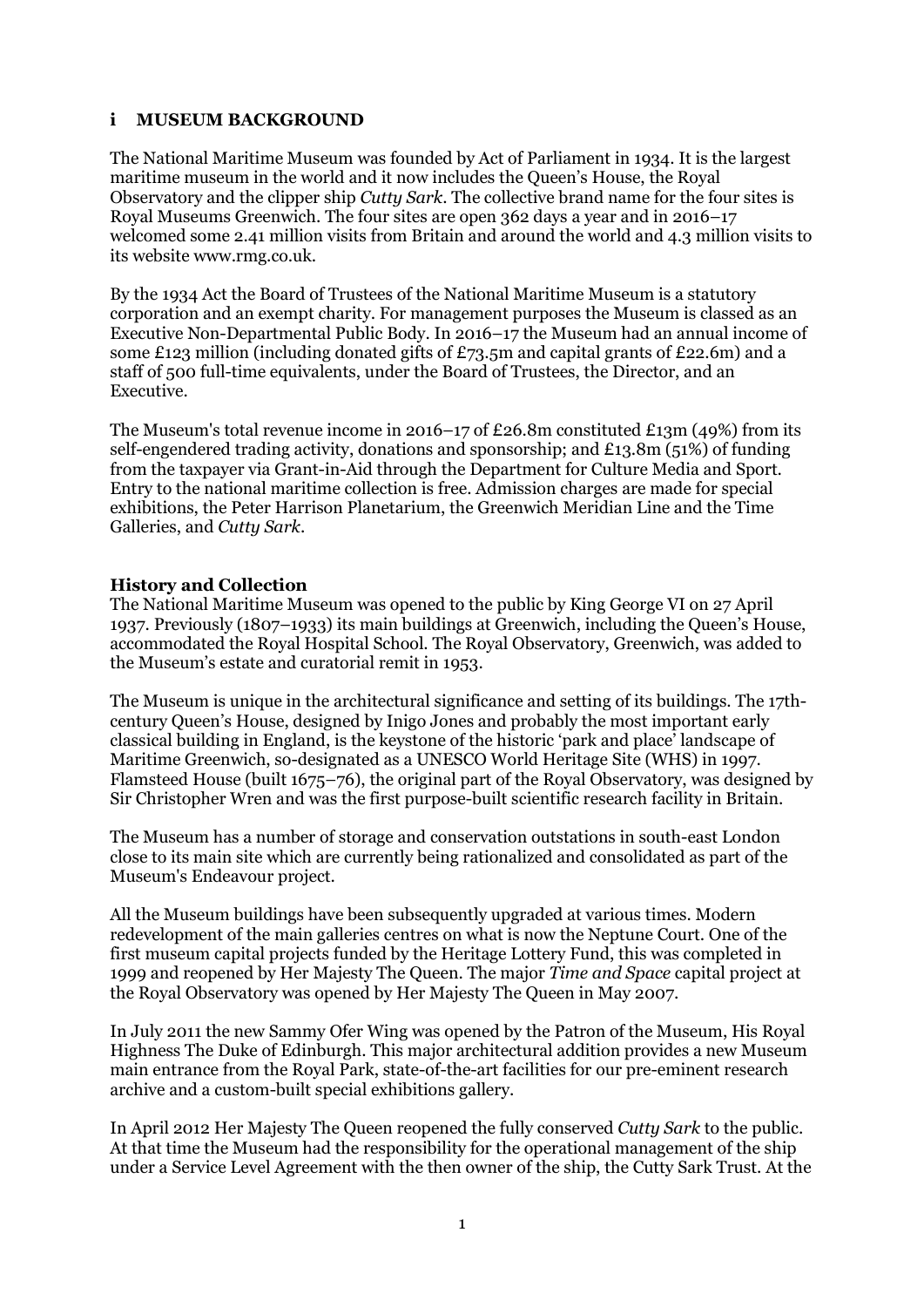end of July 2015 the ship was generously donated as a gift by the Trustees of the Cutty Sark Trust in to the national maritime collection held by the Museum.

The collection is the most important holding in the world on the history of Britain at sea. It comprises more than two million items, including maritime art (both British and 17thcentury Dutch); cartography; manuscripts including official public records; ship models and plans; scientific and navigational instruments; and instruments for time-keeping and astronomy (based at the Royal Observatory). Its British portraits collection is exceeded in size only by that of the National Portrait Gallery and its holdings relating to Nelson and Cook, among many other individuals, are unrivalled. It has the world's largest maritime historical reference library (135,000 volumes) including books dating back to the 15th century. An active loans programme ensures that items from the collection are seen in the UK and overseas. Through its displays, exhibitions and outreach programmes the Museum also explores our current relationship with the sea, and its future as an environmental force and resource.

By virtue of its pairing with the Royal Observatory, the Museum enjoys a unique conjunction of subjects (History, Science, Arts), enabling it to trace the movement and accomplishments of people and the origins and consequences of empire.

The outcome of the Museum's work is to achieve, for all its public at home and overseas, a greater understanding of British economic, cultural, social, scientific, political and maritime history, and its consequences in the world today.

## **ii MISSION, OBJECTIVE AND AIMS**

The Museum's **Mission** is to:

## **enrich people's understanding of the sea, the exploration of space, and Britain's role in world history.**

The Museum's **Objective** is:

**to discover more about humanity and the possibilities of human endeavour by showing how we strive to explore our world and our universe.** 

The Museum's **Aims** are to:

## **1. Put visitors first.**

Create inspiring experiences that transform people's understanding of our subjects and collections.

## **2. Value our heritage.**

Care for and develop our unique collection and historic sites.

## **3. Extend our reputation.**

Maximise our reach to and impact on local, regional, national and international audiences and stakeholders.

## **4. Strengthen our organisation.**

Grow our expertise, increase revenues, control costs and manage risks.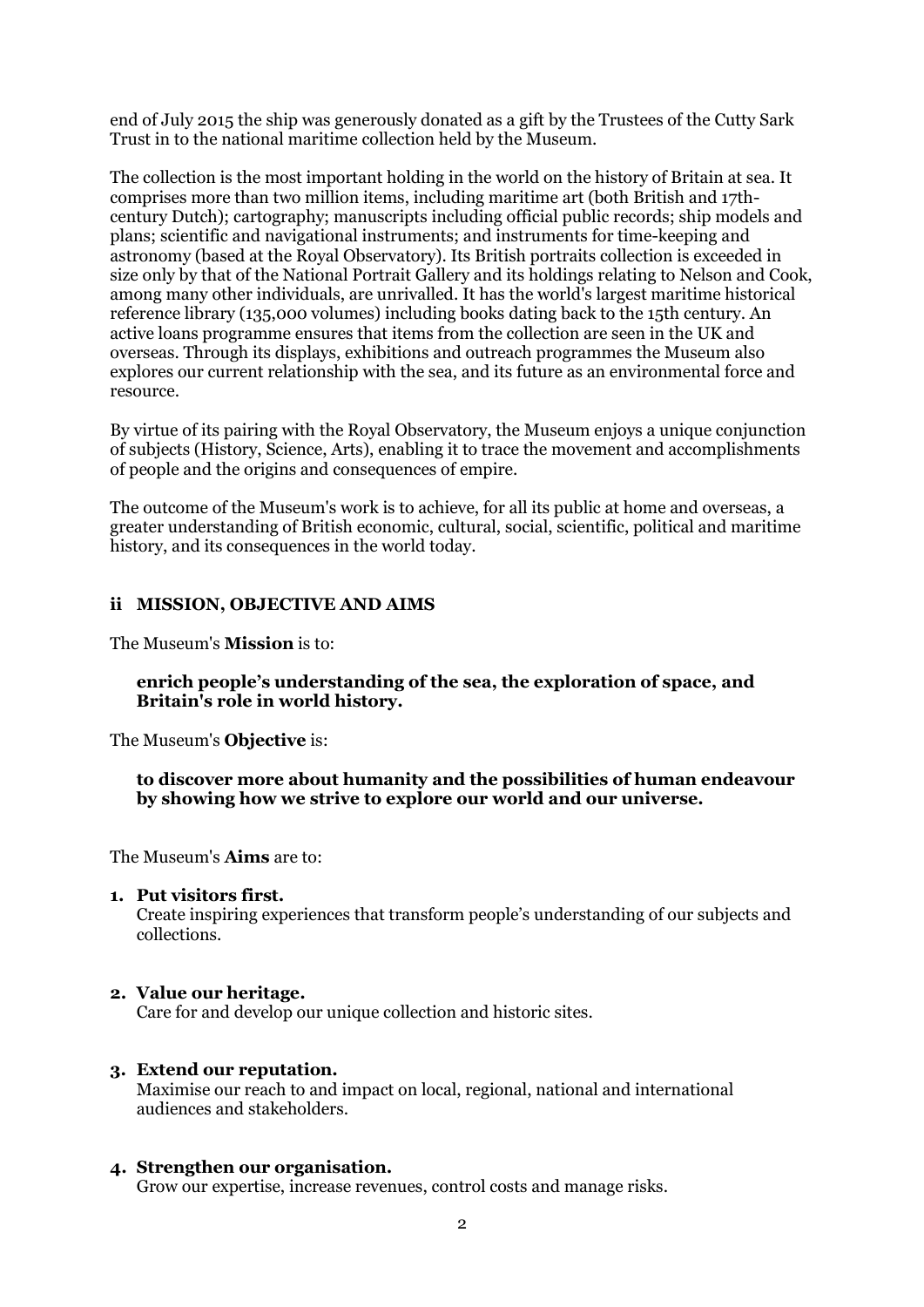## **1. CHAIRMAN'S FOREWORD**

At this point last year the Museum, in association with the Art Fund, was embarking on a £10-million fundraising campaign to purchase the celebrated Armada Portrait of Queen Elizabeth I, one of the most famous royal images in British history

The Trustees and I are very pleased to report that, with great help from the Heritage Lottery Fund, the Art Fund and many individual and institutional supporters, we succeeded in doing so. For a public holding already rich in great works of art, this portrait has to be regarded as the most nationally significant that we have ever acquired. The Board and I profoundly thank all those who played a part in securing it for the national collection at Greenwich, where Elizabeth herself was born and spent much time. It is currently undergoing conservation but will return to the Queen's House in September 2017 for the delight and inspiration of our many visitors.

The restoration of the Queen's House itself for its 400th anniversary, and its complete redisplay with fine and decorative art, was another great achievement in the year. Thus refurbished, Britain's first truly classical building remains the undoubted centre of the parkand-palace landscape of the Maritime Greenwich World Heritage Site, which –including Cutty Sark and the old town centre – now receives some 17 million visitors a year. In April 2017 the Queen's House hosted the 20th-anniversary celebration of Maritime Greenwich receiving this UNESCO status, with a glorious evening lighting of the main historic buildings.

The House was also used for the symbolic opening of the National Maritime Museum on 27 April 1937, by King George VI and Queen Elizabeth (the late Queen Mother). So on 27 April we marked our own 80th anniversary with a particularly enjoyable all-staff photograph taken alongside the House, with the Royal Observatory in view over our shoulders.

At a more human scale I believe one of the most important things we have accomplished this year was the opening of an innovative 'Pop-up Museum' in Lewisham Shopping Centre. This centred on our Heritage Lottery Fund 'Traveller's Tails' project (related to the acquisition of the Kangaroo and Dingo paintings by George Stubbs) but it also informs our development of the forthcoming 'Pacific Encounters' gallery. The space features interactives, handling collections, a make-and-take area and a reproduction of the Dingo painting. Lewisham Shopping Centre has very kindly donated use of the space and the Pop-up Museum remains open while it is without a tenant. The project exemplifies our commitment to outreach, our need to find out how others think we could improve, and our special relationship with our local stakeholders. We have learned a great deal from it.

The Board of Trustees comprises individuals who give their time entirely voluntarily and, as Chairman, I am always impressed with and very thankful for the great expertise and commitment they bring to the Museum. In 2016 the Trusteeships of Sir Robert Crawford and Linda Hutchinson ended, and I would like to acknowledge here their great support over the last eight years. In September the Prime Minister appointed Dr Aminul Hoque to the Board. Aminul brings 25 years of voluntary and professional experience in the youth, community and voluntary sector, and is a recognized expert in young people and cultural identity – an area of great importance to the Museum's efforts to explore hidden histories.

A 400th, an 80th, and a 20th anniversary make a celebratory way to view our efforts and achievements in the continuum of both preserving and being part of Britain's cultural history. The Trustees and I are very grateful to all those who recognize the importance of what we do and work with us constantly to build upon our past.

Sir Charles Dunstone, C.V.O., Chairman of the Board of Trustees 20 June 2017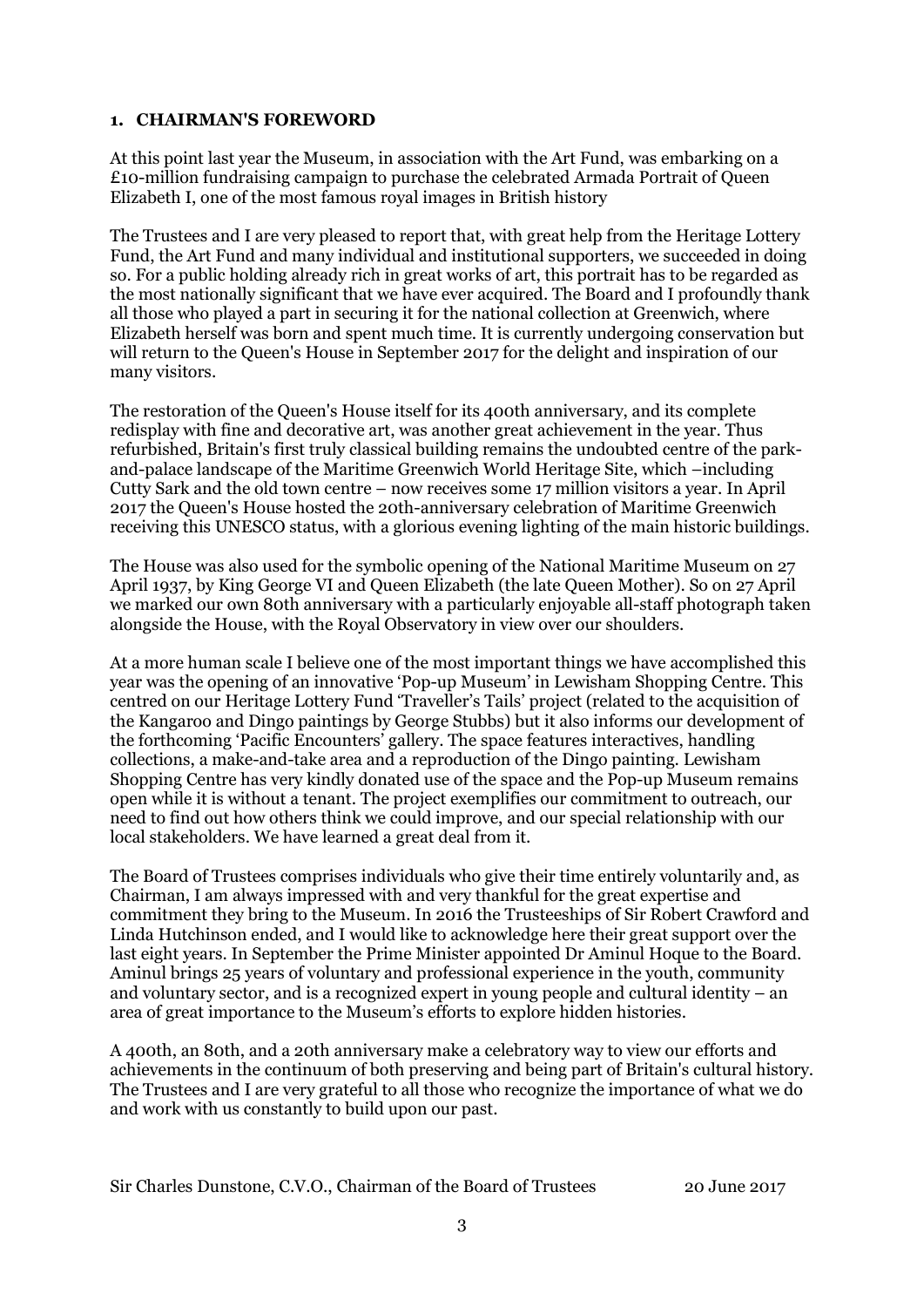# **2. DIRECTOR'S STATEMENT**

2016–17 has been a year of unprecedented effort on the entire Endeavour project (see page 23). This is now in its delivery phase and work fully across the Museum has been intense. The year started with the move of some 136 staff to their new open-plan offices. It has continued with planning the move of the entire Conservation Department; the construction of the Prince Philip Maritime Collections Centre (now nearing completion); collection-management work on storage and collection moves; base-build in the galleries and design of their content and fit-out; and work on our inspirational activity plan. The financial year finished with the completion of new entrance and retail facilities at the Royal Observatory.

In addition to all this exceptional work I would like to highlight other notable features of the period, aligned to the four Aims of our Corporate Plan:

## **1. Put visitors first**

- Visitation to Royal Museums Greenwich of 2.45 million in the 2016 calendar year puts us in the national top ten of the Association of Leading Visitor Attractions. This is an especially pleasing achievement given that it was in a further year of reduced visits from overseas and continuing, though necessary, travel interruptions from London Bridge.
- Our special exhibitions *Above and Beyond* and *Emma Hamilton: Seduction and Celebrity* were well received by their visitors and the critics – *Emma* gaining a five- star review from the *Guardian*.
- The Peter Harrison Planetarium had another record year, welcoming over 205 thousand people and school visits to its wide range of shows and special events.
- Our four-year programme of activities centred around 1914–18 continued with the *Jutland 1916* exhibition, opened by the First Sea Lord, to mark the centenary of the largest sea battle of the First World War.

## **2. Value our heritage**

- The completion of major restoration of the Queen's House in its 400th anniversary year has been very well received. Historic England described the project as 'breathtaking in its scope, vision and execution' and visits are running at almost double the rate of when the House was open in 2015.
- We welcomed and were extremely grateful for the transfer, from the Ministry of Defence Art Collection into the national maritime collection, of 239 highly significant items.

## **3. Extend our reputation**

- Our Members programme is going from strength to strength, with several record months of recruitment in 2016–17. It is particularly gratifying to see the strong take-up from families.
- Nearly 100 delegates from across the UK met at the Museum on 4 November for the firstever Maritime Archives Conference.
- I was delighted to be asked to speak to a Symposium for Future Strategies of the German Harbour Museum, Hamburg, 20–21 October, and to address a conference in Amsterdam on 25 November marking the 100th anniversary of the Nederlands Scheepvaartmuseum.

## **4. Strengthen our organisation**

- This year we have changed the approach to our food and drink offer, and have chosen a single caterer, Benugo, to operate across all four of our sites. We have also relocated the main shop into the Sammy Ofer Wing foyer and created a new books and retail offer at the Stanhope Entrance. I am pleased that these examples highlight our constant efforts both to please visitors with our services and boost our self-earned income.
- Volunteering is key to our success: 2016–17 has seen 102 additional e-volunteers recruited to our project to transcribe and make available the admission registers of the Dreadnought Seamen's Hospital, 1826–1930, while we have also recruited 25 new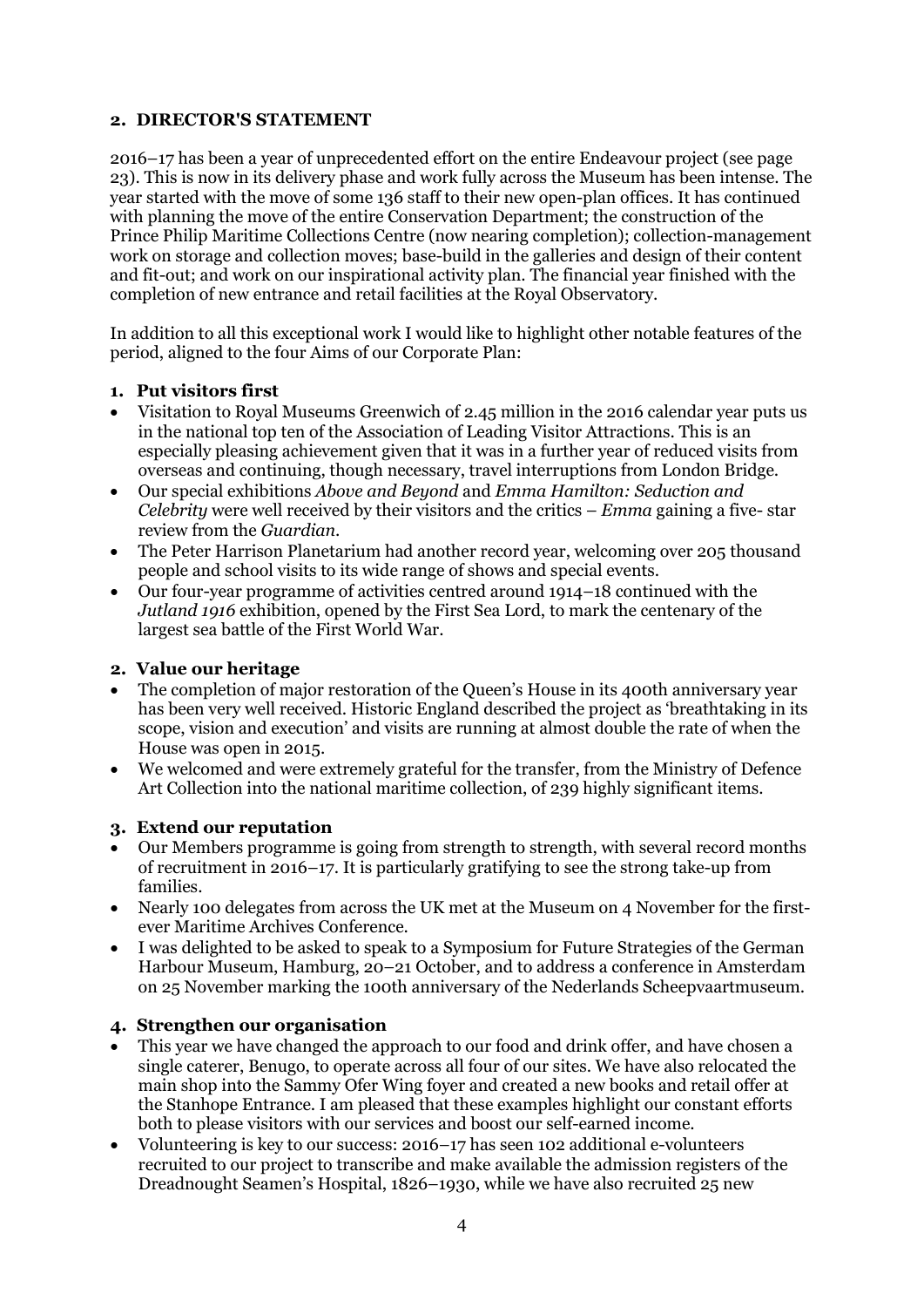conservation volunteers to innovative roles demonstrating conservation in action to the public.

This broad span of work and achievements, and in such a demanding and busy year for Royal Museums Greenwich, is the result of very hard work by all my colleagues and our many volunteers, supporters, Patrons and Members. Please accept my gratitude for all your commitment and enthusiasm.

I end by recording, sadly, that Martyn Heighton, Director, National Historic Ships UK was lost to us in November 2016. Martyn was a pillar of the maritime heritage community. Since its inception in 2006, NHS - UK had gone from strength to strength under his dynamic leadership. Martyn was an exemplar of creative and tireless public service for the benefit of us all, and for future generations.

Dr Kevin Fewster, A.M., Director 20 June 2017

# **3. REVIEW OF ACTIVITIES, ACHIEVEMENTS & PERFORMANCE**

The following section is a brief review of the activities and achievements of 2016–17 (so necessarily contains only a selection of the Museum's work over the year). The section is structured in accordance with the Museum's four Aims.

# **AIM 1: PUT VISITORS FIRST**

## **Create inspiring experiences that transform people's understanding of our subjects and collections**

See page 23 for the specific progress of the Endeavour capital project.

## **Queen's House**

The conservation of the significant historic interiors (King's Presence Chamber, Tulip Stairs and Great Hall) was completed and the movement and installation of over 400 works completed on schedule. Interpretation of both the historic building and art hang is complete. Additional basement display work is due to complete by the end of the year.

The Armada Portrait is undergoing conservation with plans to return the portrait in September 2017. We will be undertaking various rehangs in the Queen's House in the coming months to account for return of various high profile loans and the Tudor Portraits project.

## **NMM Enrichment**

Various "Quick Fixes" (Library, Learning Space, Member's Lounge, Voyagers) are in progress or completed. Briefs are now in development for the priority projects; *Stanhope* and *Sammy Ofer Entrances* together with the wider *Welcome, Orientation & celebration* elements for completion autumn 2018.

## **Exhibitions**

## *Special Exhibitions*

- *Seduction & Celebrity: The Spectacular Life of Emma Hamilton*: 4 November 2016 to 17 April 2017
- *Death in the Ice: The Shocking Story of Franklin's Final Expedition:* (a partnership with Canadian Museum of History), detail design complete, build contractor appointed, opening 14 July 2017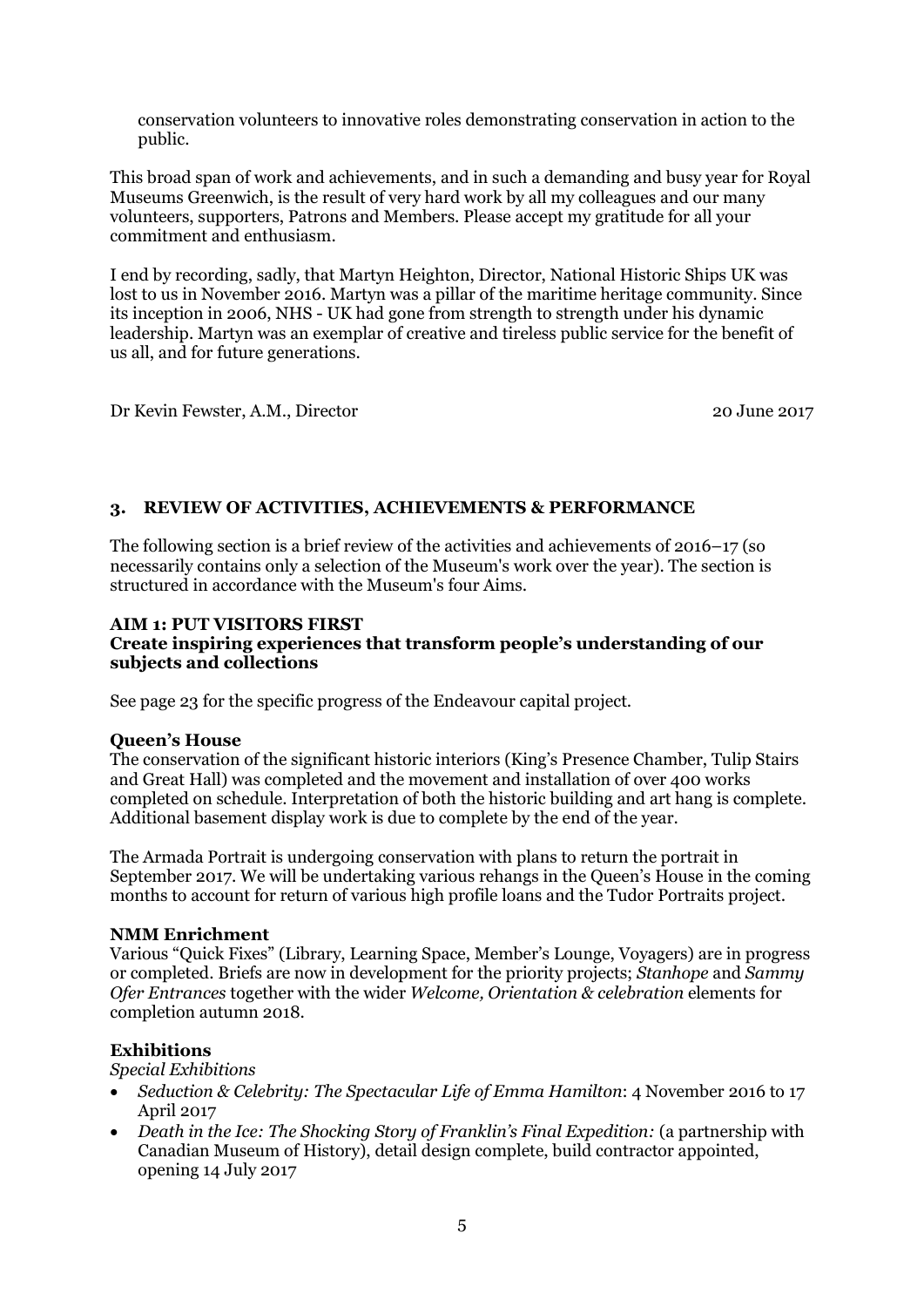- *British Seaside photography: 1960 to present* (working title) showcasing 4 seaside photographers including Martin Parr
- *Modern British Artists & the Sea: 1914–1951* (working title) content and business case in development. Design/build efficiencies to be built in with British Seaside Photography
- *Our Moon*, programmed for 2019 content and business case in development.

# *Touring Exhibitions*

- *Ships, Clocks and Stars*, now complete after a successful run at the Australian National Maritime Museum
- *Visions of the Universe* now finished after a successful final run at Sea City Museum
- *Insight Astronomy Photographer of the Year*: Negotiations complete with Exploratorium, Portugal to act as broker for the exhibition in Spain/Portugal. We have also secured the contract for the Moscow Polytechnic Museum who are also kindly serving as an agent for the whole of Russia. We are in ongoing negotiations for additional UK, US and SE Asia venues regarding the tour.

# *Galleries and Gallery Enhancements*

- *Jutland* opened in May 2016
- *Re-Think Navy* theme opened in June 2016
- America's Cup display opened on 28 April 2017 in time for the great race
- At the Royal Observatory: Observatory Life, Flamsteed House apartments phase 2 complete and enhancement planning for 2017-18 underway.

## *Masterplanning & Design*

• Special Exhibitions 5 year programme: programme review undertaken over the summer resulting in changes to existing exhibitions and possible changes to existing processes to improve efficiency and align more closely with new brand & forthcoming audience development strategy.

## *Digital Projects (exhibitions only)*

- *Spirited*, a digital adventure: an immersive augmented reality experience and schools guided tour (designed in-house). Phase 1 launched successfully in March, evaluation ongoing
- Digital Collections Project (working title): a project showcasing our hidden collection, kick off workshop to be held in April, project delivery by autumn 2018.

## **Library and Archives**

- The Museum's digitised collection of Merchant Seamen Death Records, 1939-1953 was made available on Ancestry with 61,786 records searchable by name
- The Navy Board Project transcribing the Museum's collections of letters from the Navy Board to the Admiralty from the late seventeenth century, continues with a further 3,731 records added to the Museum's catalogues
- A 3 year cataloguing project by volunteer Jane Knight of the Markham papers was completed in July and saw 4,950 records added to the Museum's catalogues and made available to the public
- In April the Museum hosted a visit by the Commonwealth Caribbean Countries & Territories. This included a visit to the Library to see related documents hosted by archivist Martin Salmon and a tour of Atlantic Worlds: Exploration and Cultural Encounters gallery by Dr Rob Blyth, Curator of World and Maritime History. Countries represented included British Virgin Islands, Turks and Caicos Islands, Gibraltar, the Falkland Islands, St. Helena and Tristan da Cunha
- Muslims at Sea Study Day 'From Barbary Pirates to Brick Lane' 2 sessions in Library given showing documents relating to Muslim and Lascar sailors and explaining the resources available to researchers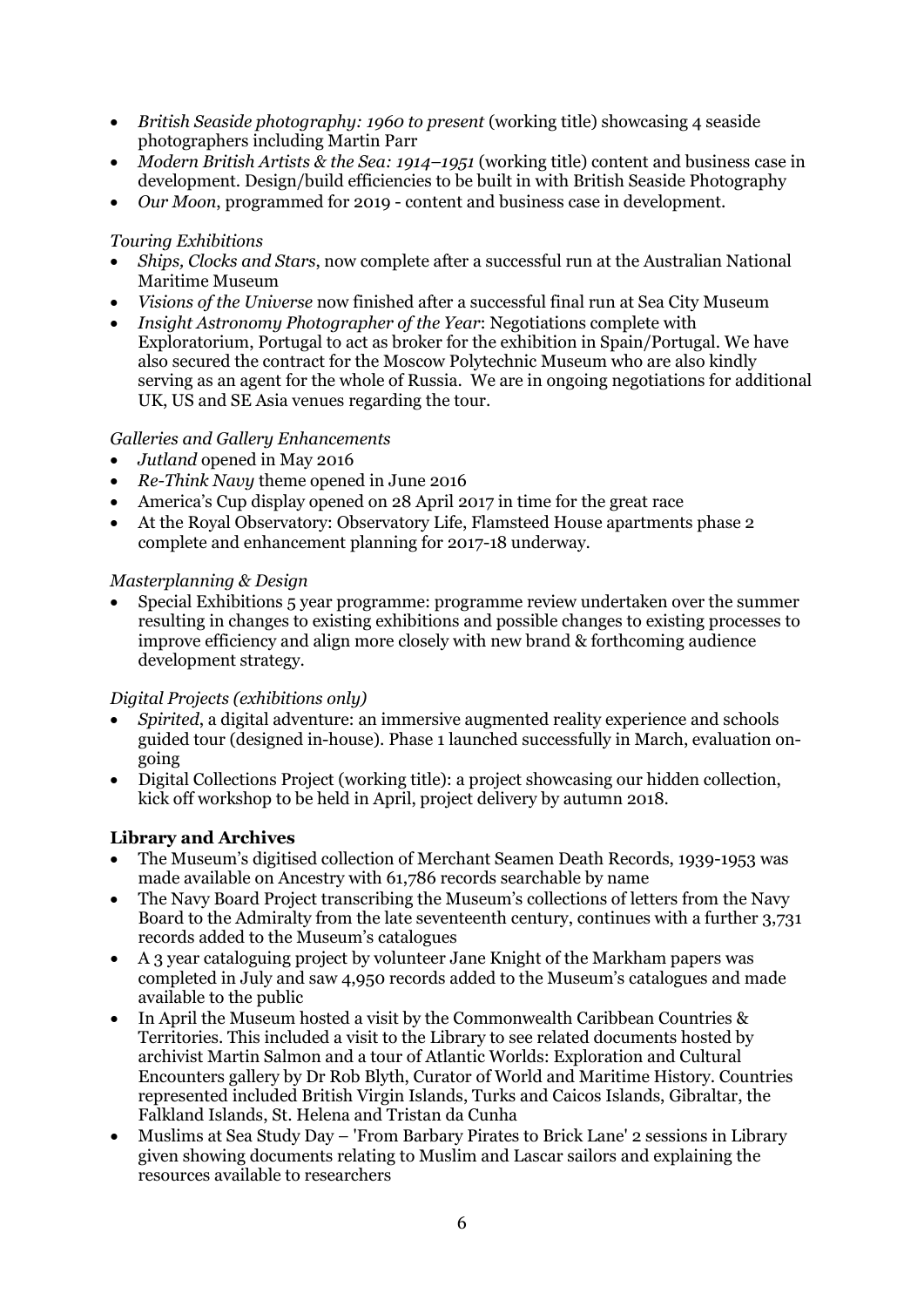• The Museum hosted a conference 'A New narrative for the British Overseas Territories' which was arranged by the student organisation for British Overseas Territories.

# **NMM Learning**

# *Informal Learning and Public programmes*

- A programme of activities ran for World Mental Health day on 10 October, the day was created in partnership with Greenwich Mind and was the first in a series of co-produced activities that will continue in support of Mental Health awareness
- Halloween Late: Mystery at the Museum the NMM hosted a night of activity inspired by the collections and making use of the galleries in a frantic quest for answers from leading interactive and immersive theatre specialists SPECIFIQ, the exhilarating evening was run to celebrate Museums and the night and was attended by 600 people
- Traveller's Tails HLF Activity Plan update In March we opened a pop-up museum in Lewisham Shopping Centre. This has been a great success in engaging audiences that have not yet been to our Greenwich site (and gained a mention on the World Service). Since opening 6,644 visitors have come through the door and the public comments have been hugely supportive
- Over the Easter holidays the National Maritime Museum and Daisy Farris Dance Collective have been working with local young people to research the tragic sinking of the SS *Princess Alice* and choreograph a new retelling of the tragic story. The group performed The SS *Princess Alice* Disaster on Thursday 13th and Friday 14th April as part of the [Tall Ships Regatta](http://www.visitgreenwich.org.uk/tallships/)
- In March we celebrated our first Women's History Month programme Women Making Waves a month long programme to share and celebrate the lives and achievements of women whose adventures and tales have been lost to history. As part of this we installed the Haenyeo: Women of the Sea exhibition at the National Maritime Museum, an exploration of the inspirational female divers of Jeju Island in South Korea.

# **Cutty Sark Learning**

- We have designed a new programme for Early Years Foundation Stage and Key Stage 1 called *All Aboard the Story Ship*. The session uses storytelling, drama, dance, music and art in a retelling of the Robert Burns poem Tam O'Shanter. The session was trialled with five classes in the summer term and received excellent feedback from the schools involved
- Heronsgate primary school in Woolwich was our partner school for the annual Kids in Museums Takeover Day on 18 November. Six preparation workshops took place at the school or at the ship. The event was attended by the Mayor of Greenwich and was very popular with local families
- A new ship's character has joined the cast of actors in time for the Tall Ships Festival. Emma Louise Ray is the mother of a ship's apprentice. 84 character actor performances took place during the period with 2,900 participants.

# **Science Learning and Public Engagement at the Royal Observatory**

# *Formal Learning*

- The astronomy programme for schools at the ROG has reached in excess of 41,000 school visitors over the last financial year. Evaluation reveals consistently high levels of visitor satisfaction and a strong delivery of learning outcomes
- Our educational video resources have received in excess of 67,000 views over the past year. New video resources for next year are currently entering the final stage of production, including one developed in collaboration with Boeing.

# *Informal Learning*

• The programme of events surrounding the Transit of Mercury on May 9th was a rousing success, with 800 participants on site and 136,000 people viewing our online broadcast via YouTube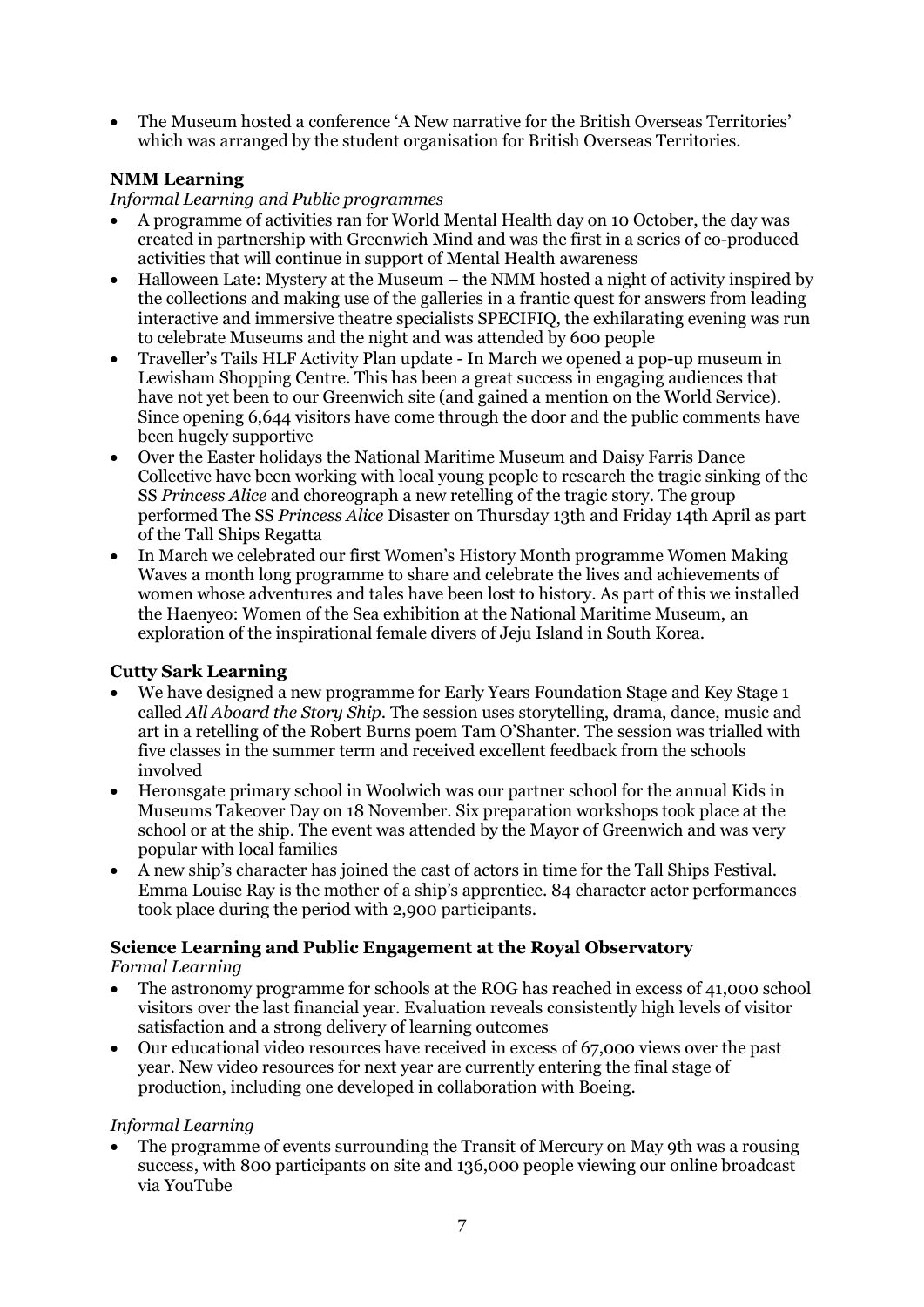- Over 700 visitors gazed at the mysterious planet Venus during the daytime through our Great Equatorial Telescope in late August and early September 2016. This rare chance to see a planet was a sell-out on all dates
- The new informal learning team, which began as a pilot in October 2015, has proven to be a success. The delivery of an improved and expanded offer has enabled us provide more visitors to the north and south sites with enriching learning experiences, from observing sessions to family workshops.

## *Planetarium*

• The Insight Astronomy Photographer of the Year show produced by our Planetarium Astronomers is being distributed on line to an international audience in collaboration with the European Southern Observatory. The show has been taken by 25 organisations in 10 different countries around the world and is projected to be seen by 77,000 people.

# **Visitor Experience**

• A pan-museum Visitor Improvement Group has been established for ROG and for *Cutty Sark* to create a strategy for the short, medium and long-term future with the objectives to increase visitor numbers and the visitor experience.

# *Greenwich Community College 6 week "Taster" volunteering scheme*

• Following the success of the recruitment exercise at Greenwich Community College seven students successfully completed their six week taster volunteering sessions. The scheme was deemed to be a success as all attendees felt that their confidence in using spoken English had improved and that they had valued the opportunity to experience the work of the Visitor Experience team. Of particular note is that two of the attendees have gone on to join the volunteer team and continue to give their time to the Museum. In addition they have expressed a wish to apply for Visitor Assistant roles in the next round of recruitment.

# **AIM 2: VALUE OUR HERITAGE**

# **Care for and develop our unique collection and world historic sites**

# **Significant acquisitions included:**

- The Armada portrait of Queen Elizabeth I. The portrait commemorates the most famous conflict of Elizabeth's reign (1558–1603), the failed invasion of England by the Spanish Armada in summer 1588. One of the definitive representations of the English Renaissance, encapsulating the creativity, ideals and ambitions of the Elizabethan era
- 239 highly significant maritime elements from the Ministry of Defence Art Collection including key works of art such as the 26 William Hodges oils of the Pacific relating to Cook's second voyage, the portrait of Poedua by John Webber and an encyclopaedic collection of Royal Navy marine chronometers
- Quarter repeating spring clock, Number 164 (circa 1690) by Thomas Tompion bequeathed by Lt-Col Hugh Norman Bellamy via his Will Trust and Equiom Trust Ltd, valued at £195,000
- Cast silver taperstick modelled as a 'lass' (1761-62) by William Cafe. Almost certainly the matched pair to PLT0724 taperstick modelled as a sailor, which the Museum purchased in 1987.

# *Cutty Sark*

# Ship Maintenance

• A project has been initiated to send the two lifeboats to partner organisations for conservation; the International Boat Training College in Lowestoft and the Pioneer Sailing Trust have both agreed to carry out works to RMG specifications. This project is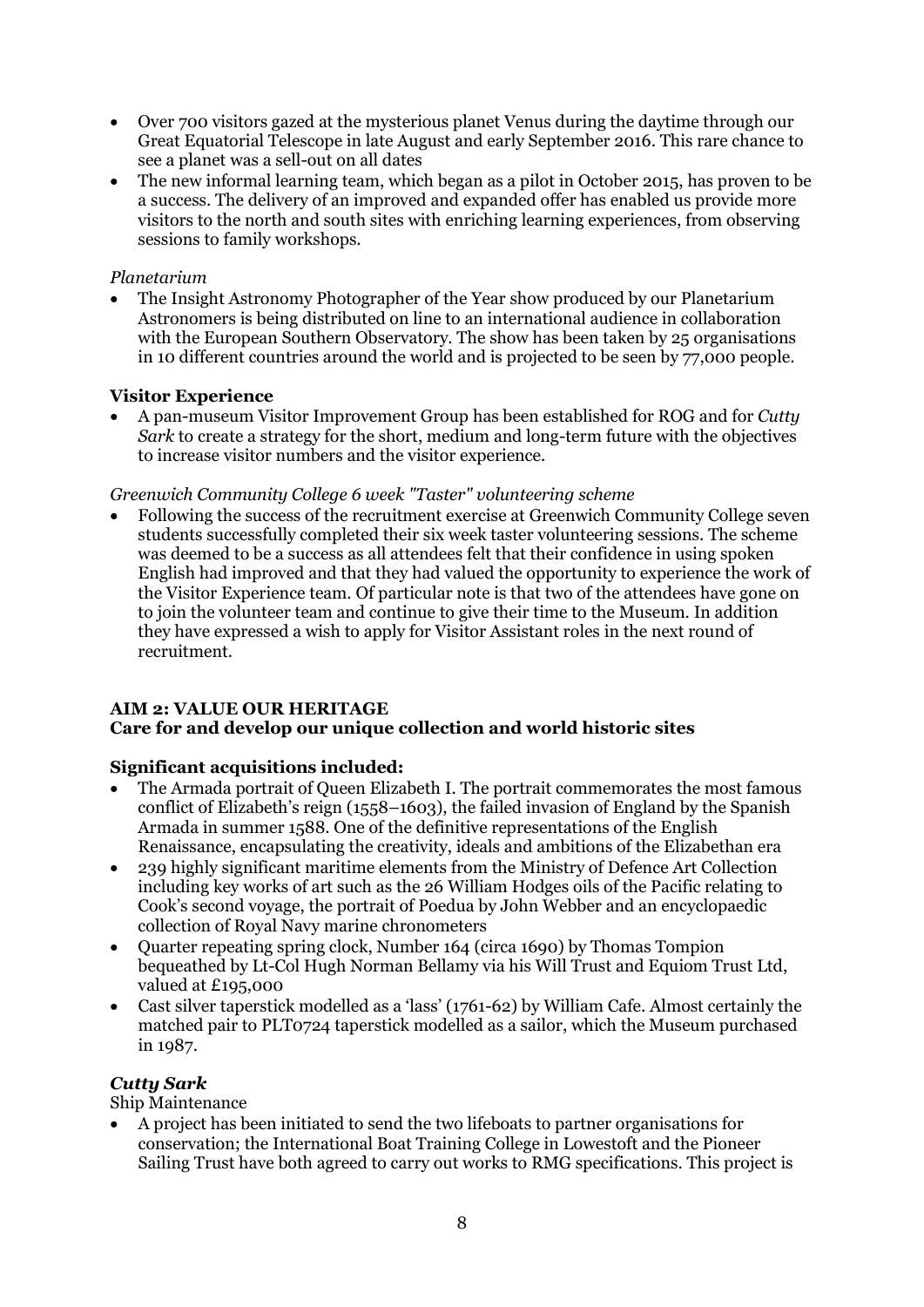an excellent opportunity for a training and skills-based partnership with organisations looking to expand provision and opportunities for students and apprentices

- There are currently 6 volunteer ship technicians in action working with the team
- RMG is working in partnership with National Historic Ships UK to support NHSUK's upcoming HLF application for a second phase of its successful Shipshape Heritage Training Partnership Project. This would see *Cutty Sark* welcome two trainees for around nine months and give them valuable experience in museum conservation theory and skills, as well as curatorial considerations with displays, interpretation and collections.

Michael Edwards Studio Theatre

- The pre-Edinburgh comedy season in July and August 2016 featured 11 shows with 22 acts, and achieved an 88% sell-out across the season and the annual concert in the dry berth to celebrate the ship's anniversary sold out in two days; this saw Fisherman's Friends perform on 19 November to 300 people for the ship's 147th anniversary
- The Winter Season took place between January and March 2017 including two events celebrating Burns Night (after the success of 2016), a continued partnership with The Nest Collective to put on 'Shanty Sessions' and also with Time Out Silent Discos.

Curatorial and Collection Transfer

• Research is being done on the Cutty Sark's photograph collection provenance, in compliance with the Picture Library team, in order to lift the temporary copyright freeze on Cutty Sark images.

## **Collections Information**

Collections Review – in 2016–17 transfers out from the collection included:

- Archaeological models transferred to the Mary Rose Trust, East Riding Museums Service and the Shipwreck Museum, Hastings
- A model of a clinker joint from the old Archaeology gallery was transferred to the Mary Rose Trust
- The transfer of two medieval side rudders and their associated archive from the Archaeology collection to Southwold Museum and Historical Society
- A combination of 28 boat models and Archaeological material were transferred t0 Hull and East Riding
- The transfer of 7 boat models and 80 parts of the Brigg raft and associated conservation samples to North Lincolnshire Museum Service.

## **Storage & Movement**

- Decant preparatory work on re-housing the prints and drawings collection, re-housing of unframed oils on board and the rolling of folded textiles
- The movement and installation of over 400 works completed on schedule for the new Queens House display

## **Conservation and Preservation**

*Public Programme (exhibitions, displays, loans, publications etc)*

- Clothworkers' Foundation 18 months internship in ship model conservation completed; literature list to be made available on website
- Fault finding and managing the Time Ball refurbishment contract; the Time Ball is now fully working again after substantial remedial work and the Camera Obscura mirror has been resilvered and the images are now razor sharp.
- Conservation has spent two days per week during April in the Pop-Up shop in Lewisham, promoting the new studios at Kidbrooke and engaging the passing visitors in conservation activities.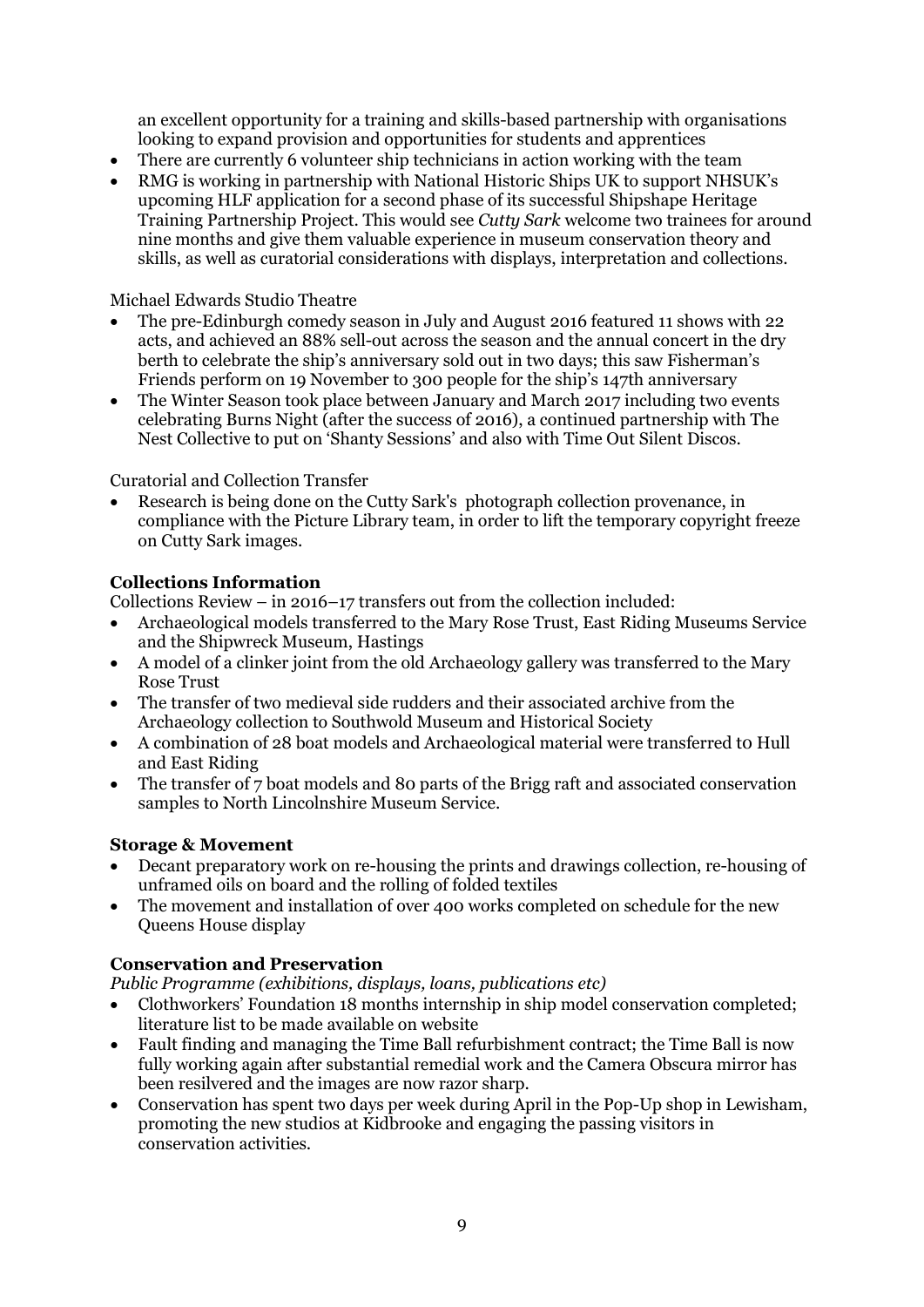## *Collections Care (condition needs, IPM, environment, rehousing etc)*

- The Conservation Volunteer programme started. Over 40 applications and 30 accepted. Base training completed and group is settling in to their weekly routines
- Plans are being finalised to start the pilot rehousing of ship plans which will enable future planning of the collection at Brass Foundry.

# **Estates & Facilities Management**

## *Estate Wide*

- Details of Mechanical and Electrical Assets are being transferred to the new Agility system to facilitate better monitoring and reporting of Planned Prioritised Maintenance activity
- A draft design brief for the development of the Landscape Master Plan has been completed and a number of pre-engagement meetings have taken place with various preferred landscape design practices
- Application submitted for a range of estate activities at the Royal Observatory due to take place as budget allows. This includes a full refurbishment of the Altazimuth Building.

## *The Queen's House*

- As described elsewhere, the Queen's House reopened to the public on 11 October 2016 and this major refurbishment project was complete to acclaim
- The final large phase of M&E works took place in the basement after opening
- Performance of the fan coil units is being monitored by the BMS system, which allows them to be fine-tuned jointly by Estates and Conservation to ensure the best conditions possible for the collection object during changing seasons
- Completion of project documentation (Health and Safety file, Scheduled Ancient Monument report, Operations Manuals, etc.) is continuing.

# **Curatorial Expertise**

## *Research programme*

- In June 2016 the Museum held a *First World War at Sea* Conference with 60 expert speakers on a range of topics attracting 130 delegates. Professor NAM Rodger was the keynote speaker
- Also in June 2016 the Museum hosted *From Sea to Sky: the Evolution of Air Navigation from the Ocean and Beyond* a conference run jointly with the Royal Institute of Navigation.
- In July 2016 the Museum partnered the Museum of London Archaeology Service to operate a walk along the Thames Foreshore which included a session looking at maps of London and the Thames in the Museum's extensive cartography collection.

## *Research fellowships included*

- Spreading Canvas: Eighteenth-Century British Marine Painting exhibition at the Yale Centre for British Art, New Haven, CT. Eleanor Hughes, a former Caird Fellow, curated the exhibition.
- Staff Research Seminar 'Beyond Slavery: the Royal Navy, legitimate trade and Imperial encounters on the West Coast of Africa, c.1820-1900' Julia Binter, Collaborative Doctoral Student NMM
- Revolution in Time: Newtonian physics and its influence on John Harrison's pendulum clocks', a joint conference with the Institute of Physics, linked to the re-display of Burgess Clock 'B' at the ROG, exploring the influences of Newtonian physics on the principles of John Harrison's pendulum clocks.

## *Maritime Lecture series:*

• 'Exhibiting the Antarctic: photography and colour in the visual narratives of early 1900s expeditions'.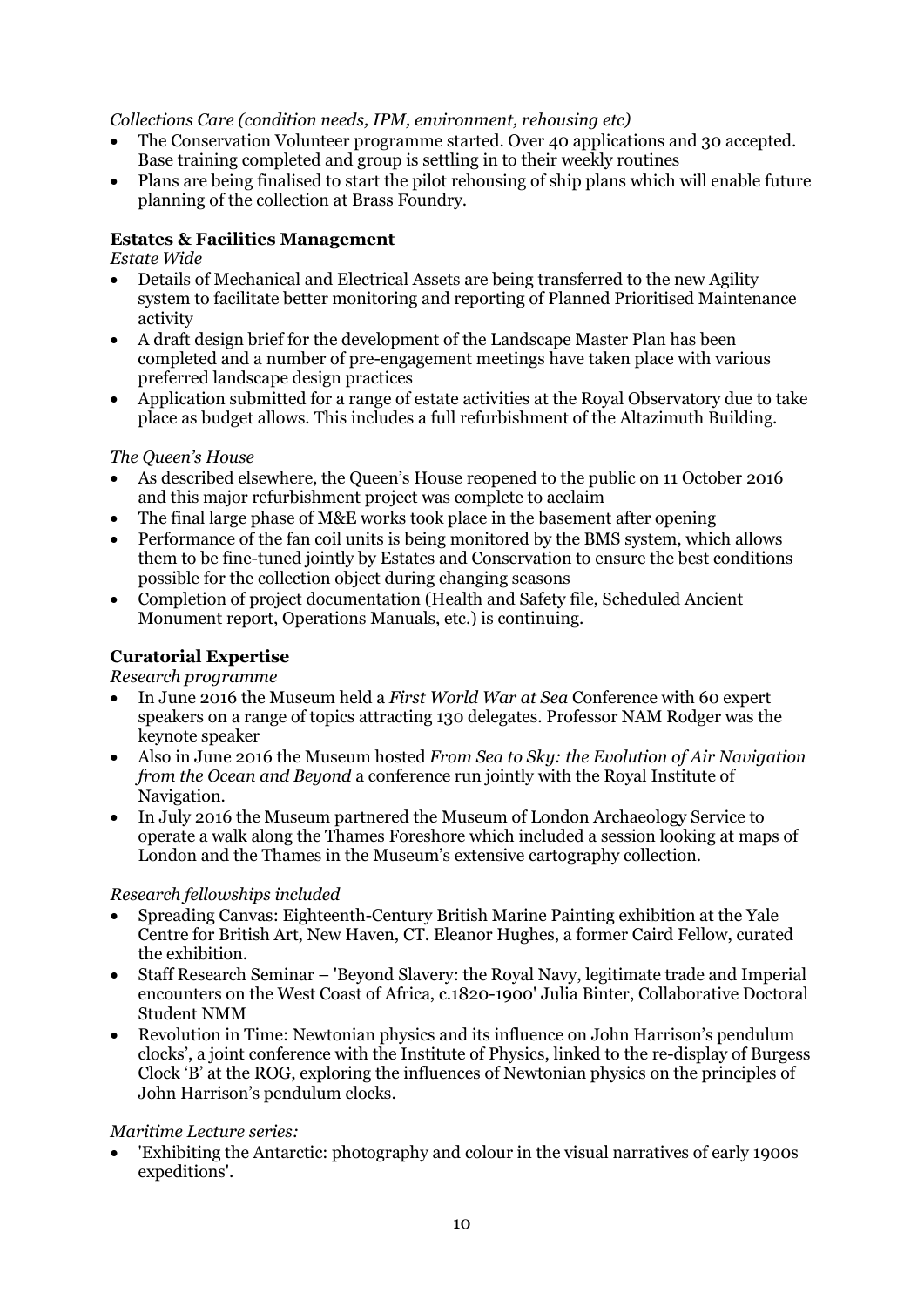- 'What is Maritime History and Culture' at the Institute of Historical Research/UCL. Discussion with Professor Alison Bashford, Professor Huw Bowen and Professor Stephen Conway
- 'Commonwealth and Migration to Virginia in the early 17th Century' with the Institute of Historical Research and UCL

# *Queens House lecture series:*

- 'The Tudors and Greenwich Palace' Dr David Starkey
- 'An incomplete masterpiece? Inigo Jones and the Queen's House, 1616–41' Dr Gordon Higgott
- 'Palaces, performances, and progresses: Henrietta Maria and the presentation of queenship' – Professor James Knowles
- 'A palace, a hospital and a 'curious device': the Queen's House and the development of the Royal Hospital at Greenwich' – William Palin, The Greenwich Foundation
- 'Representing the Queen's House, Greenwich: Past, Present and Future' Christine Riding, Royal Museums Greenwich

# *Archive Service Accreditation*

- Work has begun to capture required information relating to the care, conservation and access of the archive collections. The scheme runs alongside museums accreditation and is administered by the National Archives. It covers archive services that are designated places of deposit for public records.
- The Research and Information Department successfully applied to the Arts Council for a funding of £50,000 from the Contemporary Collecting Fund for the forced migration and cartography project.

# **AIM 3: EXTEND OUR REPUTATION**

# **Maximize reach and impact to local, regional, national and international audiences and stakeholders**

# **Search Marketing: Google Grant**

• Following our award of a \$500,000 USD annual Google Grant for search advertising, we have begun implementing the strategy and content plan. The early work has already delivered significant results – a  $497\%$  increase in traffic from paid search in July and August compared to this time last year, from 9,464 visits to 56,591 visits, and a major monthly increase since the work began in May, from 25,085 visits in May and June to 56,591 visits in July and August.

## **Travel Trade**

- A new Travel Trade guide was produced for 2016–17. A familiarisation trip for UK Group Travel Organisers will take place at RMG in September, and one for European tour operators will take place in November
- The increase in ticketing partnerships has supported an increase in tourists to *Cutty Sark.* In 2016–17 April to July, the London Pass partnership has equated to 18.6% of overall visitors for *Cutty Sark* and 11.7% for the Royal Observatory which is significant growth on last year.

## **Summer Destination Campaign**

- This summer we trialled an integrated RMG summer destination campaign for the first time, targeting tourists, which promoted the multi-site offer.
- The focus of the '5 star Greenwich' campaign was on the Royal Observatory and Cutty Sark, using real quotations from Trip Advisor against epic imagery.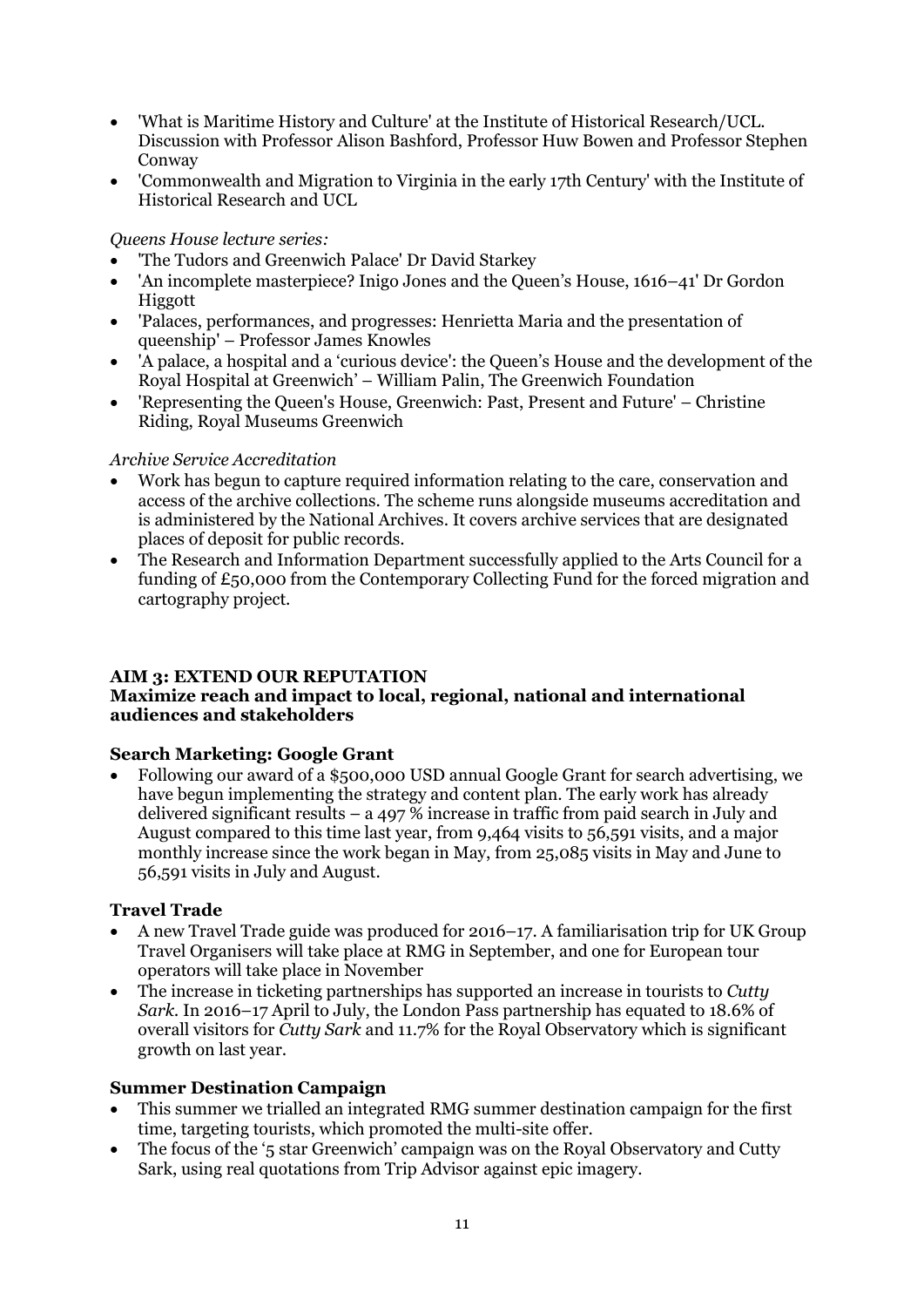# **Marketing, Brand & Audiences**

- The brand strategy project has been delivered, looking at our offer, brand values, brand personalities, mission and vision. It is being successfully embedded to begin to shift perceptions and drive audiences
- New China strategy targeting FITs and Travel Trade a specialist Chinese agency has been contracted to drive this market. The agency is auditing and improving our profile in China through online presence, helping develop the story for the Chinese market, and brokering relationships with Chinese Tour operators.

# **Web, Social Media and E-CRM**

• A major upgrade of the existing ticketing site was successfully delivered in September 2016, which was the first step in improving the ticketing site functionality and user experience. The completion rate has increased from 14% (pre Ticketing Site upgrade – Apr to Sept) to 17%. Technical scoping is now in train for the bigger development due in 2017 to develop a new ticketing site front-end which will improve the online ticket sales completion rate.

# **National Maritime Museum Cornwall**

• The National Maritime Museum Cornwall is an independent, registered charity which the National Maritime Museum does not control. Its website [www.nmmc.co.uk](http://www.nmmc.co.uk/) gives an indication of its varied and interesting programme. The National Maritime Museum has provided, on loan, the small boat collection exhibits for the NMMC, and many other objects on display in its galleries.

# **National Historic Ships UK**

- National Historic Ships UK is a government-funded organisation which gives independent and objective advice to UK governments and local authorities, funding bodies, and the historic ships sector on all matters relating to historic vessels in the UK. It is the successor to the advisory committee on National Historic Ships, set up as a nondepartmental advisory body in July 2006. That organisation followed on from the National Historic Ships Committee, which emerged from a seminar held in 1991 to discuss the problems facing the preservation of historic ships and vessels in the UK and the evident neglect of this part of our heritage
- National Historic Ships UK is based at the Museum and made its third annual report to the Museum's Trustee Board in November 2016.

## **Press and Media**

- Queen's House (including Richard Wright's artwork and the Armada Portrait): there was widespread national and local print and online coverage of the reopening including: *Guardian, Daily Telegraph, Mail on Sunday, The i, Evening Standard, Country Life, Country & Town house, The Lady*, arts and heritage press, BBC Radio London, and BBC Radio 4 Front Row
- Armada Portrait appeal: The news of the campaign's success and HLF award was announced at the end of July and was publicised by Radio 4 Today programme, on BBC Radio news bulletins, BBC News, *The Times*, *Guardian*, *Daily Telegraph*, *The i*, *New York Times*, and arts and heritage press
- The ROG and astronomy team continue to feature in the media: in May, the Press team worked with the Astronomy and Social Media teams on a public and press event for the Transit of Mercury. The event proved extremely popular with the media, with the ROG and astronomers appearing in over 200 media pieces, including: BBC's The Sky at Night, BBC2's Horizon, BBC Radio 4 and regional radio, Sky News, Channel 5 News, BBC Four and World News, London Live, *Guardian, Daily Telegraph, The Times, The i, Daily Mail, the Sun, Mirror, PA, Huffington Post, BuzzFeed, Wired* and newspapers across the country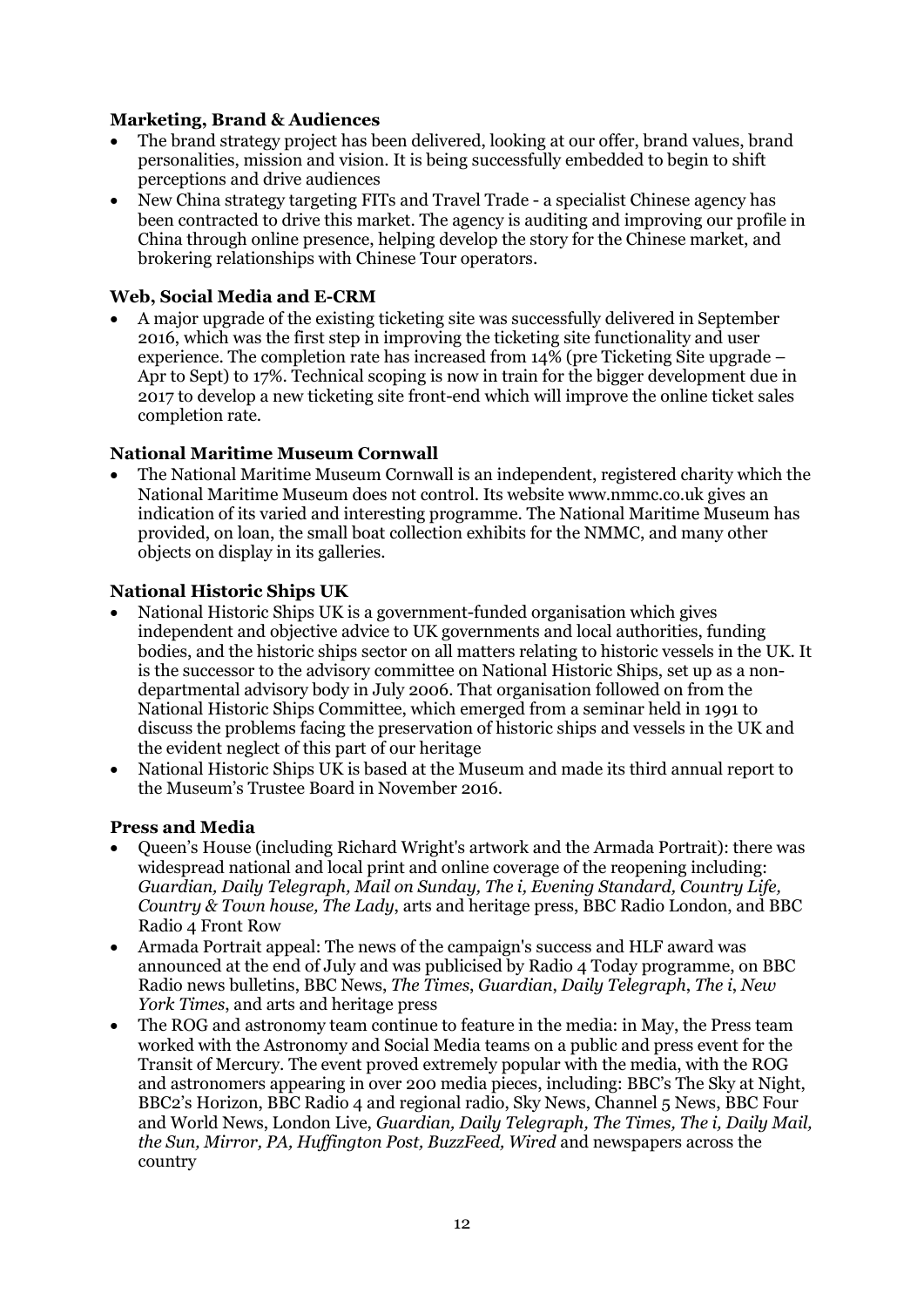- In July, the ROG and curator, Louise Devoy, featured in the BBC Four programme Trainspotting Live and the programme's promotional press
- Insight Astronomy Photographer of the Year 2016 : the winning images and exhibition gained UK and international coverage (articles, pictures, online picture galleries and exhibition listings) such as: *the Guardian, Daily Telegraph, BBC News Online, Daily Mail, Express, Mail on Sunday, Mashable, Buzzfeed, Huffington Post*, *Gizmodo, Wired, BBC Sky at Night, New Scientist, Astronomy Now, National Geographic, First News*, London/local press, specialist photography and science media, Sky News and BBC Breakfast
- *Emma Hamilton: Seduction and Celebrity*: The exhibition received an extraordinarily strong response from the media and received outstanding, positive coverage across a spread of key media including: two pieces in both the *Guardian* (news and review) and *The Times* (picture and two-page feature), *Mail on Sunday, Daily Telegraph, Sunday Mirror, BBC History magazine*, arts/heritage media, London/local media, and international media (China, Russia, Greece, Spain). It has featured in 'Exhibition of the Week' and 'Critics Choice' sections of key national media and has received exceptional reviews from the *Guardian* (5 stars), *Time Out* (4 stars) and Radio 4's Saturday Review. Continued positive coverage across a spread of key media including features for women's history month and Valentine's Day. Media included the *Guardian*, *Evening Standard Time Out, the Londonist* and an interview with Sarah Wood featured on BBC1's London News.

## **Broadcast**

- BBC2's 'Mastermind' a segment about the Queen's House featured in the final which was broadcast in March 2017
- The Queen's House featured for the final of BBC1's 'The Big Painting Challenge' broadcast on 19 March on BBC1 to over 5 million viewers. The Queen's House also featured in the final of BBC2's 'Mastermind' on 3 and 4 March to 5m viewers. Other cover has included: BBC Radio 4's 'The Long View', and an article about the Richard Wright ceiling artwork in Art Quarterly.

# **Stakeholder recognition through awards in 2016–17:**

- Marek Kukula, our Public Astronomer Royal Astronomy Society's Annie Maunder Medal for Outreach (the first recipient of this new award)
- Museums & Heritage Awards shortlisted: Restoration and Conservation for the Conservation of the King's Presence Chamber
- Museums & Heritage Awards shortlisted: Temporary or Touring Exhibition Pepys
- China Tourism Welcome award from COTRI (China Outbound Tourism Research Institute) – Silver in the Customer Service category.

# **AIM 4: STRENGTHEN OUR ORGANISATION**

## **Grow our expertise, increase revenues, control costs and manage risks**

# **Human Resources and Volunteers**

- In April a new Research and Curatorial Department was formed bringing together the Curatorial Department and the Library and Archive Team.
- Staff Forum established and meets with the Executive and the Senior Management Team
- Appraisal training roll-out resulted in 98% completion rate
- Joined Greenwich & Bexley Credit Union to offer SAYE scheme to staff
- Implementation of National Living Wage for affected staff
- Successful pilot of 'Your Future in Place' work experience week- long placements
- Recruitment of 25 new conservation volunteers with new selection methods and innovative roles demonstrating conservation in action to the public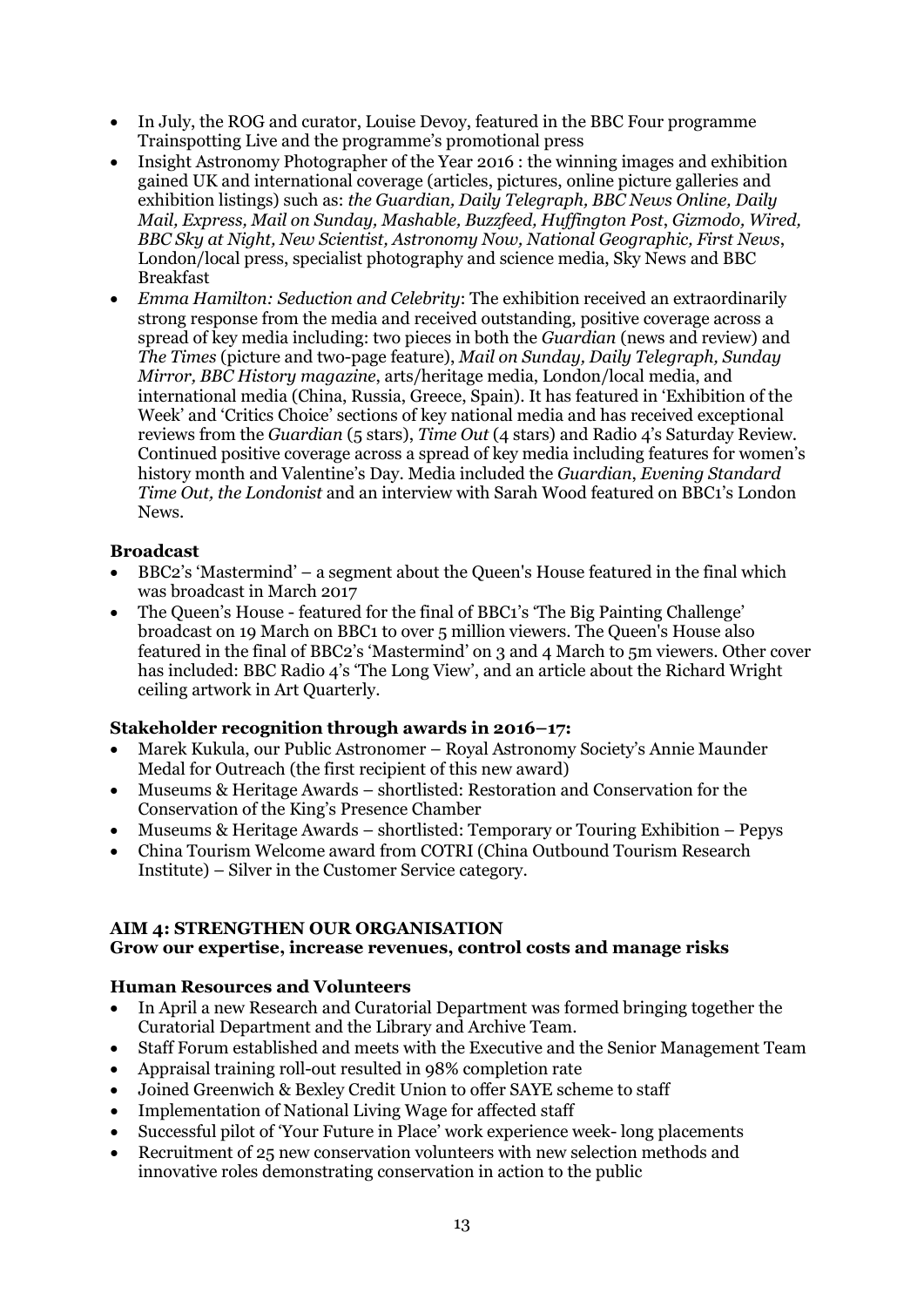# **Trading Activity**

- The refitted Meridian Shop opened on 25 March 2017 and since its reopening the spend per head has increased by a pleasing 9%
- The single shop at the maritime galleries has been split out into two which are adjacent the two entrance/exit points - initial results are very positive.
- Opened a pop up shop in the Queen's House and a specific Queens House range will be ready in June 2017, which is expected to improve retail expenditure significantly.

## **Publishing**

*Navigational Instruments* (Shire Books) and *Lift-the-Flap Questions and Answers About Time* (Usborne) have published. The Shetland Boat: South Mainland and Fair Isle (Maritime Monograph series) has been reprinted by Shetland Heritage Publications in association with RMG to mark the first Shetland Boat Week

- *Astronomy Photographer of the Year Collection 5*, *Stargazing,* and *Emma Hamilton* all published. *Guide to the Night Sky 2017* also published, sales of which have grown year on year
- Secured a contract for an English-Mandarin book, *Reflection of Sails*, with the Institute of Chinese Ships in Shanghai, China, based on photographs of Chinese junks in the Waters Collection.

# **Picture Library and Photo Studio**

- Scanned 126 ship plans for the Ministry of Defence
- 90 previously unseen 1920's astronomical negatives digitized
- 75 ship plans and 90 historic photographs digitized for Wargaming a leading game developer.

# **Events & Filming**

- Learning & Interpretation & collaborative events delivered another hugely popular Time Out silent disco as well as hosting a performance of "The House" for Greenwich & Docklands International Festival which was a specially commissioned spectacle marking the 400th anniversary of The Queen's House
- Lloyd's List Global Maritime Awards for the second year in a row welcomed 550 guests the event was a great success and the client has been in touch to host this event at the Museum again next year

## **Travel Trade**

- We have undertaken a significant amount of activity to promote China and as a result Chinese visitors now represents 6% and 5% of ROG and Queen's House visitors respectively compared to 2% last year.
- A successful event was held in March to launch the Queen's House to the trade. Group guided tours was launched from May 2017 across the RMG sites.

## **Development**

## *The Endeavour Project*

We have had a very successful year of fundraising for the Endeavour project. Sponsorship for the various strands of the Endeavour project has been very generously made by a wide range of supporters – from individual philanthropists, to trusts and foundations, and access to the proceeds from the LIBOR banking fines. The Trustees are very grateful for this wide recognition of a project which will make a huge difference to the way the Museum works and to its public. A full list of individuals and organisations can be found on page 34.

## *Queen's House*

The inaugural Patrons and Members Annual Appeal raised £30k against a target of £25k for the restoration of the Tulip Stairs – which now look magnificent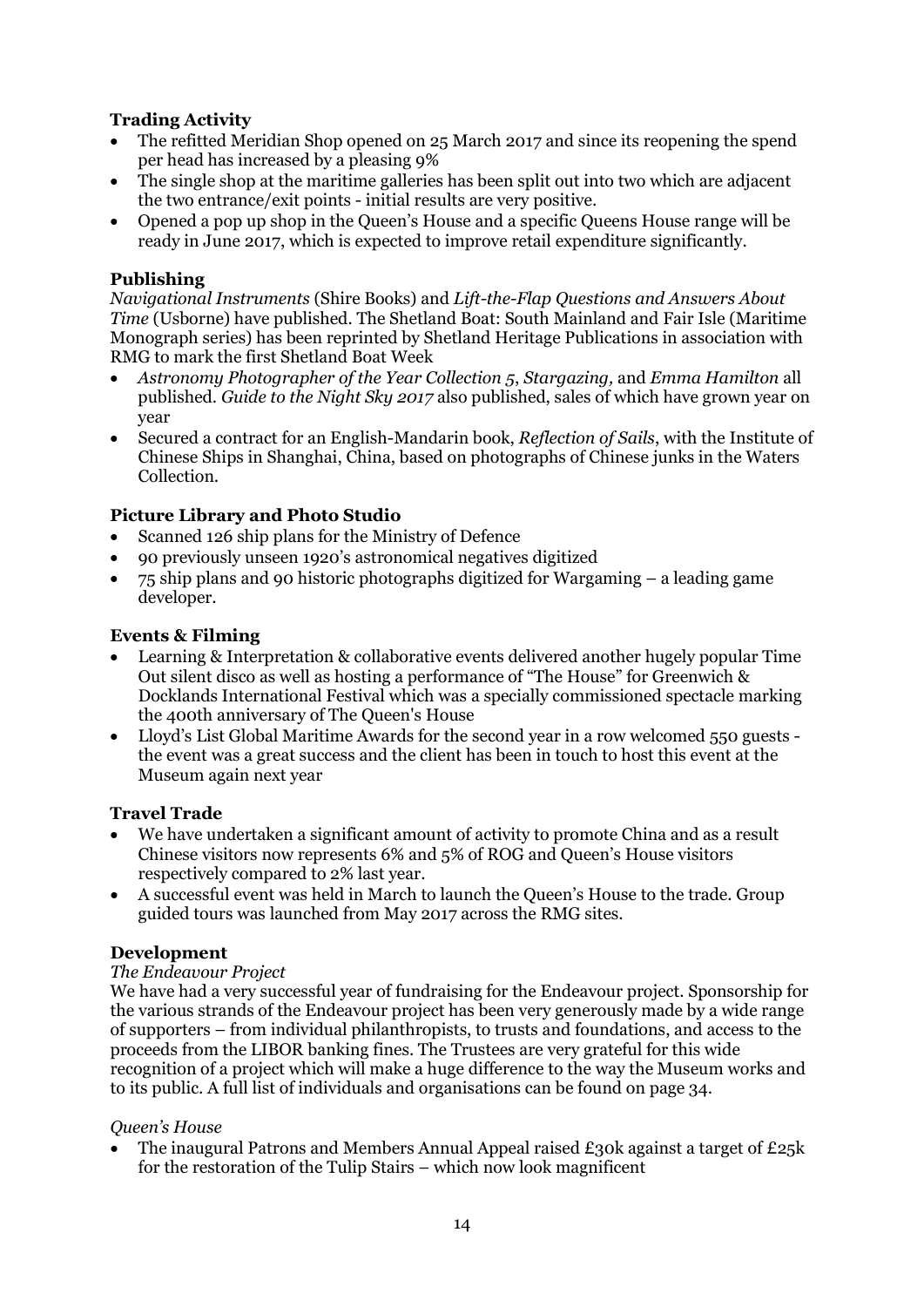• The Queen's House grand gala dinner on 18 October for 100 guests generated very positive initial donations for the Endeavour project and has introduced many potential supporters to Inigo Jones's architectural masterpiece.

# **Patrons**

- Renewals remain at an excellent rate with a number of individuals giving over and above the specified annual donation
- The Patrons Annual Tour took place in May 2016. The group visited Venice and the Palladian villas of the Veneto. The trip was designed to deepen the Patrons knowledge of the origins of the Queen's House and to launch the successful Patrons' Appeal for the restoration of the Tulip Stairs.

# **Membership**

- Membership numbers continue to rise and we finished the year with income increase of 17% over the previous year. In addition new Members are now predominantly families
- We are hoping to move to paperless direct debit which should have a positive impact on renewals going forward and help to ensure the continued upward trend of members.

# **Finance, IT and Special Projects**

- The 2015–16 Audit of the Museum by the National Audit Office was completed with no issues arising and the annual report and accounts laid in Parliament before the summer recess. The Department for Culture Media and Sport consolidation pack was also completed with positive feedback on standard of data submitted with minimal support required from the DCMS finance team
- Implementation of semi-automated process of calculation of monthly accruals across the organisation and upload to accounting system – significant reduction of manual input for both end user and Finance and increase in accuracy
- Version 6 of PSF, the Museum's finance system, tested and implemented; Activity Centre Reports, which used to be emailed to budget-holders, have been replaced by real time 'self – service' reporting, which allows users to drill down from top level costs, down through individual transactions
- Technical implementation for a new eCommerce platform for the Picture Library to significantly reduce the need for manual order processing
- Completed network and Wi-Fi implementation for the Queen's House as part of the refurbishment programme.

| <b>Management Agreement Performance Indicator</b>                                                        | $2015 - 16$ | $2016 - 17$ |
|----------------------------------------------------------------------------------------------------------|-------------|-------------|
| Number of visits to the Museum                                                                           | 2,403,177   | 2,440,681   |
| Total amount of charitable giving*                                                                       | £3,425,390  | £10,981,926 |
| Ratio of charitable giving to grant-in-aid                                                               | 22%         | 69%         |
| Number of unique website visits                                                                          | 4,361,634   | 4,302,629   |
| Visits by children under 16                                                                              | 538,349     | 537,022     |
| Number of overseas visits                                                                                | 786,314     | 764,073     |
| Number of facilitated and self-directed visits to the<br>Museum by visitors under 18 in formal education | 163,833     | 168,784     |

# **Management Agreement Performance Indicators at Year end 2016–17**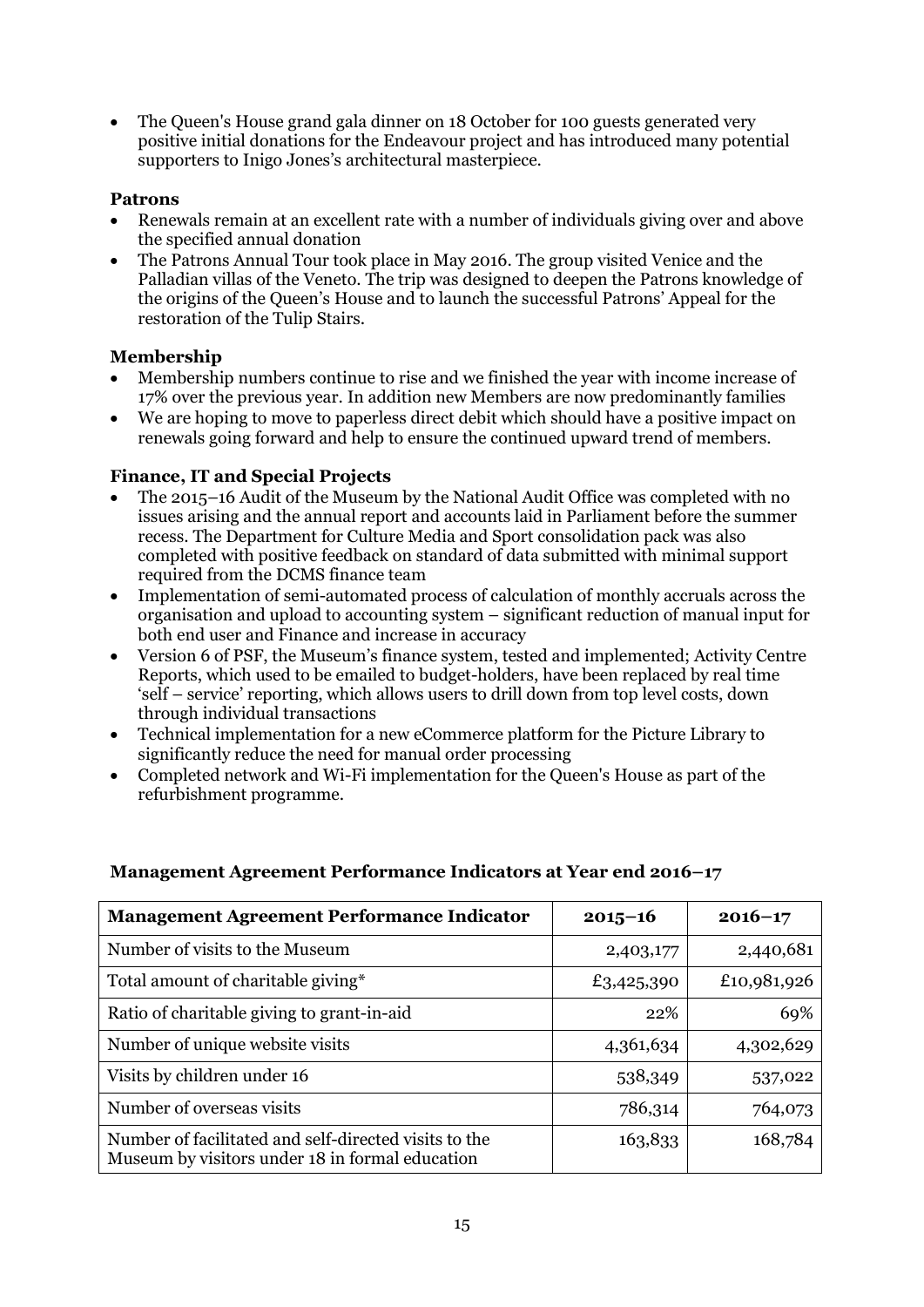| Number of instances of visitors under 18 participating in<br>on site organised activities              | 111,584                  | 123,511                  |
|--------------------------------------------------------------------------------------------------------|--------------------------|--------------------------|
| % of visitors who would recommend a visit                                                              | 98%                      | 99%                      |
| Admissions income (net of donation element and VAT)                                                    | £5,150,512               | £5,706,775               |
| Trading income (net profit)                                                                            | £927,660                 | £1,525,786               |
| Number of UK loan venues                                                                               | 66                       | 59                       |
| Number of objects conserved                                                                            | 1,611                    | 1,688                    |
| No. of peer-reviewed publications                                                                      | 33                       | 20                       |
| Number of research projects undertaken/ongoing                                                         | 15                       | 14                       |
| % area of stores and galleries that are sustainably BS5454<br>compliant (from 2016–17 inc. Cutty Sark) | 63% summer<br>65% winter | 61% summer<br>53% winter |

\* as per DCMS guidance: Definition is any money or gift received from an individual, charity or private company in one of the following forms: bequests, legacies, donations and capital grants from individuals, charities, foundations, trusts and private companies; income raised through sponsorship and income from membership schemes. It does not include any money received from a publicly funded organisation, central government grants, investment income or lottery grant funding. In 2016–17 Heritage Lottery Fund support (not included in the above charitable giving figure) amounted to: £12,272,079.

#### **Efficiency tables**

| <b>Key Data</b>                        | $2012 - 13$ | $2013 - 14$ | $2014 - 15$ | $2015 - 16$ | $2016 - 17$           |
|----------------------------------------|-------------|-------------|-------------|-------------|-----------------------|
| Total Grant-in-Aid (GiA) <sup>1.</sup> | £16.6m      | £16.4 $m$   | £16.6m      | £15.3 $m$   | £15.8m                |
| All other incoming resources           | £11.4 $m$   | £12.4 $m$   | £12.0m      | £13.5 $m$   | £106.3m <sup>2.</sup> |
| FTE employees                          | 479         | 491         | 498         | 476         | 5003                  |
| <b>Visits</b>                          | 1.943m      | 2.488m      | 2.343m      | 2.403m      | 2.441m                |
| Website visits                         | 4.370m      | 4.733m      | 4.451m      | 4.362m      | 4.303m                |

## **Efficiency Ratios**

| Total Users <sup>4</sup>   | 6.322m | 7.232m | 6.802m | 6.770m | 6.748m |
|----------------------------|--------|--------|--------|--------|--------|
| <b>Total Users per FTE</b> | 13,190 | 14,338 | 13,659 | 14,193 | 13,496 |
| Total GiA £ per User       | £2.63  | £2.26  | £2.44  | £2.26  | £2.34  |
| Revenue GIA £ per User     | £2.37  | £2.03  | £2.10  | £2.00  | £2.01  |
| Total GiA £ per Visit      | £8.55  | £6.58  | £7.08  | £6.37  | £6.47  |
| Revenue GiA £ per Visit    | £7.71  | £5.90  | £6.11  | £5.65  | £5.56  |

<sup>1</sup> the Grant-in-Aid figures exclude the restricted funds for the National Historic Ships Unit (£215k in 2016–17)

2. of which heritage assets comprise £74m

3. increase in staff numbers this year mainly due to the Endeavour project

4. comprises visits, website visits, and collections enquiries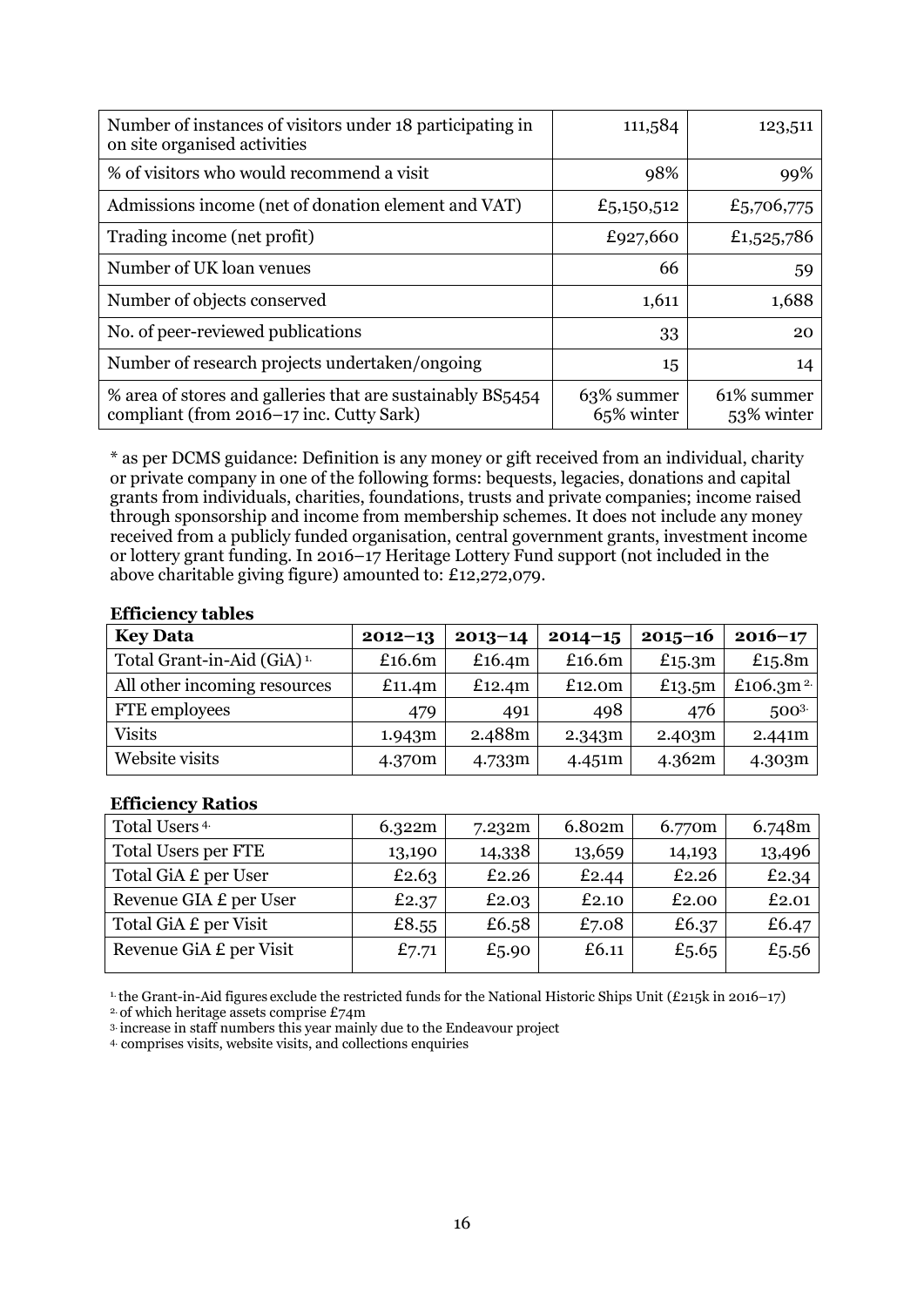## **4. SUSTAINABILITY REPORT**

## **Commentary on Sustainability Performance**

The Museum, its staff, volunteers and visiting public are very much committed to sustainable development and we have been working on a number of initiatives for many years. We will continue striving to maintain this approach and break new ground in the future. The Museum introduced a Sustainability section in its Annual Report in 2007-08 and has continued with and expanded on this since.

From 2011–12 all central Government bodies that fall within the scope of the 'Greening Government Commitments' and which produce Annual Reports and Accounts in accordance with HM Treasury's Government Financial Reporting Manual (FReM) are required to produce a sustainability report. This is the sixth report compiled under that guidance. Further details may be found at [http://www.hm-Treasury.gov.uk/frem\\_sustainability.htm](http://www.hm-treasury.gov.uk/frem_sustainability.htm)

## **Summary of Performance**

The Museum has a working group, the Sustainable Development Group, dedicated to researching, promoting and reporting on a wide range of sustainability issues. The greatest contribution the Museum can make towards sustainability within the environment is in energy efficiency and we have been working in this area to improve performance since 1995. We have also raised public awareness via our exhibitions, displays and programmes which have covered environmental matters such as the 'Your Ocean' gallery which specifically covered environmental maritime issues.

Sustainability is enshrined within the Museum's Corporate Plan and reported on via an established performance management system. Great strides have been taken over the years in reducing energy, water and finite resource consumption and on the reduction of waste.

The Museum first agreed a sustainable development policy in October 2006. Since that date many sustainable initiatives have come to fruition. An action plan was first set out in 2009-10 in order to gain agreement to common goals throughout the Museum to help implement future actions efficiently and effectively. The Museum took account of DCMS's action plan for sustainability in the development of its own. The Policy was reviewed, updated and linked to the Corporate Plan and other related policies in December 2015.

The Museum was an active member of the DCMS sponsored Museums and Galleries Energy Consortium (MAGEC) – now defunct - and the sector's Sustainable Exhibitions Group. The Museum achieved Energy Accreditation from the Carbon Trust in 2008 and reaccreditation in 2011. This was a voluntary scheme and has been replaced by a mandatory Energy Savings Opportunity Scheme (ESOS) which the Museum entered into in early 2016. The Museum's Display Energy Certificates (DECs) had good ratings for the sector but under ESOS have been recalculated and for the most part downgraded.

The Queen's House Project completed in October 2016 included the installation of energy efficient lighting, lighting control linked to the Buildings Energy Management System (BEMS), climate conditioning improved by more intelligent control also via the BEMS, lowered temperatures and replacement plant. The entire House was re-glazed to provide improved thermal properties and where possible flooring was salvaged and re-laid elsewhere in the House.

In the new Endeavour galleries we have specified that all fit out materials must be from sustainable sources and that lighting must be LED. As regards base build, the design seeks to reduce energy use as far as reasonably practicable despite introducing air conditioning to achieve the requisite environmental conditions for the collection items. This is achieved via new roof insulation, new thermal wall linings, window blocking on the second floor galleries and through efficient choices of air handling units, chillers and plant as well as the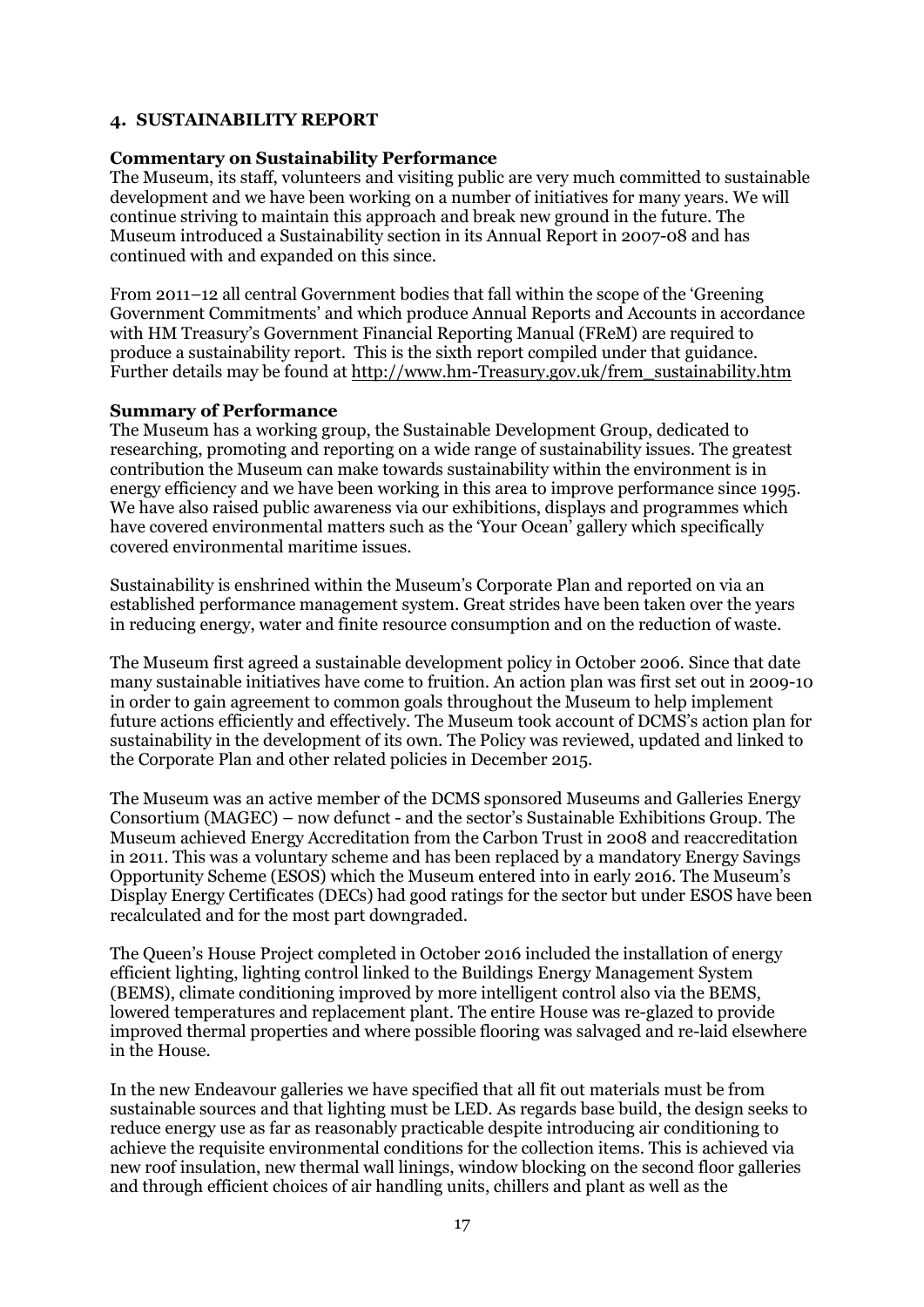installation of a controls system to enable better systems management. Despite these considerable new services, the Museum is linking in with its existing Mechanical and Electrical provision and re-using core service routes. This ensures that the new Exploration Wing is integrated with the rest of the Museum's estate as well as being more sustainable financially and practically.

The ROG shop refurbishment recycled all the old shop units as far as practicable and the new stone and wood for the stairs were sourced within the UK to reduce transport costs and benefit the environment.

|                                |             |                            | 2016-17 Performance        |                            |  |
|--------------------------------|-------------|----------------------------|----------------------------|----------------------------|--|
| <b>Area</b>                    |             | $2015 - 16$ Actual         | <b>Actual</b>              | <b>Target</b>              |  |
| Greenhouse Gas emissions       |             | 2,994 tonnes of            | $3,286$ tonnes of          | $2,500$ tonnes of          |  |
| (Scopes 1, 2 and 3 Business    |             | CO <sub>2</sub> equivalent | CO <sub>2</sub> equivalent | CO <sub>2</sub> equivalent |  |
| Travel excluding international |             |                            |                            |                            |  |
| air travel)                    |             |                            |                            |                            |  |
| <b>Estate Energy</b>           | Consumption | 9.6 million kWh            | 8.2 million kWh            | <9.3 million kWh           |  |
|                                | Expenditure | £596,000                   | £624,000                   | £607,000                   |  |
| <b>Estate Waste</b>            | Consumption | 296 tonnes                 | 286 tonnes                 | <280 tonnes                |  |
|                                | Expenditure | £43,619                    | £36,000                    | £40,000                    |  |
| <b>Estate Water</b>            | Consumption | 10,045 m3                  | 15,700 m3                  | $<$ 17,000m3               |  |
|                                | Expenditure | £64,500 $*$                | £58,000                    | £56,000                    |  |

Note: Scope 3 Business Travel includes domestic flights only. Figures for other forms of travel are unavailable. **\***Includes back charges due to provider's failure to invoice for a period prior to this year

## **Summary of Future Strategy**

The previous opening of the Ship Model store in Chatham and the Sammy Ofer Wing in Greenwich greatly increased the Museum's footprint to which was added the clipper ship *Cutty Sark*. The current Endeavour Project will impact on three of the Museum's outstations, the Royal Observatory and the Park Row (former East) and East (former West Central) Wings of the Museum. This again allows a new benchmark to be established and a revitalised approach to the reduction of waste, use of water and finite resources, and with a continued improvement on energy efficiency. This latter is the key area where positive impact is possible and the budget dedicated to this activity will be maintained. We will ensure also that adequate data is collected to improve upon areas of this report and to enable accurate setting of future targets. The Museum will actively seek to reduce travel costs and continue to promote recycling and composting. Our Sustainable Development Group will continue, having been recently refreshed, to enable staff to contribute ideas and have a voice in future decisions.

At Kidbrooke, grant funding has been awarded to implement a landscaping scheme, improve the biodiversity of the site landscape and to provide car and cycle parking and Disability Discrimination Act (DDA) compliant access to the new Prince Philip Maritime Collections Centre. The scheme comprises soft landscaping which will add interest and colour to the site and provide green screening from the A2 road as well as providing pleasant surroundings for local residents, visitors, volunteers and staff. There is an adjacent newt reserve which is rare in that it is home to all three species of indigenous newt. The Museum maintained a newt run to this habitat and introduced newt mitigation measures required in planning. Special provision of a habitat for the Great Crested Newt, an endangered species in particular, is included in this scheme. Hard landscaping includes a BREEAM (the Building Research Establishment Environmental Assessment Method) compliant covered cycle park, tarmacked car park and access road providing level access to the loading bay, and paved pathways for visitor access to the new site. The scheme will be implemented in autumn 2017 in time for the opening.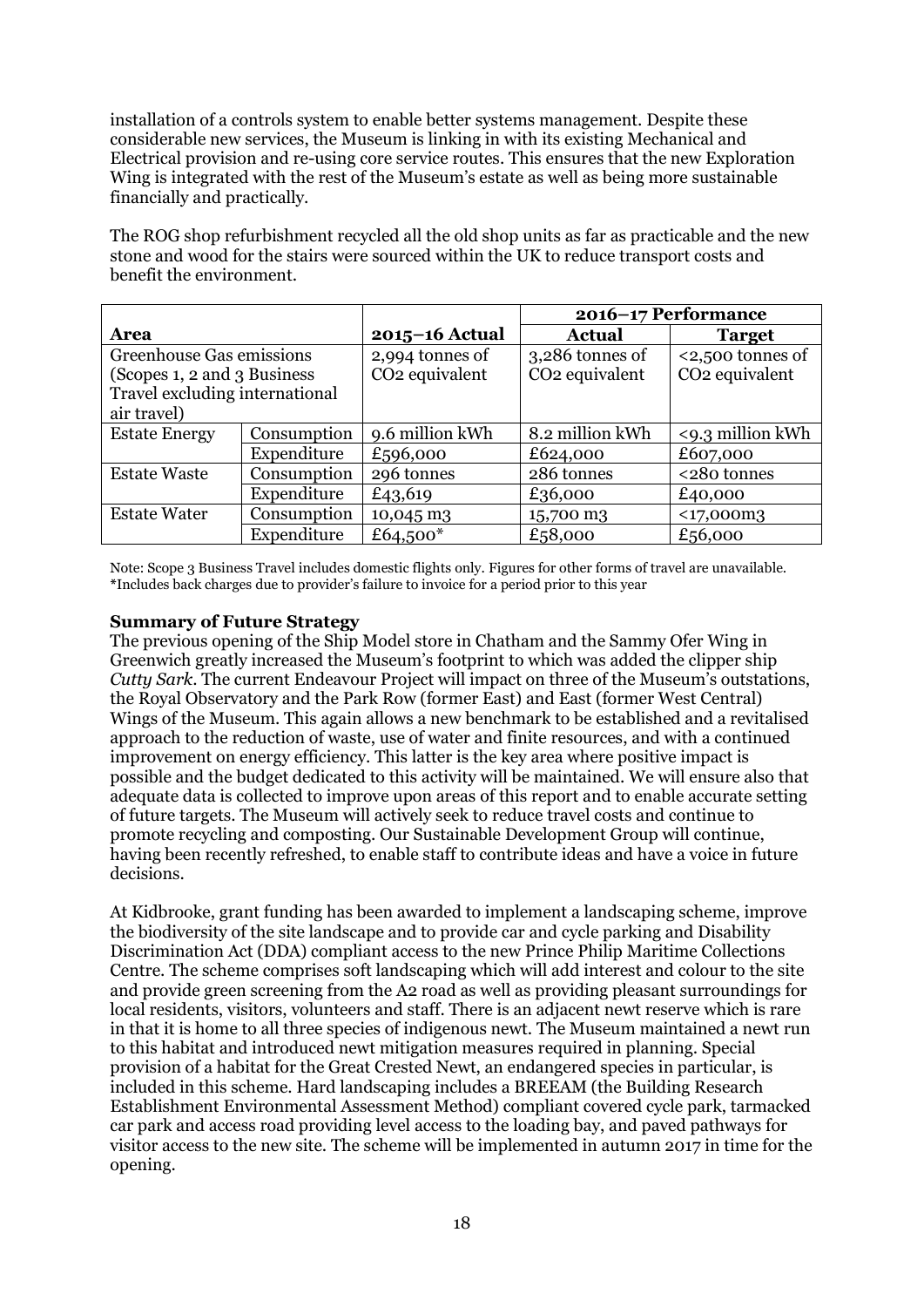## **Greenhouse Gas Emissions**

Between 1999 and 2009 the Museum reduced its carbon footprint from 3842 tonnes CO2 to 3072 tonnes CO2. Since the opening of the new Sammy Ofer Wing our carbon footprint increased to 3422 tonnes CO2. In recent years the Museum Estate's carbon footprint decreased assisted by abnormally mild winters but more recently has increased significantly due to the addition of the *Cutty Sark* footprint and extensive building works across the site.

## **Waste**

The Museum's policy as far as possible is to minimise the amount of waste to landfill and to maximise the recycling of waste. In addition we aim to compost as much of our biodegradable waste as we can. Staff have suggested and therefore greatly co-operated in recycling programmes within offices and catering outlets where bins have been strategically placed. The Museum recycles garden waste via composting 12 tonnes annually and it is estimated that around half of all other waste is recycled. There is construction and general waste which is regularly skipped with targets set for reduction. This has increased during the Endeavour Project temporarily. In addition to this year's consumption, 20 tonnes of hazardous waste comprising asbestos removal cost £329,000. All strip-out work in these projects is monitored to ensure that the majority can be recycled. All redundant furniture has been recycled.

## **Use of Resources**

The key area where a difference can be made is in energy efficiency where the Museum has accreditation and a self-imposed target to reduce energy consumption by 5% annually.We have been working towards greater energy efficiency since 1995.

A report on the use and cost of Utilities is compiled annually for consideration by the Estates team, the Executive and Trustees.

The Museum was a member of the Green500 scheme which is now defunct but the action plan arrived at under that scheme remained for the Sustainable Development Group to set future targets. Lighting is energy efficient and in places utilises controlled presence detection ensuring they are on only when needed. Lighting is also daylight linked, dimming and brightening naturally. Use of LED lighting has been introduced and steadily increased sitewide, including the Park Row Wing improvements recently completed. Programmes of energy efficiency are in place including the progressive upgrading of lighting systems.

## **Climate Change Adaption and Mitigation**

The Museum is committed to reducing energy usage, waste and the use of finite resources. The use of public transport is encouraged for both visitors and staff, and cycling and facilities including secure racks, showers, lockers and bike loans are available for staff. Use of the car park is managed and discouraged amongst staff. The impact of climate change via more frequent, more sudden and more severe storms is assessed and managed. The threat from flooding via surface water or overflow from the Thames is similarly assessed and managed. Regular emergency planning exercises take place in this regard which cover initial response, salvage and business continuity requirements.

## **Biodiversity and Natural Environment**

The local natural environment is an important factor in estate management decisions. The varied existence of trees, grass, formal planting and natural flora is managed to preserve the natural biodiversity.

A water borehole replaces the previous one capped during the development of the Sammy Ofer Wing and this uses 'grey' water to flush WCs, etc. 2016–17 saw a reduction in grey water usage due to the building works to 9,423 m3 per annum (down from 11,000 m3 in 2015–16). Large volumes of rainwater are drained from hard surfaces and stored within an underground tank. Rainwater is then pumped to the surrounding landscaping for irrigation.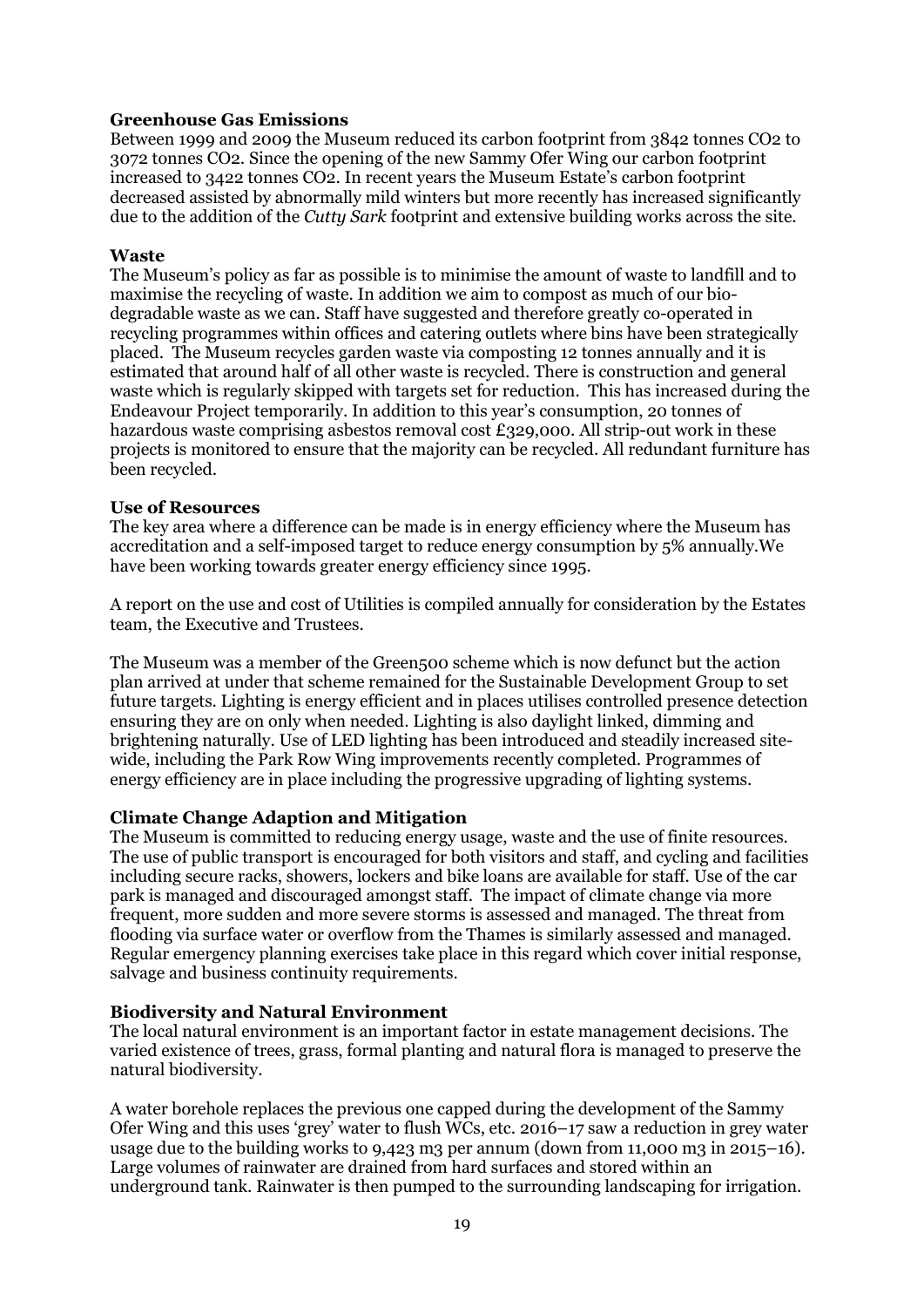The new landscape itself has been designed to minimise the use of treated water. The majority is covered in drought tolerant grass and turf which will not require irrigation. The planting on the terrace incorporates drought resistant species reminiscent of those in maritime cliff top locations. The Museum as a matter of policy does not irrigate its lawns allowing nature to take its course and save on water consumption.

## **Sustainable Procurement including Food**

The Museum aims to procure and manage its current assets in the most efficient way possible. The Museum has introduced network printing for example which reduces the number of printers per member of staff and also reduces paper usage whilst improving information security. The default printing option is double-sided and monochrome again to reduce usage of paper and other resources. All paper used in copying is recycled.

Programmes to improve the procurement of sustainable products in retail and catering operations are well-advanced and enthusiastically embraced by staff. Attention is paid to Fair Trade and to the use of local contractors and suppliers where possible, and where procurement rules permit, in order to promote local industry and reduce transport and travel costs. Sub-contractors are aware of these policies and contribute towards them, in some cases taking a lead. The current term contractors for the Museum's Mechanical & Electrical services were in good part selected on their sustainability credentials which it was deemed would greatly assist the Museum in our energy saving endeavours.

## **Sustainable Construction**

The Sammy Ofer Wing which opened in July 2011 was constructed to BREEAM standards where the rating is 'good'. This development has included a number of sustainable features such as the form of inter-seasonal heating and cooling widely used in Holland and growing in usage in the UK, the Aquifer Thermal Energy Storage (ATES) System. This stores heat removed from the building in summer and uses it to heat it in the winter. Conversely cool from the winter is stored and used for cooling in the summer which makes heating and cooling very energy efficient with an aspiration to be energy neutral over time. This involves two boreholes, each 300mm in diameter and 80 metres deep, one being the hot well, the other the cold well. Further work on optimisation of ATES took place this year to complete early next year.

The fact that the Special Exhibitions Gallery is underground reduces fluctuations in temperature which is more energy efficient and the archive spaces which are normally energy intensive have very good insulation and humidity is buffered by the use of clay in the walls reducing the amount of plant required. The central boiler plant is more energy efficient than the previous boilers and will heat not just the new wing but the whole main site. The controls are connected to the existing BEMS.

The architects for the Kidbrooke store element of the Endeavour Project were selected in part on their demonstrable sustainable development experience and credentials and an 'excellent' BREEAM rating is our aim. Contributing towards this rating are an attenuation tank for water, UV blinds on the windows to reduce 90% transmission, 'level 2' airtightness of the building, utilisation of the same furniture, security systems, fire systems and IT organisation wide to achieve an economy of scale and ease of maintenance and transfer, the thermal performance of the building lessens M&E environmental conditioning costs and the re-use of much of the conservation and photography equipment and fixtures. The completion of this building and the removal from the estate of two less energy efficient buildings will have a very positive impact overall in time.

Where possible materials have been recycled, for example surplus York stone from the courtyard before the old restaurant was removed as part of the Sammy Ofer Wing project was re-used in the landscaping of the Meridian and Astronomer's Gardens at the Royal Observatory, Greenwich and surplus was provided to a neighbouring institution of similar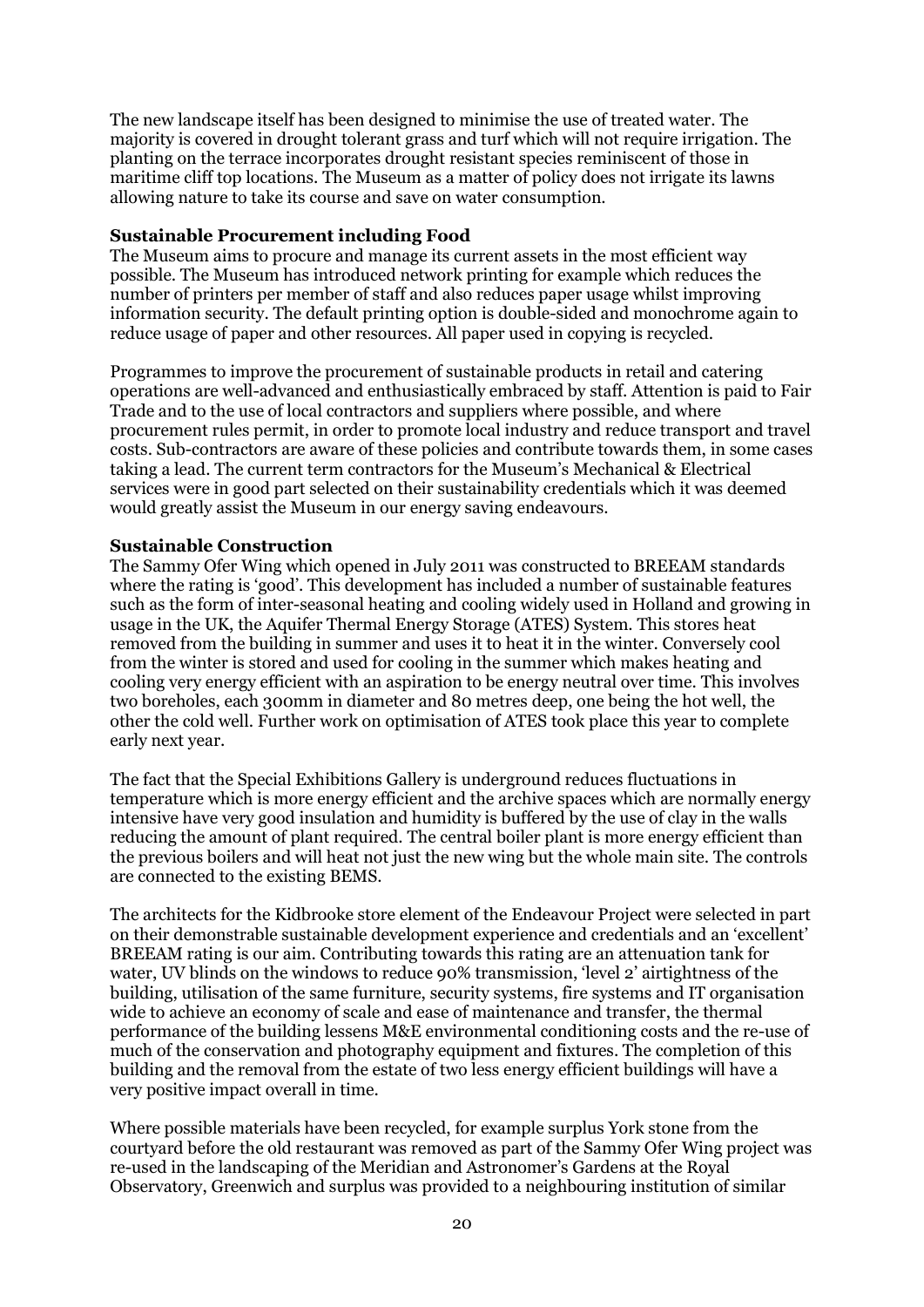heritage, the Old Royal Naval College. Similarly, joinery of significant heritage value that became redundant as part of the SOW project was re-used on site in the East Wing Boardroom, or re-used in the Royal Armouries in Leeds and a new museum in Oxford. Any remaining was recycled via specialist heritage joiners.

## **People**

The existence and activities of the Museum touches the lives of many people worldwide of all backgrounds and ages, through visitors to site who enjoy the displays and varied public programmes to a great number of users interacting with the Museum via publications and the website. A large number of local and national suppliers and contractors depend in whole or in part on the Museum for their living.

See section 6 of the Annual Report for more detail on employment policies.

The Sustainable Development Group consults staff widely on its work and canvasses opinion and ideas. Many of the successful sustainable approaches have been suggested and acted upon by the staff and volunteers. The latest ideas include the use of tablets for Trustee and Executive meetings rather than paper, provision of codes for Trustees, staff and volunteers to greatly reduce paper usage for complimentary tickets and official notification of corporate changes by email rather than letter where possible. Vacancy Filler, an electronic recruitment system has been installed in HR, vastly reducing the generation of paperwork and consumption of paper.

# **Environmental Management System (EMS)**

The Museum does not have an Environmental policy (such as BS 14001), although it does have a Sustainability Policy approved by the Executive and Trustees which covers all the main issues and which is reviewed from time to time.

## **Sustainability and Governance**

The Museum's Corporate Plan includes a milestone 'to explore innovative Green and sustainable initiatives across the Museum'. An action plan was drawn up in 2009-'10 and has been reviewed and updated by the Sustainable Development Group, most latterly in November 2015. Progress is reported via the established performance management system, reporting performance against targets monthly and annually as well as quarterly via a balanced scorecard. The results of this process are considered in planning future activity to maintain a useful cycle of business improvement. Separate specific reports are made annually on particular issues, for instance the Annual Utilities Report is compiled by the Museum's Estates & Facilities Management Department for review by the Executive and if appropriate Trustee Boards.

Data is collected via information held by the Estates & Facilities Management and Finance & IT Departments principally be they budgetary or records of usage. All data collected is auditable and available for inspection and it is presented with reference to the guidance outlined within the second paragraph of this Sustainability Report.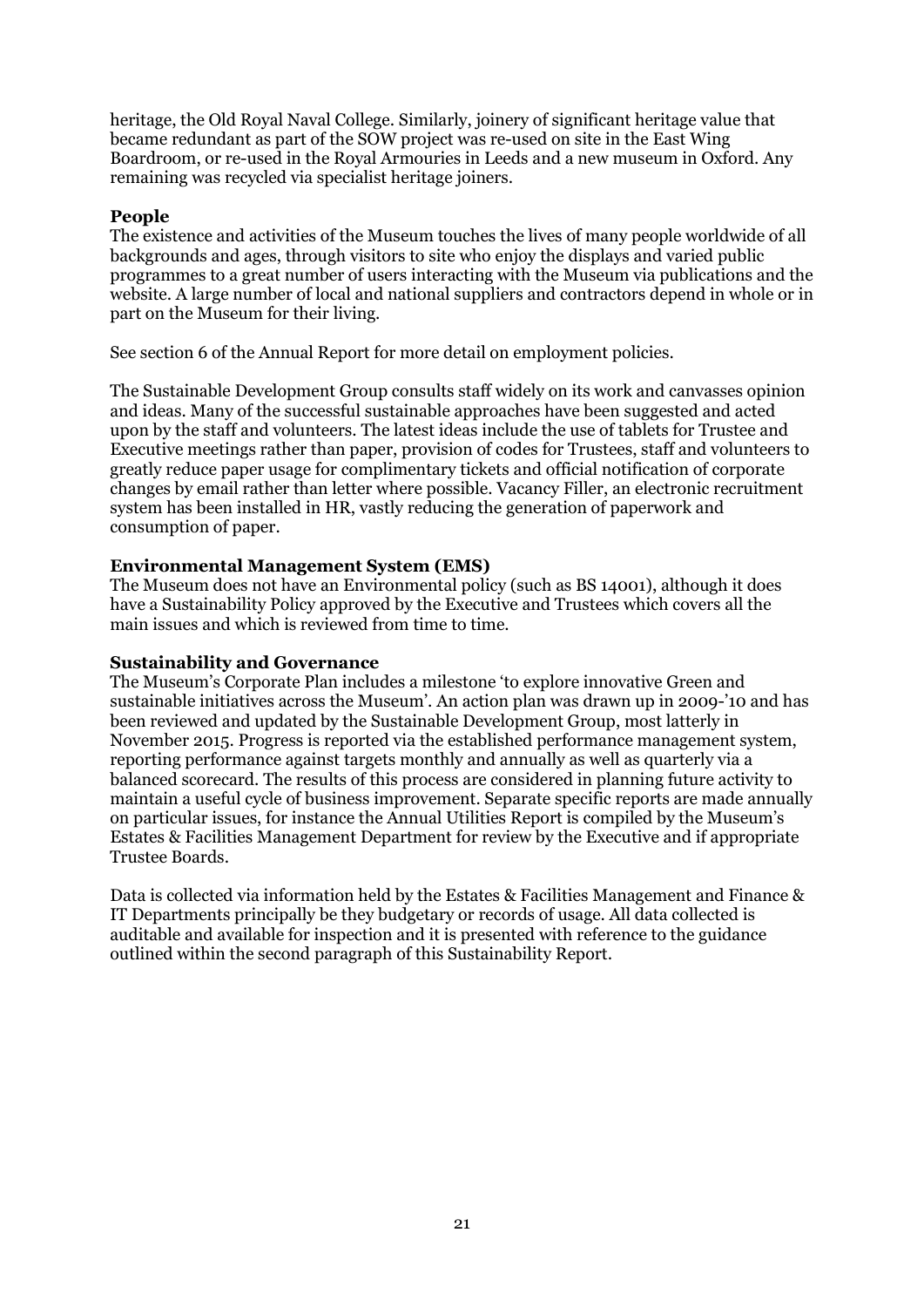# **5. FUTURE PRIORITIES**

The 2014 to 2018 Corporate Plan "Stimulating Curiosity" was approved by the Board of Trustees in September 2014. The Plan was revisited in summer 2016 and revalidated or amended in light of the context at that time and the Trustees' strategic direction. The following revised Mission, Aims and Strategies were approved by Trustees at their strategy meeting of 22 September 2016. The 2017-18 year will see the genesis of a new corporate plan which will take the Museum's thinking and activity from 2018 to 2022 and beyond.

The Museum's **Mission** is to:

## **enrich people's understanding of the sea, the exploration of space, and Britain's role in world history.**

## **Aims, Strategies and** *Outcomes*

| <b>Aim 1:</b> | Put visitors first<br>Create inspiring experiences that transform people's understanding of our<br>subjects and collections.                                                                                                                                                                                                                                                |
|---------------|-----------------------------------------------------------------------------------------------------------------------------------------------------------------------------------------------------------------------------------------------------------------------------------------------------------------------------------------------------------------------------|
| Strategies:   | 1. Create exhibitions and programmes that draw on our research and<br>expertise and meet the needs of audiences worldwide<br>2. Deliver an excellent visitor experience by understanding the needs and<br>motivations of our current and potential audiences.<br>3. Build relationships, drive repeat visits and the propensity to recommend.                               |
| Outcome:      | More people are inspired to explore our themes and form lasting relationships<br>with Royal Museums Greenwich.                                                                                                                                                                                                                                                              |
| Aim 2:        | Value our heritage<br>Care for and develop our unique collection and historic sites.                                                                                                                                                                                                                                                                                        |
| Strategies:   | 1. Safeguard and improve the physical conditions of our collections and<br>estate<br>2. Develop our collections and sites to make them more relevant and<br>accessible, intellectually and physically<br>3. Collaborate with communities and develop and share knowledge of our<br>collections and subjects, demonstrating how our themes relate to<br>contemporary society |
| Outcome:      | Collections and buildings that are enhanced, accessible to all and preserved<br>for the future.                                                                                                                                                                                                                                                                             |
| Aim 3:        | <b>Extend our reputation</b><br>Maximise reach and impact to local, regional, national and international<br>audiences and stakeholders.                                                                                                                                                                                                                                     |
| Strategies:   | 1. Project unique and authentic experiences that advance the values and<br>personality of the RMG and its brands<br>2. Grow partnerships and deepen our engagement with stakeholders<br>3. Capture audiences through programmes and activities that extend the<br>museum experience beyond our walls.                                                                       |
| Outcome:      | An outward-looking museum which rewards public trust with a worldwide<br>reputation for quality, accessibility and originality.                                                                                                                                                                                                                                             |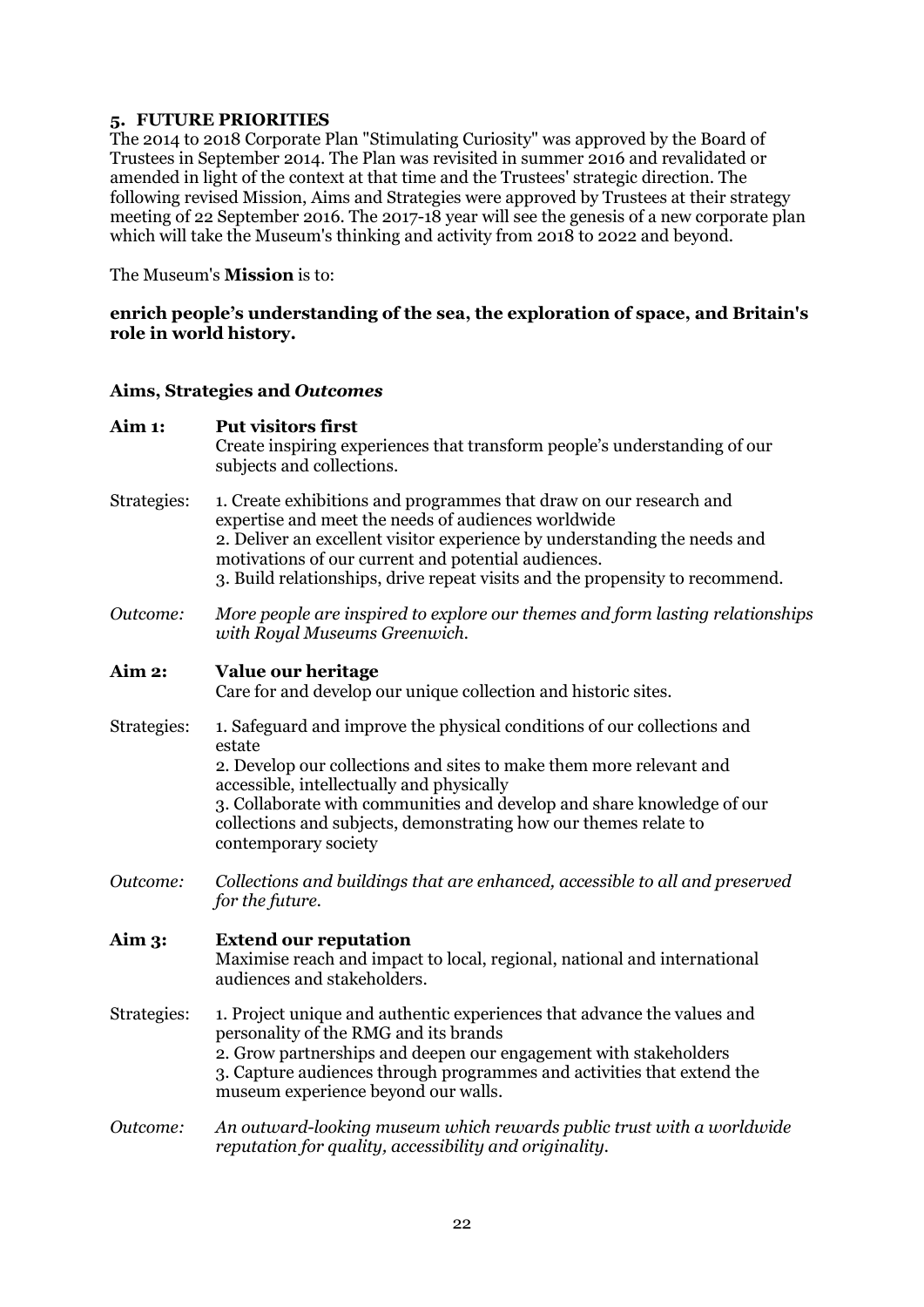| Aim $4:$    | Strengthen our organisation<br>Grow our expertise, increase revenues, control costs and manage risks.                                                                                                                                                                                                                  |
|-------------|------------------------------------------------------------------------------------------------------------------------------------------------------------------------------------------------------------------------------------------------------------------------------------------------------------------------|
| Strategies: | 1. Foster a spirit of inclusive and collaborative working, value expertise,<br>support innovation and encourage volunteering<br>2. Drive income generation deriving more value from our unique assets and<br>re-balancing our revenue streams<br>3. Identify and deliver efficiencies without compromising excellence. |
| Outcome:    | A dynamic and entrepreneurial museum that is culturally, intellectually and<br>financially successful.                                                                                                                                                                                                                 |

The 2014–18 Corporate Plan and its four Aims has been developed to provide a clear and stimulating approach to directing the Museum's work in the years ahead and to provide a memorable, upbeat and powerful way for trustees, staff, volunteers and our wider stakeholders to access the essence and purpose of the Plan and the developments planned for the immediate years ahead.

Underpinning much of the work over the years ahead is the Endeavour project which at year end 2016–17 is on programme and budget and will occupy us until 2018.

## **The** *Endeavour Project*

The Endeavour Project is an interlinked suite of four elements outlined in brief below which addresses and solves a number of challenges facing Royal Museums Greenwich.

## **1. The Endeavour Galleries**

This element of the project fulfils our long-standing ambition to clarify the circulation of the galleries, to complete key gaps in our displays and to present Britain's maritime history in a more coherent way for our visitors. Four new galleries in "The Exploration Wing" will focus on the inspiring and very human theme of exploration, which is so central to the story of Britain and the sea, and will enable an additional 1,000 artefacts from the national collection to be on permanent display.

Sir Ranulph Fiennes has said "The [new galleries] will tell some of the most exciting stories on earth. Our greatest explorers, such as Cook, Shackleton, Scott and others, achieved incredible feats of exploration in the most challenging conditions. The Museum's collections and its skill in presenting the stories they tell are outstanding. I know the new galleries will inspire all those who visit"

Full Business Case approval for the galleries has been received from DCMS and a successful Stage 2 pass from HLF. The base-build works of this element are progressing well and we are expecting a handover to the exhibitions fit-out contractor in October 2017 with the opening of the four new galleries *Polar Worlds; Tudor and Stuart Seafarers; Sea Things,* and *Pacific Encounters* in September 2018.

Meanwhile a huge amount of very successful work is going in to our Activity Plan which enables us to engage actively with communities incorporating views from a range of visitors including traditionally underserved communities and further reach out to local audiences.

The activities for the Endeavour project will be delivered through four headline strands:

*1. Removing barriers to make our museum more accessible* - Working with our community to shape their own museum experience.

*2. Creating Community ownership* – Becoming useful to our community and supporting the work local community groups do at the museum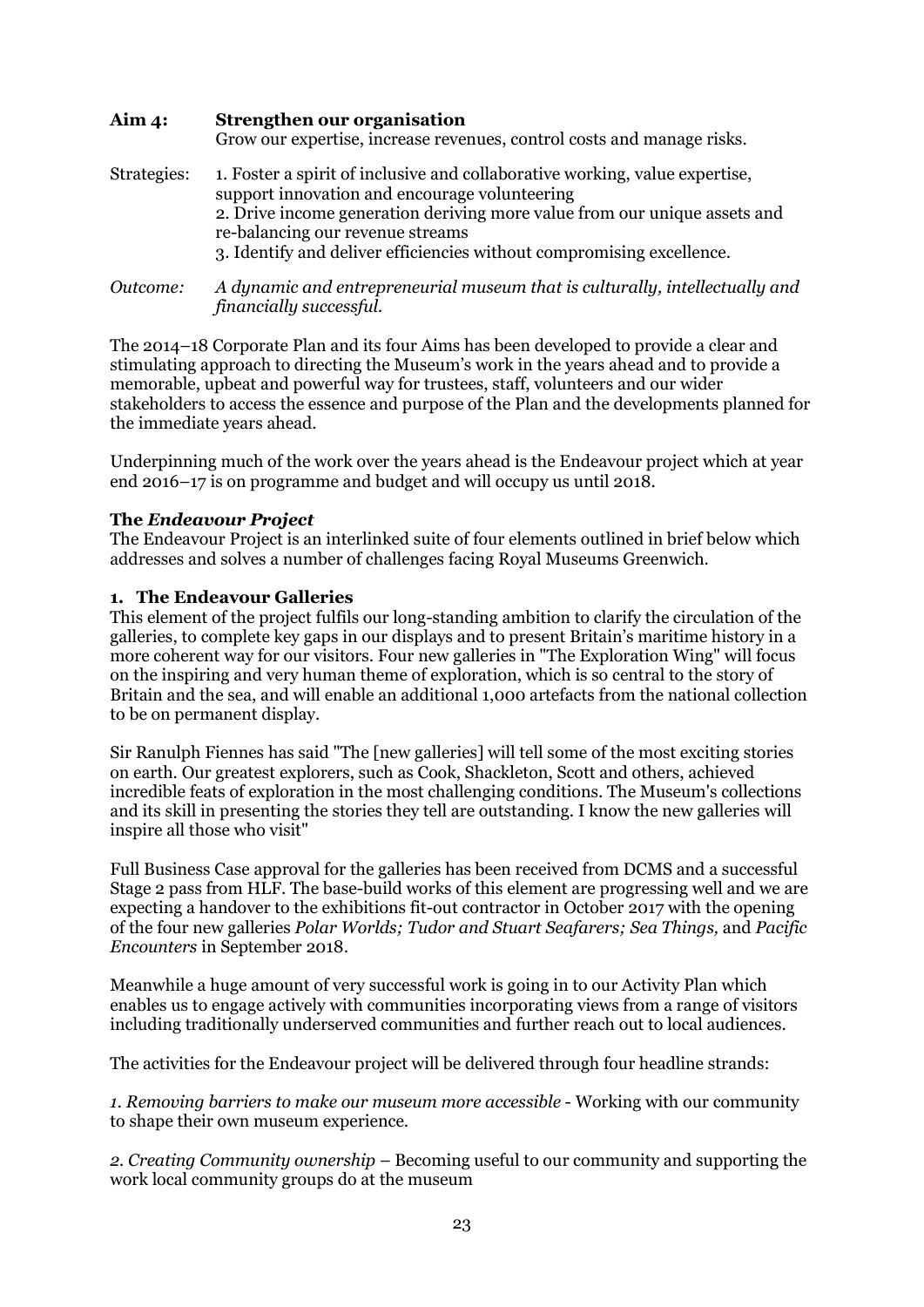*3. Revealing invisible histories* - Opportunities for engagement and participation in interpretation development and collaborative research.

*4. Collaborating to create a social and inspiring place* **–** Empowering people to lead on their learning through co-developed, co-designed and co-delivered programmes and events.

A number of local and national partnerships will be established as part of this programme engaging organisations on a strategic long-term basis and working across audiences and sectors to ensure organisational change is sustainable. This will enable the Museum to adapt to audiences needs on an ongoing basis and shape the way we collaborate with audiences in a flexible and robust way. This element of the Endeavour project will see the ebb and flow process of collaboration, action and reflection throughout.

## **2. Endeavour Collections & Conservation Centre**

This element of the project addresses our long-standing needs for collection storage, public access to the reserve collections and conservation studios. The Prince Philip Maritime Collections Centre will not just comprise stores and conservation studios – it will realise a long-standing ambition to create an open store, to open up our vast reserve collections to researchers and the general public, and to open up a window for the public to our conservation work.

Construction work on site commenced in summer 2016 and is on programme and budget to complete at the end of July 2017. Conservation and collections management staff will move in shortly thereafter and collections moves will follow after off-gassing has been monitored and reached acceptable levels. Operational planning meetings are underway alongside discussions of the approach for the new Learning Centre.

## **3. Endeavour Accommodation**

For many years the top floor of the West Central Wing has been given over to staff offices. The development at Kidbrooke will include modern office accommodation facilitating a complete staffing relocation out of the West Central Wing so that this space can be made entirely available to the public for the Endeavour Galleries Project – specifically for the *Polar Worlds* gallery and *Tudor and Stuart Seafarers*.

The first tranche of staff moves from the East Wing to the Park Row Wing was completed on 16 May 2016 to new open plan accommodation. The ground floor main space was then completed and re-occupied on 14 August 2016 and the final account for the works agreed.

Over the next year further staff moves into new accommodation at Kidbrooke (see 2. above) will take place to complete this element of the Endeavour project.

## **4. Endeavour Royal Observatory Improvements**

This element of the project is to enhance the visitor experience hugely, by redesigning the visitor entrance, making the admissions and retail experience more friendly, re-aligning the visitor route so that it matches the narrative journey and creating new galleries.

The new entrance and shop opened on 24th March 2017 and makes a very positive difference to our visitor welcome. The three arches entrance has been redecorated, new lighting installed, power and data provisioned for future use as an admissions point and had new draft doors installed to improve the physical environment for both staff and visitors. The shop has been given greater visibility through the installation of a glass sliding door. The staircase to the Time & Society gallery has been replaced with a structure more in keeping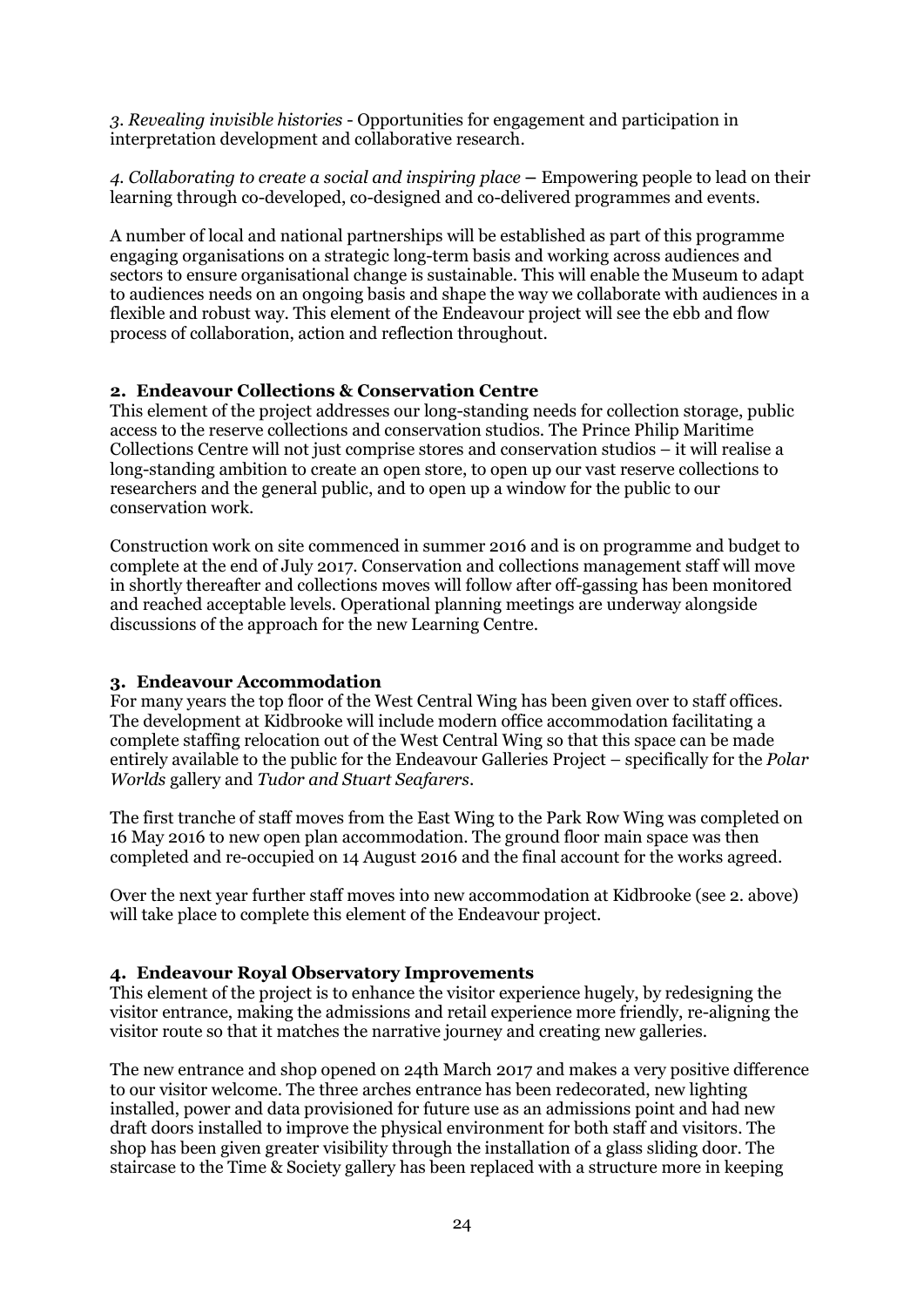with the historic architecture and has been moved to the south wall, improving the overall floor space and visitor access.

These improvements are a precursor to the larger vision being planned for the 350<sup>th</sup> anniversary of the founding of the Royal Observatory which will take place in 2025.

## The forthcoming major exhibition for 2017–18 is *Death in the Ice: the shocking story of Franklin's final expedition* (14 July 2017 to 7 January 2018)

This will be a major new exhibition exploring the unsolved mystery of Sir John Franklin's fatal last journey into the Arctic. With new forensic research and the superlative collections of both the National Maritime Museum and the Canadian Museum of History, *Death in the Ice* will begin to answer questions about what exactly happened to those men on their fateful journey to the Arctic in 1845.

In 2014, the wreck of HMS *Erebus* was discovered off the coast of Canada, followed by the discovery of HMS *Terror* in 2016. These are two of the most important archaeological finds in recent history.

*Death in the Ice* is a major international touring exhibition featuring the recently recovered artefacts - including personal items, clothing and components of the ships - and the National Maritime Museum is its world's premiere. This will be the first time these extraordinary finds will be displayed for the public in Britain.

The exhibition will also bring to the foreground the significant role played by Inuit oral testimonies in discovering the fate of the Franklin expedition and the location of the lost ship *Terror*.

*Death in the Ice* has been developed by the Canadian Museum of History, in partnership with Parks Canada and with the National Maritime Museum, and in collaboration with the Government of Nunavut and the Inuit Heritage Trust.

## **6. WORKFORCE AND EMPLOYMENT Employment policies**

The Museum strives to be a good employer. Attention is paid to holistic reward approaches. It has a strong record on improving the work environment, job satisfaction and development opportunities and pension arrangements. We successfully introduced pension autoenrolment on our staging date on 1 November 2013 and completed our re-enrolment exercise three years following implementation on 1 November 2016.

The Museum is also very supportive in times of need, providing generous sick absence benefits, return to work policies and procedures, medical retirement assistance, occupational health referrals and H&S assessments. There is a Staff Welfare Officer, employee assistance programmes (with the addition from this year of online cognitive behavioural therapy) and trained and supportive management and professional HR back up. In addition, schemes to promote health and wellbeing such as yoga, stress relieving massages, life drawing and other social activities exist. In March 2013 the Museum was accredited with the first stage of the London Healthy Workplace Charter. Long term no smoking policies are in existence with support to give up the habit available. Sheltered placement, work experience and just under 400 volunteering opportunities are promoted throughout the year. There are excellent consultation and communication arrangements. There are also charitable and health society benefits plus the provision of employment and job security to 500 people plus, locally, nationally and from overseas. The Museum also undertakes secondments and exchanges both internally and externally.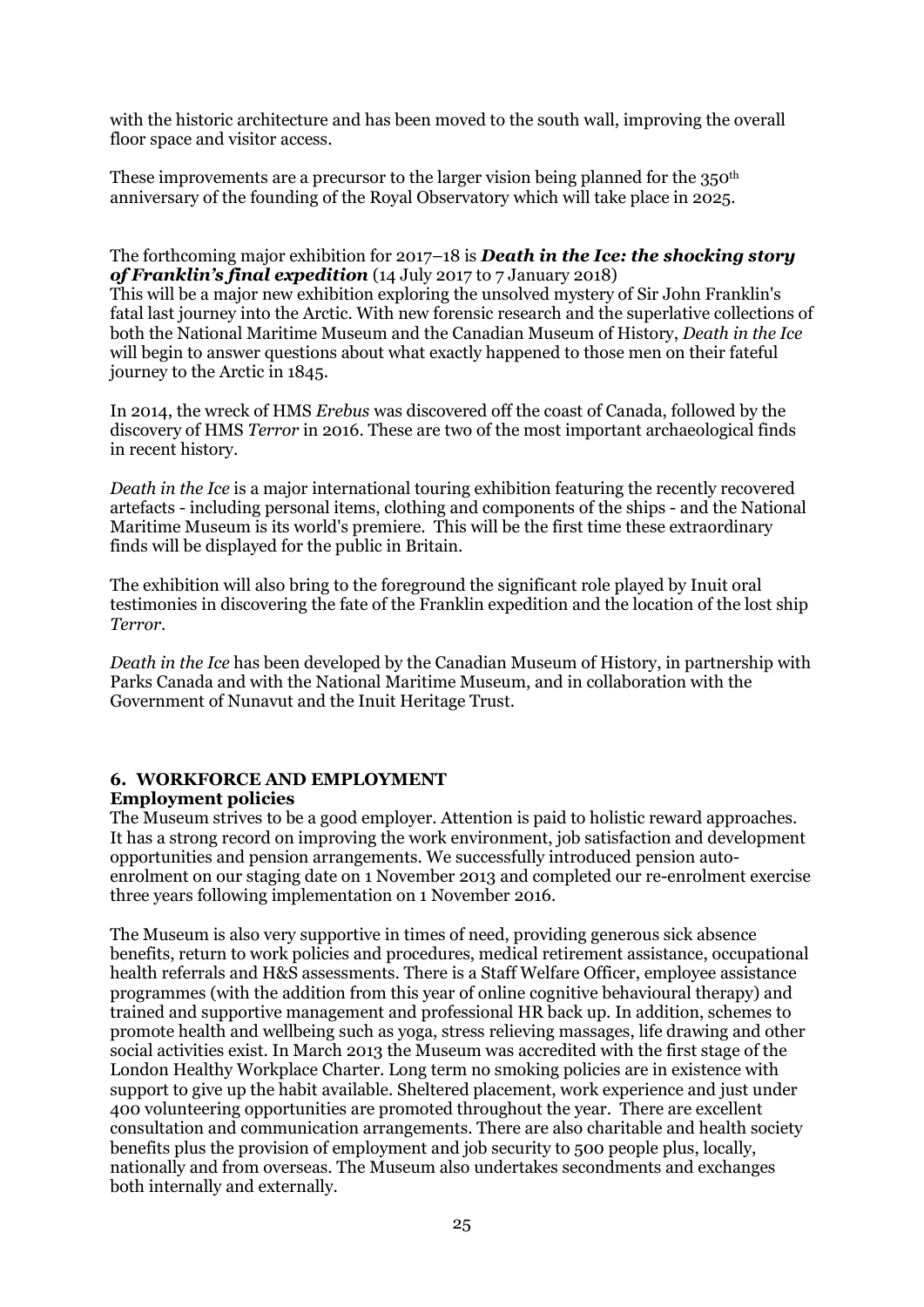The Museum values the diversity of its workforce, upholds equal opportunities and has maintained employment policies to ensure that staff or applicants for posts are not discriminated against on the grounds of gender, marital status, sexual orientation, race, colour, nationality, ethnic or national origin, religion, belief, disability or age. 13% of the Museum's employees are Black, Asian and Minority Ethnicity (BAME) (9% in 2015–16). The Museum holds the Employment Service's Disability Symbol. In 2016–17, 5% of staff employed by the Museum considered themselves to have a disability (6% in 2015–16).

The percentage of female staff is 58% (55% in 2015–16) and the percentage of female Executive Board members is 33% (17% in 2015–16). 87% of staff have declared a religious belief and 7% of staff are declared lesbian, gay, bisexual or transgender (LGBT) (5% in 2015– 16).

We believe that we are a leader in our human resources approaches, not least in dispensing with any formal retirement age in 2002. Over a third of employees are aged over 50 and 5% are aged over 65 (5% in 2015–16). At the sector level, the Director of Human Resources cochairs the National Museum Directors' Council's (NMDC) HR Forum.

Workforce development is a priority with training and capacity-building a significant part of the reward quadrant (working environment; personal development; job satisfaction; pay and benefits) at the Museum. This was recognised when the Museum achieved the Investor in People standard in November 2001, receiving regular re-accreditation since, the last being in November 2015. Unfortunately, overall budgeting constraints have resulted in the reduction of the training and development budget from both 2014-15 to 2016–17. However, it is still maintained at around 1% of the total paybill and thus far all needs identified via appraisal and training needs analyses have been met. There is a longer term aim enshrined within the Corporate Plan to increase funding for training when resource allows.

Based on outturns to 31 March 2017, in 2016–17 the average number of days lost per employee through short term sick absence was 5.16 days (4.25 in 2015–16) whilst the average number of days lost per employee through long term (over 28 days) sick absence was 3.34 days (3.59 in 2015–16). The average number of days lost per employee through total sickness (long and short term combined) was 8.5 days (7.85 in 2015–16).

The Central Arbitration Committee declared the trade unions Prospect and PCS recognised for the purposes of collective bargaining in December 2006 following an application by those unions and a subsequent ballot. The Unions and the Museum reached an agreement for the purposes of collective bargaining in respect of pay, hours and holidays and also have a facilities agreement. Following a period of consultation, in December 2013, the Museum reached a single union agreement with Prospect.

All staff are inducted formally and issued with contracts of employment and staff handbooks, which contain information on benefits, health, safety and welfare and are regularly updated.

## **Volunteers**

The Museum has an active volunteer programme run by 1.5 employed staff. The increase in numbers of volunteers and in volunteer hours has been remarkable since these appointments. Record numbers of volunteers peaked at more than 500 during the year 2013- 14 due to an e-volunteer crew list project and decreased thereafter at project's end but rising again due to another e-project to 392 at year end (282 in 2015–16); in all, volunteers gave 41,735 hours in 2016–17 (33,254 hours in 2015–16) at a value estimated in the region of more than £417,000 (an increase of £87,000 from 2015–16).

## **Organisational Communication**

The Museum regards effective communication as essential. The objective is to ensure that all staff and volunteers are kept fully informed on all issues that directly affect them. Although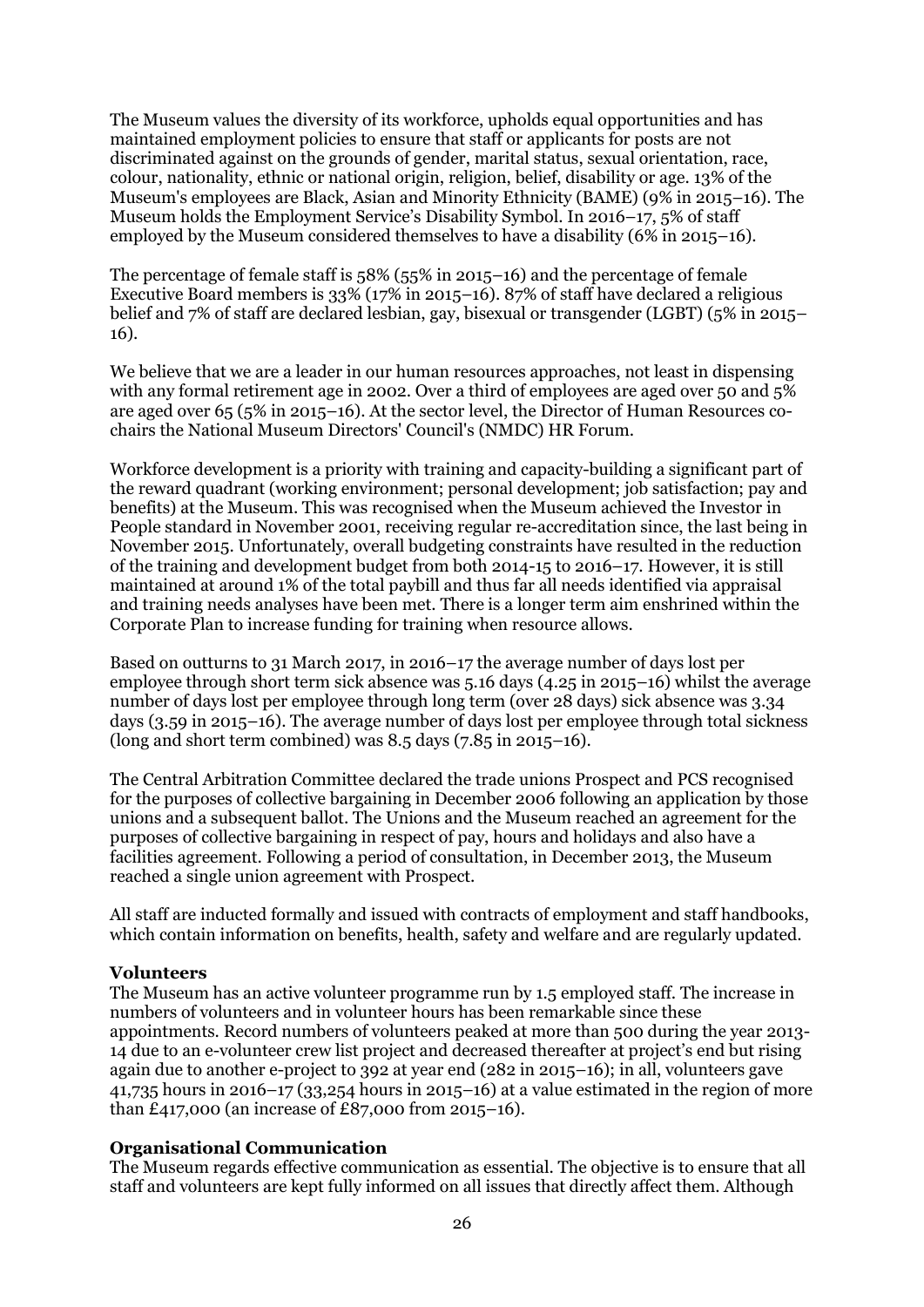everyone in the Museum has a contribution to make it is the particular role of team leaders and line managers to be the main communicators by creating a continuous flow of information through and across the organisation.

*Director's Cross-Museum Briefing* - the Director and the managers and staff dealing with selected themes speak to the entire staff and volunteers broadly on a monthly basis to provide a brief on specific areas, progress or projects. This approach was refreshed during 2016–17.

*Volunteer Event* – the Museum holds a special event for volunteers annually to which all are invited. The purpose of this is to express the Museum's sincere thanks for all that the volunteers do and also to brief volunteers on current issues and future plans as well as serve as a networking event.

*TMs* (temporary memoranda) **–** cover a wide range of issues and are signed by members of the Executive Board and Senior Management Team. All TMs are published on the Intranet and in paper form for noticeboards.

*Intranet* **–** available to all staff it details policies, management meetings and organisational programmes and information of use to staff and volunteers generally.

*Team Briefing* – the principal method used by the Museum to pass on information to all employees is team briefing. The cycle begins in the first week of every month with the briefing document compiled by HR having agreed content with the Executive. Each Director is then tasked with briefing their Managers who in turn pass the information on to their teams. By the end of the next week everyone in the Museum should share the same information. The briefing document also appears on the Intranet. Team briefing has been dramatically improved in format and accessibility which has been welcomed by all involved. Volunteers have their own specific newsletter in addition.

*Notice Boards* **–** are strategically placed in sites or functional areas. They may only be used for official or authorised communication purposes.

*Staff Lunches* **–** are informal meetings for communication in which Directors and senior managers can speak directly with cross-sectional groups of staff over a sandwich lunch. The object of these meetings is to give staff a chance to communicate directly with senior management on a wide range of issues, but on an informal basis. Added to these is *New Starters' Coffee* when new staff meet monthly with the Executive before one of their meetings.

*Staff Engagement Surveys* – are conducted from time to time to allow confidential feedback to be provided to the Trustees and Executive via a professional third party. These are considered and recommendations are acted on, usually via cross-sectional working groups of staff or sub groups of the Senior Management Team. The most recent survey was carried out in November 2013 and the results have been considered, promulgated and an action plan agreed and for the most part implemented during 2016–17 with the remainder carrying forward to 2017-18.

*Trade Unions* – Since December 2013 the Trade Union Prospect has been recognised for the purposes of collective bargaining on pay, hours and holidays. Meetings take place as and when required.

## **Health and Safety**

It is Museum policy to assign great importance to the safety of visitors, employees, volunteers, contractors and others, considering this as a management responsibility equal to that of any other management function.

In the design, construction, operation and maintenance of all plant, equipment and facilities,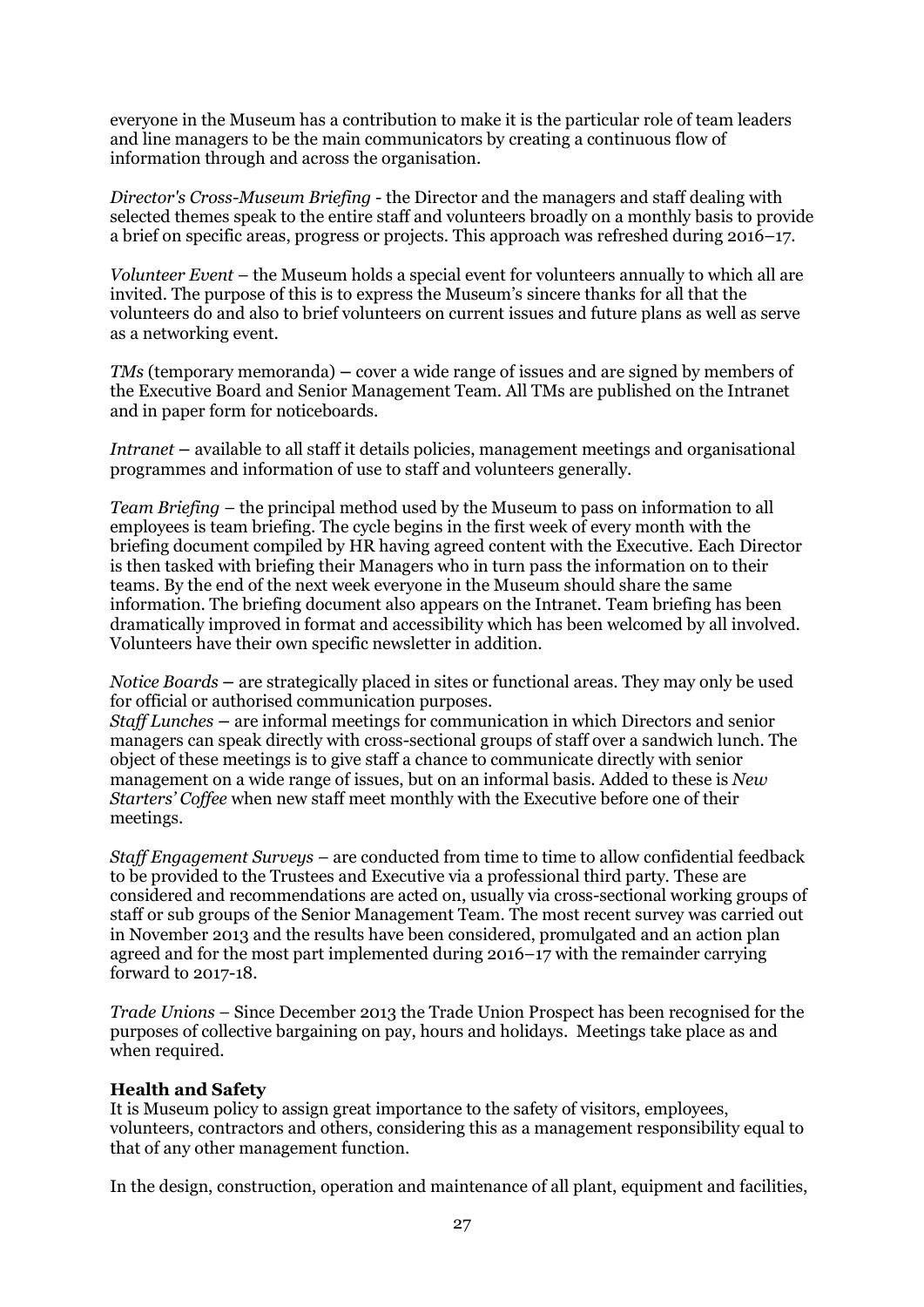everything that is reasonably practicable is done to prevent personal injuries and ill health to employees, customers, visitors, contractors and members of the public. To this end the Board of Trustees and Executive Board of Directors provide, so far as is reasonably practical, such training and equipment as is necessary to enable employees to work safely.

The importance of employee involvement in health and safety matters and the importance of the positive role played by safety representatives and the Health and Safety Committee are acknowledged.

All employees are required to co-operate fully in implementing this policy to comply in all respects with the Health and Safety at Work Act 1974, the Management of Health and Safety at Work Regulations 1999 and the accompanying arrangements contained within the Museum's Health and Safety Policy. Everyone throughout the organisation is expected to exercise all reasonable care for their own health and safety and that of others who may be affected by their acts or omissions.

The overall responsibility for the health, safety and welfare of the organisation and employees is vested in the Board of Trustees and Executive Board of Directors. The Executive Board receives a monthly report on Health and Safety matters and analysis of incidents which then goes forward to the Trustee Board for quarterly review.

The Health & Safety function is managed by a NEBOSH-qualified Departmental Head and an experienced NEBOSH-qualified Health & Safety Advisor. The Director of Operations & HR also holds a relevant qualification and chairs the Health & Safety Committee. Specialist members serve on the Committee to represent particular hazards such as radiological protection, laser safety, asbestos and other risks in the Collections together with an employee representative, and representatives for sites and other functions.

# **7. REMUNERATION and STAFF REPORT**

## **Introduction**

The information in this report relates to the Director (Accounting Officer) and Senior Executives (Directors) of the National Maritime Museum. No remuneration is paid to the Trustees of the Museum.

## **Function of the Remuneration Committee**

The Committee reviews the performance of the Director and the Senior Executives annually against their objectives, receives independent advice on market comparators and other matters and then decides in the case of the Senior Executives the level of pay and performance-related pay they should receive and recommends to the Chairman of Trustees in the case of the Director, Royal Museums Greenwich the appropriate level of pay and performance-related award.

The Committee also considers any matter relating to employees as the Director and Board of Trustees may refer to it.

## **Membership**

The Committee consists of three Trustees who are appointed by the Trustee Board: Joyce Bridges, Chair of the Committee; Gerald Russell, and Admiral Sir Mark Stanhope.

Ex officio Officer: Dr Kevin Fewster, AM, FRSA (Director)<br>Secretary: Anne Patterson, Chartered MCIPD (Hea Anne Patterson, Chartered MCIPD (Head of HR) External Advisers: Brian McEvoy and Alan Hurst No individual is present when their remuneration or performance is being discussed.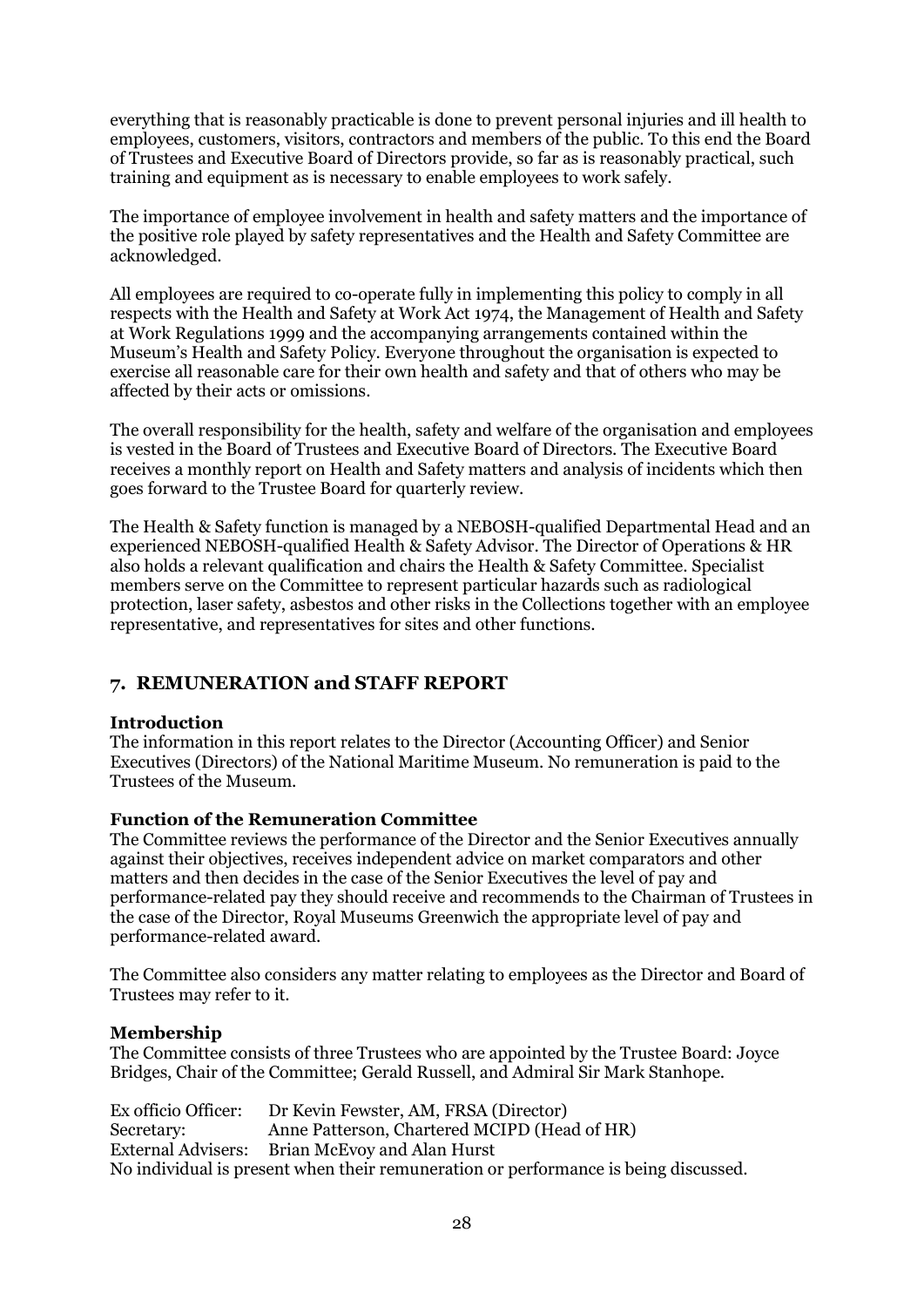## **Performance Assessment**

A key element of the Museum's reward system for the Director and the Senior Executives is that base pay is set below market levels but performance-related pay potential allows for competitive reward based on performance and contribution. The aim of the reward system is to create incentives which identify and reward excellent performance fairly rather than assuming that such performance will be inevitable and so allowing little differentiation between exceptional and adequate performance.

The individual performance agreements of Directors and senior management are in turn linked with the operating plans of the Museum (which reflect the mission, objectives and values of the Museum). They thus reflect objectives and targets relating to both individual and corporate components, and the performance-related pay potential reflects the combination of these different elements. The range of performance-related pay available is from 0%-30% of salary and in the case of the Director, Royal Museums Greenwich 0%-20% of salary.

Annual pay awards approved by the Museum require HM Treasury approval before they can be made, which must be obtained via the Department for Culture Media and Sport (DCMS). Increasingly, Public Sector Pay policy insists that pay awards should be performance driven, whilst urging pay restraint.

## **Service Contracts**

The Director and Senior Executives have open-ended rolling employment contracts: the notice period is six months for the Director, Royal Museums Greenwich, and three months for other Directors. Other than notice periods, there are no contractual termination payments, compensation for loss of office or any provision of compensation for early retirement except for directors within the Civil Service Pension Scheme. Pension contributions on behalf of the directors, other than those in the Civil Service Pension Scheme, are made to defined contribution schemes.

The following information is subject to audit.

## **Executives' Remuneration**

The salary and pension entitlements set out below include gross salary, performance-related pay, benefits in kind and any other allowances to the extent that they are subject to UK taxation.

The emoluments were as follows:

|                                       | $2016 - 17$ all figures £k |             | $2015 - 16$ all figures £k              |         |               |             |                              |         |
|---------------------------------------|----------------------------|-------------|-----------------------------------------|---------|---------------|-------------|------------------------------|---------|
|                                       |                            |             | Pension                                 |         |               |             | Pension                      |         |
|                                       |                            |             | benefits                                |         |               |             | benefits                     |         |
|                                       |                            |             | (to                                     |         |               |             | (to                          |         |
|                                       |                            | Performance | nearest                                 |         |               | Performance | nearest                      |         |
| Single total figure of remuneration   | Salary                     | payment     | $\pounds$ <sub>1</sub> $k$ <sup>*</sup> | Total   | Salary        | payment     | $£1k)*$                      | Total   |
| Dr Kevin Fewster, Director            | $120 -$                    | $20 - 25$   |                                         | $145 -$ | $110 - 115$   | $20 - 25$   |                              | $135 -$ |
| & Accounting Officer                  | 125                        |             |                                         | 150     |               |             |                              | 140     |
| Dr Margarette Lincoln, Deputy         |                            |             |                                         |         | $45 - 50$     |             | $\overline{2}$               | $45 -$  |
| Director                              |                            |             |                                         |         | $(80-85$ FTE) |             |                              | 50      |
| (until 30 April 2015)                 |                            |             |                                         |         |               |             |                              |         |
| Andy Bodle, Director                  | 75-80                      | $15 - 20$   | 25                                      | $120 -$ | 75-80         | $15 - 20$   | 32                           | $120 -$ |
| <b>Operations and Human Resources</b> |                            |             |                                         | 125     |               |             |                              | 125     |
| Mike Sarna, Director,                 | $70 - 75$                  | $15 - 20$   |                                         | $90 -$  | $70 - 75$     | $15 - 20$   | $\overline{\phantom{0}}$     | $85 -$  |
| Collections and Public Engagement     |                            |             |                                         | 95      |               |             |                              | 90      |
| Anupam Ganguli, Director              | $90 - 95$                  | $20 - 25$   | $\qquad \qquad \blacksquare$            | $110 -$ | $90 - 95$     | $20 - 25$   | $\qquad \qquad \blacksquare$ | $110 -$ |
| Finance & IT                          |                            |             |                                         | 115     |               |             |                              | 115     |
| Kate Seeckts, Director,               | 75-80                      | $15 - 20$   | $\overline{\phantom{0}}$                | $95 -$  | 75-80         | $15 - 20$   | $\overline{\phantom{0}}$     | $90 -$  |
| Development                           |                            |             |                                         | 100     |               |             |                              | 95      |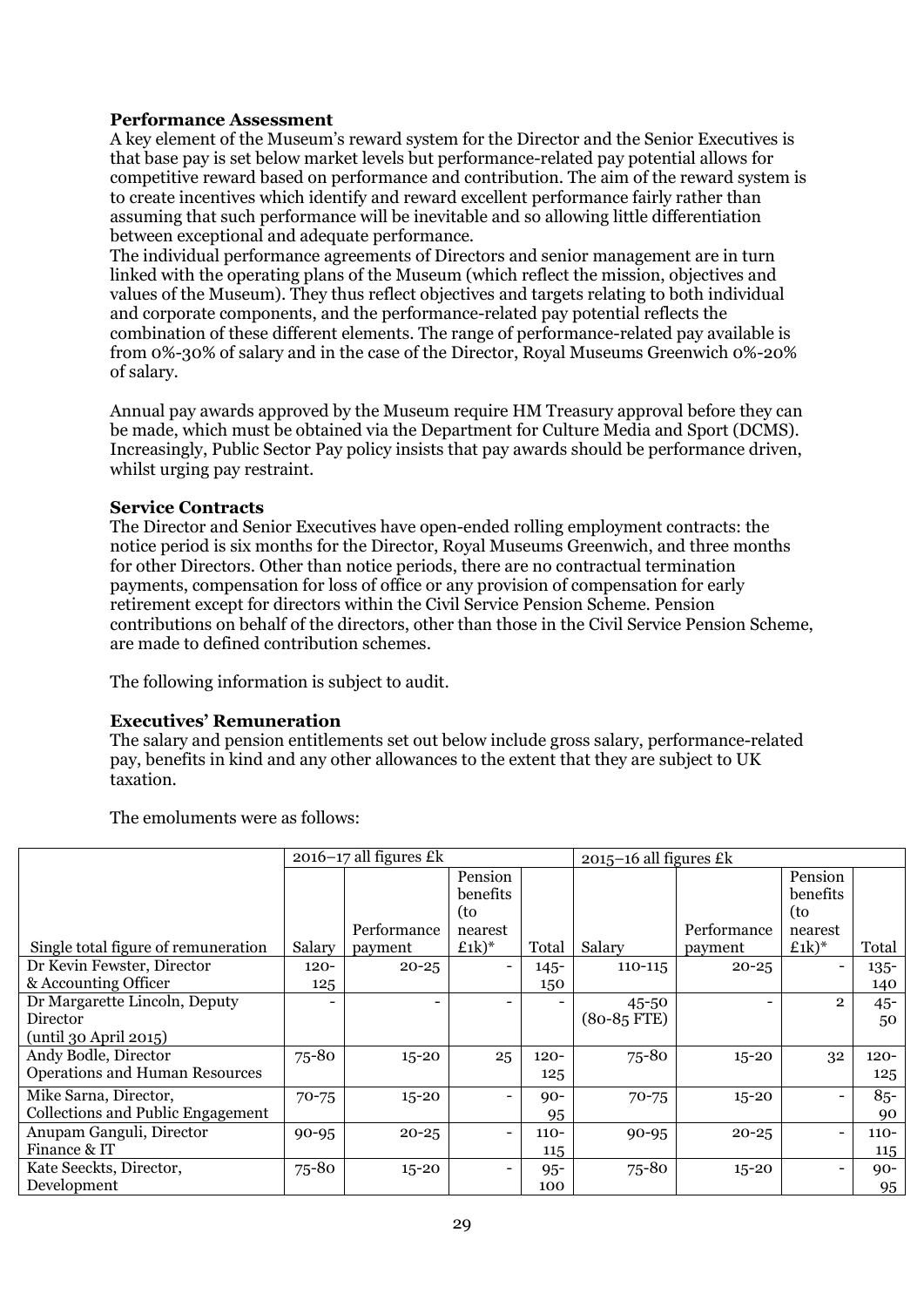| Richard Wilkinson, Director, | 65-70     | $5 - 10$ | 70-    | 85-90 | $15 - 20$ |                          | $100 -$ |
|------------------------------|-----------|----------|--------|-------|-----------|--------------------------|---------|
| Enterprises                  | (85-      |          | 75     |       |           |                          | 105     |
| (until 18 October 2016)      | 90        |          |        |       |           |                          |         |
|                              | FTE)      |          |        |       |           |                          |         |
| Eleanor Harris, Director,    | $15 - 20$ | $O - 5$  | $20 -$ |       |           | $\overline{\phantom{0}}$ |         |
| Enterprises &                | ່ 75−     |          | 25     |       |           |                          |         |
| Visitor Experience           | 80        |          |        |       |           |                          |         |
| (from 4 January 2017)        | FTE)      |          |        |       |           |                          |         |

\* The value of pension benefits accrued during the year is calculated as (the real increase in pension multiplied by 20) plus (the real increase in any lump sum) less (the contributions made by the individual). The real increases exclude increases due to inflation or any increase or decreases due to a transfer of pension rights.

There were no benefits in kind.

For 2016–17 total payments to Key Management Personnel as at Period 12 amounted to £727,480 (£732,568 in 2015–16) including bonuses and other payments.

| $2016 - 17$<br>Mid-Point of Band of Highest Paid<br>Director's Total Remuneration<br>$(\pounds'000)$ 147.5 | $2015 - 16$<br>Mid-Point of Band of Highest Paid<br>Director's Total Remuneration<br>$(\pounds'000)$ 137.5 |
|------------------------------------------------------------------------------------------------------------|------------------------------------------------------------------------------------------------------------|
| Median Total Remuneration 19                                                                               | Median Total Remuneration 19                                                                               |
| <b>Remuneration Ratio 1:7.9</b>                                                                            | Remuneration Ratio 1:7.2                                                                                   |

Reporting bodies are required to disclose the relationship between the remuneration of the highest-paid director in their organisation and the median remuneration of the organisation's workforce.

The mid-point of the band of remuneration of the highest-paid director in the National Maritime Museum in the financial year 2016–17 was  $\pounds 147,500$  (2015–16, £137,500). This was 7.9 times (2015–16, 7.2 times) the median remuneration of the workforce, which was £18,795 (2015–16, £19,105).

In 2016–17, nil (2015–16, nil) employees received remuneration in excess of the highest-paid director. Remuneration ranged from £0 to £148,000 (2015–16, £0 to £136,000).

Total remuneration includes salary, non-consolidated performance-related pay and benefitsin-kind. It does not include severance payments, employer pension contributions and the cash equivalent transfer value of pensions.

## **Pension Benefits**

The National Maritime Museum participates in two pension schemes; a group personal pension scheme and the Civil Service Pension Scheme full details of which are given in note 8 to the accounts.

All directors are members of the group personal pension scheme other than Andy Bodle who is a member of the Civil Service Pension Scheme.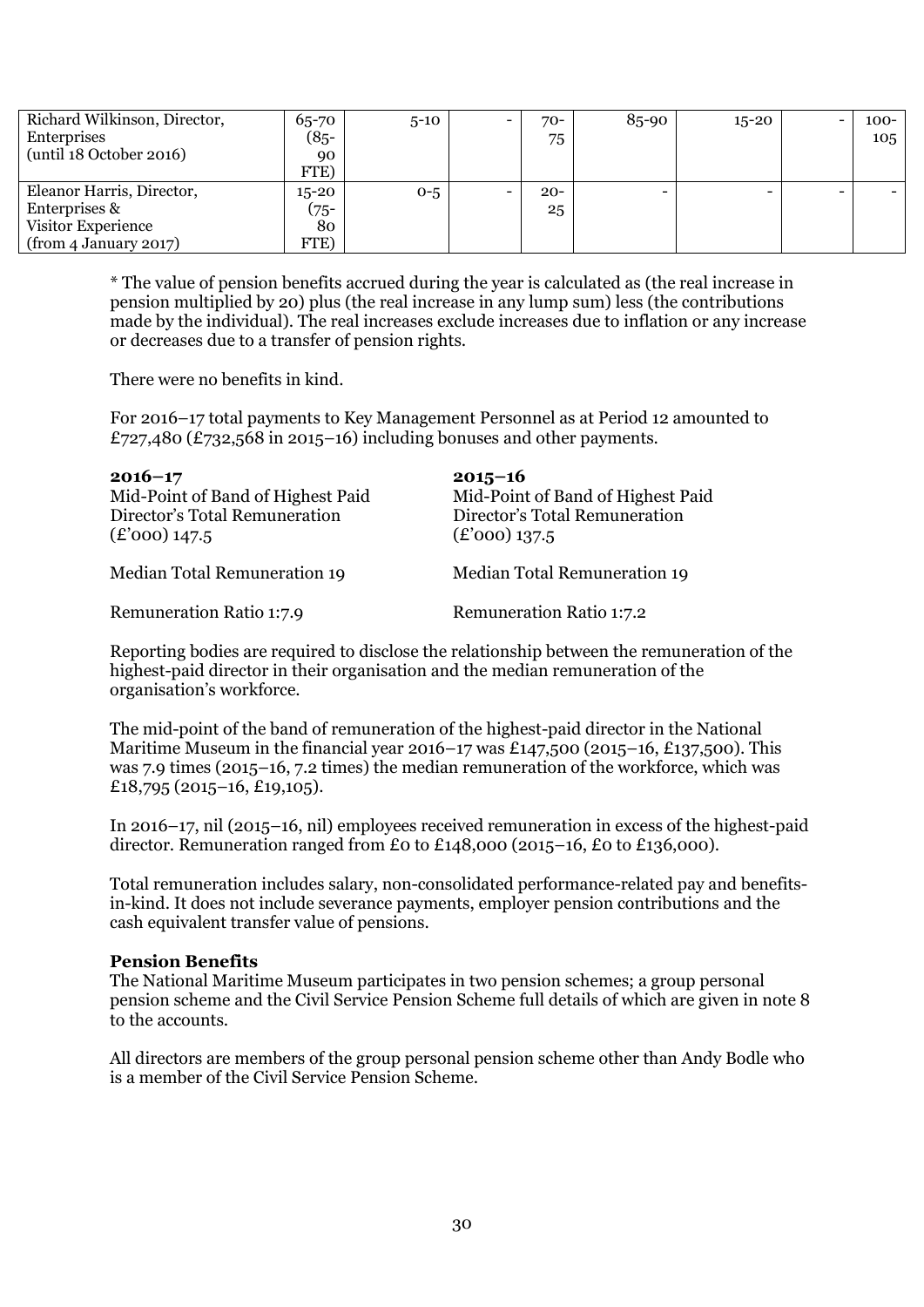|                          | Accrued                                 | Real                                        | <b>CETV</b> | <b>CETV</b>         | Real     | Employer       |
|--------------------------|-----------------------------------------|---------------------------------------------|-------------|---------------------|----------|----------------|
|                          | pension at                              | increase in                                 | at          | at                  | increase | contributi     |
|                          | pension age                             | pension                                     | 31/3/17     | 31/3/16             | in CETV  | <sub>on</sub>  |
|                          | as at                                   | and                                         |             |                     | funded   | to group       |
|                          | 31/3/17                                 | related                                     |             |                     | by       | personal       |
|                          |                                         | lump sum                                    |             |                     | employer | pension        |
|                          |                                         | at pension                                  |             |                     |          |                |
|                          |                                         | age                                         |             |                     |          |                |
|                          | £'000                                   | £'000                                       | £'000       | $\overline{E}$ '000 | £'000    | <b>Nearest</b> |
|                          |                                         |                                             |             |                     |          | £1,000         |
| Dr Kevin Fewster         |                                         | ۰                                           |             |                     |          | 12             |
| Andy Bodle               | 35-40<br>plus lump<br>sum of<br>110-115 | $0 - 2.5$<br>plus a<br>lump sum<br>of 2.5-5 | 812         | 756                 | 23       |                |
| Mike Sarna               |                                         |                                             |             |                     |          | 7              |
| Anupam Ganguli           |                                         | -                                           |             |                     |          | 9              |
| <b>Kate Seeckts</b>      |                                         | ۰                                           |             |                     |          | 8              |
| <b>Richard Wilkinson</b> |                                         | -                                           |             |                     |          | 5              |
| <b>Eleanor Harris</b>    |                                         |                                             |             |                     |          | $\mathbf{2}$   |

# **Cash Equivalent Transfer Value (CETV)**

A Cash Equivalent Transfer Value (CETV) is the actuarially assessed capitalised value of the pension scheme benefits accrued by a member at a particular point in time. The benefits valued are the member's accrued benefits and any contingent spouse's pension payable from the scheme. A CETV is a payment made by a pension scheme or arrangement to secure pension benefits in another pension scheme or arrangement when the member leaves a scheme and chooses to transfer the benefits accrued in their former scheme. The pension figures shown relate to the benefits that the individual has accrued as a consequence of their total membership of the pension scheme, not just their service in a senior capacity to which disclosure applies.

The figures include the value of any pension benefit in another scheme or arrangement which the member has transferred to the Civil Service pension arrangements. They also include any additional pension benefit accrued to the member as a result of their buying additional pension benefits at their own cost. CETVs are worked out in accordance with The Occupational Pension Schemes (Transfer Values) (Amendment) Regulations 2008 and do not take account of any actual or potential reduction to benefits resulting from Lifetime Allowance Tax which may be due when pension benefits are taken.

## **Real Increase in CETV**

This reflects the increase in CETV that is funded by the employer. It does not include the increase in accrued pension due to inflation, contributions paid by the employee (including the value of any benefits transferred from another pension scheme or arrangement) and uses common market valuation factors for the start and end of the period.

| <b>Exit package</b><br>cost band (f) | Number of<br>compulsory<br>redundancies | Number of<br>other<br>departures<br>agreed | <b>Total number</b><br>of exit<br>packages for<br>2016/17 | <b>Total number</b><br>of exit<br>packages for<br>2015/16 |
|--------------------------------------|-----------------------------------------|--------------------------------------------|-----------------------------------------------------------|-----------------------------------------------------------|
| $0 - 24,999$                         |                                         |                                            |                                                           |                                                           |
| 25,000 - 49,999                      |                                         |                                            | -                                                         |                                                           |
| 50,000 - 99,999                      |                                         |                                            |                                                           |                                                           |
| Total                                |                                         |                                            |                                                           |                                                           |

## **Compensation for loss of office**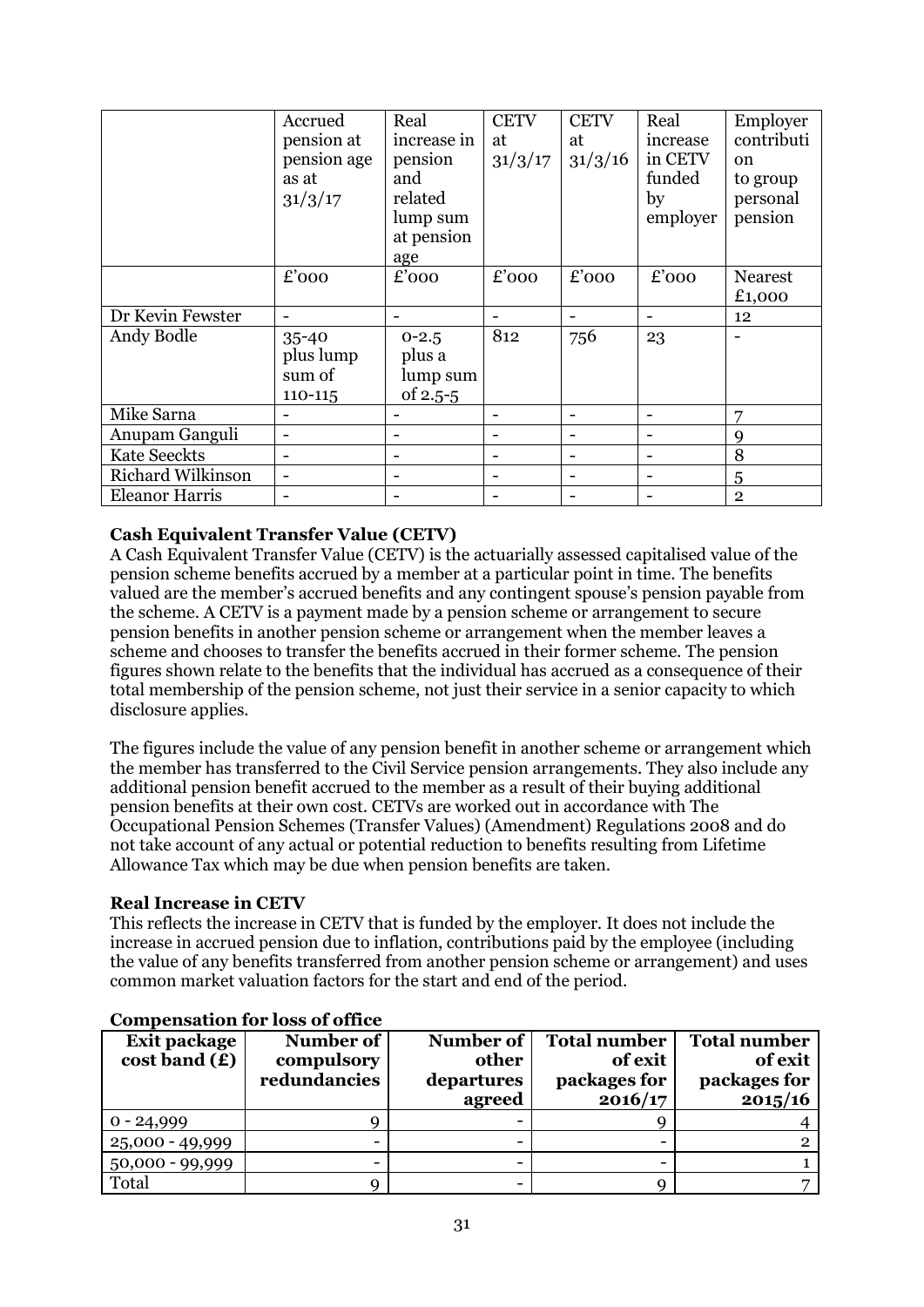| Total resource | --<br>$6 - 1$         |   | $- -$<br>$\epsilon$ $-$ |     |
|----------------|-----------------------|---|-------------------------|-----|
| $\sim$         | $\tilde{\phantom{a}}$ | - | . .                     | 15h |
| cost           | <b>STATISTICS</b>     |   | <b>STATE OF STATE</b>   |     |

There were nil departures under the terms of the Civil Service Compensation Scheme in 2016–17. Nine members of staff received a statutory redundancy payment each of which was below £11,000 and which in total amounted to £57,651.

Gerald Russell Kevin Fewster Trustee and Chair of the Audit Committee Director and Accounting Officer

20 June 2017

## **8. REFERENCE AND ADMINISTRATIVE DETAILS**

Patron of the Museum: HRH The Duke of Edinburgh, KG, KT

Chairman of the Board of Trustees: Sir Charles Dunstone, CVO

Director and Accounting Officer: Dr Kevin Fewster, AM

| Principal address: National Maritime Museum |
|---------------------------------------------|
| Park Row                                    |
| Greenwich                                   |
| London SE10 9NF                             |

Website: www.rmg.co.uk

## **The Board of Trustees of the National Maritime Museum**

During 2016–17 the Board of Trustees comprised: Sir Charles Dunstone, CVO, Chairman and in order of first appointment: Sir Robert Crawford, CBE (to 14 September 2016) Linda Hutchinson (to 14 September 2016) Eleanor Boddington Professor Chris Lintott Joyce Bridges, CBE Carol Marlow Jonathan Ofer Eric Reynolds Gerald Russell Professor Alison Bashford Jeremy Penn Admiral Sir Mark Stanhope, GCB, OBE, DL Aminul Hoque, MBE (from 5 September 2016)

Brief biographies of the Trustees are available from www.rmg.co.uk

## **The Executive**

During 2016–17 members of the Executive were: Dr Kevin Fewster, AM Director and Accounting Officer Director, Operations and Human Resources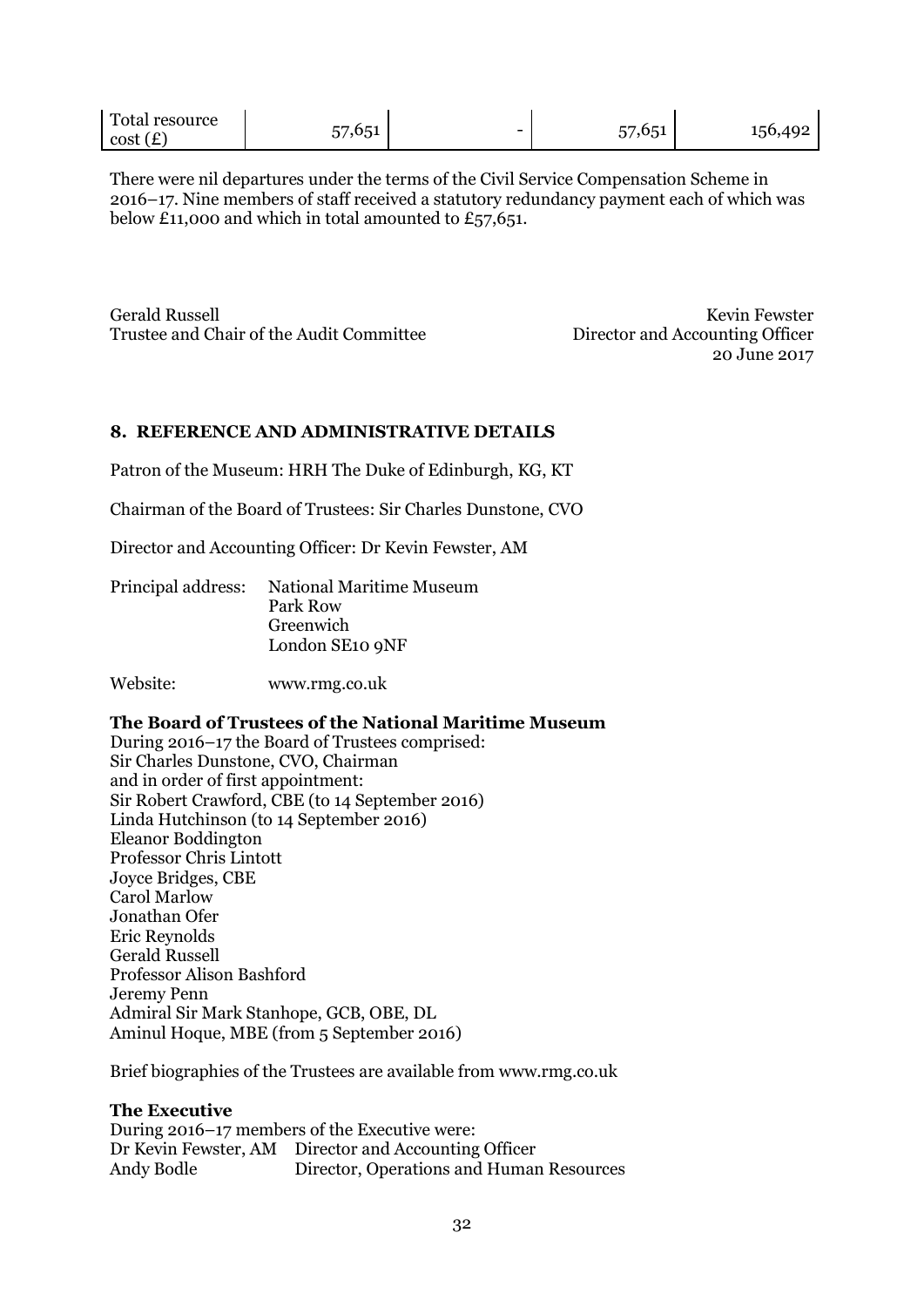| Anupam Ganguli           | Director, Finance and IT                                       |
|--------------------------|----------------------------------------------------------------|
| Eleanor Harris           | Director, Visitor Experience and Enterprises (from 4.01, 2017) |
| Mike Sarna               | Director, Collections and Public Engagement                    |
| Kate Seeckts             | Director, Development                                          |
| <b>Richard Wilkinson</b> | Director, Enterprises (to 18.10.2016)                          |

A Register of Interests is maintained and is available for inspection by application to the Museum Secretary. The Register of Interests is completed by each Trustee, each Executive and those members of staff who make decisions on significant procurement.

# *Other relevant organisations:*

# **External Auditors of National Maritime Museum**

Comptroller & Auditor General National Audit Office 157-197 Buckingham Palace Road Victoria London, SW1W 9SP

# **External Auditor of National Maritime Museum Enterprises Ltd**

haysmacintyre Chartered Accountants and tax advisors 26 Red Lion Square London, WC1R 4AG

### **Internal Auditors**

Moore Stephens LLP 150 Aldersgate Street London, EC1A 4AB

# **Bankers**

Royal Bank of Scotland 62-63 Threadneedle St London, EC2R 8LA

### **HSBC**

275 Greenwich High Road Greenwich London, SE10 8NF

# **Legal advisers**

Farrer & Co 66 Lincoln's Inn Fields London, WC2A 3LH

Stone King Boundary House 91 Charterhouse Street London, EC1M 6HR

CMS Cameron McKenna Mitre House 160 Aldersgate London, EC1A 4DD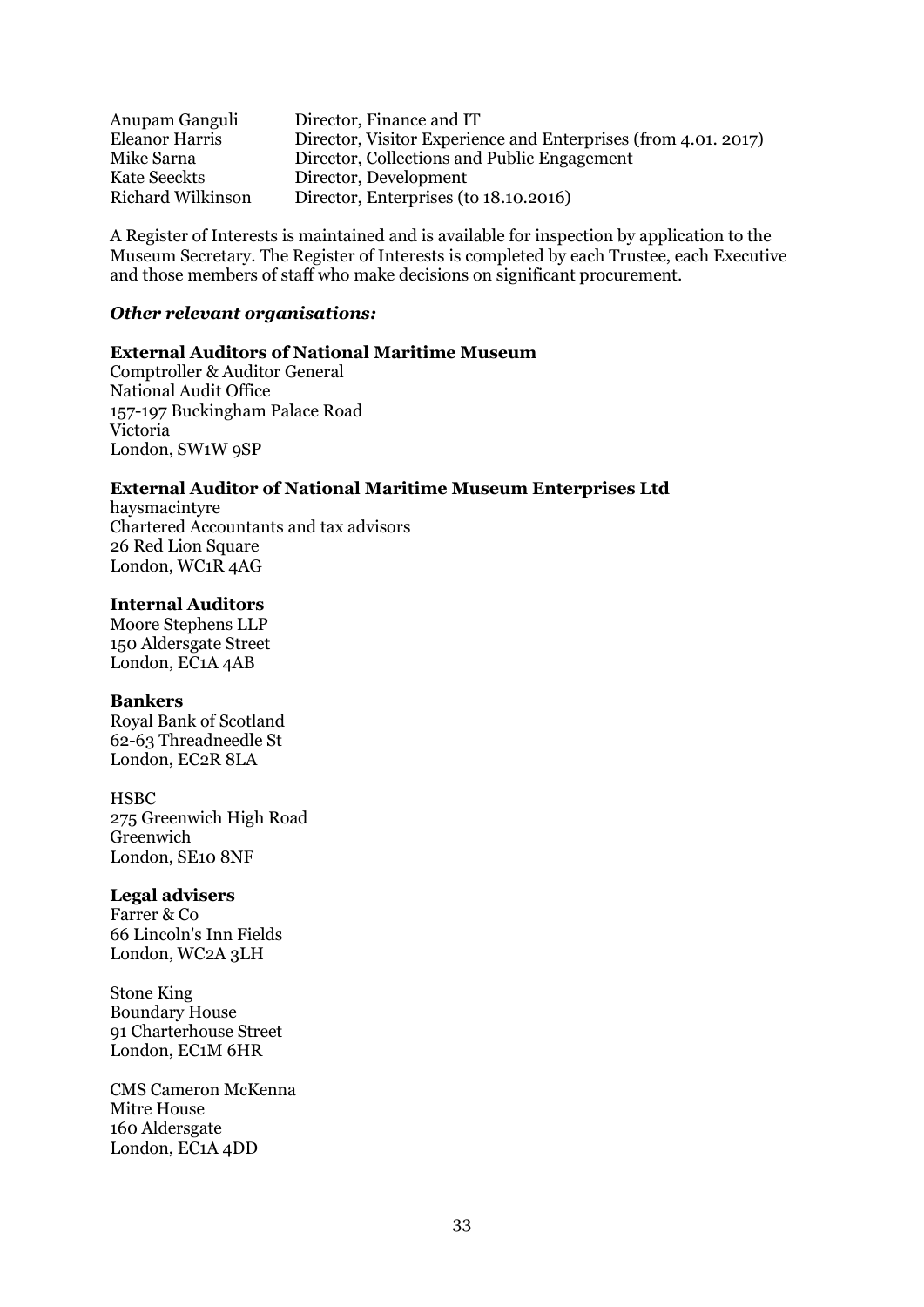# **9. SUPPORTERS OF ROYAL MUSEUMS GREENWICH 2016–17**

### **Government**

The Department for Culture Media and Sport The Heritage Lottery Fund

# **Major Supporters**

Arts Council England The Art Fund Association of Science Discovery Centres BAE Systems Boeing United Kingdom Limited Charles Dunstone Charitable Trust The Clothworkers' Foundation The Fidelity UK Foundation The Foyle Foundation Garfield Weston Foundation The Headley Trust **HSBC** Insight Investment Kristian Gerhard Jebsen Foundation The Linbury Trust Lloyd's Register Foundation Clive Richards, OBE, DL and Sylvia Richards The Sackler Foundation The Corporation of Trinity House The Wolfson Foundation and other supporters who wish to remain anonymous

# **The Armada Portrait**

The Aldama Foundation The Art Fund The John S Cohen Foundation Drapers' Company Charitable Fund Garfield Weston Foundation J Paul Getty Jnr Charitable Trust The Headley Trust The Heritage Lottery Fund The Leche Trust The Linbury Trust The Mercers' Charitable Foundation The Ruddock Foundation for the Arts and a special thanks to over 8000 generous supporters from 19 countries.

### **Endeavour Project**

American Friends of Royal Museums Greenwich Baltic Charitable Fund British Antarctic Territories Charles Dunstone Charitable Trust Charles Skey Charitable Trust DCMS Wolfson Museums and Galleries Improvement Fund Department for Culture Media and Sport Dr Lee MacCormick Edwards Charitable Foundation The Fidelity UK Foundation John Armitage Charitable Trust Kristian Gerhard Jebsen Foundation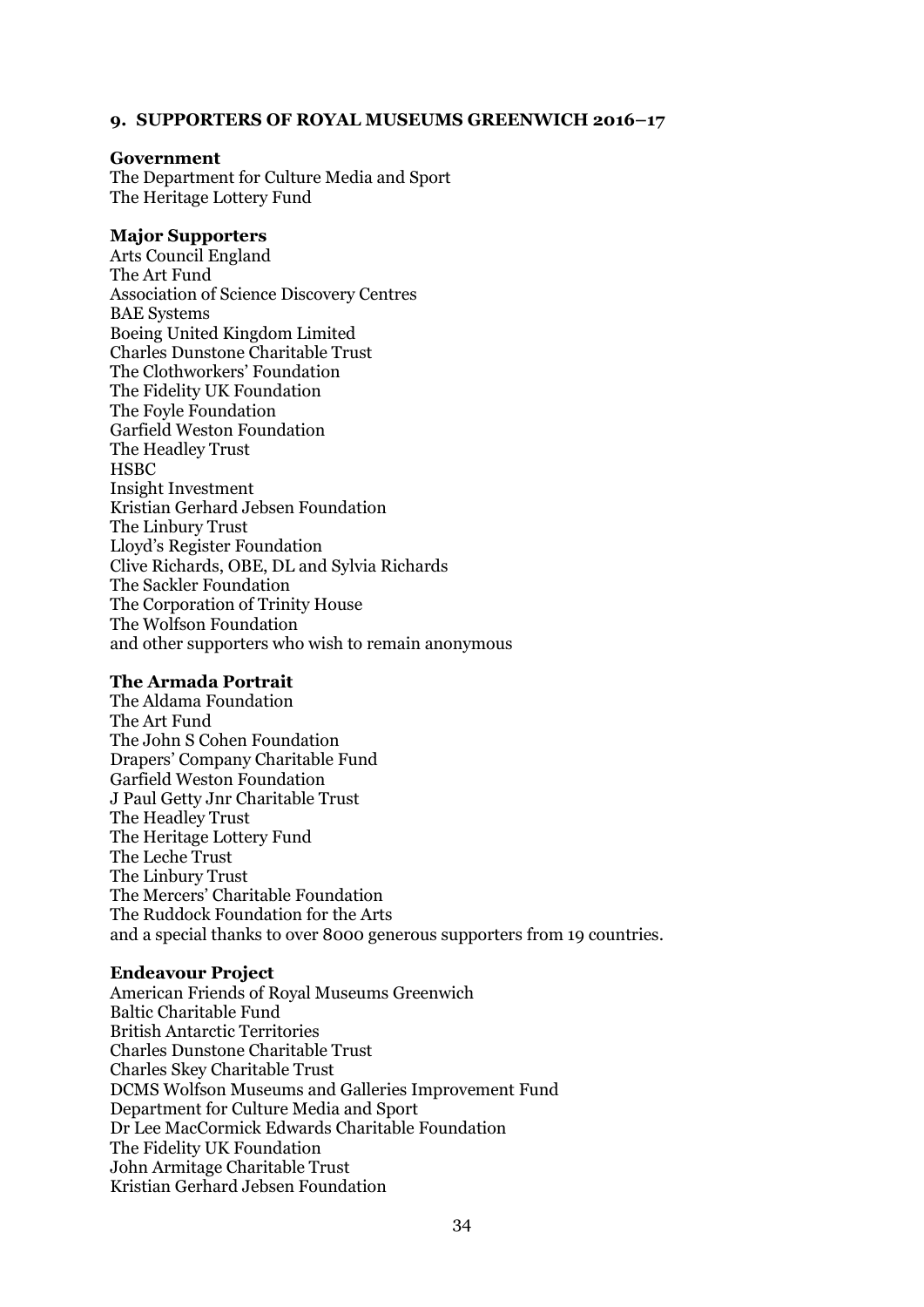LIBOR Fund Mark Pigott, KBE, KstJ, FRSA The Foyle Foundation The Heritage Lottery Fund The Marilyn Peterson Trust The Wolfson Foundation Transglobe Trust United Kingdom Antarctic Heritage Trust and other supporters who wish to remain anonymous

# **Queen's House**

The Art Fund Michael Kovacs The Eyal and Marilyn Ofer Foundation Urban Space Management Lord Thompson The Hartnett Conservation Trust The Swire Charitable Trust and the Patrons and Members' Annual Appeal

# **Trusts and Foundations**

The John S Cohen Foundation; The Lois Cumbers Charitable Foundation; The Ellis Campbell Foundation; Joseph Strong Frazer Trust; Inchcape Foundation; The Nelson Society; The Worshipful Company of Shipwrights; and other supporters who wish to remain anonymous.

# **Bequests**

Marilyn L Peterson Keith Donald McBride

# **American Friends of Royal Museums Greenwich:**

Carl Berry; C. Richard Carlson; Gary Glynn; Jason Pilalas; James Sherwood; David Wells; Lawson Willard.

# **Sponsors**

BAE Systems Boeing United Kingdom Limited **HSBC** Insight Investment

# **Corporate Members**

The Baltic Exchange; BMT Group Ltd; Chestertons; DP World; Howe Robinson Partners; ING Bank UK; Hutchison Westports Ltd; Liberty Speciality Markets; Lloyd's Register Foundation; Meantime Brewing Co Ltd; Novotel Greenwich; Pusser's Rum.

# **Corporate Loan Holders**

Rathbones Brothers plc Simpson, Spence and Young Ltd

# **Life Patrons**

Michael Brown; Rear Admiral Sir Jeremy de Halpert, KCVO, CB; Gregory Edwards, William Falconer; Charles Hoare Nairne; Anthony Inder Rieden; Alan Marsh; John Martin; Jamie Matheson; Dr Ravi Mehrotra, CBE; Professor Vaughan Pomeroy; John Redman; Clive Richards, OBE, DL; Ian Ridpath; Paddy Rodgers and Harriet Drake; Dick van Meurs.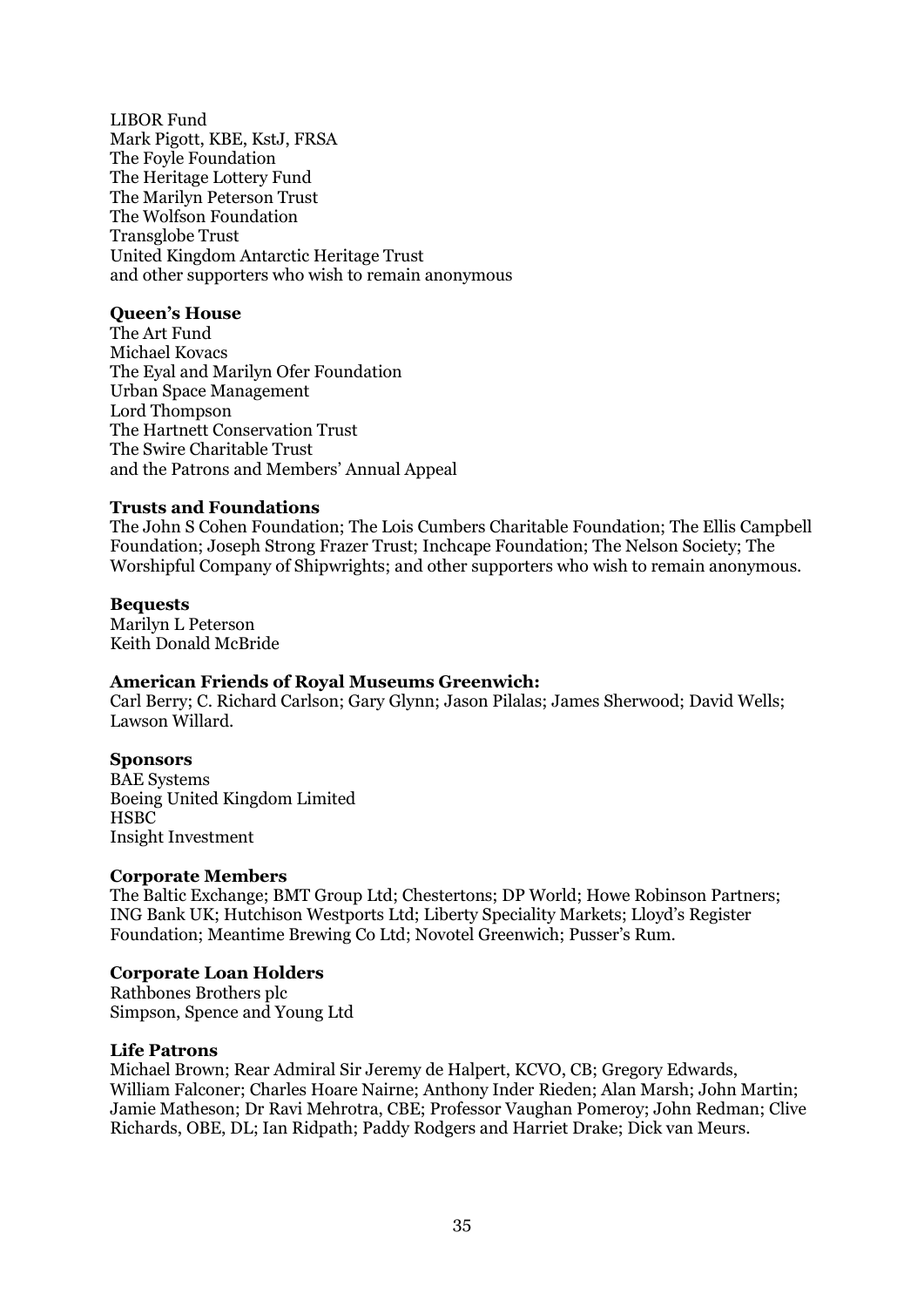# **Patrons**

Izabella Andersson; John Asprey; Sir Franklin Berman, KCMG; Dr Anthony Butler; Peter Chrismas; Andrew Crisford; Simon Davidson; James Day, Klaus Diederichs; Anthony Dove; Robert Elliott; Richard Everitt; Dr Kevin Fewster, AM; Nicholas Fisher; Lieutenant Commander Paul Fletcher (Rtd); Michael Gibson; David Hartnett; Richard Hunting, CBE; Lord Robert Iliffe; Denise Larnder; Commander Peter Linstead-Smith, OBE, RN; John Manser, CBE; Pamela Marsh; Jane Mennie; Robert Moore II; Lord Mountevans, RNR and Lady Mountevans; Alan Parker, CBE; Jeremy Penn; W. Scott Perry; Spyros Polemis; Merrick Rayner; Eric Shawyer, CBE; Sir Alan Rudge, CBE; Chrissy Shipley; Rear Admiral David Snelson, CB; Nigel Squibb; John Tucker; David Ure; Dr Anthony Watson, CBE; Andrew Webley.

**Honorary Commodores** – awarded for outstanding support and commitment to the Museum. The Honorary Commodores are:

John Anderson, OBE; Sir David Attenborough, OM; Victor Benjamin; Richard Carlson; Sir Robert Crawford, CBE; Professor Martin Daunton, FBA; Dr Stephen Deuchar, CBE; William Edgerley; Sir David Hardy; Peter Harrison, CBE; Nigel Macdonald; Zvi Meitar M Jur; David Moorhouse, CBE; Sammy Ofer, KBE; Libby Purves, OBE; Dr David Quarmby, CBE; Lord Rees of Ludlow, OM, FRS; Professor NAM Rodger, FBA; Dr Mortimer Sackler, KBE; Dame Theresa Sackler, DBE; Coral Samuel, CBE; Peter Snow, CBE; Dava Sobel; Dr David Starkey, CBE, FSA; Lord Sterling of Plaistow, GCVO, CBE; Sir Arthur Weller, CBE; Lord Wolfson of Marylebone; and Susan T Zetkus.

# **Donors to the Collection**

Mavis Anderson; British Antarctic Survey; John Buckle; John Bundy; Camper & Nicholsons Ltd; Martyn Downer; Felix Driver; Zinab Dudley; Graham and Mike Fearnley; Iain Flett; David Hobbs; Dan Holdsworth; John James; Jane Kelsall; Lucy Masters; Peter Matthews; Emerita Isabel McBryde; Ministry of Defence; Michael Morrice; Barbara Noel; Carol Smith; Bridget Somekh; Andrew Trollope; Jennifer Willmott.

# **Bequests to the Collection**

Hugh Norman Bellamy Will Trust

To all of whom the Trustees are very grateful.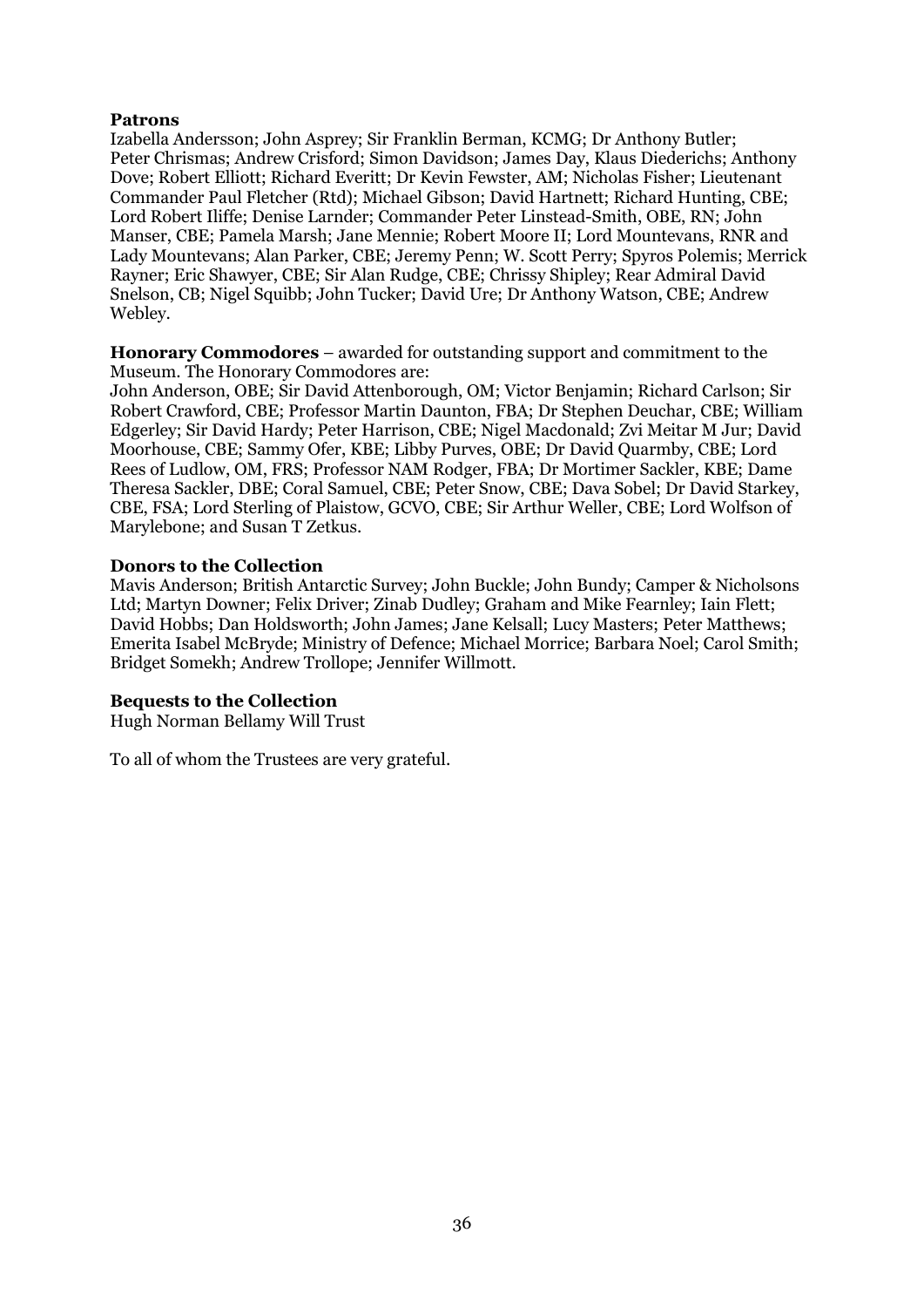# **10. FINANCIAL REVIEW**

# **Presentation of Accounts**

The Accounts have been prepared in a form directed by the Secretary of State for Culture, Media and Sport with the consent of the Treasury in accordance with sections  $9(4)$  and  $9(5)$ of the Museums and Galleries Act 1992.

The Annual Report and Accounts are presented in accordance with the reporting requirements of the Statement of Recommended Practice (SORP FRS102), Accounting and Reporting by Charities and the Government Financial Reporting Manual.

The Trustees have complied with the duty in section 17 of the Charities Act 2011 to have due regard to guidance published by the Charity Commission.

# **Consolidated Accounts**

The consolidated Accounts of the National Maritime Museum comprise the Museum itself, its wholly owned subsidiary National Maritime Museum Enterprises Limited (NMME), the Caird Fund, the Development Fund and the Number 3 Trust Fund.

# **Financial policy**

During the period covered by these accounts the National Maritime Museum was funded primarily by Grant in Aid from the Department for Culture, Media and Sport (DCMS). Of the £16m received in the year, £215k was ring-fenced for National Historic Ships UK.

This year's performance included the first full year results of the *Cutty Sark,* which was transferred to the Museum on 1 August 2015.

In accordance with Financial Reporting Standard 102 grants and donations receivable are recognised when receipt is probable, values can be measured reliably, and there are no conditions attaching to its receipt that limit its recognition.

In line with Government objectives the Museum seeks to ensure that optimum use is made of all resources during the financial year and, in so far as it is consistent with its objectives, seeks to maximise non-Exchequer resources generated through commercial activities.

# **Overview of Financial performance for the year**

# **Statement of Financial Activities**

Total Income and Endowments increased by £93.9m to £123m due to the donations of:-

- Heritage assets with a value of  $E73.5m$  from the Ministry of Defence
- £20.3m for the acquisition of the *Armada* portrait and capital works as part of the *Endeavour* project

Grant in Aid increased by £500k as DCMS awarded the Museum an additional amount of £1.4m, receivable over 4 years, towards the construction of the four *Endeavour* galleries.

The museum enjoyed great critical success with its temporary exhibition programme which included '*Above & Beyond'* and *'Emma Hamilton: Seduction & Celebrity'*. Total admission income, which also included the Royal Observatory, the Peter Harrison Planetarium and *Cutty Sark*, was £5.7m, an increase of £556k, with most of the increase being generated from the Royal Observatory and the success of the Museum's initiative to increase overseas and other groups.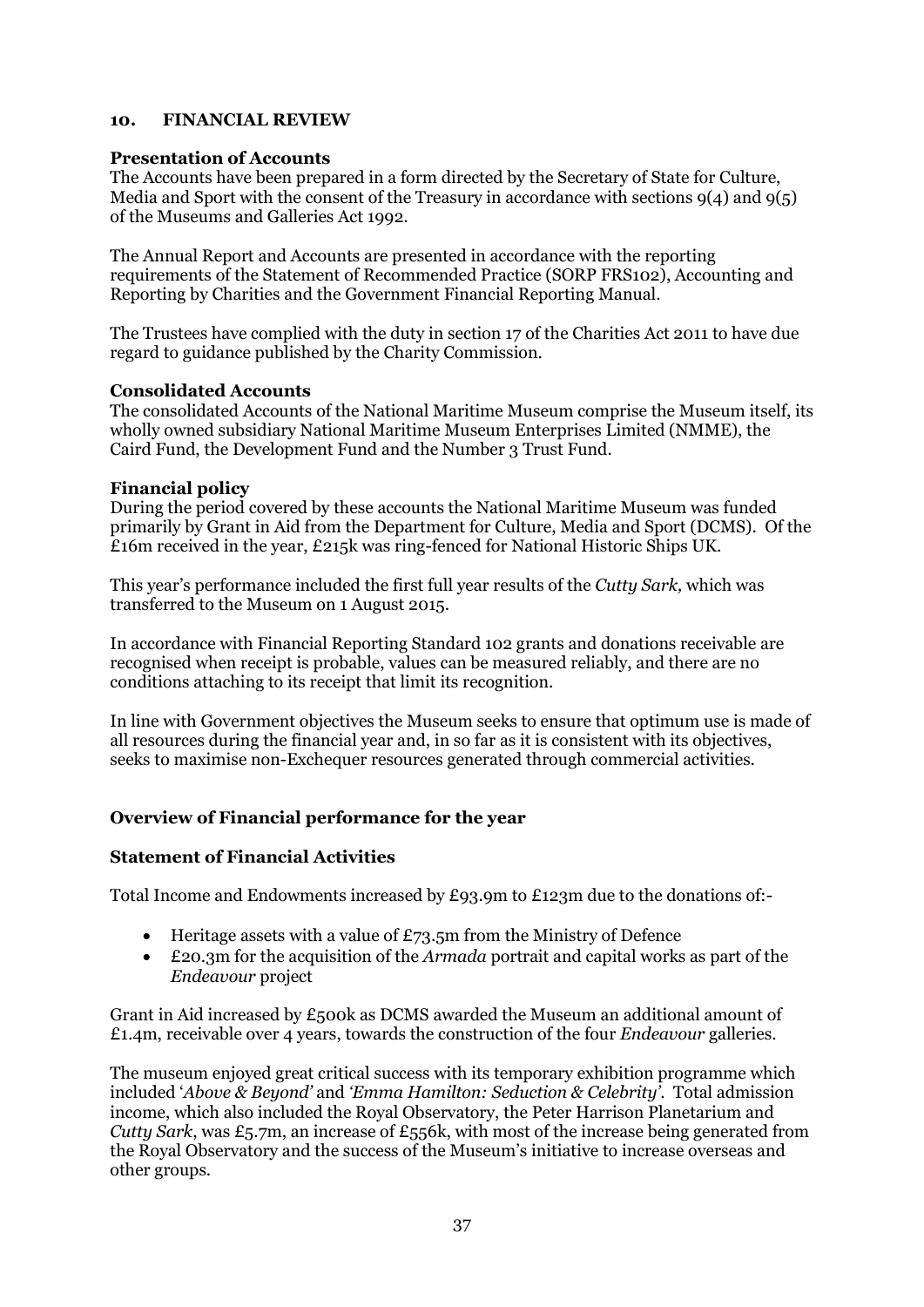The Membership scheme produced another strong performance, generating £342k, an increase of £76k. Investment income continued to be depressed due to challenging market conditions and lower balances held on deposit which, together with reduced returns, resulted in income of £103k, a reduction of £21k compared to last year. Additionally there are net gains of £780k, of which £732k are unrealised.

Expenditure in the year was  $\pounds 31.2m$  (2015-16:  $\pounds 31.0m$ ). Trading and other costs increased by £869k partly because there were no recharges to Cutty Sark Enterprises Limited (2015-16 reflected 4 months' worth) and due to other cost increases in the subsidiary to support revenue growth.

# **Trading subsidiary**

The Museum owns 100% of the share capital of National Maritime Museum Enterprises Limited which carries out trading and other commercial activities on its behalf.

The net trading profit at £1.5m was an increase of £598k due to increased revenues from the retail outlets and venue hire activities – augmented by the inclusion of *Cutty Sark* for a full year. Sponsorship income increased by £405k to £650k.

At the end of the year the net trading profit was transferred to the Museum by way of a donation through the gift aid scheme.

# **Balance Sheet**

# **Reserves Policy**

Annually the Trustees review and approve the level of readily available (ie free) reserves to ensure that it is appropriate to the scale, complexity and risk profile of the Museum. This review takes into account the fact that this year over 50% of the Museum's incoming revenue resources are from Grant in Aid from DCMS. The level of free reserves is set to provide what is considered to be sufficient contingency for a shortfall in income from the Museum's other funding and any cash flow risks (whether due to timing or other factors) on capital projects or other unforeseen liabilities. The annual budget is formally reviewed each quarter and adjustments made to reflect any change in circumstances.

Access to the Museum's historic reserves is subject to Treasury budgetary rules under the 'Museums' Freedoms' implemented in November 2014.

# **Reserves at 31 March 2017**

Although there is no specific target in place for General Reserves the Trustees consider that maintaining the balance at year end of free reserves at £2.5m, unchanged from last year, is adequate. The Trustees are satisfied with the overall level of Reserves in the Museum.

The split of Reserves can be summarised as follows:-

|                                                                          | E <sub>m</sub> |
|--------------------------------------------------------------------------|----------------|
| Fund representing endowments to the Museum, by way of heritage           | 98.5           |
| assets, gifts, grants, donations and amounts held in the Caird and No.3  |                |
| <b>Trust Fund</b>                                                        |                |
| Surplus on revaluation of land and buildings representing the difference | 57.2           |
| between cost/valuation and revaluation at 31 <sup>st</sup> March 2015    |                |
| Funds which are restricted by virtue of specific conditions or legal     | 16.8           |
| restrictions relating to their application                               |                |
| Funds representing assets acquired by way of gifts/donations or use of   | 100.5          |
| the Museum's core grant in aid                                           |                |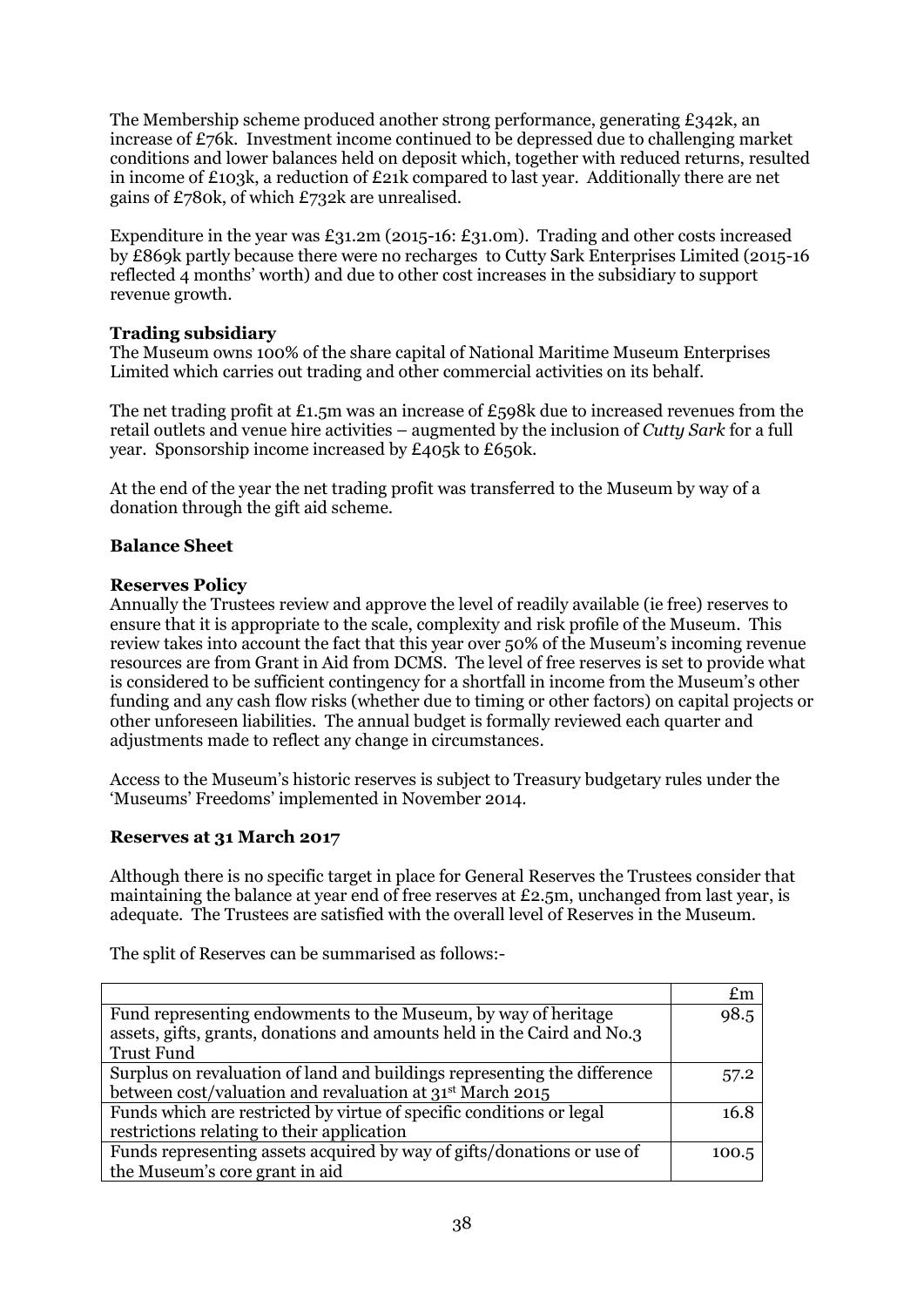| Restricted or Designated funds for a specific project or purpose in the | 4.9           |
|-------------------------------------------------------------------------|---------------|
| future                                                                  |               |
| Funds set aside for the future preservation of the Cutty Sark           | 0.9           |
|                                                                         |               |
| Unrestricted (free) reserves over which there are no restrictions or    | $2.5^{\circ}$ |
| specific future spending intentions                                     |               |
|                                                                         |               |
|                                                                         |               |

Full details of these funds and their purpose are given in Notes 19-21 of the Accounts.

# **Investment policy**

The Museum holds funds for charitable purposes in the form of:-

- Specific endowments
- Funds representing the accumulated reserves resulting from income from designated and specific purposes and
- Accumulated unrestricted income

The Museum's investment policy is to maintain a balance between capital appreciation and income generation to meet the needs of the Museum whilst taking account of donors' requirements where funds have been donated to the Museum for specific purposes.

The investments are held as units in a variety of funds managed by Rathbone Investment Management Limited.

# **Investment performance**

Investment income decreased due to a reduction of funds held on short term deposit as the museum withdrew monies to fund its building programme as part of the *Endeavour* project. Equity investments increased in value by £498k.

The Museum also holds £3.4m in cash or short term deposit accounts, accumulated from donations and self-generated income. These deposits, plus the significant contribution from Grant in Aid, considerably reduce the Museum's exposure to liquidity or cash flow problems; credit risk is also deemed to be low.

# **Tangible Fixed Assets**

A full revaluation of the Museum's estate was carried out at year end by external valuers, Gerald Eve, Chartered Surveyors. There was an increase in the net book value of the land and buildings of £4.7m. Note 10 gives full details of the Museum's Tangible Fixed Assets which stand at £171m at year end.

# **Heritage Assets**

During the year the Museum purchased Heritage Assets with a value of £9.5m which comprised the *Armada* portrait and 4 other items of low value and received donations of  $£73.5m$  which were assets transferred from the Ministry of Defence. Details of notable acquisitions are given on page 8.

# **External Audit**

Under statute, the Comptroller & Auditor General is the principal auditor of the Museum's consolidated accounts for the year 2016-17 which are audited by the National Audit Office on behalf of the Comptroller & Auditor General. Total audit fees for the group were £49k, comprising £39k for the consolidated accounts (incorporating the three Trust Funds) audited by the National Audit Office and £10k for NMME audited by haysmacintyre.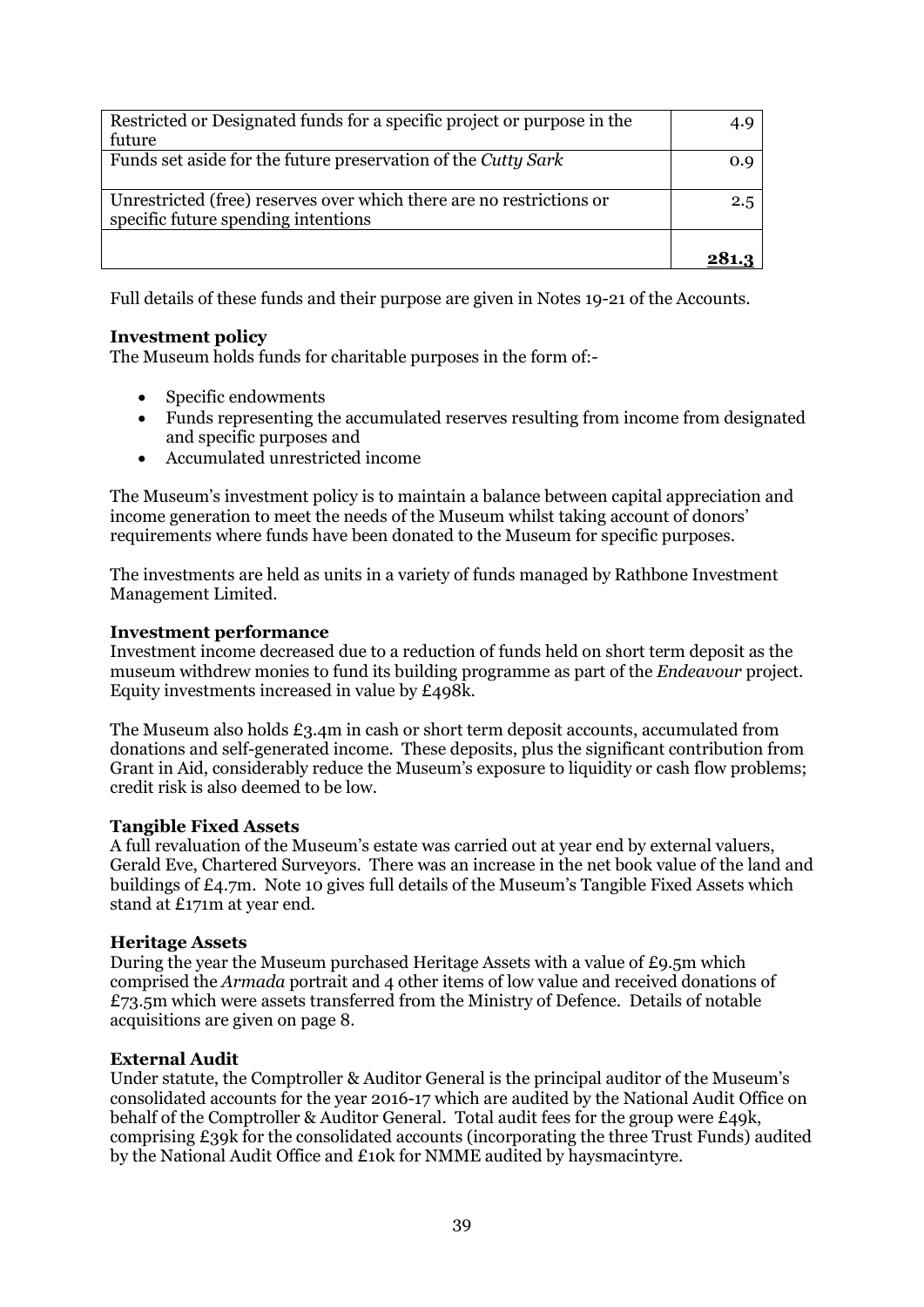# **Payment of Creditors**

The Museum pays 79% (2015-16: 69%) of its suppliers within 30 days. Suppliers are paid in accordance with their contractual terms unless there is a dispute.

# **Going Concern**

A Comprehensive Spending Review was undertaken at the end of 2015, the outcome of which was more favourable than had been originally indicated with no further reductions to Revenue Grant in Aid implemented for the four year life of the Review but conditional on efficiency savings of 1% per year being achieved.

Capital Grant in Aid has been confirmed for 2017/18 only and this will also remain at the current level but with additional funds of £1.4m over the four years for *Endeavour.*

The Executive Board continues to take the appropriate actions to control costs and seek other sources of income to ensure that any potential future reductions in Grant in Aid will not materially affect the financial stability or operations of the Museum. The Trustees, therefore, are of the opinion that it is appropriate for the accounts to be prepared on the going concern basis.

Gerald Russell Kevin Fewster Trustee and Chair of Audit Committee Director and Accounting Officer

20 June 2017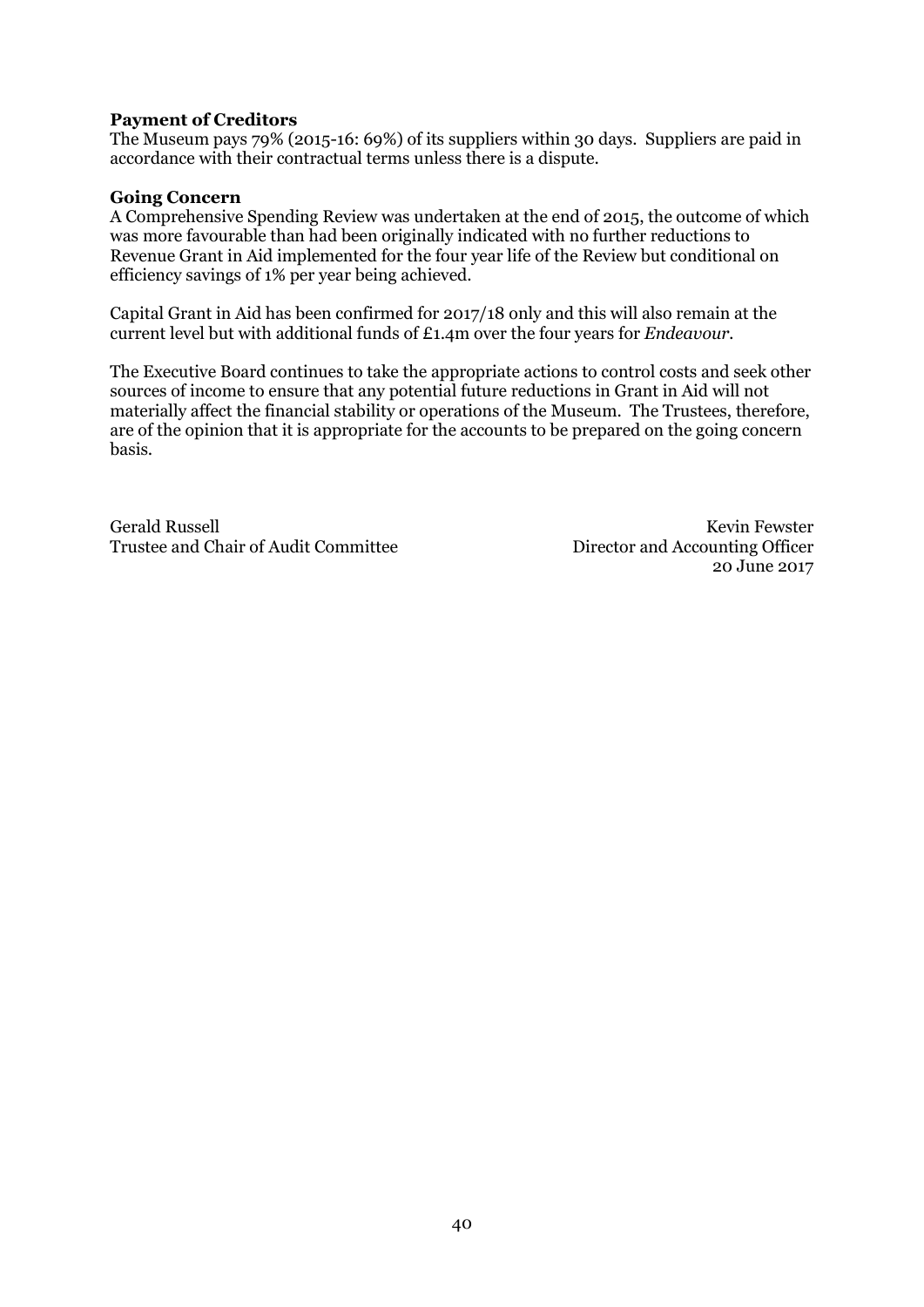# **11. STATEMENT OF THE RESPONSIBILITIES OF THE BOARD OF TRUSTEES AND THE DIRECTOR AS ACCOUNTING OFFICER**

Under Section 9(4) and (5) of the Museums and Galleries Act 1992, the Board of Trustees of the National Maritime Museum is required to prepare a statement of accounts for each financial year in the form and on the basis determined by the Secretary of State for Culture, Media and Sport with the consent of the Treasury. The accounts are prepared on an accruals basis and must give a true and fair view of the Board's financial activities during the year and its financial position at the end of the year.

In preparing the Museum's accounts the Trustees are required to comply with the requirements of FReM and in particular to:

- observe the accounts direction\* issued by the Secretary of State for Culture, Media and Sport including the relevant accounting and disclosure requirements and apply suitable accounting policies on a consistent basis;
- make judgements and estimates on a reasonable basis;
- state whether applicable accounting standards and statements of recommended practice have been followed and disclose and explain any material departures in the financial statements; and
- prepare the financial statements on the going concern basis unless it is inappropriate to presume that the Museum will continue in operation.

The Accounting Officer of the Department for Culture, Media and Sport has designated the Director as the Accounting Officer for the Museum. The Director's relevant responsibilities as Accounting Officer including his responsibility for the propriety and regularity of the public finances for which he is answerable, for the keeping of proper records, and for safeguarding the Museum's assets, are set out in Chapter 3 of *Managing Public Money* published by HM Treasury.

So far as the Accounting Officer and the Board are aware, there is no relevant audit information of which the Museum's auditors are unaware, and the Accounting Officer and the Board have taken all the steps that they ought to have taken to make themselves aware of any relevant audit information and to establish that the Museum's auditors are aware of that information.

Gerald Russell Kevin Fewster Trustee and Chair of the Audit Committee Director and Accounting Officer

20 June 2017

\* A copy of this is available from the Director of Finance, National Maritime Museum, Romney Road, London SE10 9NF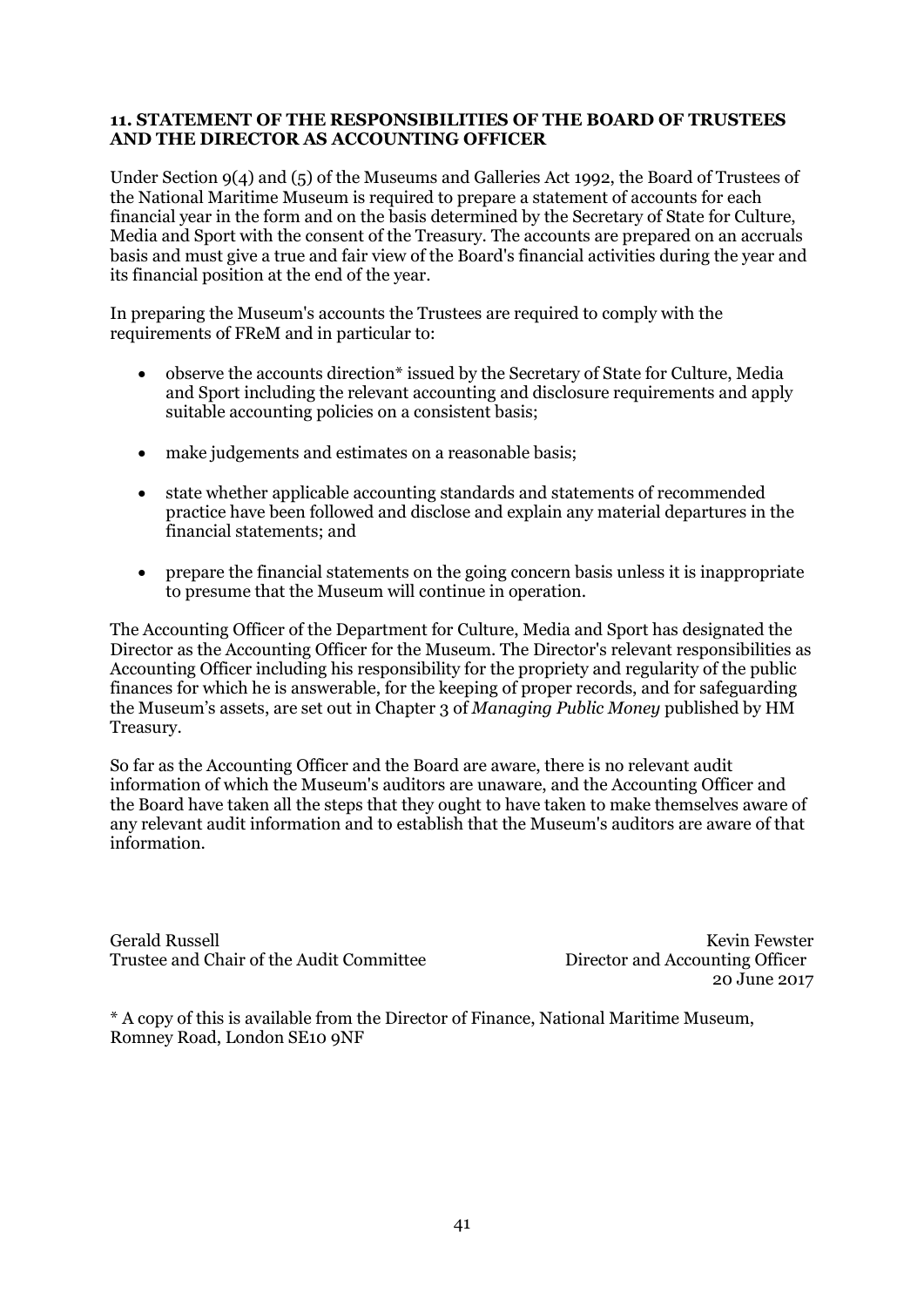# **12.GOVERNANCE STATEMENT**

This Governance Statement, for which the Accounting Officer takes personal responsibility, and the Board of Trustees, represented by the Chairman of the Audit Committee, take corporate responsibility, manifests how their duties have been carried out in the year.

It is designed to give the reader a clear understanding of the dynamics and control structure of the Museum. It records the stewardship of the organisation and encompasses discussion of both corporate governance and risk management. Supplementing the accounts, it provides a sense of the Museum's resilience to challenges and any residual vulnerability.

# **1. The Governance Framework**

# **1.1 Statutory and management background**

The founding legislation is the National Maritime Museum Act 1934 that established the National Maritime Museum and a Board of Trustees, who are a body corporate by the name of the Trustees of the National Maritime Museum. The 1934 Act was amended by the National Maritime Museum Act of 1989 and the Museums and Galleries Act of 1992.

Grant-in-Aid is provided by Parliament to enable the Board of Trustees to carry out the objectives set out in the original and amended Acts. The practices and procedures of the Museum comply with the requirements of the Management Agreement which defines and manages its status as an Arm's Length Body, agreed with the Department for Culture, Media and Sport (DCMS) in June 2014, updated in February 2017, and HM Treasury's 'Managing Public Money' and the conditions therein in relation to the Grant-in-Aid and public funds.

The approach to governance that the Board of Trustees of the National Maritime Museum follows is intended to ensure that appropriate principles of Corporate Governance are followed effectively. There are a number of interrelated aspects:

The selection, support and motivation of a suitable management team, coupled with the development and implementation of effective strategies to deliver the objectives of the Museum, reflecting appropriate and agreed priorities, is central to effective governance. So is the maintenance of a creative culture of excellence that is subject to on-going constructive challenge by the Board of Trustees. These elements allow a framework of interlocking personal objectives to be set and monitored, using accurate and timely management information, and allow effective internal and external communication.

All this, including the setting of priorities, reflects on-going processes enabling the Board of Trustees to identify and assess the changing risks that the Museum faces (including its reputation for academic excellence and research) and developing appropriate management responses to those risks including maintaining appropriate security and effective systems of internal control.

# **1.2Governance Framework**

The Board of Trustees is accountable to Parliament and has corporate responsibility for ensuring the Museum fulfils the aims and objectives set out in legislation and governing documents.

The Board of Trustees, the Board of Directors of the trading company National Maritime Museum Enterprises Ltd, and the Director as Accounting Officer are responsible for establishing and maintaining systems of internal control in line with the *Corporate governance in central government departments: code of good practice* (see also section 8 on page 48 below). They are committed to public service values, which include integrity, openness, accountability, and securing value for money. The Museum continually reviews and updates the existing systems of internal control that are designed to meet the particular needs of the Museum and the risks to which it is exposed. By their nature, internal control systems can provide reasonable but not absolute assurance of effectiveness.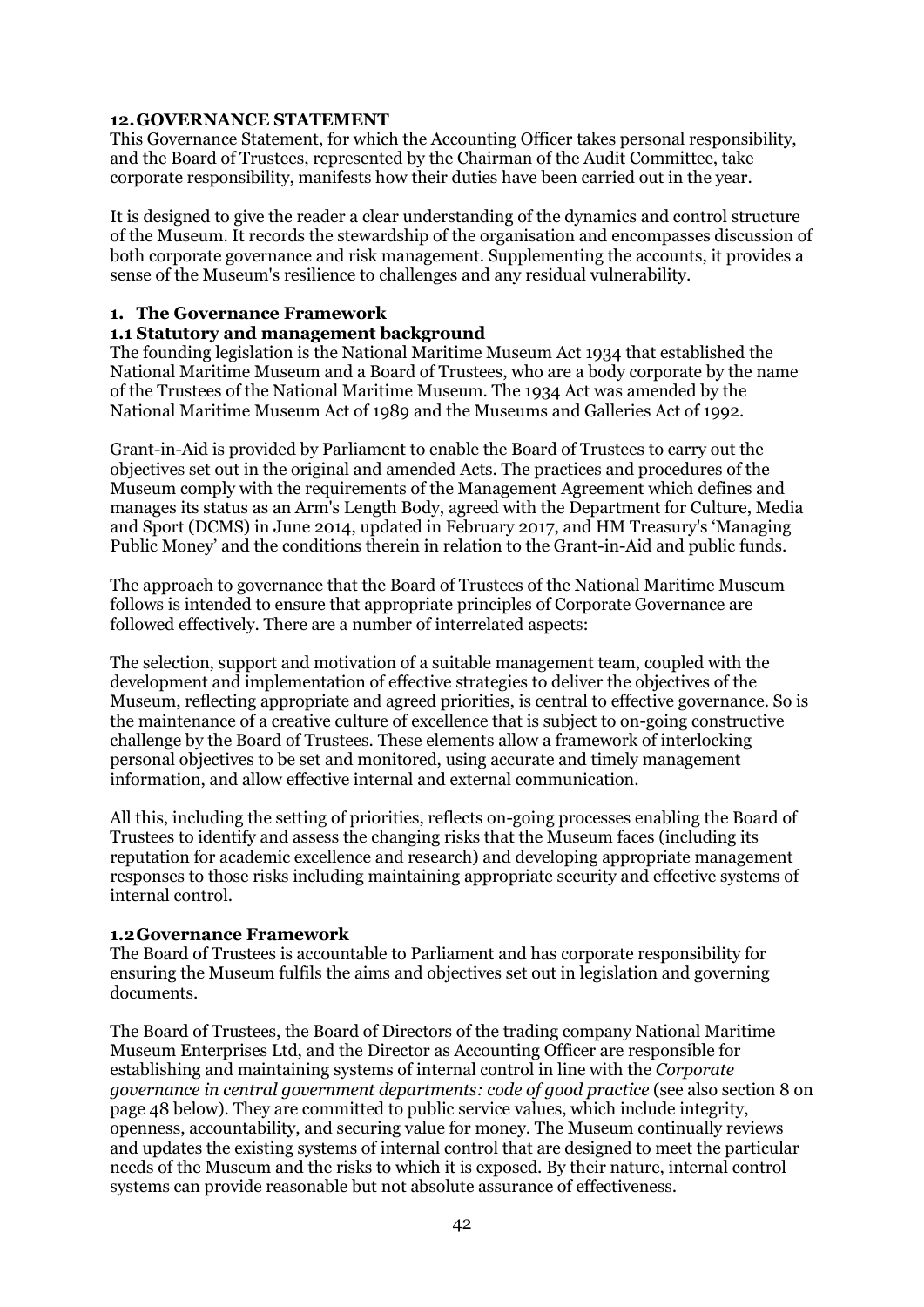The Director as Accounting Officer is accountable to Parliament and is personally responsible for safeguarding the public funds for which he has charge, for propriety and regularity in the handling of those public funds and for the day-to-day operations and management of the Museum as set out in Chapter 3 of *Managing Public Money* by HM Treasury.

# **1.3Structure**

# *National Maritime Museum*

Under the National Maritime Museum Act 1934, the Board of Trustees is a statutory corporation entitled the Trustees of the National Maritime Museum. As listed in Schedule 3 of the Charities Act 2011, the Trustees of the National Maritime Museum is an exempt charity.

# *Trading Company*

The National Maritime Museum established a wholly owned trading company called National Maritime Museum Enterprises Limited (NMME) on 2 April 1985. The principal activities of the company are that of operating retail, catering, events and other associated activities within the National Maritime Museum.

# **1.4The Board of Trustees in 2016–17**

As a non-executive board, the Trustees are collectively responsible for the management and control of the Museum. In 2016–17, the Trustees contributed their voluntary service to the public's benefit at six formal Board meetings and many other committee meetings. In addition to these, the Trustees also attended advocacy and other events during the year and made frequent contributions of advice and guidance to the Museum within their areas of specialism.

|                                             | <b>Term</b> | From                      | To         | <b>Attendance</b> |       |         |
|---------------------------------------------|-------------|---------------------------|------------|-------------------|-------|---------|
| Chairman                                    |             |                           |            | <b>Board</b>      | Audit | Others* |
| <b>Sir Charles Dunstone</b>                 | 1st         | 21.11.2013                | 20.11.2017 | 5/5               |       |         |
| Trustees in order of first appointment      |             |                           |            |                   |       |         |
| Linda Hutchinson                            |             | 2nd 15.09.2008 14.09.2016 |            | 1/1               |       | 2/2     |
| Sir Robert Crawford                         |             | 2nd 15.09.2008            | 14.09.2016 | 1/1               | 1/1   | 2/2     |
| Eleanor Boddington                          |             | 2nd 08.04.2010 07.04.2018 |            | 2/5               | 3/3   | 2/2     |
| Professor Chris Lintott                     | 2nd         | 24.06.2010                | 23.06.2018 | 5/5               |       | 1/2     |
| <b>Joyce Bridges</b>                        | 1st         | 12.09.2013                | 11.09.2017 | 5/5               | 3/3   | 2/2     |
| Carol Marlow                                | 1st         | 12.09.2013                | 11.09.2017 | 5/5               |       | 4/4     |
| Jonathan Ofer                               | 1st         | 12.09.2013                | 11.09.2017 | O/4#              |       | 2/3     |
| Eric Reynolds                               | 1st         | 12.09.2013                | 11.09.2017 | 5/5               |       | 4/4     |
| <b>Gerald Russell</b>                       | 1st         | 12.09.2013                | 11.09.2017 | 4/5               | 3/3   | 2/2     |
| Professor Alison Bashford                   | 1st         | 01.02.2015                | 31.01.2019 | 4/5               |       | 2/2     |
| Jeremy Penn                                 | 1st         | 01.02.2015                | 31.01.2019 | 5/5               |       | 6/6     |
| <b>Admiral Sir Mark Stanhope</b>            | 1st         | 01.02.2015                | 31.01.2019 | 3/5               | 3/3   | 4/4     |
| <b>Aminul Hoque</b>                         |             | 1st 05.09.2016            | 04.09.20   | 4/5               |       |         |
| $*$ see 1.7 helow $*$ now resident overseas |             |                           |            |                   |       |         |

below #now resident overseas

# **1.5Conflicts of interest**

In common with other public bodies, the Museum has a policy of arrangements under which potential conflicts of interest can be recognized and managed. The purpose of these arrangements is to avoid any danger of Trustees being influenced, or appearing to be influenced, by their private interests in the exercise of their public duties.

A Register of Interests is maintained and is available for inspection by application to the Museum Secretary. The Register of Interests is completed by each Trustee, each Executive and those members of staff who make decisions on significant procurement.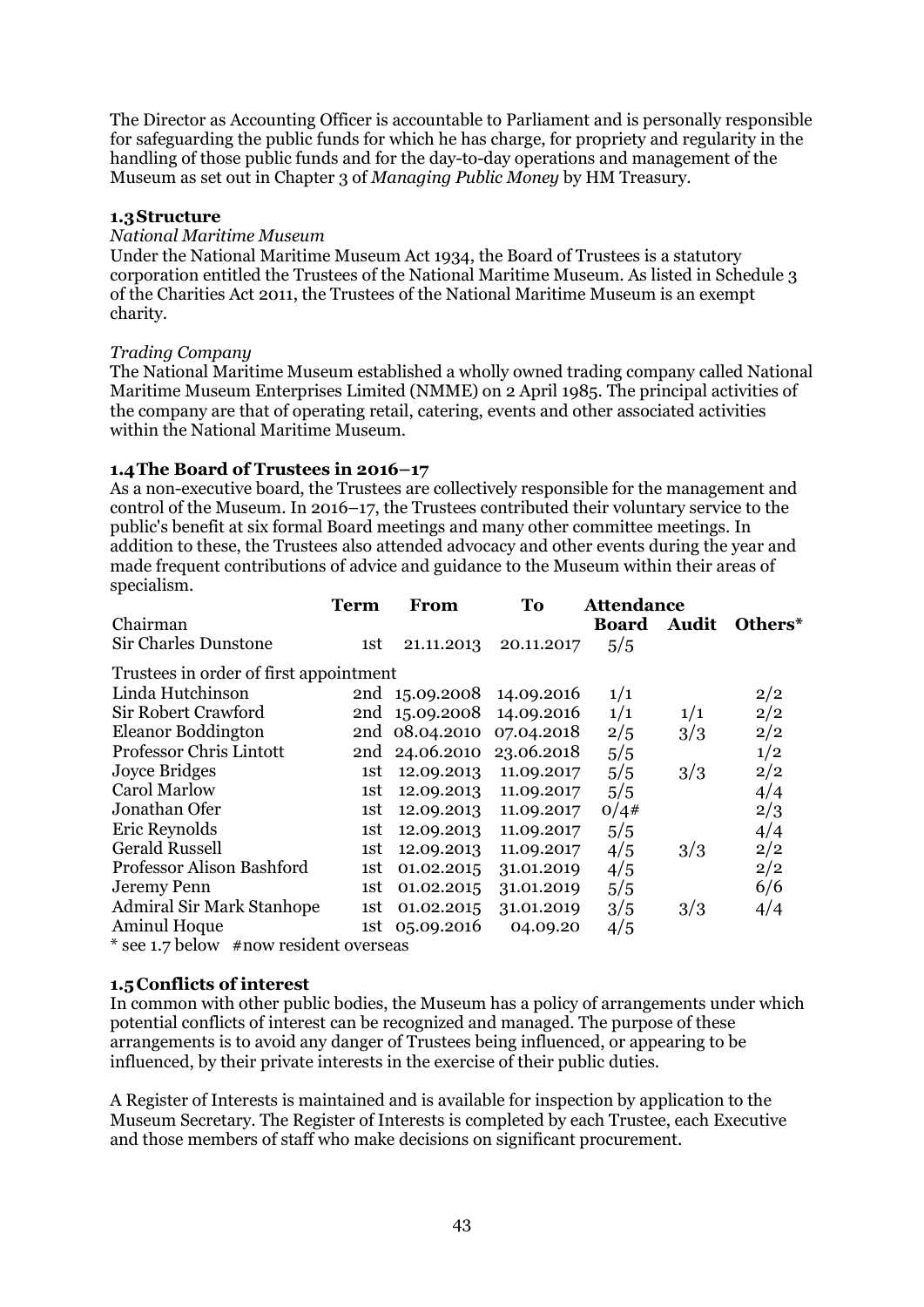In addition, a standing item of all Board and committee meetings requires Trustees to declare interests if they or close family members have an interest, pecuniary or otherwise, in any matter being considered. The Board or Committee will then decide whether it is appropriate for the Trustee to participate or withdraw from the meeting. There were no such withdrawals required in 2016–17.

Related party transactions are declared and recorded within the Annual Account in note 25.

# **1.6Trustee Appointments and Induction**

The Chairman and the Nominations Committee identify the skills and expertise needed to reflect the strategic needs of the Museum then recommend Trustee recruitments and reappointments to Ministers. Ministers agree the role specification for the recruitment of new Trustees and are kept informed throughout the process. The appointment process itself is carried out by the Department for Culture Media and Sport (DCMS). Until January 2017 this was carried out in accordance with the Office of the Commissioner of Public Appointments' (OCPA) Code of Practice for Ministerial Appointments to Public Bodies of April 2012. From 1 January 2017 this will be in accordance with the Cabinet Office Governance Code on Public Appointments the regulation of which is carried out by the Commissioner for Public Appointments.

Advertisements are placed in media deemed appropriate for each case but always include the Museum's own website and the Public Appointments website operated by the Cabinet Office.

A selection panel Chaired by a senior DCMS officer with a DCMS appointed Independent Panel Member and the Chairman of Trustees interview shortlisted candidates and recommendations are made to Ministers accordingly.

The Prime Minister makes the appointment to the Board and appointments and reappointments are normally for four years.

In September 2016 the second terms of Trustees Linda Hutchinson and Sir Robert Crawford came to an end. In September 2016 Dr Aminul Hoque, a new Trustee who can represent the Museum's local communities, was appointed to the Board.

The Chairman ensures that all members of the Board, when taking up office, are fully briefed on the terms of their appointment and on their duties and responsibilities. All Trustees receive a Trustee Governance Pack which includes the staff handbook and all relevant governance material and receive a day-long induction course on appointment.

Trustees provide the Board with their specific areas of expertise, knowledge and skills but training is always offered and available. In addition, from time to time, the Board receives specific briefings on matters such as Health and Safety and compliance procedures and individual Trustees are encouraged to take up departmental visits and meet with members of the Executive, managers, staff and volunteers.

# **1.7 In 2016–17 the Board's Committee structure was: Audit Committee**

This Committee gave independent advice and guidance to the Board of Trustees and to the Director as Accounting Officer on the adequacy of audit arrangements (internal and external) and on the implications of assurances provided in respect of risk and control in the Museum. The remit of the Committee reflects the standards of HM Treasury's Audit Committee Handbook. The Audit Committee usually meets some two weeks before each Trustee Board so that it can communicate any Board level issues at that point as well as assessing the Museum's strategic risk register before it goes forward to the Board.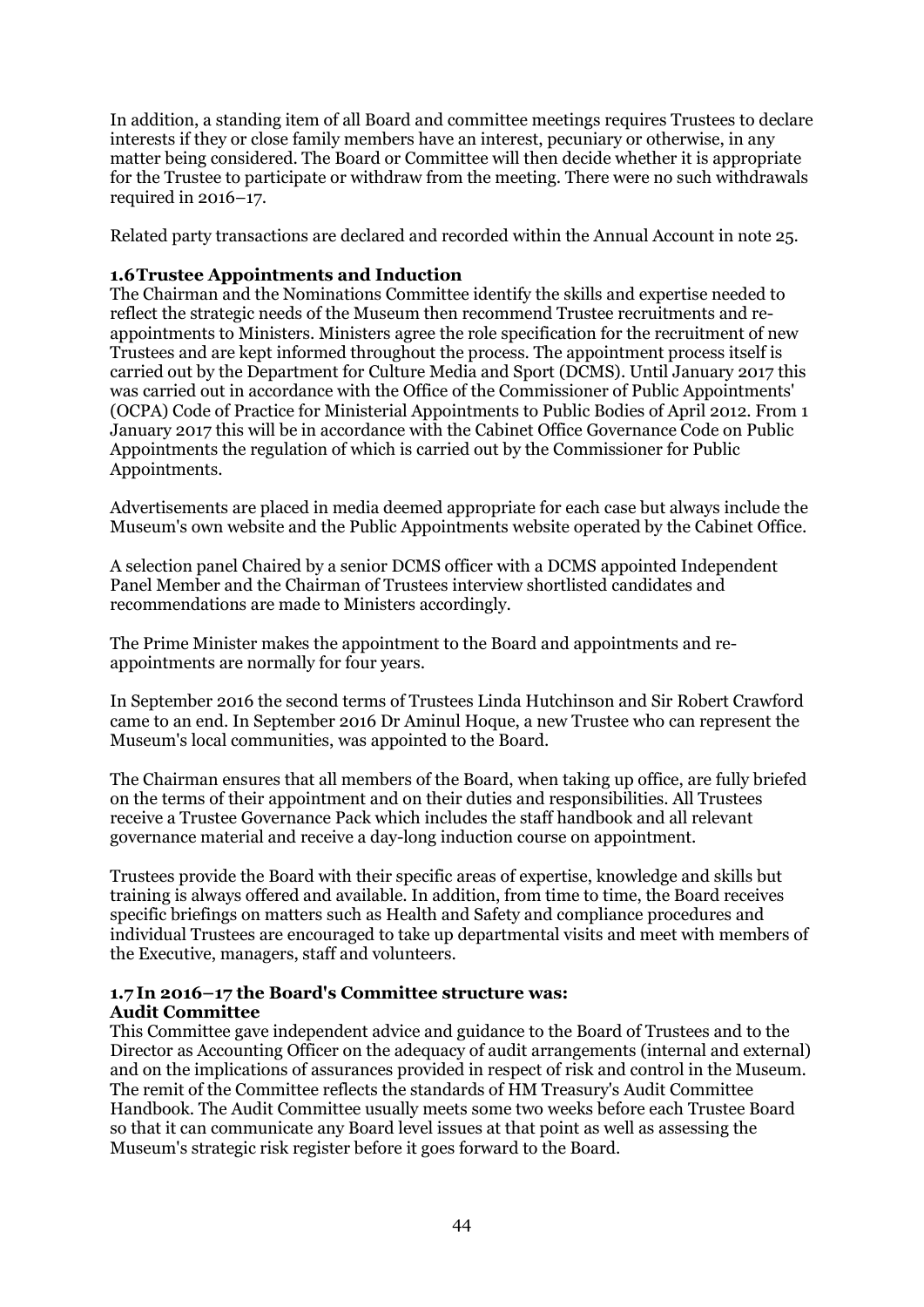In line with best practice, in 2015–16 the Audit Committee undertook a self-assessment of its effectiveness. A formal questionnaire was completed in February 2016 by the five members of the Audit Committee. The self-assessment indicated an effective and robust Committee.

In addition to the self-assessment, and to ensure continuous improvement, the Committee membership commissioned the Internal and External Auditors to provide a special briefing on developments in the approach of Audit Committees across the sector which was delivered at its November 2016 meeting.

# **Remuneration Committee**

This Committee determines and recommends to the Chairman the Executive reward and performance packages and advises the Chairman on his assessment of the Director's remuneration.

# **Nominations Committee**

The Chairman and the Nominations Committee identify the skills and expertise needed to reflect the strategic needs of the Museum then recommended Trustee recruitments and reappointments to Ministers.

# **Collections and Research Committee**

The Committee oversees strategies for the stewardship of collections and the development of research at the Museum in the context of its overall strategic objectives. The Trustees Fellowships & Awards Sub-Committee offers guidance and made decisions on selecting candidates for Museum fellowships and selecting candidates for the Caird Medal.

# **Cutty Sark Advisory Committee**

Oversees strategies and provides advice and guidance for: the stewardship of the ship and collections with a particular focus on the conservation, maintenance and upkeep requirements; visitor growth and revenue schemes (in conjunction with the Enterprises Committee); specialist fundraising and development and policy advice relating specifically to *Cutty Sark.*

# **Enterprises Committee**

The Committee is specifically tasked with exploring and advising the Executive on ways of increasing amounts of self-engendered income.

# **1.8 The work of the Trustee Board in 2016–17**

In 2016–17 the significant work of the Board and its committees included:

- acquiring for the national collection the Armada Portrait of Queen Elizabeth I and the significant maritime items from the MoD's Art Collection
- agreeing the new Mission Statement, brand strategy and visual identity
- approving the 2016-18 update to the corporate plan "Stimulating Curiosity"
- the annual strategy meeting to discuss strategic matters beyond the horizon of the current corporate plan - particularly how to continue to grow visitor numbers and what form the 350th anniversary of the founding of the Royal Observatory in 2025 may take
- backing a holistic and consolidated business growth strategy
- monitoring the governance and costs of the Endeavour project and ensuring the progress of its various elements including the successful move in Summer 2016 of 180 staff to their new open-plan offices in the Park Row Wing
- agreeing the exhibitions and galleries 5 year programme update and the scope and priorities of the new Enrichment project (see section 5. Future Priorities)
- approving, in accordance with the agreed criteria, several transfers of items out from the collection – see details on page 9
- approving the revised Management Agreement with DCMS
- adopting the annual report from National Historic Ships UK.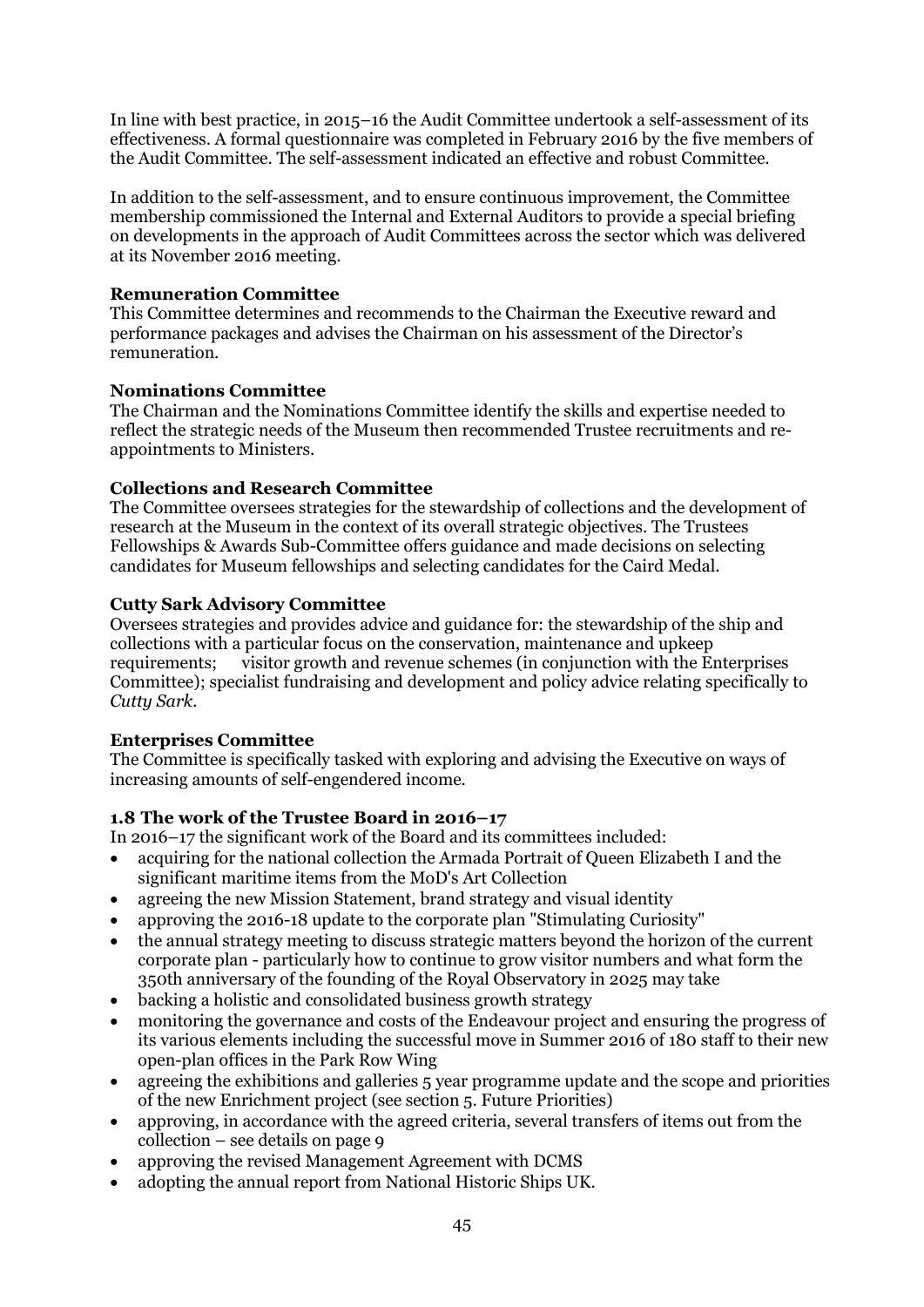The minutes of Trustee Board meetings are available a[t www.rmg.co.uk/work-services/what](http://www.rmg.co.uk/work-services/what-we-do/policies-procedures/foi/how-we-work/trustee-board-minutes)[we-do/policies-procedures/foi/how-we-work/trustee-board-minutes](http://www.rmg.co.uk/work-services/what-we-do/policies-procedures/foi/how-we-work/trustee-board-minutes) The Board has received no ministerial directions.

# **2. The Board's performance, including its assessment of its effectiveness**

The Board's performance in terms of outputs and outcomes is briefly outlined in section 1.8 above and further documented in Section 3 Activities and Achievements above of the Annual Report.

In 2014–15 the Board commissioned an external review to offer an independent and objective view of the Board's effectiveness. The Board discussed the review at its March 2015 meeting and as a result made changes to the rhythm and number of Board meetings and the structure of the Board Committees - all of which were implemented at the start of the 2015– 16 year. The Board has found that they served the purpose of ensuring that Trustees have, as stated in the 1934 Act, "…the general management and control of the Museum…". At the end of its 2016–17 meeting cycle the Board agreed to review formally its performance at its September 2017 meeting - two years on from adopting those modified arrangements.

# **3. Highlights of Audit Committee reports**

The minutes from the Audit Committees are circulated to Trustees prior to the Board's quarterly meetings.

The Chairman of the Audit Committee makes an annual report to the Board on the previous year's Audit Committee business.

With respect to its 2016–17 Audit Committee work, the Committee had no matters of high risk or significance arising from the internal audit reports to bring forward to the Board of Trustees. There were, however, a number of recommendations as a result of the reports substantially all of which have already been implemented and the remainder are in the course of implementation. There were no matters of Health and Safety to bring specifically to the Board in 2016–17 and no seven-day injuries to report. The Board of Trustees sees the full list of the quarter's incidents in its Board papers.

At each of its meetings, the Audit Committee reviews the strategic risk register to identify how risks are being mitigated by management and what new risks are emerging. This review also determines the work programme for internal audit the results of which are reported in section 4 below (Internal Audit). The Committee also reviews the management's progress in enacting recommendations made in previous internal audit reports. On an annual basis, the Committee's work includes approving the Annual Report and Accounts for the year on behalf of the Board and any matters arising from the audit of those accounts by the National Audit Office and the Museum's wholly owned trading subsidiary which is audited by haysmacintyre. The Audit Committee also deals with one-off items including emergency planning, sighting of the register of interests, anti-fraud matters, and any procurement complexities that may arise.

# *Whistleblowing*

At its meeting in February 2016 the Audit Committee reviewed the Museum's Anti-Fraud/Bribery/Theft Policy and found the effectiveness of the whistleblowing arrangements and procedures therein to be satisfactory. The policy will be reviewed again in February 2019.

# *The Audit Committee*

Sir Robert Crawford attended his last meeting as a Committee member in June 2016. Denise Larnder, a former partner at EY, joined the Committee as an independent member in February 2017.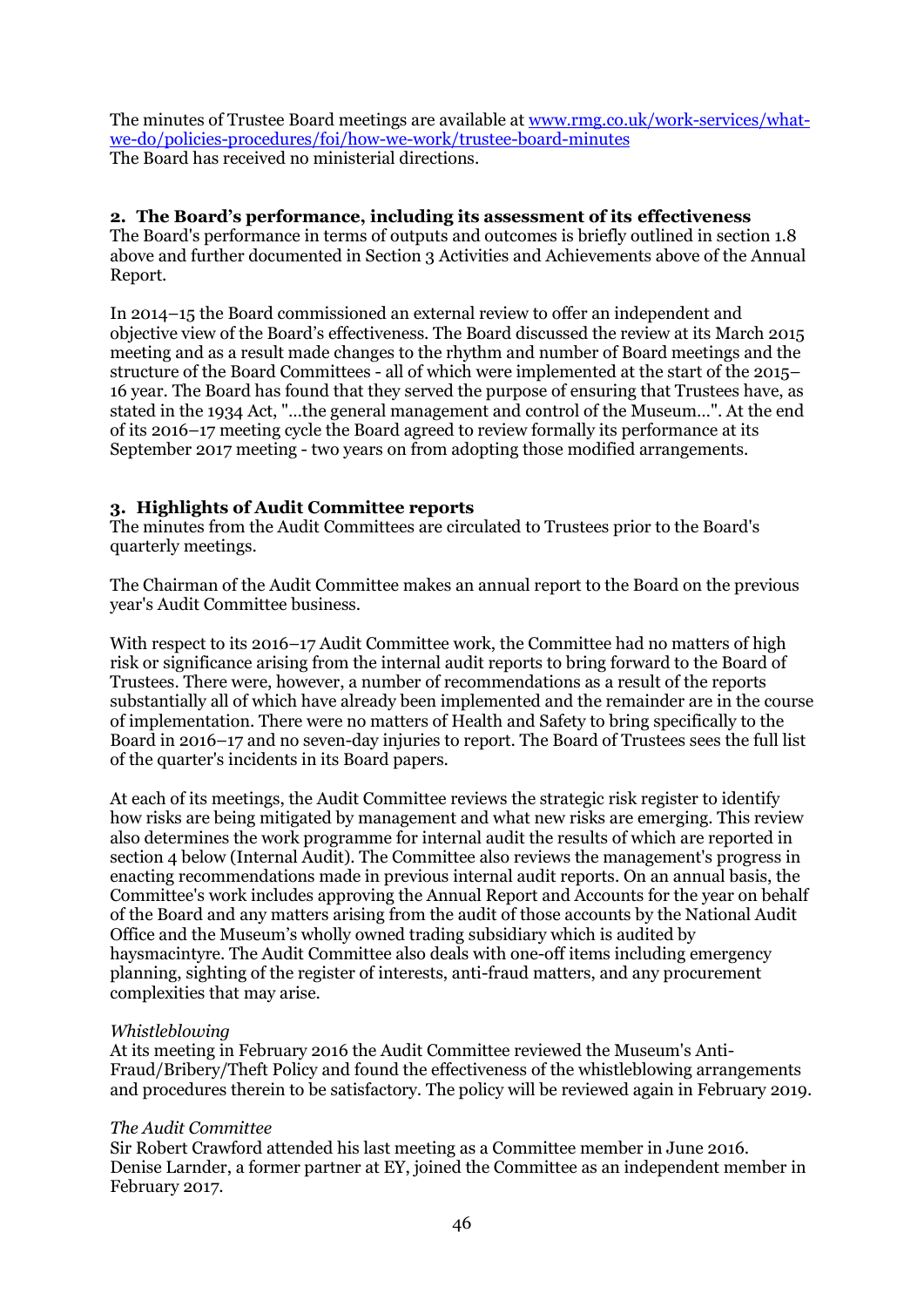# **4. The quality of data used by the Board and why the Board finds it acceptable**

Data and information used consists of financial and non-financial performance measures. *Financial data* is provided by the Financial Information System from which is produced the monthly management accounts and comparisons with budgets. These together with a commentary are provided to the Board on a Quarterly basis. Budgets are reviewed quarterly and reset according to the Museum's priorities. Revised forecasts are agreed by the Board if necessary. The Executive reviews financial performance against these targets each month.

*Non-financial performance measures* enable the Board to monitor progress against the milestones set in the corporate plan and the targets set in the divisional business plans. Results of progress against the non-financial targets or performance indicators set in the divisional business plans are provided by data collectors across the Museum into monthly performance reports. The bulk of measures are collected electronically from counting systems and a series of returns made at divisional level.

The systems currently in place to glean feedback and other data from public visitors themselves is currently under review to ensure ease and transparency of collation and to provide a means of presentation that can ensure improvement wherever feasible.

The Executive review all these results on a monthly basis and the Trustee Board then reviews these results on a quarterly basis.

In 2013–14 Internal Audit reported on the systems used to count visits to the various sites of Royal Museums Greenwich which provided the Board with assurance that these mechanisms provided robust and accurate measurement. Those systems continued to be in use in 2016-17.

Notes and commentaries of progress against corporate plan milestones are provided by divisional directors and reviewed at each Trustee Board meeting.

The Board considers the standard of this data and information in terms of quality, accuracy and timeliness commensurate with its responsibilities in maintaining systems of internal control but when necessary the Board requests additional clarification or additional information. This data and information is reinforced by Internal Audit.

# **5. Internal Audit**

Internal Audit is provided by Moore Stephens who work to the Public Sector Internal Audit Standards in order to give an independent appraisal function for the review of activities within the Museum as a service to Management, the Director as Accounting Officer and the Board via the Audit Committee.

At the beginning of each financial year the internal auditors review with management those activities which are or are likely to be of the highest risk to the Museum achieving its objectives and these form the basis for the internal audit programme which is then presented to the Audit Committee for review and approval.

During 2016–17 the internal audit reporting work encompassed:

- 1. The Endeavour project
- 2. Business change and working culture
- 3. Media handling
- 4. Information security
- 5. Procurement

6. Confirmation of the implementation of previous recommendations and a follow up of recommendations relating to IT and core financial controls.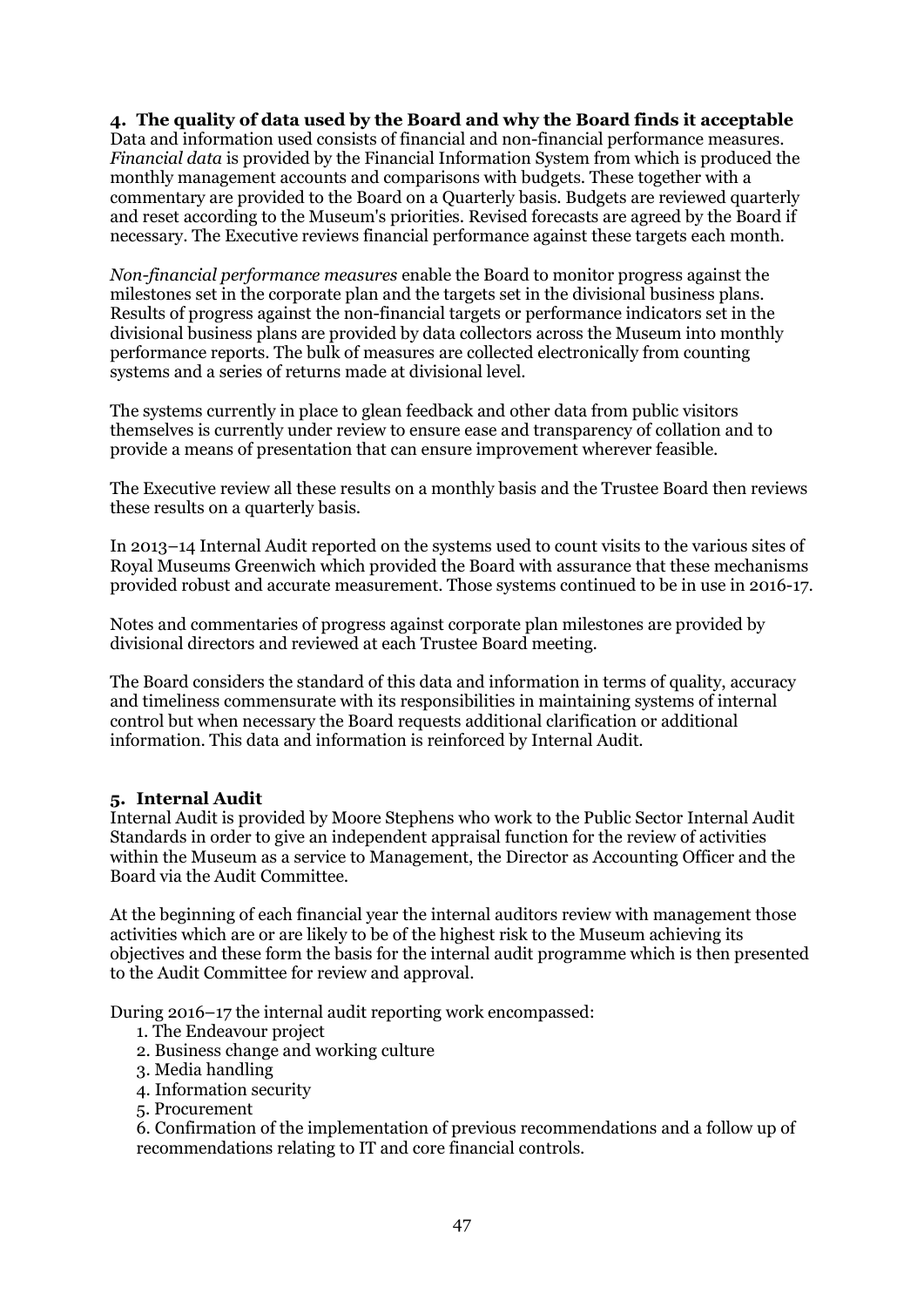At Audit Committee meetings the internal auditors present their reports giving their opinion on the adequacy and effectiveness of the system of internal controls, recommendations for improvement and management's responses to those recommendations.

The results of these reviews form the basis of the internal audit annual assurance statement given below and recommendations made by internal audit are followed up at each meeting of the Committee using the management's audit tracker which is itself updated for each meeting.

All recommendations made by the auditors to strengthen internal controls in the 2016–17 year have been implemented or are in the process of being implemented by management.

During the course of the year the internal audit programme is updated as further or new risks emerge and the amendments to the programme agreed with the Audit Committee.

The internal auditors provide an annual statement of assurance to the Accounting Officer and the Trustee Board on the work performed in the year. In respect of the 2016–17 year, the Head of Internal Audit reported that:

There is an adequate and effective system of governance, risk management and internal control to address the risk that management's objectives are not fully achieved.

# **6. External Audit**

The external audit of the 2016–17 accounts of National Maritime Museum Enterprises Limited was carried out by haysmacintyre.

The consolidated accounts of the Museum are audited by the National Audit Office on behalf of the Comptroller and Auditor General.

Both sets of auditors discuss with Management and the Audit Committee areas of risk when compiling their audit planning documents. Following the audits, recommendations made in respect of internal controls and accounting effectiveness are reviewed with management and action taken.

# **7. Matters arising in the year**

We are able to confirm that there have been no significant internal control problems in the National Maritime Museum for the financial year ended 31 March 2017 and up to the date of this report.

# **8. The Museum's corporate governance**

# **8.1 Scope of Responsibility**

The Accounting Officer (the Director) and the Trustees (represented by the Chairman of the Audit Committee) have joint responsibility for maintaining a sound system of internal control which supports the achievement of the Museum's mission, responsibilities, objectives and policies whilst safeguarding public funds and Museum's assets, for which the Accounting Officer is formally responsible, in accordance with the responsibilities assigned to him under "Managing Public Money" and the Management Agreement between the Museum and the Department for Culture, Media and Sport.

The Museum is led and managed by the Director and the Executive with the support of the Senior Management Team and is structured to ensure delivery of the targets laid down in the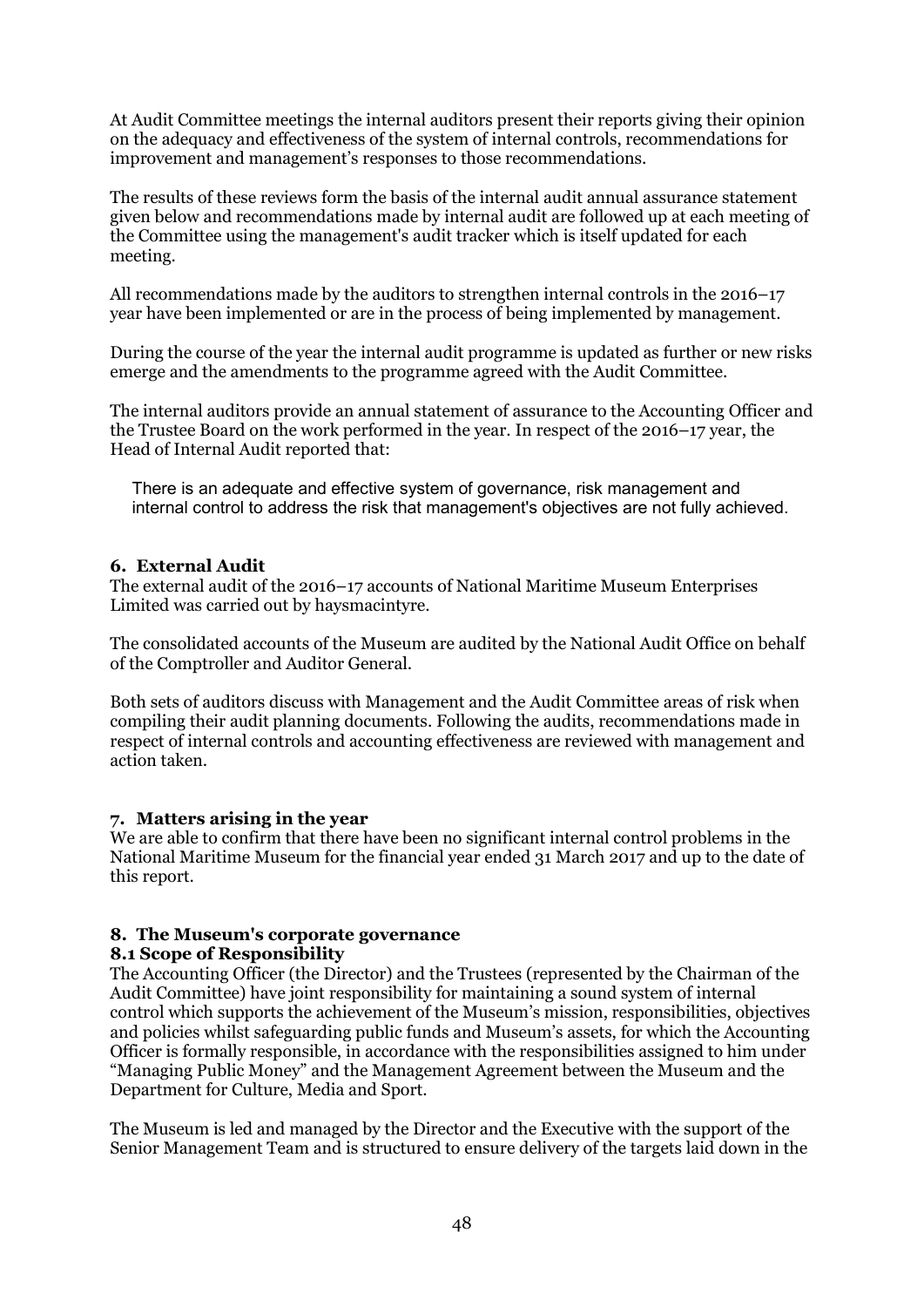Corporate Plan, Management Agreement, the Divisional Business Plans and the respective performance agreements of divisional directors and managers.

These targets cover outputs relating to the public's access to the collections, the themes the Museum explores and the quality of services it provides. The targets also cover financial performance and the efficiency and effectiveness of its operations. The Executive reviews performance against these targets monthly using the performance management system developed for the purpose. In turn, the Trustee Board receives reports on a quarterly basis for interrogation. The Executive monitors the performance of all major projects, such as the Endeavour project (for which the Executive is the Project Board) on a monthly/quarterly basis, or by exception reporting.

Accountability, limits of authority and lines of reporting are clearly defined throughout the Museum's management. Annual performance targets are set for each member of staff. Welldeveloped information and reporting systems monitor progress against financial and nonfinancial targets. The Financial Information System provides networked access to the details of actual and committed expenditure for activity centre managers and summarised results for divisional directors.

The Director and each member of the Executive completed a formal annual Assurance Report, sighted by the Audit Committee, certifying that, during the 2016–17 Financial Year, the systems of internal control used within their areas of responsibility had been sound and had been followed.

# **8.2 External engagement**

In line with the Management Agreement, in November 2016 and in March 2017 the Director of Finance and the Museum Secretary conducted a meeting with senior officers from DCMS. Progress on the Endeavour project was briefed in detail and other aspects of the Museum's performance and its strategic risks were discussed.

# **8.3 Risk Management**

The Museum views risk management as an active part of its management processes and operates a comprehensive system of risk identification, assessment, addressing, reviewing and reporting.

# *Risk Policy*

The Museum's Risk Management Policy, updated in November 2016, recognises that the Trustees, together with the Executive Board, have overall responsibility for the management of risk in the Museum but a framework of senior level delegation and responsibility is essential if risk management is to be effective.

# *Risk Tolerance or risk appetite*

The Museum's policy states that the concept of risk appetite is key to achieving effective risk management and has to be understood before considering how risks can be addressed. The Museum's risk tolerance is the amount of risk it is prepared to tolerate in a particular circumstance. Agreement of the risk tolerance is an important element in the organisation's risk management framework, as it provides the yardstick by which the Museum can assess the strength of the present controls against the risk rating applied to a particular risk, to ensure that the residual risk remaining - once these controls have been applied – falls within the risk appetite.

When considering threats, risk tolerance defines the level of exposure to risk which the Museum can either justify or tolerate in pursuit of its objectives and then comparing the cost (financial or otherwise) of constraining the risk with the cost of exposure and finding the appropriate balance.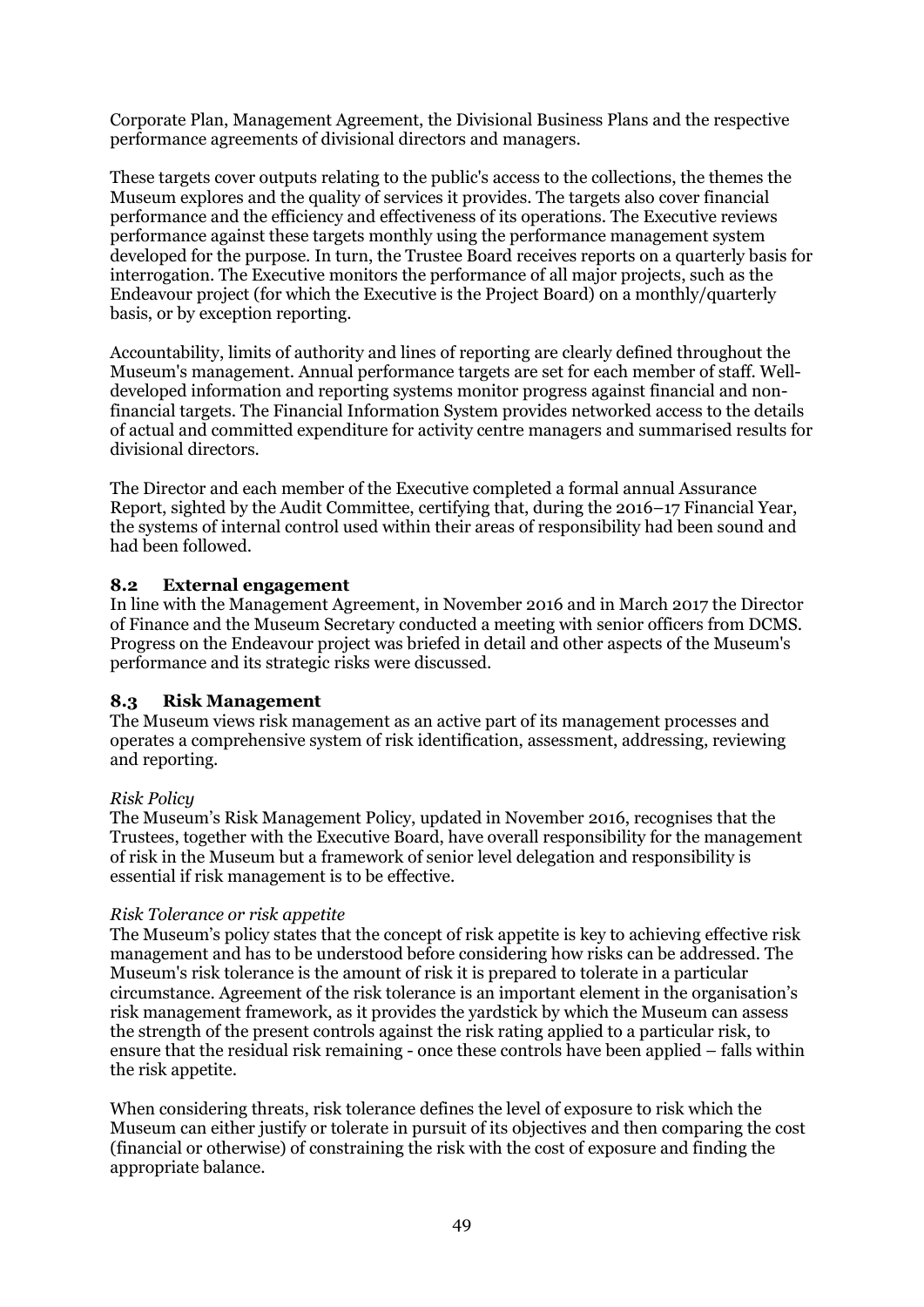When considering opportunities, risk tolerance defines how much the Museum is prepared to put at risk in order to obtain the benefits of the opportunity and then comparing the value (financial or otherwise) of potential benefits against the potential loss. Some risk is unavoidable and may not be within the ability of the Museum to manage to a tolerable level e.g. terrorism, flood. In such cases the Museum puts into place contingency plans.

The Policy includes specific criteria to identify the probability and impact (high, medium and low) of risks and to evaluate the effectiveness of mitigating actions (strong, medium, weak) to arrive at the net risk.

Trustees both at Board meetings and within the Audit Committee, review the strategic risk register both as to content and ability for the Museum to mitigate those risks. In addition, any activities of an unusual nature are considered by Trustees before the Museum is exposed to any significant risk.

# *Identification and Evaluation*

Risk registers are used as a record for all identified risks relating to the achievement of one or more of the Museum's objectives. The Museum has multiple risk registers: a Strategic Risk Register; one for each department; registers for major capital projects and exhibitions and registers for cross-Museum activities such as Health and Safety, security and data management.

At Departmental level, risks are monitored by the Senior Management Team which consists of the Heads of Departments.

# *Risk Ownership*

Responsibility is assigned at the relevant and appropriate level. As part of the appraisal, performance management, and objective setting mechanism, executive directors' and managers' performance agreements contain explicit requirements for identifying, assessing and managing the risks in their area of work in order to provide a reasonable assurance that their contribution to the Museum's objectives are met in the most efficient and economical way. These are linked to the Management Plan.

Specialist risk managers exist within the Museum dealing with Health and Safety, Security and Data Management.

# **9. Risk assessment - Current and Future Risks**

At a corporate level strategic risks are identified, evaluated, or re-evaluated by the Executive on a quarterly basis. These risks, their management and any current issues are then brought to the Audit Committee for further consideration and then to the Board, again quarterly.

The Board has a risk management strategy which comprises:

i a quarterly review of the risks that the charity and its subsidiary, NMME, face; ii establishment of policies, systems and procedures to mitigate those risks; and iii implementation of procedures designed to minimise or manage any potential impact on the charity should those risks materialise.

In 2016–17 this work has identified the following principal risks for both the charity and its subsidiary: the profitability of the financial operating model of the *Cutty Sark*; cost over-runs fundraising underperformance and construction delays on the *Endeavour* project; theft, vandalism or loss of the collections; potential impact of the outcome of the EU referendum and, catastrophic business disruption as a consequence of fire, cyber-crime or terrorism.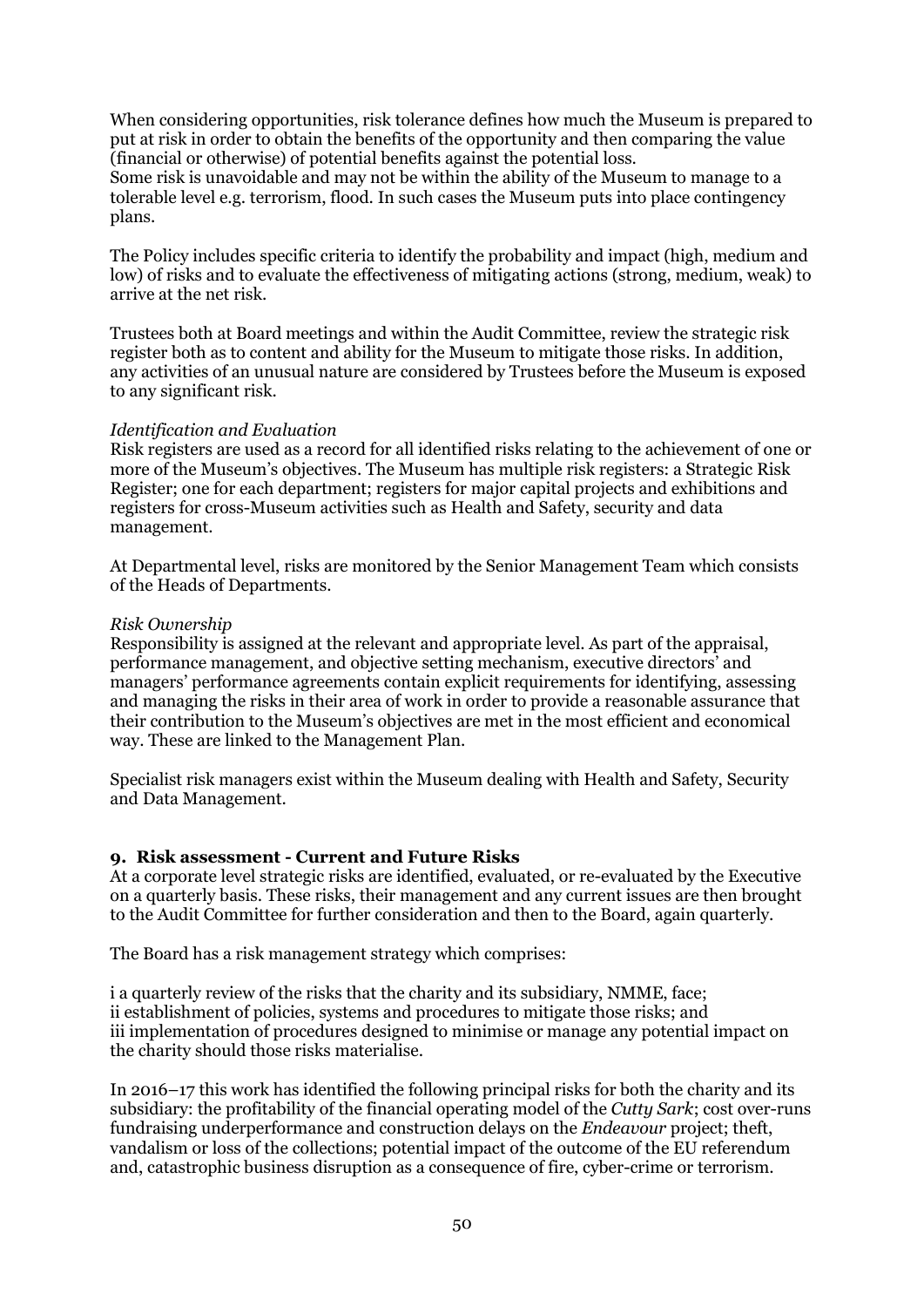The financial sustainability risk of the *Cutty Sark* is managed by maximising commercial opportunities, budgeting for and delivering operating surpluses, cost control and identifying and delivering efficiencies, appropriate on-going maintenance, and setting up of a "sinking fund" to cover long term maintenance needs of the ship when they fall due.

The risks of the *Endeavour* project are managed through proper project governance and reporting, general stakeholder engagement, setting up of a Development committee and broadening the donor base, ensuring the Museum has the appropriate internal fundraising resources, and monitoring the resource requirements of the project.

Collections audits and security reviews mitigate the risks of theft and loss of collections. The risks from fire, cybercrime and terrorism are managed through: clear emergency procedures; constant review and practice of recovery and business continuity plans; a fire safety strategy; first-aid training; and, continued liaison with counter-terrorism police and emergency services.

# *Information risk*

In December 2010 the Museum adopted an Information Security Policy which was updated in 2016. This policy sets out the guidelines which all staff must comply with in order for the Museum to meet the requirements set out in the HMG Security Policy Framework of 2008 and other data handling and other legislative requirements, for the secure management of information. It applies to all information used, received or created whilst carrying out the business of the Museum. The Museum is not aware of suffering any lapses of protective security (including data incidents) during 2016–17 or previous years and has made no such report to the Information Commissioner's Office.

The Museum meets the standard of the 10 Steps to Cyber Security and is on track to achieve Cyber Essentials Assurance Accreditation by 30 June 2017 as previously agreed with DCMS.

# **10.The Board's assessment of compliance with the Corporate Governance Code**

For the reasons given in this Governance Statement, the Board and Accounting Officer are of the opinion that the Museum complies with the *Corporate governance in central government departments: code of good practice* as appropriate for a public body of the Museum's size, scale and scope of activities.

Gerald Russell<br>Trustee and Chair of the Audit Committee Medianus Director and Accounting Officer Trustee and Chair of the Audit Committee

20 June 2017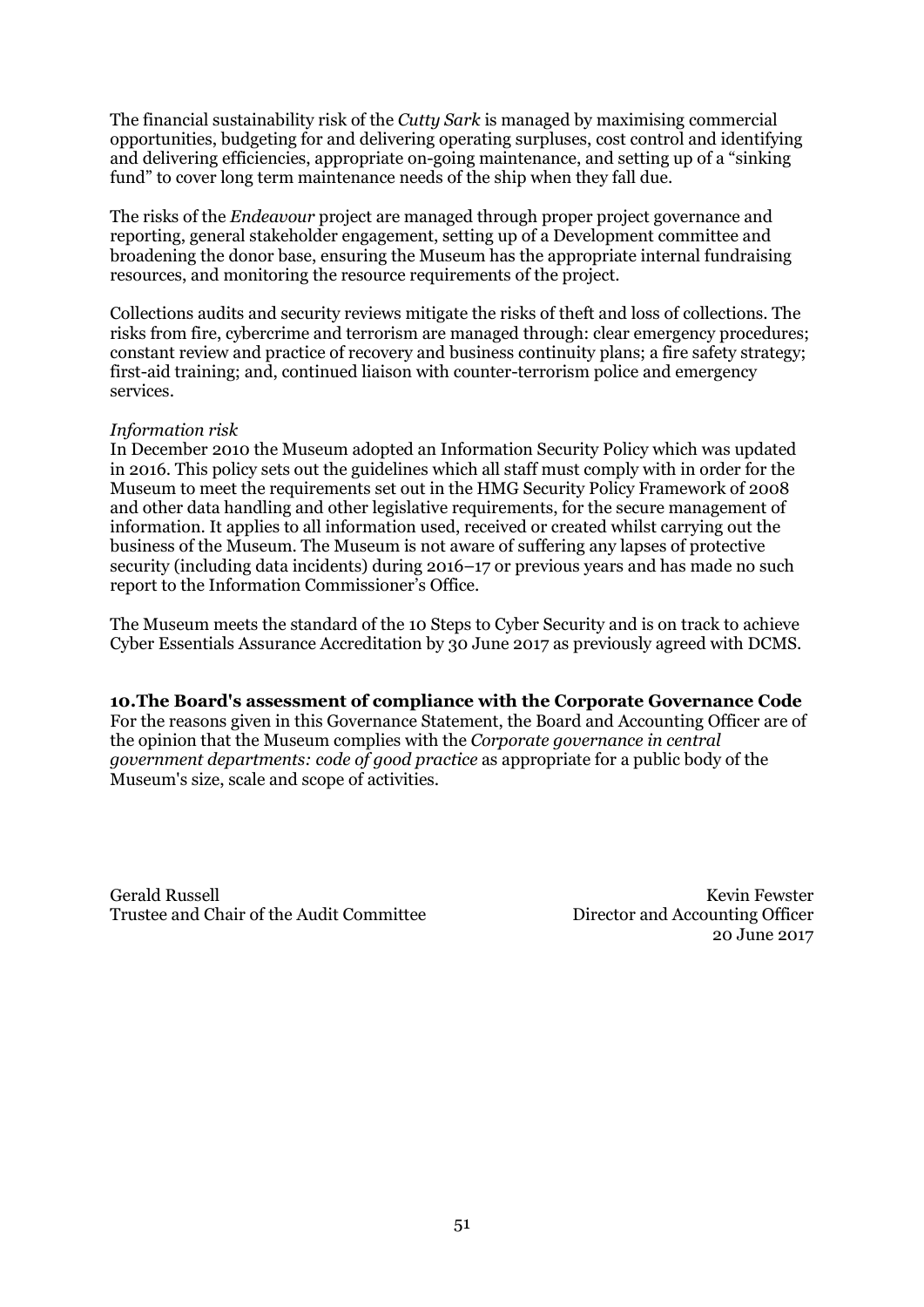# **13.THE CERTIFICATE AND REPORT OF THE COMPTROLLER AND AUDITOR GENERAL TO THE HOUSES OF PARLIAMENT**

I certify that I have audited the financial statements of the National Maritime Museum for the year ended 31 March 2017 under the Museums and Galleries Act 1992. The financial statements comprise: the Consolidated and Charity Statement of Financial Activities, the Group and Charity Balance Sheets, the Consolidated Cash Flow Statement and the related notes. These financial statements have been prepared under the accounting policies set out within them. I have also audited the information in the Remuneration and Staff Report that is described in that report as having been audited.

# **Respective responsibilities of the Board of Trustees, Accounting Officer and auditor**

As explained more fully in the Statement of the Responsibilities of the Board of Trustees and the Director as Accounting Officer, the Trustees and the Director are responsible for the preparation of the financial statements and for being satisfied that they give a true and fair view. My responsibility is to audit, certify and report on the financial statements in accordance with the Museums and Galleries Act 1992. I conducted my audit in accordance with International Standards on Auditing (UK and Ireland). Those standards require me and my staff to comply with the Auditing Practices Board's Ethical Standards for Auditors.

# **Scope of the audit of the financial statements**

An audit involves obtaining evidence about the amounts and disclosures in the financial statements sufficient to give reasonable assurance that the financial statements are free from material misstatement, whether caused by fraud or error. This includes an assessment of: whether the accounting policies are appropriate to the National Maritime Museum's and the group's circumstances and have been consistently applied and adequately disclosed; the reasonableness of significant accounting estimates made by the National Maritime Museum; and the overall presentation of the financial statements. In addition I read all the financial and non-financial information in the Trustees' and Accounting Officer's Annual Report to identify material inconsistencies with the audited financial statements and to identify any information that is apparently materially incorrect based on, or materially inconsistent with, the knowledge acquired by me in the course of performing the audit. If I become aware of any apparent material misstatements or inconsistencies I consider the implications for my certificate and report.

I am required to obtain evidence sufficient to give reasonable assurance that the expenditure and income recorded in the financial statements have been applied to the purposes intended by Parliament and the financial transactions recorded in the financial statements conform to the authorities which govern them.

# **Opinion on regularity**

In my opinion, in all material respects the expenditure and income recorded in the financial statements have been applied to the purposes intended by Parliament and the financial transactions recorded in the financial statements conform to the authorities which govern them.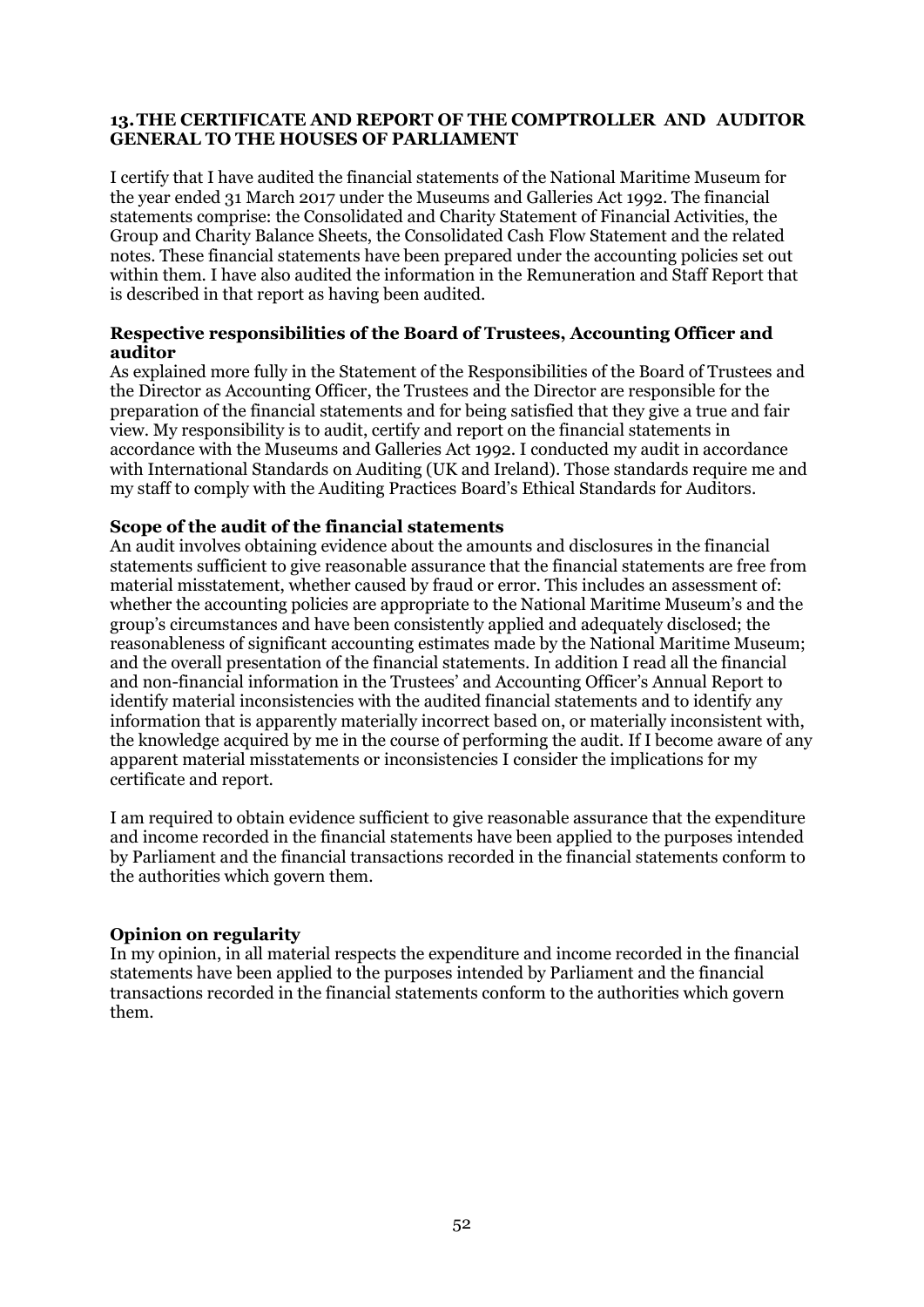# **Opinion on financial statements**

In my opinion:

- the financial statements give a true and fair view of the state of the group's and of the National Maritime Museum's affairs as at 31 March 2017 and of its net income for the year then ended; and
- the financial statements have been properly prepared in accordance with the Museum and Galleries Act 1992 and Secretary of State directions issued thereunder.

# **Opinion on other matters**

In my opinion:

- the part of the Remuneration and Staff Report to be audited has been properly prepared in accordance with Secretary of State directions made under the Museum and Galleries Act 1992; and
- the information given in the Chairman's foreword, Director's statement, Review of Activities, Sustainability report, Future priorities, Workforce and Employment, Reference and Administrative details, Supporters, Financial Review, and Governance Statement for the financial year for which the financial statements are prepared is consistent with the financial statements.

# **Matters on which I report by exception**

I have nothing to report in respect of the following matters which I report to you if, in my opinion:

- adequate accounting records have not been kept or returns adequate for my audit have not been received from branches not visited by my staff; or
- the financial statements and the part of the Remuneration and Staff Report to be audited are not in agreement with the accounting records and returns; or
- I have not received all of the information and explanations I require for my audit; or the Governance Statement does not reflect compliance with HM Treasury's guidance.

# **Report**

I have no observations to make on these financial statements.

# **Sir Amyas C E Morse Date 29 June 2017 Comptroller and Auditor General**

National Audit Office 157-197 Buckingham Palace Road Victoria, London, SW1W 9SP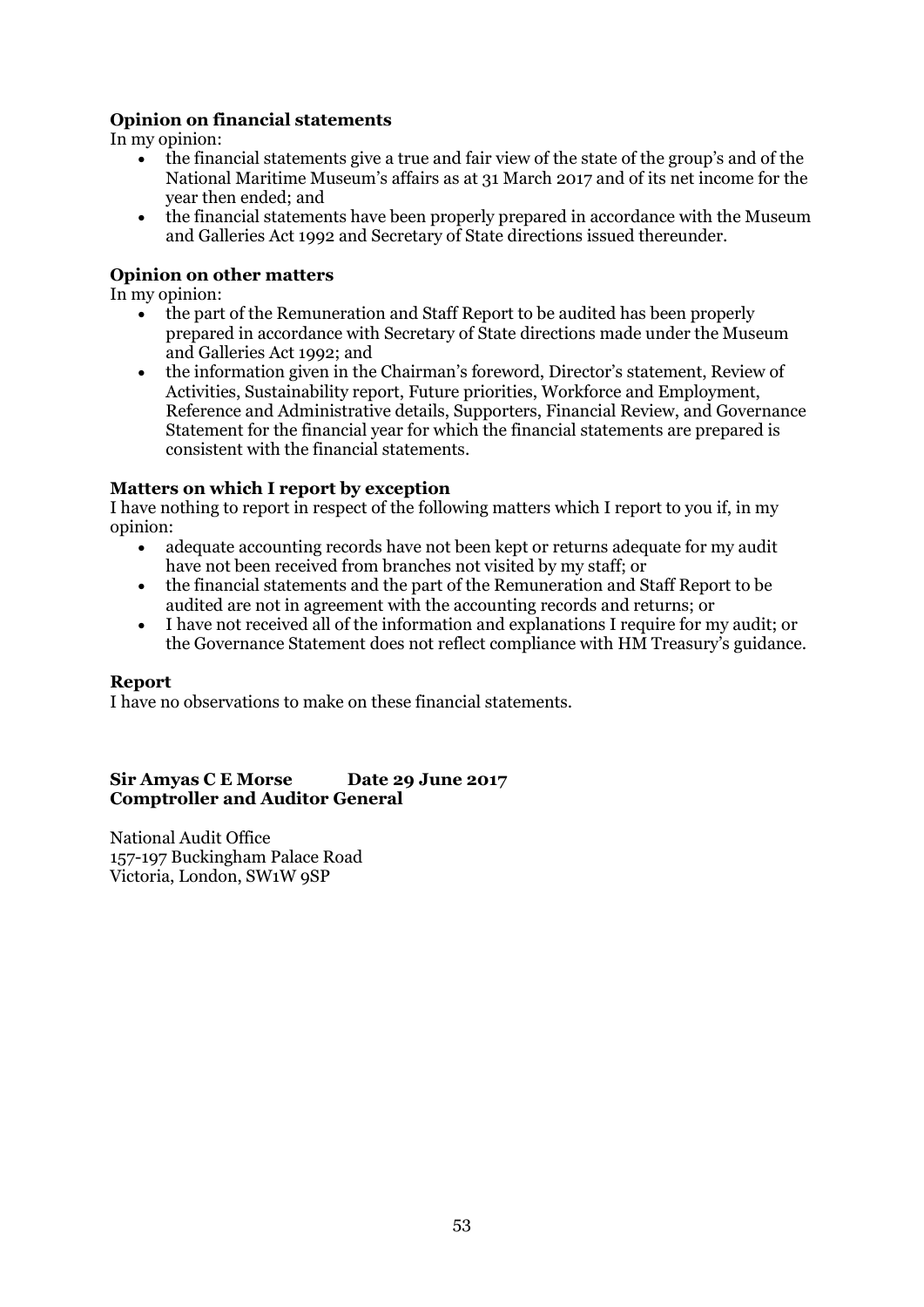### **Consolidated Statement of Financial Activities**

**For the year ended 31 March 2017**

|                                                                       |             |                         | Endow-       |                          |              |         |  |
|-----------------------------------------------------------------------|-------------|-------------------------|--------------|--------------------------|--------------|---------|--|
|                                                                       |             | Unrestricted Restricted |              | ment                     | <b>Total</b> | Total   |  |
|                                                                       |             | Funds                   | <b>Funds</b> | <b>Funds</b>             | 2017         | 2016    |  |
| <b>Income and Endowments</b>                                          | <b>Note</b> | £'000                   | £'000        | £'000                    | £'000        | £'000   |  |
| <b>Donations and Legacies</b>                                         |             |                         |              |                          |              |         |  |
| - Grant in Aid                                                        |             | 15,305                  | 715          | $\overline{\phantom{m}}$ | 16,020       | 15,520  |  |
| - Other                                                               |             | 492                     | 95,261       |                          | 95,753       | 3,425   |  |
| <b>Total Donations and Legacies</b>                                   | $\mathbf 2$ | 15,797                  | 95,976       | $\overline{\phantom{a}}$ | 111,773      | 18,945  |  |
| <b>Other Trading Activities</b>                                       |             |                         |              |                          |              |         |  |
| - Trading Income                                                      | 3           | 3,499                   | 650          | $\overline{\phantom{0}}$ | 4,149        | 3,266   |  |
| - Other                                                               | 4           | 675                     |              | $\overline{\phantom{a}}$ | 675          | 819     |  |
| <b>Total Other Trading Activities</b>                                 |             | 4,174                   | 650          | $\overline{\phantom{a}}$ | 4,824        | 4,085   |  |
| <b>Income from Investments</b>                                        | 5           | 96                      | $\mathbf 1$  | 7                        | 104          | 124     |  |
| <b>Income from Charitable Activities</b>                              |             |                         |              |                          |              |         |  |
| Putting Visitors First and creating inspiring experiences             |             | 5,707                   |              |                          | 5,707        | 5,151   |  |
| Valuing our Heritage, caring for and developing our unique collection |             | 279                     |              |                          | 279          | 275     |  |
| Extending our Reputation, reach and impact                            |             | 290                     |              |                          | 290          | 472     |  |
| <b>Total Income from Charitable Activities</b>                        | 6           | 6,276                   |              |                          | 6,276        | 5,898   |  |
| <b>Total Income and Endowments</b>                                    |             | 26,343                  | 96,627       | 7                        | 122,977      | 29,052  |  |
| <b>Expenditure</b>                                                    |             |                         |              |                          |              |         |  |
| <b>Expenditure on Raising Funds</b>                                   |             |                         |              |                          |              |         |  |
| Costs of Raising Donations and Legacies                               |             | 1,724                   |              |                          | 1,724        | 1,681   |  |
| Costs of Other Trading Activities                                     |             |                         |              |                          |              |         |  |
| - Trading Costs                                                       | 3           | 1,827                   | 650          |                          | 2,477        | 2,194   |  |
| - Other                                                               |             | 6,622                   |              | $\overline{\phantom{a}}$ | 6,622        | 6,037   |  |
| Total Cost of Other Trading Activities                                | 7           | 8,449                   | 650          | $\overline{\phantom{a}}$ | 9,099        | 8,231   |  |
| <b>Investment Management Costs</b>                                    |             | 74                      |              |                          | 74           | 83      |  |
| <b>Expenditure on Charitable Activities</b>                           |             |                         |              |                          |              |         |  |
| Putting Visitors First and creating inspiring experiences             |             | 2,643                   | 148          |                          | 2,791        | 2,467   |  |
| Valuing our Heritage, caring for and developing our unique collection |             | 12,198                  | 3,594        | $\overline{\phantom{a}}$ | 15,792       | 17,091  |  |
| Extending our Reputation, reach and impact                            |             | 1,383                   | 283          | 14                       | 1,680        | 1,408   |  |
| <b>Total Expenditure</b>                                              | 7           | 26,471                  | 4,675        | 14                       | 31,160       | 30,961  |  |
| Net Gains/(Losses) on Investments                                     |             | 722                     | 6            | 51                       | 779          | (51)    |  |
| Net Income/(Expenditure)                                              |             | 594                     | 91,958       | 44                       | 92,596       | (1,960) |  |
| <b>Transfers</b>                                                      |             |                         |              |                          |              |         |  |
| Transfers between funds                                               | 19,20       | 1,183                   | (1,183)      |                          |              |         |  |
| Net Income/(Expenditure) before other Recognised Gains and Losses     |             | 1,777                   | 90,775       | 44                       | 92,596       | (1,960) |  |
| <b>Other Incoming Resources</b>                                       |             |                         |              |                          |              |         |  |
| Transfer in of Cutty Sark                                             | 19          |                         |              |                          |              | 10,324  |  |
| <b>Other Recognised Gains and Losses</b>                              |             |                         |              |                          |              |         |  |
| Gains/(Losses) on Revaluation of Fixed Assets                         |             |                         | 4,031        | $\overline{\phantom{a}}$ | 4,031        | 25,755  |  |
| <b>Total Net Movement in Funds</b>                                    | 9           | 1,777                   | 94,806       | 44                       | 96,627       | 34,119  |  |
| <b>Reconciliation of Funds</b>                                        |             |                         |              |                          |              |         |  |
| Funds balance brought forward at 1 April 2016                         |             | 17,427                  | 166,558      | 650                      | 184,635      | 150,516 |  |
| Funds balance at 31 March 2017                                        |             | 19,204                  | 261,364      | 694                      | 281,262      | 184,635 |  |

All recognised gains and losses have been included in the accounts.

The consolidated SOFA includes the distribution of the trading subsidiary profits £1,525,786 (£927,660 - 2016) as Gift Aid to the Charity.

All operations of the museum continued throughout both periods and no operations were acquired or discontinued in either period. There are no recognised gains or losses other than those shown above.

The *Cutty Sark* was transferred to the Museum as a going concern on 1 August 2015.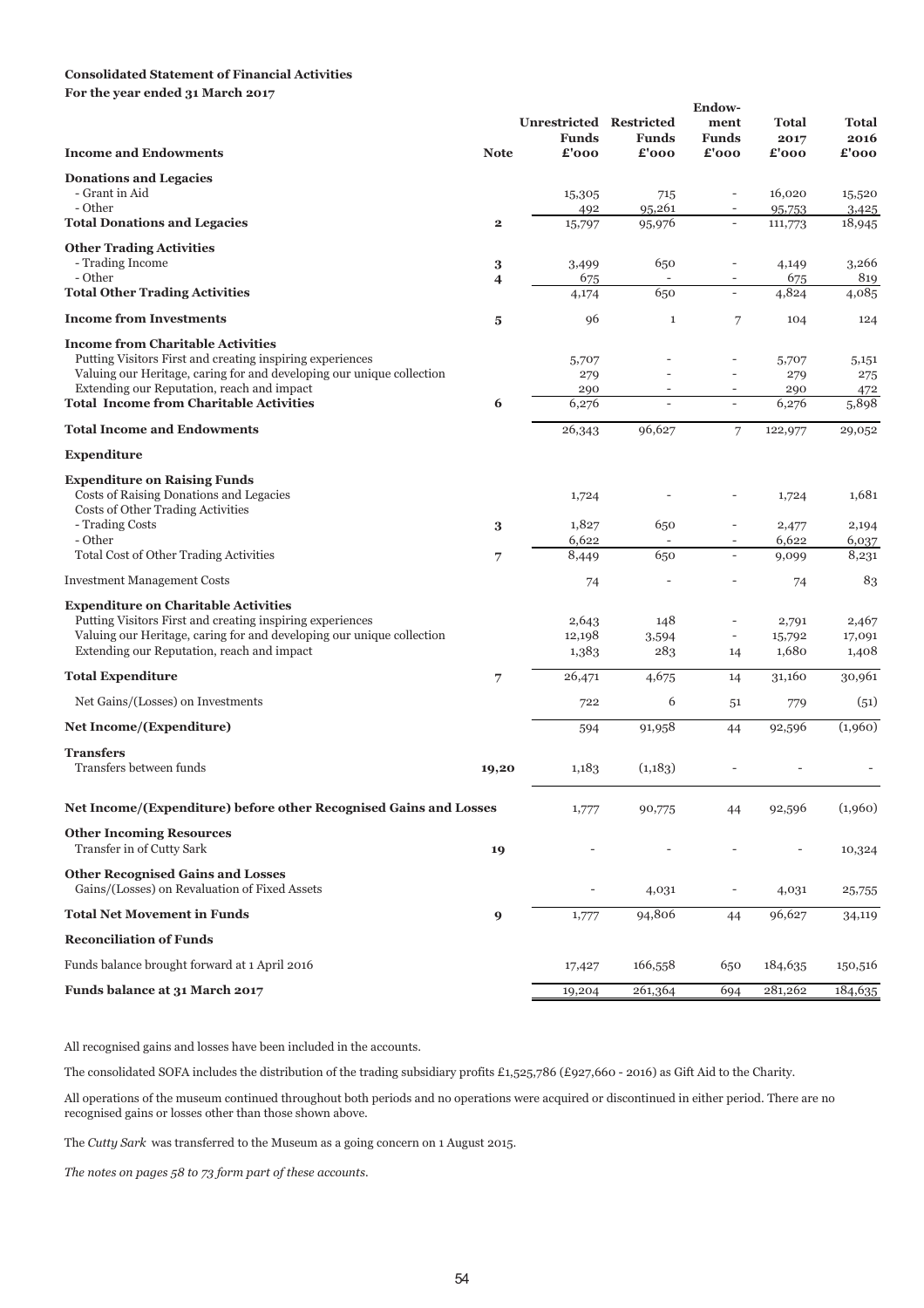### **Charity Statement of Financial Activities For the year ended 31 March 2017**

| For the year ended 31 March 2017                                                          |              |                          |                          | Endow-                                               |                          |               |
|-------------------------------------------------------------------------------------------|--------------|--------------------------|--------------------------|------------------------------------------------------|--------------------------|---------------|
|                                                                                           |              | Unrestricted Restricted  |                          | ment                                                 | Total                    | Total         |
| <b>Income and Endowments</b>                                                              | <b>Note</b>  | <b>Funds</b><br>£'000    | <b>Funds</b><br>£'000    | <b>Funds</b><br>£'000                                | 2017<br>£'000            | 2016<br>£'000 |
| <b>Donations and Legacies</b>                                                             |              |                          |                          |                                                      |                          |               |
| - Grant in Aid                                                                            |              | 15,305                   | 715                      |                                                      | 16,020                   | 15,520        |
| - Other                                                                                   |              | 492                      | 95,261                   |                                                      | 95,753                   | 3,425         |
| - Gift Aid donation from NMME                                                             |              | 1,526                    |                          | $\overline{\phantom{a}}$                             | 1,526                    | 928           |
| - Recharges NMME<br><b>Total Donations and Legacies</b>                                   | $\mathbf{2}$ | 149                      | $\overline{\phantom{a}}$ | $\overline{\phantom{a}}$<br>$\overline{\phantom{a}}$ | 149<br>113,448           | 148<br>20,021 |
|                                                                                           |              | 17,472                   | 95,976                   |                                                      |                          |               |
| <b>Other Trading Activities</b>                                                           |              |                          |                          |                                                      |                          |               |
| - Trading Income                                                                          | 3            | $\overline{\phantom{a}}$ | $\overline{\phantom{a}}$ | $\overline{\phantom{a}}$                             | $\overline{\phantom{a}}$ |               |
| - Other                                                                                   | 4            | 715                      | $\overline{\phantom{a}}$ | $\overline{\phantom{a}}$                             | 715                      | 870           |
| <b>Total Other Trading Activities</b>                                                     |              | 715                      |                          |                                                      | 715                      | 870           |
| <b>Income from Investments</b>                                                            | 5            | 92                       | $\mathbf{1}$             | 7                                                    | 100                      | 120           |
| <b>Income from Charitable Activities</b>                                                  |              |                          |                          |                                                      |                          |               |
| Putting Visitors First and creating inspiring experiences                                 |              | 5,707                    |                          |                                                      | 5,707                    | 5,151         |
| Valuing our Heritage, caring for and developing our unique collection                     |              | 279                      |                          | $\overline{\phantom{0}}$                             | 279                      | 275           |
| Extending our Reputation, reach and impact                                                |              | 290                      |                          |                                                      | 290                      | 472           |
| <b>Total Income from Charitable Activities</b>                                            | 6            | 6,276                    | $\overline{\phantom{a}}$ | $\overline{\phantom{a}}$                             | 6,276                    | 5,898         |
| <b>Total Income and Endowments</b>                                                        |              | 24,555                   | 95,977                   | 7                                                    | 120,539                  | 26,909        |
| <b>Expenditure</b>                                                                        |              |                          |                          |                                                      |                          |               |
| <b>Expenditure on Raising Funds</b>                                                       |              |                          |                          |                                                      |                          |               |
| Costs of Raising Donations and Legacies                                                   |              | 1,724                    |                          |                                                      | 1,724                    | 1,681         |
| Costs of Other Trading Activities                                                         |              |                          |                          |                                                      |                          |               |
| - Trading Costs                                                                           | 3            |                          |                          |                                                      |                          |               |
| - Other                                                                                   |              | 6,660                    | $\overline{\phantom{a}}$ | $\overline{\phantom{a}}$                             | 6,660                    | 6,088         |
| Total Cost of Other Trading Activities                                                    | 7            | 6,660                    | $\overline{a}$           |                                                      | 6,660                    | 6,088         |
| <b>Investment Management Costs</b>                                                        |              | 74                       |                          |                                                      | 74                       | 83            |
| <b>Expenditure on Charitable Activities</b>                                               |              |                          |                          |                                                      |                          |               |
| Putting Visitors First and creating inspiring experiences                                 |              | 2,643                    | 148                      |                                                      | 2,791                    | 2,467         |
| Valuing our Heritage, caring for and developing our unique collection                     |              | 12,198                   | 3,594                    | $\overline{\phantom{a}}$                             | 15,792                   | 17,091        |
| Extending our Reputation, reach and impact                                                |              | 1,383                    | 283                      | 14                                                   | 1,680                    | 1,408         |
| <b>Total Expenditure</b>                                                                  | 7            | 24,682                   | 4,025                    | 14                                                   | 28,721                   | 28,818        |
| Net Gains/(Losses) on Investments                                                         |              |                          | 6                        |                                                      |                          |               |
|                                                                                           |              | 722                      |                          | 51                                                   | 779                      | (51)          |
| Net Income/(Expenditure)                                                                  |              | 595                      | 91,958                   | 44                                                   | 92,597                   | (1,960)       |
| <b>Transfers</b>                                                                          |              |                          |                          |                                                      |                          |               |
| Transfers between funds                                                                   | 19,20        | 1,183                    | (1,183)                  |                                                      |                          |               |
| Net Income/(Expenditure) before other Recognised Gains and Losses                         |              | 1,778                    | 90,775                   | 44                                                   | 92,597                   | (1,960)       |
|                                                                                           |              |                          |                          |                                                      |                          |               |
| <b>Other incoming Resources</b><br>Transfer in of Cutty Sark                              |              |                          |                          | $\overline{a}$                                       |                          |               |
|                                                                                           | 19           |                          |                          |                                                      |                          | 10,324        |
| <b>Other Recognised Gains and Losses</b><br>Gains/(Losses) on Revaluation of Fixed Assets |              |                          | 4,031                    | $\overline{\phantom{a}}$                             | 4,031                    | 25,755        |
| <b>Total Net Movement in Funds</b>                                                        | 9            | 1,778                    | 94,806                   | 44                                                   | 96,628                   | 34,119        |
| <b>Reconciliation of Funds</b>                                                            |              |                          |                          |                                                      |                          |               |
| Funds balance brought forward at 1 April 2016                                             |              | 17,367                   | 166,558                  | 650                                                  | 184,575                  | 150,456       |
| Funds balance at 31 March 2017                                                            |              | 19,145                   | 261,364                  | 694                                                  | 281,203                  | 184,575       |
|                                                                                           |              |                          |                          |                                                      |                          |               |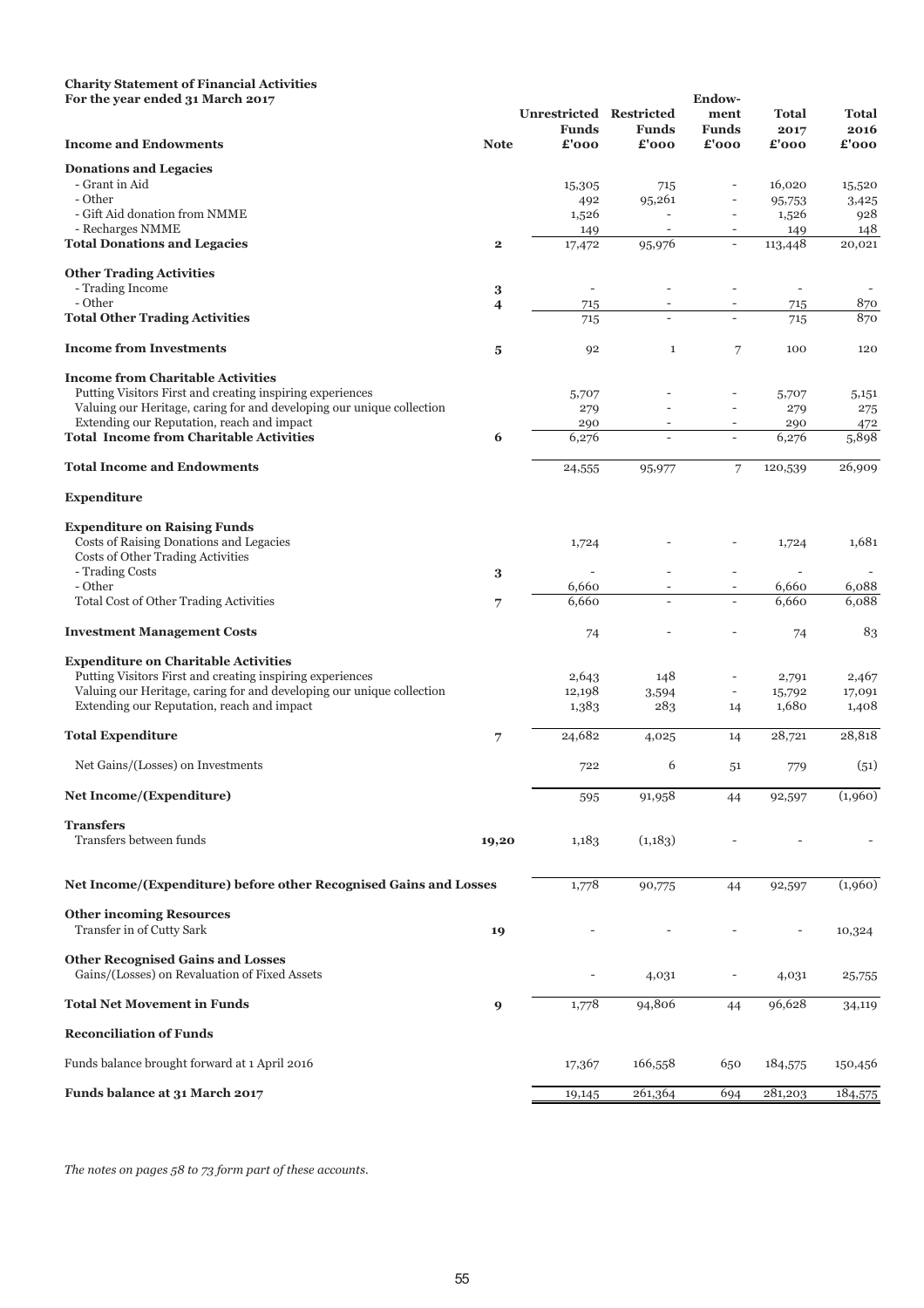| 2016<br>2016<br>2017<br>2017<br><b>Note</b><br>£'000<br>£'000<br>£'000<br>£'000<br><b>Fixed assets</b><br>Tangible Fixed assets<br>158,428<br>158,428<br>10.a<br>170,721<br>170,721<br><b>Intangible Fixed Assets</b><br>10.b<br>439<br>439<br>471<br>471<br>Heritage Assets<br>12<br>100,485<br>100,485<br>17,426<br>17,426<br>Investments<br>6,023<br>13<br>5,523<br>5,025<br>5,525<br>277,168<br>277,668<br>181,850<br>181,350<br><b>Current assets</b><br>Stock<br>85<br>301<br>15<br>397<br>49<br>Debtors: Amounts falling due within one year<br>16<br>10,181<br>8,961<br>1,354<br>2,244<br>Short-Term Deposit<br>1,188<br>1,188<br>3,161<br>3,161<br>24<br>2,983<br>4,481<br>382<br>24<br>2,241<br>11,836<br>12,787<br>8,437<br>9,297<br><b>Current liabilities</b><br>(4,715)<br>(5,111)<br>(4,323)<br>(4, 811)<br>17<br><b>Net current assets</b><br>8,072<br>4,186<br>3,626<br>7,513<br>Debtors: Amounts falling due after one year<br>16<br>1,879<br>1,879<br>$\overline{\phantom{a}}$<br>(5,856)<br>(901)<br>(5,856)<br>(901)<br>17<br><b>Net Assets</b><br>281,263<br>184,635<br>281,204<br>184,575<br><b>Income Funds</b><br><b>Restricted funds:</b><br>19<br><b>Fair Value Reserve</b><br>29<br>54<br>54<br>29<br><b>Revaluation Reserve</b><br>53,123<br>57,154<br>53,123<br>57,154<br>Other Restricted Funds<br>204,156<br>113,406<br>113,406<br>204,156<br><b>Total Restricted Funds</b><br>166,558<br>166,558<br>261,364<br>261,364<br><b>Unrestricted funds:</b><br>20<br>Fair Value Reserve<br>2,061<br>2,061<br>1,392<br>1,392<br>Designated Funds<br>14,682<br>14,623<br>13,484<br>13,544<br>General Funds<br>2,461<br>2,461<br>2,491<br>2,491<br>Total Unrestricted Funds<br>17,367<br>19,204<br>17,427<br>19,145<br><b>Capital Funds</b><br>21<br><b>Fair Value Reserve</b><br>182<br>182<br>96<br>96<br><b>Endowment Funds</b><br>512<br>512<br>554<br>554<br><b>Total Endowment Funds</b><br>694<br>650<br>694<br>650 | Balance Sheets as at 31 March 2017             | Group   |         | Charity |         |
|---------------------------------------------------------------------------------------------------------------------------------------------------------------------------------------------------------------------------------------------------------------------------------------------------------------------------------------------------------------------------------------------------------------------------------------------------------------------------------------------------------------------------------------------------------------------------------------------------------------------------------------------------------------------------------------------------------------------------------------------------------------------------------------------------------------------------------------------------------------------------------------------------------------------------------------------------------------------------------------------------------------------------------------------------------------------------------------------------------------------------------------------------------------------------------------------------------------------------------------------------------------------------------------------------------------------------------------------------------------------------------------------------------------------------------------------------------------------------------------------------------------------------------------------------------------------------------------------------------------------------------------------------------------------------------------------------------------------------------------------------------------------------------------------------------------------------------------------------------------------------------------------------------------------------------------------------|------------------------------------------------|---------|---------|---------|---------|
|                                                                                                                                                                                                                                                                                                                                                                                                                                                                                                                                                                                                                                                                                                                                                                                                                                                                                                                                                                                                                                                                                                                                                                                                                                                                                                                                                                                                                                                                                                                                                                                                                                                                                                                                                                                                                                                                                                                                                   |                                                |         |         |         |         |
|                                                                                                                                                                                                                                                                                                                                                                                                                                                                                                                                                                                                                                                                                                                                                                                                                                                                                                                                                                                                                                                                                                                                                                                                                                                                                                                                                                                                                                                                                                                                                                                                                                                                                                                                                                                                                                                                                                                                                   |                                                |         |         |         |         |
|                                                                                                                                                                                                                                                                                                                                                                                                                                                                                                                                                                                                                                                                                                                                                                                                                                                                                                                                                                                                                                                                                                                                                                                                                                                                                                                                                                                                                                                                                                                                                                                                                                                                                                                                                                                                                                                                                                                                                   |                                                |         |         |         |         |
|                                                                                                                                                                                                                                                                                                                                                                                                                                                                                                                                                                                                                                                                                                                                                                                                                                                                                                                                                                                                                                                                                                                                                                                                                                                                                                                                                                                                                                                                                                                                                                                                                                                                                                                                                                                                                                                                                                                                                   |                                                |         |         |         |         |
|                                                                                                                                                                                                                                                                                                                                                                                                                                                                                                                                                                                                                                                                                                                                                                                                                                                                                                                                                                                                                                                                                                                                                                                                                                                                                                                                                                                                                                                                                                                                                                                                                                                                                                                                                                                                                                                                                                                                                   |                                                |         |         |         |         |
|                                                                                                                                                                                                                                                                                                                                                                                                                                                                                                                                                                                                                                                                                                                                                                                                                                                                                                                                                                                                                                                                                                                                                                                                                                                                                                                                                                                                                                                                                                                                                                                                                                                                                                                                                                                                                                                                                                                                                   |                                                |         |         |         |         |
|                                                                                                                                                                                                                                                                                                                                                                                                                                                                                                                                                                                                                                                                                                                                                                                                                                                                                                                                                                                                                                                                                                                                                                                                                                                                                                                                                                                                                                                                                                                                                                                                                                                                                                                                                                                                                                                                                                                                                   |                                                |         |         |         |         |
|                                                                                                                                                                                                                                                                                                                                                                                                                                                                                                                                                                                                                                                                                                                                                                                                                                                                                                                                                                                                                                                                                                                                                                                                                                                                                                                                                                                                                                                                                                                                                                                                                                                                                                                                                                                                                                                                                                                                                   |                                                |         |         |         |         |
|                                                                                                                                                                                                                                                                                                                                                                                                                                                                                                                                                                                                                                                                                                                                                                                                                                                                                                                                                                                                                                                                                                                                                                                                                                                                                                                                                                                                                                                                                                                                                                                                                                                                                                                                                                                                                                                                                                                                                   |                                                |         |         |         |         |
|                                                                                                                                                                                                                                                                                                                                                                                                                                                                                                                                                                                                                                                                                                                                                                                                                                                                                                                                                                                                                                                                                                                                                                                                                                                                                                                                                                                                                                                                                                                                                                                                                                                                                                                                                                                                                                                                                                                                                   |                                                |         |         |         |         |
|                                                                                                                                                                                                                                                                                                                                                                                                                                                                                                                                                                                                                                                                                                                                                                                                                                                                                                                                                                                                                                                                                                                                                                                                                                                                                                                                                                                                                                                                                                                                                                                                                                                                                                                                                                                                                                                                                                                                                   |                                                |         |         |         |         |
|                                                                                                                                                                                                                                                                                                                                                                                                                                                                                                                                                                                                                                                                                                                                                                                                                                                                                                                                                                                                                                                                                                                                                                                                                                                                                                                                                                                                                                                                                                                                                                                                                                                                                                                                                                                                                                                                                                                                                   |                                                |         |         |         |         |
|                                                                                                                                                                                                                                                                                                                                                                                                                                                                                                                                                                                                                                                                                                                                                                                                                                                                                                                                                                                                                                                                                                                                                                                                                                                                                                                                                                                                                                                                                                                                                                                                                                                                                                                                                                                                                                                                                                                                                   | Cash at bank and in hand                       |         |         |         |         |
|                                                                                                                                                                                                                                                                                                                                                                                                                                                                                                                                                                                                                                                                                                                                                                                                                                                                                                                                                                                                                                                                                                                                                                                                                                                                                                                                                                                                                                                                                                                                                                                                                                                                                                                                                                                                                                                                                                                                                   |                                                |         |         |         |         |
|                                                                                                                                                                                                                                                                                                                                                                                                                                                                                                                                                                                                                                                                                                                                                                                                                                                                                                                                                                                                                                                                                                                                                                                                                                                                                                                                                                                                                                                                                                                                                                                                                                                                                                                                                                                                                                                                                                                                                   |                                                |         |         |         |         |
|                                                                                                                                                                                                                                                                                                                                                                                                                                                                                                                                                                                                                                                                                                                                                                                                                                                                                                                                                                                                                                                                                                                                                                                                                                                                                                                                                                                                                                                                                                                                                                                                                                                                                                                                                                                                                                                                                                                                                   | Creditors: Amounts falling due within one year |         |         |         |         |
|                                                                                                                                                                                                                                                                                                                                                                                                                                                                                                                                                                                                                                                                                                                                                                                                                                                                                                                                                                                                                                                                                                                                                                                                                                                                                                                                                                                                                                                                                                                                                                                                                                                                                                                                                                                                                                                                                                                                                   |                                                |         |         |         |         |
|                                                                                                                                                                                                                                                                                                                                                                                                                                                                                                                                                                                                                                                                                                                                                                                                                                                                                                                                                                                                                                                                                                                                                                                                                                                                                                                                                                                                                                                                                                                                                                                                                                                                                                                                                                                                                                                                                                                                                   |                                                |         |         |         |         |
|                                                                                                                                                                                                                                                                                                                                                                                                                                                                                                                                                                                                                                                                                                                                                                                                                                                                                                                                                                                                                                                                                                                                                                                                                                                                                                                                                                                                                                                                                                                                                                                                                                                                                                                                                                                                                                                                                                                                                   | Creditors: Amounts falling due after one year  |         |         |         |         |
|                                                                                                                                                                                                                                                                                                                                                                                                                                                                                                                                                                                                                                                                                                                                                                                                                                                                                                                                                                                                                                                                                                                                                                                                                                                                                                                                                                                                                                                                                                                                                                                                                                                                                                                                                                                                                                                                                                                                                   |                                                |         |         |         |         |
|                                                                                                                                                                                                                                                                                                                                                                                                                                                                                                                                                                                                                                                                                                                                                                                                                                                                                                                                                                                                                                                                                                                                                                                                                                                                                                                                                                                                                                                                                                                                                                                                                                                                                                                                                                                                                                                                                                                                                   |                                                |         |         |         |         |
|                                                                                                                                                                                                                                                                                                                                                                                                                                                                                                                                                                                                                                                                                                                                                                                                                                                                                                                                                                                                                                                                                                                                                                                                                                                                                                                                                                                                                                                                                                                                                                                                                                                                                                                                                                                                                                                                                                                                                   |                                                |         |         |         |         |
|                                                                                                                                                                                                                                                                                                                                                                                                                                                                                                                                                                                                                                                                                                                                                                                                                                                                                                                                                                                                                                                                                                                                                                                                                                                                                                                                                                                                                                                                                                                                                                                                                                                                                                                                                                                                                                                                                                                                                   |                                                |         |         |         |         |
|                                                                                                                                                                                                                                                                                                                                                                                                                                                                                                                                                                                                                                                                                                                                                                                                                                                                                                                                                                                                                                                                                                                                                                                                                                                                                                                                                                                                                                                                                                                                                                                                                                                                                                                                                                                                                                                                                                                                                   |                                                |         |         |         |         |
|                                                                                                                                                                                                                                                                                                                                                                                                                                                                                                                                                                                                                                                                                                                                                                                                                                                                                                                                                                                                                                                                                                                                                                                                                                                                                                                                                                                                                                                                                                                                                                                                                                                                                                                                                                                                                                                                                                                                                   |                                                |         |         |         |         |
|                                                                                                                                                                                                                                                                                                                                                                                                                                                                                                                                                                                                                                                                                                                                                                                                                                                                                                                                                                                                                                                                                                                                                                                                                                                                                                                                                                                                                                                                                                                                                                                                                                                                                                                                                                                                                                                                                                                                                   |                                                |         |         |         |         |
|                                                                                                                                                                                                                                                                                                                                                                                                                                                                                                                                                                                                                                                                                                                                                                                                                                                                                                                                                                                                                                                                                                                                                                                                                                                                                                                                                                                                                                                                                                                                                                                                                                                                                                                                                                                                                                                                                                                                                   |                                                |         |         |         |         |
|                                                                                                                                                                                                                                                                                                                                                                                                                                                                                                                                                                                                                                                                                                                                                                                                                                                                                                                                                                                                                                                                                                                                                                                                                                                                                                                                                                                                                                                                                                                                                                                                                                                                                                                                                                                                                                                                                                                                                   |                                                |         |         |         |         |
|                                                                                                                                                                                                                                                                                                                                                                                                                                                                                                                                                                                                                                                                                                                                                                                                                                                                                                                                                                                                                                                                                                                                                                                                                                                                                                                                                                                                                                                                                                                                                                                                                                                                                                                                                                                                                                                                                                                                                   |                                                |         |         |         |         |
|                                                                                                                                                                                                                                                                                                                                                                                                                                                                                                                                                                                                                                                                                                                                                                                                                                                                                                                                                                                                                                                                                                                                                                                                                                                                                                                                                                                                                                                                                                                                                                                                                                                                                                                                                                                                                                                                                                                                                   |                                                |         |         |         |         |
|                                                                                                                                                                                                                                                                                                                                                                                                                                                                                                                                                                                                                                                                                                                                                                                                                                                                                                                                                                                                                                                                                                                                                                                                                                                                                                                                                                                                                                                                                                                                                                                                                                                                                                                                                                                                                                                                                                                                                   |                                                |         |         |         |         |
|                                                                                                                                                                                                                                                                                                                                                                                                                                                                                                                                                                                                                                                                                                                                                                                                                                                                                                                                                                                                                                                                                                                                                                                                                                                                                                                                                                                                                                                                                                                                                                                                                                                                                                                                                                                                                                                                                                                                                   |                                                |         |         |         |         |
|                                                                                                                                                                                                                                                                                                                                                                                                                                                                                                                                                                                                                                                                                                                                                                                                                                                                                                                                                                                                                                                                                                                                                                                                                                                                                                                                                                                                                                                                                                                                                                                                                                                                                                                                                                                                                                                                                                                                                   |                                                |         |         |         |         |
|                                                                                                                                                                                                                                                                                                                                                                                                                                                                                                                                                                                                                                                                                                                                                                                                                                                                                                                                                                                                                                                                                                                                                                                                                                                                                                                                                                                                                                                                                                                                                                                                                                                                                                                                                                                                                                                                                                                                                   |                                                |         |         |         |         |
|                                                                                                                                                                                                                                                                                                                                                                                                                                                                                                                                                                                                                                                                                                                                                                                                                                                                                                                                                                                                                                                                                                                                                                                                                                                                                                                                                                                                                                                                                                                                                                                                                                                                                                                                                                                                                                                                                                                                                   |                                                |         |         |         |         |
|                                                                                                                                                                                                                                                                                                                                                                                                                                                                                                                                                                                                                                                                                                                                                                                                                                                                                                                                                                                                                                                                                                                                                                                                                                                                                                                                                                                                                                                                                                                                                                                                                                                                                                                                                                                                                                                                                                                                                   | <b>Total Funds</b>                             | 281,262 | 184,635 | 281,203 | 184,575 |

Gerald Russell, Trustee and Chair of Audit Committee

Dr Kevin Fewster, Director and Accounting Officer 20 June 2017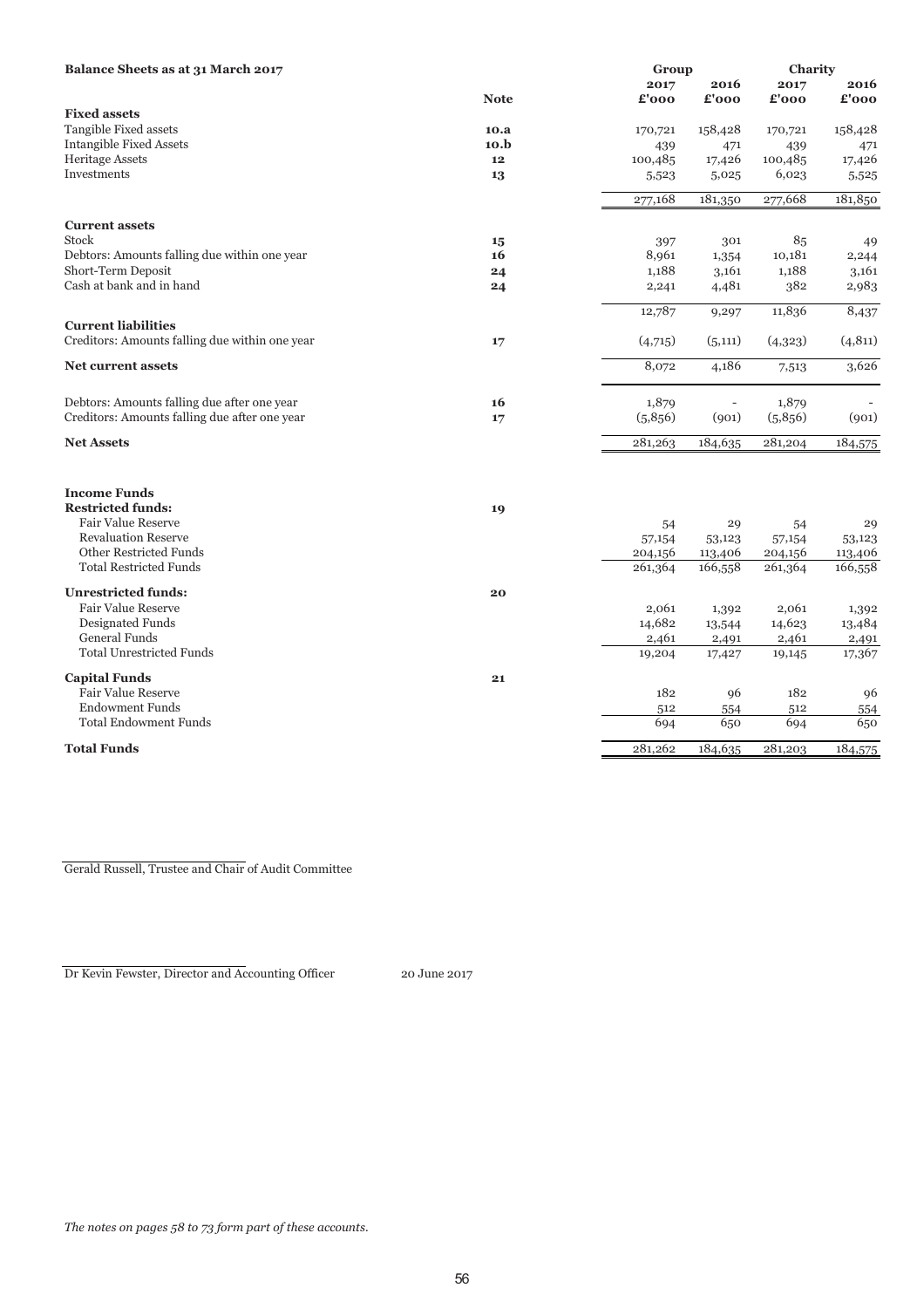### **Consolidated Cash Flow Statement**

**For the year ended 31 March 2017**

| <b>Statement of Cash Flows</b>                                                                                                                                                                                                   | <b>Note</b> | 2017<br>£'000                 | 2016<br>£'000          |
|----------------------------------------------------------------------------------------------------------------------------------------------------------------------------------------------------------------------------------|-------------|-------------------------------|------------------------|
| Cash flows from operating activities:<br>Net cash provided by (used in) operating activities                                                                                                                                     | 23          | 13,392                        | 2,694                  |
| Cash flows from investing activities:<br>Dividends, interest and rents from investments<br>Proceeds from the sale of property, plant and equipment                                                                               | 5           | 104                           | 124<br>15              |
| Purchase of property, plant and equipment<br><b>Total Asset Additions</b><br>Total Purchased Heritage Assets                                                                                                                     | 10<br>12    | (13, 659)<br>(9,530)          | (4, 119)<br>(295)      |
| Proceeds from sale of investments<br>Purchase of investments                                                                                                                                                                     | 13<br>13    | 1,040<br>(759)                | 2,746<br>(2,668)       |
| <b>Management of Liquid Resources</b><br>Increase/(Decrease) in short term deposits                                                                                                                                              | 24          | 1,973                         | 1,387                  |
| Transfer of Cutty Sark Restricted Cash Reserve                                                                                                                                                                                   | 19          |                               | 638                    |
| Increase/ (Decrease) in cash                                                                                                                                                                                                     |             | (7,439)                       | 522                    |
| Cash flows from financing activities:<br>Repayments of borrowing<br>Cash inflows from new borrowing<br>Net cash provided by (used in) financing activities                                                                       |             | 5,199<br>5,199                | 901<br>901             |
|                                                                                                                                                                                                                                  |             |                               |                        |
| Reconciliation of increase in cash to movement in net funds<br>(Decrease)/Increase in cash in the period<br>(Decrease)/Increase in liquid resources in the period<br>Change in cash and cash equivalents in the reporting period | 23<br>23    | (2,240)<br>(1,973)<br>(4,213) | 1,423<br>(1,387)<br>36 |
| Cash and cash equivalents at the beginning of the reporting period                                                                                                                                                               | 23          | 7,642                         | 7,606                  |
| Change in cash and cash equivalents due to exchange rate movements                                                                                                                                                               |             |                               |                        |
| Cash and cash equivalents at the end of the reporting period                                                                                                                                                                     | 24          | 3,429                         | 7,642                  |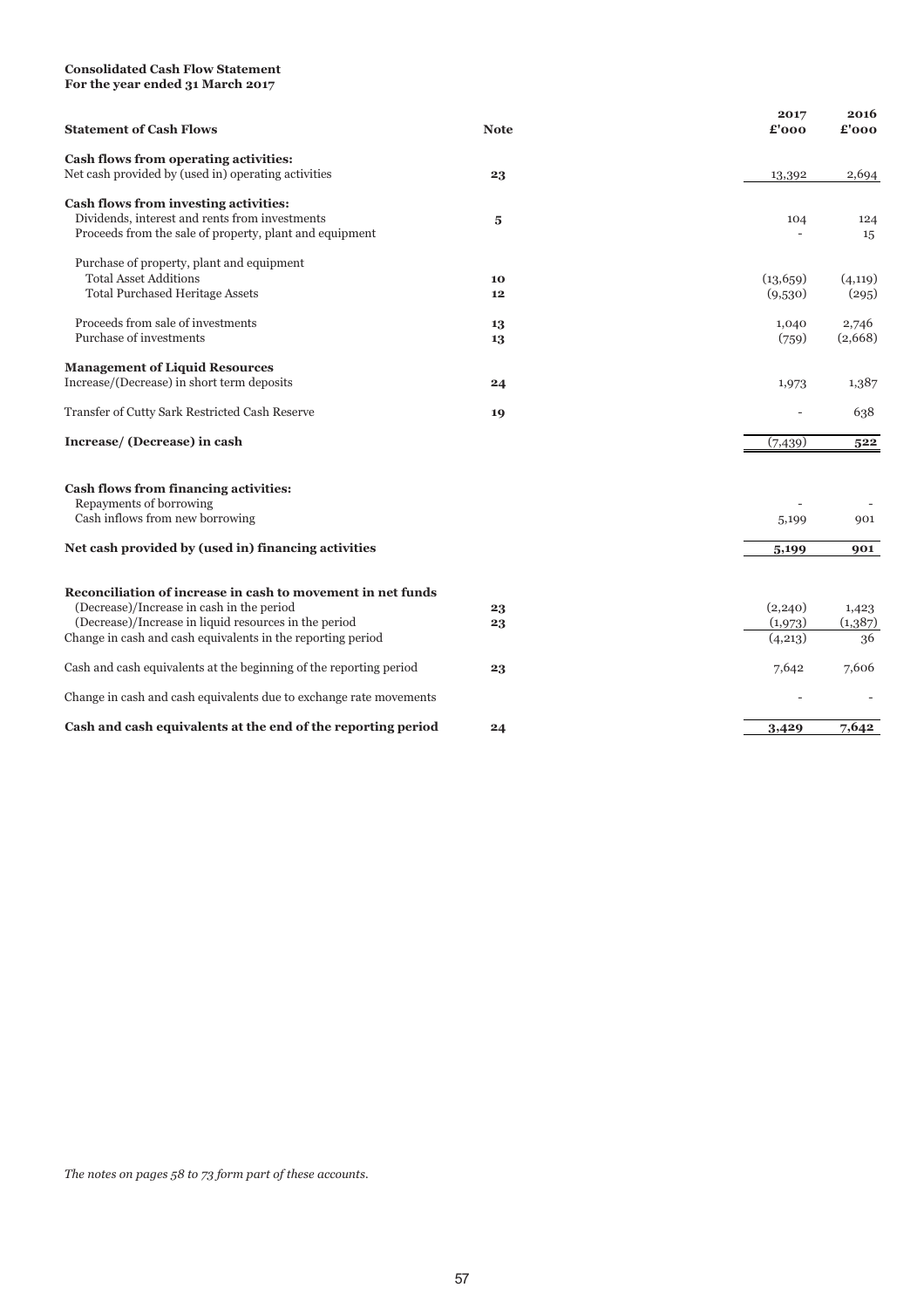### **Notes to the Consolidated Accounts For the year ended 31 March 2017**

### **1 Accounting Policies**

The accounts comply with the Statement of Recommended Practice: Accounting and Reporting by Charities (SORP 2015), applicable accounting standards, the requirements of the HM Treasury's Financial Reporting Manual, Charities Act 2011 and in the case of the subsidiary the Companies Act 2006, and Accounts Direction issued by the Department for Culture, Media and Sport. The charity is a public benefit entity.The particular accounting policies adopted by the Museum are described below.

### **(a) Basis of accounting**

The accounts have been prepared under the historical cost convention as modified by the revaluation of tangible fixed assets and the required valuation methods for financial instruments. The Museum (Group) accounts includes the three Trusts (The Caird Fund, The Development Fund and The No. 3 Trust Fund) and the trading subsidiary, National Maritime Museum Enterprises Limited (NMME). All figures shown as Charity are comprised of the Group results excluding NMME. The accounts are consolidated on a line-by-line basis.

### **(b) Income**

Income is classified under the headings of Donations and Legacies and Income from Charitable Activities. Grant-in-aid from the Department for Culture, Media and Sport is recognised in the Statement of Financial Activities in the year that it is received. Lottery, Grant, Donations and legacies are recognised in the SOFA when there is evidence of entitlement to the gift, receipt is probable and its amount can be measured reliably. Grants and other income that are awarded subject to specific performance conditions and non capital income from the Heritage Lottery Fund, are recognised when the performance conditions for their receipt have been met. Commercial and trading income including sponsorship is recognised upon performance of services rendered in accordance with the contractual terms. Admissions and Membership income is recognised as the Museum becomes entitled to the income. All other income is recognised where there is probability of receipt and the amount is quantifiable.

### **(c) Expenditure**

All expenditure has been accounted for on an accruals basis.

Expenditure is matched to the income classifications under the headings of Expenditure on Raising Funds and Expenditure on Charitable Activities rather than the type of expense in order to provide more useful information to users of the accounts.

Expenditure on Raising Funds and Expenditure on Charitable Activities comprise direct expenditure including direct staff costs attributable to the activity.

Where costs are unable to be directly attributed they are allocated to activities on a basis consistent with use of the resources in accordance with SORP 2015. The use of resources for costs not directly attributable to an activity are allocated in accordance with resource use (based on activity income and direct expenditure divided by total income and direct expenditure).

Costs for the Directorate, Finance Department, Human Resources Department and the IT department which are not directly attributable are allocated across Expenditure on Raising Funds and Expenditure on Charitable Activities calculated as a percentage of the total income and expenditure.

This allocation includes an apportionment for the following expenditure:

Salaries - including Pensions and Social Security Staff Recruitment Staff Training and Development Professional Consultancy Fees Professional Legal Fees

### **(d) Collection acquisitions (Heritage Assets)**

In accordance with HM Treasury's Reporting Manual, additions to the collections (that is, heritage assets), acquired since 1 April 2001 are capitalised and recognised in the balance sheet at the cost or value of the acquisition, where such cost or value is reasonably obtainable and reliable. Objects that are donated to the Museum are valued by curators based on their knowledge and market value where available. Heritage assets are not depreciated or revalued as a matter of routine as depreciation is not required on heritage assets which have indefinite lives.

In respect of the collections that existed at 31 March 2001, reliable information on cost or valuation is not available and cannot be obtained at a cost commensurate with the benefits to the users of the financial statements. Therefore such assets are not recognised in the balance sheet.

An overview of the collection is given in Note 12.

### **(e) Tangible fixed assets**

The Museum capitalises the purchase of assets which cost more than  $£1,000$  and which have lives beyond the financial year in which they are bought.

All fixed assets are reported at cost less accumulated depreciation, except in the following instance: Land and buildings are professionally fully valued every five years; a full valuation was undertaken as at 31 March 2017. In the years between full valuations of land and buildings a review based revaluation is undertaken. The next full valuation is due to be undertaken for the year ended 31 March 2022.

No revaluation is undertaken for other tangible fixed assets as it is considered that depreciated cost value is appropriate.

Depreciation is provided on all tangible assets, except freehold land and heritage assets, at rates calculated to write off the cost less estimated residual value of each asset on a straight line basis. For assets under construction, depreciation is not charged until the asset has come into use.

Fixed assets are depreciated from the date of acquisition to the date of disposal.

Indicative asset lives are as follows:

| Buildings - Structure         | 100 years           |
|-------------------------------|---------------------|
| Buildings - Plant & Machinery | 20 years            |
| Buildings - Fit out           | 20 years            |
| <b>Fixtures and fittings</b>  | 4 years or 10 years |
| Plant & Equipment             | 4 years             |
| Computers                     | 4 years             |
| Vehicles                      | 4 years             |
|                               |                     |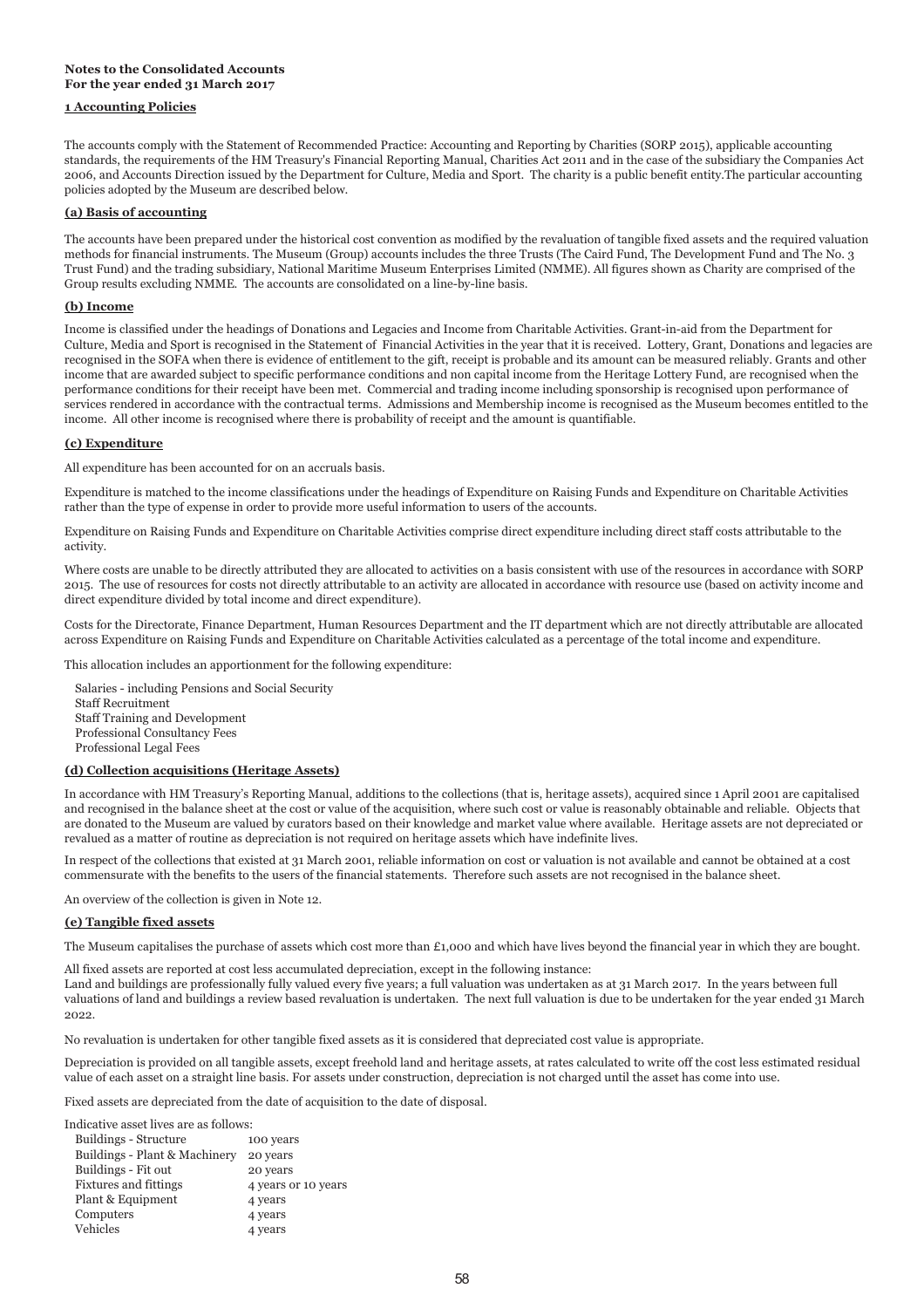### **Impairment of fixed assets**

An assessment of whether there is objective evidence of impairment is carried out for all fixed assets at the balance sheet date. A fixed asset is considered to be impaired if there is objective evidence of impairment as a result of one or more events that occurred after the initial recognition of the asset (a 'loss event') and that loss event has an impact on the estimated future recoverable value of the asset that can be reliably estimated. Where there is objective evidence that an impairment loss exists, impairment provisions are made to reduce the carrying value to the present estimated recoverable value.

### **(f) Financial instruments**

### **Financial assets**

The Museum only has financial assets and financial liabilities of a kind that qualify as basic financial instruments. Basic financial instruments are initially recognised at transaction value and subsequently measured at their settlement value with the exception of DCMS loans which are subsequently measured at amortised cost using the effective interest method.

The Museum classifies its financial assets in the following categories: receivables and available-for-sale. The classification depends on the purpose for which the financial asset was acquired.

### **i. Receivables**

Receivables are financial assets with fixed or determinable payments that are not quoted in an active market. The Museum has no intention of trading these receivables. Receivables consist of trade and other debtors and are recorded at their carrying values, in recognition that these assets fall due within 1 year.

### **ii. Available for sale financial assets**

Available for sale ("AFS") financial assets are mainly investments that the Museum does not plan to hold until maturity.

Investments that are treated as AFS financial assets are stated at fair value (market value). Given that these investments are small in relation to the Museum's overall reserves, it is the Museum's policy to keep valuations up to date. As a result, the Statement of Financial Activities only includes those unrealised gains or losses arising from the revaluation of the portfolio throughout the year. Disclosure is made in Note 13 of the difference between historical cost and the sale proceeds of the investments sold during the year.

Investments that are intended to produce a return, but are available to be spent within a 12 month period are treated as Current Asset investments. All other investments, which are intended to produce a long term return, and are not intended to be spent within the next 12 months, are treated as Fixed Asset investments.

### **Impairment of financial assets**

An assessment of whether there is objective evidence of impairment is carried out for all financial assets or groups of financial assets at the balance sheet date. A financial asset, or group of financial assets, is considered to be impaired if there is objective evidence of impairment as a result of one or more events that occurred after the initial recognition of the asset (a 'loss event') and that loss event has an impact on the estimated future cash flows of the asset or group of assets that can be reliably estimated.

Where there is objective evidence that an impairment loss exists on receivables carried at amortised cost, impairment provisions are made to reduce the carrying value to the present value of estimated future cash flows, discounted at the financial asset's original effective interest rate. The charge to the Statement of Financial Activities represents the movement in the level of provisions, together with any amounts written off, net of recoveries in the year.

#### **Financial liabilities**

Trade, other creditors and accruals are recorded at their carrying value, in recognition that these liabilities fall due within 1 year. The museum has no exposure to interest rate risk on its financial liabilities as the interest rate on the DCMS loan is fixed for the entire repayment period.

### **Cash and cash equivalents**

Cash and cash equivalents include cash in hand and deposits held on call with banks.

### **(g) Stock**

Stock is valued at the lower of cost and net realisable value.

### **(h) Pension Schemes**

Pensions costs are accounted for as they are incurred, this is defined contribution scheme.

### **(i) Early retirement costs**

### **Principal Civil Service Pension Scheme (PCSPS)**

Under the rules of the PCSPS the early retirement of officers is permitted with the agreement of the Museum. In these circumstances certain benefits arise for the employee. The Museum bears the cost of these retirement benefits for the period from the officer's retirement up to their normal retirement age under the Scheme's rules.

### **Group Personal Pension Scheme**

There are no early retirement benefit costs incurred by the Museum under the Group Personal Pension Scheme.

### **(j) Foreign currencies**

Unless material, foreign currency transactions are converted to or from Sterling at the Bank Rate available on the day of the transaction. For material transactions and where a movement in currency would present a risk to the Museum, this is minimised by securing the currency in advance of payment.

### **(k) Fund accounting**

General funds are available for use at the discretion of the Trustees in furtherance of the general objectives of the Museum. Designated funds comprise unrestricted funds which have been set aside at the discretion of the Trustees for specific purposes. Restricted funds are funds subject to specific conditions imposed by donors or by the purpose of the appeal. Permanent endowment funds are funds which the donor has stated are to be held as capital.

Transfers are made from unrestricted funds to restricted funds to cover restricted funds' deficits. Where restricted funds are received for specific capital or other projects, once expenditure is incurred, transfers are made to the appropriate fund.

### **(l) Leases**

Rentals applicable to operating leases are charged to the Statement of Financial Activities of the period in which the cost is incurred. The Museum holds no finance leases.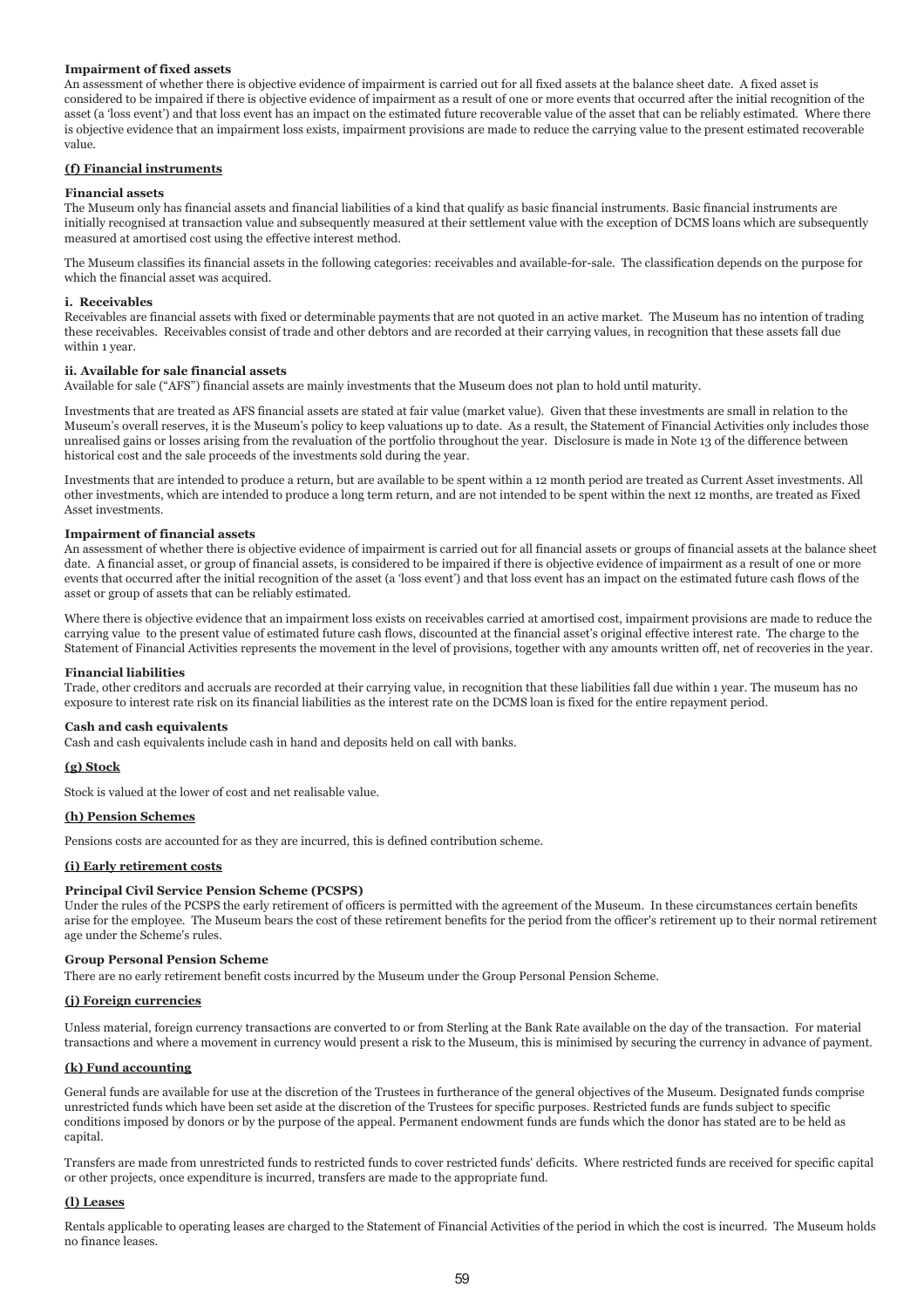### **(m) Taxation**

The Museum is a Non Departmental Public Body Exempt Charity and under Section 505 ICTA 1988 is exempt from income taxation on charitable activities.

### **2 Donations and Legacies**

£16,020,000 (£15,520,000 - 2016) of Grant-in-Aid has been received from the Department for Culture, Media and Sport during the year.

|                                          |                                            | <b>Endow-</b>     |                          |              |                             |
|------------------------------------------|--------------------------------------------|-------------------|--------------------------|--------------|-----------------------------|
|                                          | <b>Unrestricted</b>                        | <b>Restricted</b> | ment                     | <b>Total</b> | <b>Total</b>                |
|                                          | <b>Funds</b>                               | <b>Funds</b>      | <b>Funds</b>             | 2017         | 2016                        |
|                                          | $\boldsymbol{\pounds}$ '000                | £'000             | £'000                    | £'000        | $\boldsymbol{\pounds}$ '000 |
| <b>Operating Expenditure</b>             | 13,580                                     |                   | $\overline{\phantom{a}}$ | 13,580       | 13,580                      |
| Capital Grant                            | 1,725                                      | 500               | $\overline{\phantom{a}}$ | 2,225        | 1,725                       |
| National Historic Ships UK               | $\overline{a}$                             | 215               | $\overline{a}$           | 215          | 215                         |
| <b>Total Grant in Aid</b>                | Note 25<br>15,305                          | 715               | $\overline{a}$           | 16,020       | 15,520                      |
| Donations                                | 492                                        | 198               | $\qquad \qquad -$        | 690          | 758                         |
| Donations - Capital Projects             | $\overline{\phantom{a}}$                   | 9,262             | $\overline{\phantom{a}}$ | 9,262        | 1,345                       |
| Donated Objects<br>Note 12               | $\overline{\phantom{a}}$                   | 73,529            | $\overline{\phantom{a}}$ | 73,529       | 1,003                       |
| Heritage Lottery Fund                    | Note 25<br>$\overline{\phantom{a}}$        | 1,148             | $\overline{\phantom{a}}$ | 1,148        | 236                         |
| Heritage Lottery Fund - Capital Projects | <b>Note 25</b><br>$\overline{\phantom{a}}$ | 11,124            | $\overline{\phantom{a}}$ | 11,124       | 83                          |
| <b>Total Donations and Legacies</b>      | 15,797                                     | 95,976            | $\overline{\phantom{0}}$ | 111,773      | 18,945                      |

Donated objects are artefacts given to the Museum with a value of £73,529,329 (£1,002,640 - 2016). Objects are valued by curators based on their expert knowledge and market value, i.e. previous auction results for comparable items.

During the year the Museum received donations for Capital Projects with a value of £20,386,000 (£1,428,000 - 2016).

This note discloses the totality of the donated resources receivable by the museum during the year and their disposition. The museum provides enhanced disclosure in the Statement of Financial Activities beyond the requirements of the SORP in order to allow readers of the accounts to distinguish between the ongoing revenue income and costs of operating the museum, and the impact of donations in support of capital expenditure and collection acquisitions. The value of such donations is often material, and can vary significantly from year to year. Donations and grants in support of capital expenditure and collections acquisitions are recognised in the SOFA when there is evidence of entitlement to the gift, receipt is probable and its amount can be measured reliably, but the associated capital expenditure is depreciated over the expected useful life of the asset, and heritage assets are not depreciated at all. The mismatch between the treatment of funding and expenditure gives the misleading appearance of an increase in funds during the year, and of a consequent reserve carried forward to the future, when in reality the funding has already been used, often to acquire an inalienable asset. Aggregation of capital and revenue funding therefore disguises the funding of running costs, limiting any assessment of future financial performance.

### **3 Results of Trading Subsidiary**

The Museum has a trading subsidiary National Maritime Museum Enterprises Limited whose principal activities are merchandising through the Museum shops and the organisation of commercial activities and events. The company donates its profit to the Museum through Gift Aid. A summary of its trading results is shown below. Audited accounts are filed with the Registrar of Companies.

### **Profit and Loss Account 2017 2016**

| - ---- ------ ----- --- --- ---               | £'000   | £'000   |
|-----------------------------------------------|---------|---------|
| Trading income                                | 2,383   | 2,143   |
| Cost of sales                                 | (1,007) | (988)   |
| Gross profit                                  | 1,376   | 1,155   |
| Income from other commercial activities       | 1,766   | 1,123   |
| Administrative expenses                       | (1,619) | (1,354) |
| Operating profit                              | 1,523   | 924     |
| Interest receivable and similar income        |         | 4       |
| Profit on ordinary activities before taxation | 1,526   | 928     |
| Tax on profit on ordinary activities          |         |         |
| Profit on ordinary activities after taxation  | 1,526   | 928     |
| Gift Aid donation to the Charity              | (1,526) | (928)   |
| Profit retained in the subsidiary             |         |         |

Other commercial activities include venue hire, sponsorship, corporate membership and artefact loans and the catering franchise commission.

Administrative expenses include charges of £148,650 (£148,000 - 2016) from the Museum.

Profits on ordinary activities after taxation of £1,525,786 (£927,660 - 2016) will be distributed as Gift Aid to the Charity.

| <b>Balance Sheet</b>                                      | 2017<br>£'000    | 2016<br>£'000    |
|-----------------------------------------------------------|------------------|------------------|
| Current assets<br>Current liabilities                     | 2,477<br>(1,918) | 1,955<br>(1,396) |
| Total current assets less current liabilities             | 559              | 559              |
| <b>Capital and Reserves</b>                               | 2017<br>£'000    | 2016<br>£'000    |
| Called-up equity share capital<br>Profit and loss account | 500<br>59        | 500<br>59        |
|                                                           | 559              | 559              |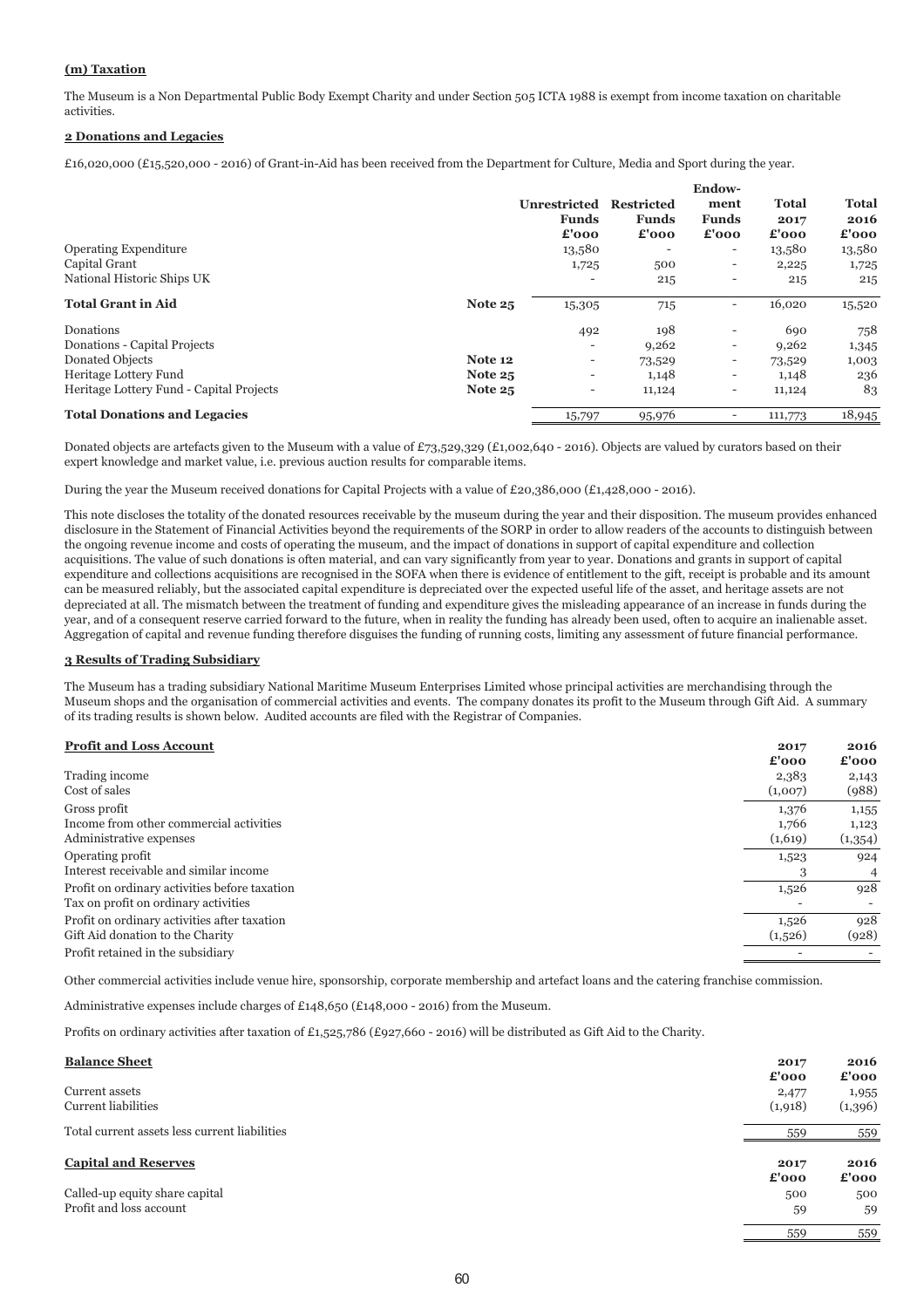### **Reconciliation of results of trading subsidiary to the consolidated Statement of Financial Activities**

|                                                                      | 2017<br>£'000  | 2016<br>£'000  |
|----------------------------------------------------------------------|----------------|----------------|
| Trading income                                                       | 2,383          | 2,143          |
| Income from other commercial activities                              | 1,766          | 1,123          |
| Trading income per SOFA                                              | 4,149          | 3,266          |
| Administrative expenses & cost of sales<br>Intercompany transactions | 2,626<br>(149) | 2,342<br>(148) |
| Trading costs per SOFA                                               | 2,477          | 2,194          |
| Investment income<br>Intercompany transactions                       | 3              | $\overline{4}$ |
| Investment income included within SOFA                               |                |                |

### **4 Activities for Generating Funds - Other**

Income from Other Trading Activities - Other is made up as follows:

| .                              | Unrestricted Restricted<br><b>Funds</b><br>$\boldsymbol{\pounds}$ '000 | <b>Funds</b><br>$\boldsymbol{\pounds}$ '000 | ment<br><b>Funds</b><br>$\boldsymbol{\pounds}$ '000 | 2017<br>£'000            | 2016<br>$\boldsymbol{\pounds}$ '000 |
|--------------------------------|------------------------------------------------------------------------|---------------------------------------------|-----------------------------------------------------|--------------------------|-------------------------------------|
| Conferences & Event Attendance | 30                                                                     |                                             |                                                     | 30                       | 12                                  |
| <b>Events Theatre Hire</b>     | 59                                                                     |                                             |                                                     | 59                       | 24                                  |
| Membership                     | 342                                                                    | $\overline{\phantom{a}}$                    | $\overline{\phantom{a}}$                            | 342                      | 266                                 |
| Publications                   | 53                                                                     | $\overline{\phantom{a}}$                    | $\overline{\phantom{0}}$                            | 53                       | 43                                  |
| Recharged expenses             | $\Omega$                                                               | $\overline{\phantom{a}}$                    | $\overline{\phantom{a}}$                            | $\overline{\phantom{a}}$ | 335                                 |
| Miscellaneous Other            | 191                                                                    | $\overline{\phantom{a}}$                    | $\overline{\phantom{a}}$                            | 191                      | 139                                 |
|                                | 675                                                                    |                                             |                                                     | 675                      | 819                                 |

**Endow-**

Income of £Nil (£334,650 - 2016) was received from the Cutty Sark Trust for recharge of staff costs for the provision of management services prior to the transfer of the Cutty Sark to the Museum on 1 August 2015.

Admissions Income has been reclassified to note 6, Income from Charitable Activities through implementation of SORP 2015 and alignment to our corporate aims.

| 5 Investment Income                       |                                                  |                       | Endow-                        |               |               |
|-------------------------------------------|--------------------------------------------------|-----------------------|-------------------------------|---------------|---------------|
| Investment income is made up as follows:  | Unrestricted Restricted<br><b>Funds</b><br>£'000 | <b>Funds</b><br>£'000 | ment<br><b>Funds</b><br>£'000 | 2017<br>£'000 | 2016<br>£'000 |
| Dividends receivable                      | 75                                               |                       | 5                             | 80            | 72            |
| Interest receivable - Bank interest       | 16                                               |                       | $\overline{\phantom{a}}$      | 16            | 15            |
| Interest receivable - Fixed Term Deposits | 5                                                |                       | $\overline{2}$                | 8             | 37            |
|                                           | 96                                               |                       |                               | 104           | 124           |

Investment income received by the Museum's three Trust accounts is allocated to the funds proportionately based on the prior year's closing fund balances.

All investment income received by the Museum and its trading subsidiary, National Maritime Museum Enterprises Limited, is treated as unrestricted.

### **6 Income from Charitable Activities Extend**

| Income from Charitable Activities include the following: | <b>Value</b><br>Our<br>Heritage<br>£'000 | Put<br><b>Visitors</b><br><b>First</b><br>£'000 | Our<br>Reputa-<br>tion<br>£'000 | <b>Total</b><br><b>Funds</b><br>2017<br>£'000 | 2016<br>£'000 |
|----------------------------------------------------------|------------------------------------------|-------------------------------------------------|---------------------------------|-----------------------------------------------|---------------|
| Admissions                                               | $\overline{\phantom{a}}$                 | 5,707                                           | $\overline{\phantom{a}}$        | 5,707                                         | 5,151         |
| Licensing                                                | 205                                      | $\overline{\phantom{a}}$                        | $\overline{\phantom{a}}$        | 205                                           | 162           |
| Open Museum                                              | $\overline{\phantom{a}}$                 | $\overline{\phantom{a}}$                        | 160                             | 160                                           | 221           |
| Recharges                                                | 42                                       | $\overline{\phantom{a}}$                        | $\overline{\phantom{0}}$        | 42                                            | 196           |
| Reproductions, Plans & Print Sales                       | 28                                       | $\overline{\phantom{a}}$                        | $\overline{\phantom{a}}$        | 28                                            | 29            |
| Research                                                 | 4                                        | $\overline{\phantom{a}}$                        | $\overline{\phantom{a}}$        | 4                                             | 3             |
| Touring Income                                           | $\overline{\phantom{0}}$                 | $\overline{\phantom{a}}$                        | 130                             | 130                                           | 118           |
| Other                                                    | $\overline{\phantom{a}}$                 | $\overline{\phantom{a}}$                        | $\overline{\phantom{a}}$        | -                                             | 18            |
|                                                          | 279                                      | 5,707                                           | 290                             | 6,276                                         | 5,898         |

An amount of £Nil (£133,000 - 2016) was received from the Cutty Sark Trust for services provided to it during the year prior to the transfer of the Cutty Sark to the Museum on 1 August 2015. Income received from Car Parking, Conferences, Filming & Photography are shown in Note 4 Activities for Generating Funds: Miscellaneous Other.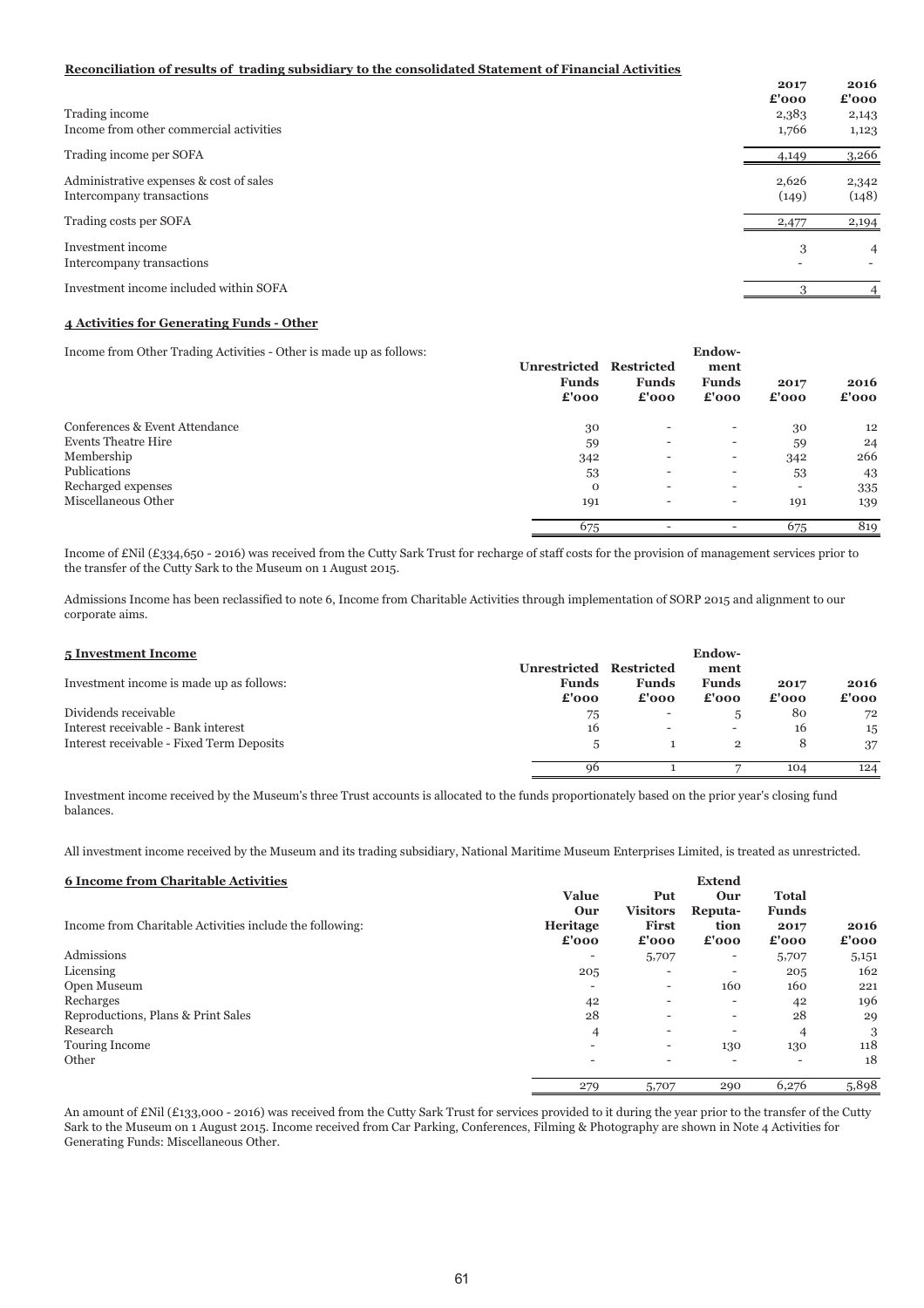### **7 Analysis of Total Expenditure**

Cost allocation includes an element of judgement and the Museum has had to consider the cost benefit of detailed calculations and record keeping. To ensure accurate costs are kept the Museum adopts a policy of allocating costs to the respective cost headings throughout the year for projects or where the activity is self contained (for example, activities undertaken by the subsidiary), which means the that the Activities include support costs where they are directly attributable.

The use of resources for costs not directly attributable to an activity have been allocated in accordance with resource use (based on activity income and direct expenditure divided by total income and direct expenditure), as follows:

|                                                                       | 2017 | 2016 |
|-----------------------------------------------------------------------|------|------|
|                                                                       | %    | $\%$ |
| Costs of Raising Donations and Legacies                               | 36   | 36   |
| Costs of Other Trading Activities                                     | 13   | 13   |
| <b>Investment Management Costs</b>                                    |      |      |
| Putting Visitors First and creating inspiring experiences             | 14   | 14   |
| Valuing our Heritage, caring for and developing our unique collection | 33   | 33   |
| Extending our Reputation, reach and impact                            |      |      |

|                                             | <b>Direct</b> | <b>Support Cost Allocation</b> |                |                |                |       | <b>Total</b> | <b>Total</b> |
|---------------------------------------------|---------------|--------------------------------|----------------|----------------|----------------|-------|--------------|--------------|
|                                             | Activit-l     | Director-                      | Govern-        |                |                |       |              |              |
|                                             | ies           | ate                            | ance           | <b>Finance</b> | <b>HR</b>      | IT    | 2017         | 2016         |
| <b>Expenditure on Raising Funds</b>         | £'000         | £'000                          | £'000          | £'000          | £'000          | £'000 | £'000        | £'000        |
| Costs of Raising Donations and Legacies     | 285           | 507                            | 21             | 268            | 249            | 394   | 1,724        | 1,681        |
| Costs of Other Trading Activities           | 8,590         | 179                            | 8              | 95             | 88             | 139   | 9,099        | 8,231        |
| <b>Investment Management Costs</b>          | 34            | 14                             | $\mathbf{1}$   | $\overline{ }$ | $\overline{ }$ | 11    | 74           | 83           |
| <b>Expenditure on Charitable Activities</b> |               |                                |                |                |                |       |              |              |
| <b>Putting Visitors First</b>               | 2,217         | 202                            | 8              | 107            | 99             | 158   | 2,791        | 2,467        |
| Valuing our Heritage                        | 14,495        | 456                            | 19             | 242            | 225            | 355   | 15,792       | 17,091       |
| <b>Extending our Reputation</b>             | 1,554         | 44                             | $\overline{2}$ | 23             | 23             | 34    | 1,680        | 1,408        |
| <b>Total Resources Expended</b>             | 27,175        | 1,402                          | 59             | 742            | 691            | 1,091 | 31,160       | 30,961       |

| (a) Staff Costs                                 | 2017   | 2016   |
|-------------------------------------------------|--------|--------|
|                                                 | £'000  | £'000  |
| Wages and salaries - Permanent Staff            | 12,126 | 11,769 |
| Wages and salaries - Agency and Temporary Staff | 158    | 116    |
| Wages and salaries - Consultancy Staff          |        |        |
| Social security costs                           | 1,073  | 1,015  |
| Pension costs                                   | 1,108  | 1,094  |
| Early retirement and termination costs          | .58    | (118)  |
|                                                 | 14,523 | 13,876 |

Early retirment costs represent a credit in 2015-16 as prior year provisions were only estimated at the time and were subsequently less than anticipated.

For 2016-17 total payments to Key Management Personnel as at Period 12 amounted to £727,480 (£732,568 in 2015-16) including bonuses and other payments. No Consultancy Staff were used during the year, therefore no tax assurances were required.

Volunteers gave the Museum 41,735 hours in 2016-17. The generally accepted practice is that voluntary effort equates to around £10 per hour given, which on this basis equates to a valued contribution equivalent to  $E_{417,350}$ 

The average number of employees, i.e. full-time equivalents, analysed by function and category of employment was:

|                                                                       | <b>Staff</b> | <b>Temporary</b><br>Contract &<br>Agency | <b>Staff</b> on<br>Capital<br><b>Projects</b> | <b>Total</b> | <b>Total</b> |
|-----------------------------------------------------------------------|--------------|------------------------------------------|-----------------------------------------------|--------------|--------------|
| <b>Expenditure on Raising Funds</b>                                   |              |                                          |                                               | 2017         | 2016         |
| Costs of Raising Donations and Legacies                               |              | 3                                        |                                               | 10           | 10           |
| Costs of Other Trading Activities                                     | 197          |                                          |                                               | 198          | 190          |
| <b>Expenditure on Charitable Activities</b>                           |              |                                          |                                               |              |              |
| Putting Visitors First and creating inspiring experiences             | 22           | 3                                        |                                               | 25           | 22           |
| Valuing our Heritage, caring for and developing our unique collection | 179          |                                          |                                               | 187          | 178          |
| Extending our Reputation, reach and impact                            | 30           | 6                                        |                                               | 36           | 33           |
| <b>Administration/Support Costs</b>                                   | 39           | 5                                        |                                               | 44           | 43           |
|                                                                       | 474          | 19                                       |                                               | 500          | 476          |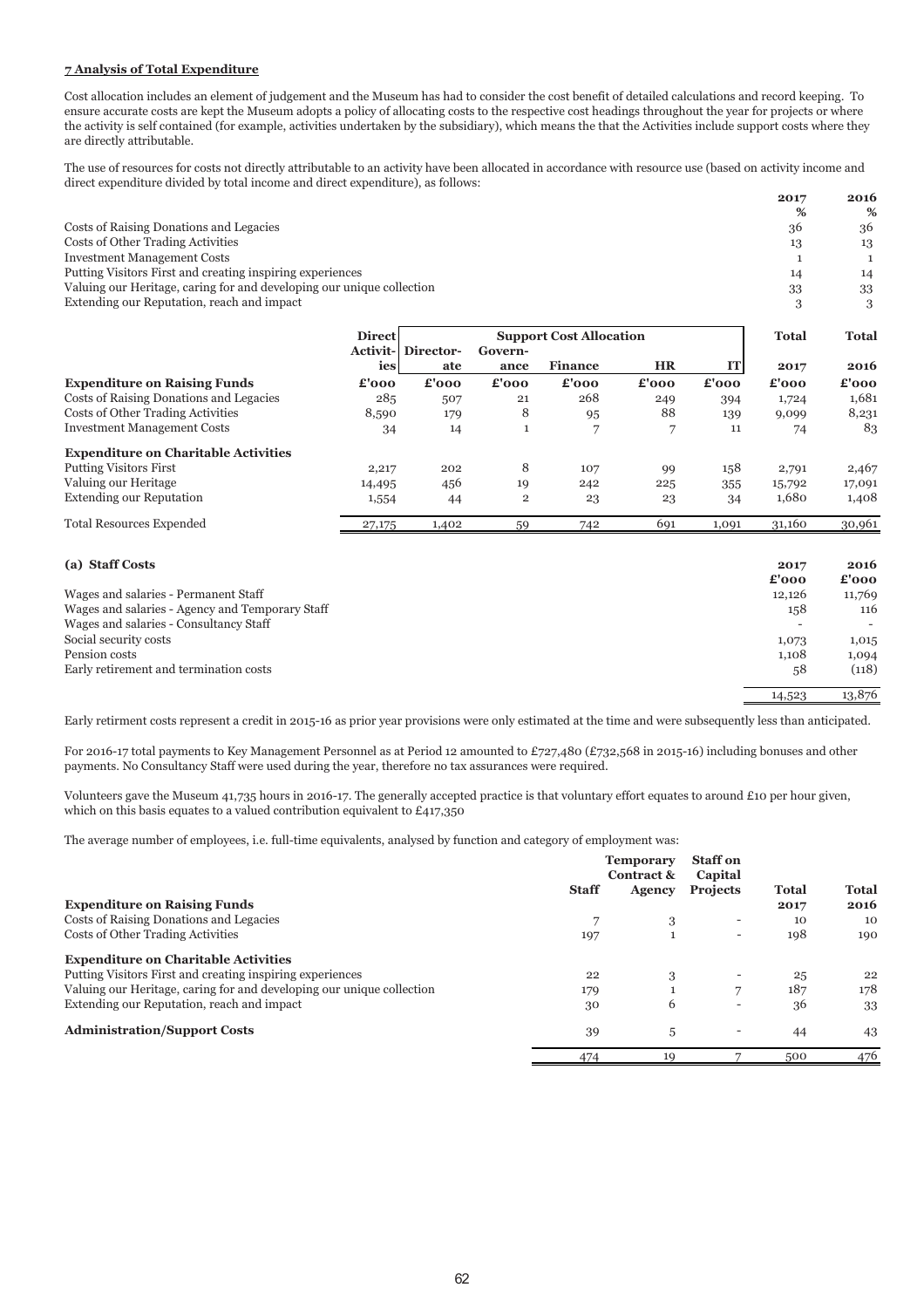The number of senior employees, including the Director, whose emoluments for the year (including taxable benefits in kind) amounted to £60,000 or over in the year was as follows:

|                                       | 2017 | 2016            |
|---------------------------------------|------|-----------------|
|                                       |      | (restated)      |
| £60,000 - £65,000                     | 4    | 3               |
| £65,001 - £70,000                     |      |                 |
| $£70,001 - £75,000$                   |      |                 |
| £75,001 - £80,000                     |      |                 |
| $£80,001 - £85,000$                   |      |                 |
| £85,001 - £90,000                     |      |                 |
| £90,001 - £95,000                     |      | $\overline{2}$  |
| £95,001 - £100,000                    |      |                 |
| $£100,001 - £105,000$                 |      |                 |
| $£105,001 - £110,000$                 |      |                 |
| $£110,001 - £115,000$                 |      |                 |
| $£115,001 - £120,000$                 |      |                 |
| £120,001 - £125,001                   |      |                 |
| $£125,001 - £130,000$                 |      |                 |
| $\pounds 130,001$ - $\pounds 135,000$ |      |                 |
| $£135,001 - £140,000$                 |      |                 |
| £140,001 - £145,000                   |      |                 |
| $£145,001 - £150,000$                 |      |                 |
|                                       | 12   | 10 <sup>1</sup> |

Of the twelve employees with earnings over £60,000 per annum there is one for whom benefits are accruing under the defined benefits scheme (PCSPS), with the remainder under the defined contribution scheme. The total employer's contribution for the individual to the PCSPS was £18,945 (£18,425 -2016). Contributions to the NMM Group Personal Pension Plan were £112,422 (£84,360 - 2016).

#### **The Principal Civil Service Pension Scheme (PCSPS)**

The PCSPS is an unfunded multi-employer defined benefit scheme. The National Maritime Museum is unable to identify its share of the underlying assets and liabilities. The Scheme Actuary valued the scheme as at 31 March 2012. Details can be found in the resource accounts of the Cabinet Office: Civil Superannuation (www.civilservice.gov.uk/pensions).

The Museum ceased offering membership to the PCSPS to new non-member employees on 1 April 1994.

For 2016-17, employer's contributions of £76,637 were payable to the PCSPS (£85,916 - 2016) at one of four rates in the range 20.0% to 24.5% per cent of pensionable pay, based on salary bands. The Scheme Actuary reviews employer contributions usually every four years following a full scheme valuation.

The contribution rates are set to meet the cost of the benefits accruing during 2016-17 to be paid when the member retires, and not the benefits paid during this period to existing pensioners.

### **Group Personal Pension Scheme**

The Museum offers membership of a group personal pension scheme into which the employer contributes between 8.5% and 10% of pensionable salary. The employee contributes a minimum of 1.5% or 3% of pensionable salary dependant on date of joining.

Employers' contributions of £1,031,228 were paid in 2016-17 (£990,500 - 2016) into the Group Personal Pension scheme. This is a defined contribution scheme.

### **Other Personal Pension Scheme**

Nil contributions were paid to other private pension schemes on behalf of individuals.

The Museum also provides, centrally, an insurance based cover for death in service and ill health benefits.

Additional information on staff costs is provided in the Remuneration Report on page 28.

#### **b) Trustees**

The Trustees neither received nor waived any emoluments during the year (£nil - 2016). Expenses reimbursed (for travel and subsistence) to four Trustees amounted to £3,485 (£2,028 - five Trustees 2016).

### **c) Grants Made**

The Museum has made in 2016-17 the following grants in relation to Valuing Our Heritage:

|                                    |    | in these<br>accounts<br>£000 | Provided Committed for 2017-<br>18 but not provided<br>in these accounts<br>£000 | $2016 -$<br>Prior year<br>£000 |
|------------------------------------|----|------------------------------|----------------------------------------------------------------------------------|--------------------------------|
| The National Trust                 |    | $\overline{\phantom{0}}$     | $\overline{\phantom{a}}$                                                         | 29                             |
| Royal Museums Greenwich Foundation | ii | $\overline{\phantom{0}}$     |                                                                                  | 1,603                          |
|                                    |    |                              |                                                                                  | 1,632                          |

i. Contribution to the maintenance and preservation of the historic vessel *Shamrock* which is jointly owned by the National Maritime Museum and the National Trust.

ii. Grant to the Royal Museums Greenwich Foundation for use in achieving its charitable objectives.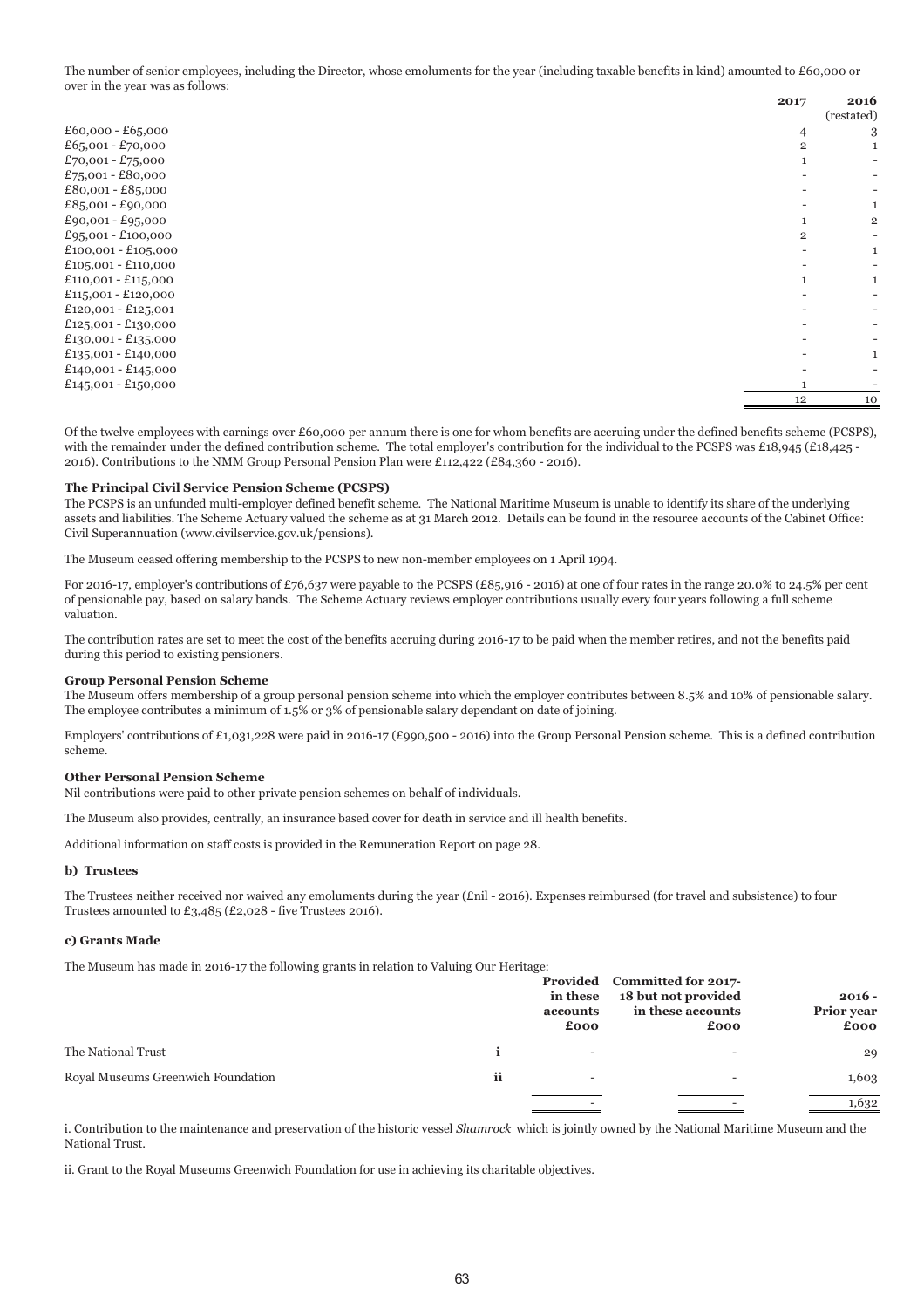### **8 Governance**

| Governance costs represent part of the meeting of the Strengthen our organisation objective and are made up of: |    | 2016<br>£'000 |
|-----------------------------------------------------------------------------------------------------------------|----|---------------|
| External Audit                                                                                                  | 39 | 42            |
| Internal Audit                                                                                                  | 20 | 22            |
|                                                                                                                 | 59 | 64            |

The external audit fee of £39,000 (£42,000 - 2016) does not include any fees for non-audit work, and during the year there were no other fees.

The external audit fee is for the audit of the Museum and Trusts only. External audit fees for the audit of NMME of £9,540 have been included within Activities for Generating Funds - Trading Costs.

| <b>9 Total Net Movement in Funds</b> | 2017<br>___ | 2016 |
|--------------------------------------|-------------|------|
|                                      |             |      |

| Net movement in funds                                                   | £'000<br>96,627 | $\boldsymbol{\pounds}$ '000<br>34,119 |
|-------------------------------------------------------------------------|-----------------|---------------------------------------|
| Net movement in funds includes the following charges:                   |                 |                                       |
| Auditors' remuneration - for Museum and Trusts                          | 39              | 42                                    |
| Auditors' remuneration - for NMME (within Expenditure on Raising Funds) | 10              |                                       |
| Lease rental payments on land and buildings                             | 394             | 394                                   |
| Lease rental payment - other                                            |                 | 21                                    |
| Loss/(Gain) on Disposal of Assets                                       | 172             | (8)                                   |
| Depreciation                                                            | 5,258           | 5,148                                 |

| 10.a Tangible Fixed Assets                             | Freehold                       |        |                          | Computer &                          |                          | <b>Assets</b><br>under       |              |
|--------------------------------------------------------|--------------------------------|--------|--------------------------|-------------------------------------|--------------------------|------------------------------|--------------|
|                                                        | <b>Land and Fixtures &amp;</b> |        | Plant &                  | <b>Network</b>                      |                          | Motor Construc-              |              |
|                                                        | <b>Buildings</b>               |        |                          | <b>Fittings Equipment Equipment</b> | <b>Vehicles</b>          | tion                         | <b>Total</b> |
| Cost or valuation:                                     | £'000                          | £'000  | £'000                    | £'000                               | £'000                    | £'000                        | £'000        |
| At 1 April 2016 (as previously stated)                 | 148,462                        | 21,947 | 6,387                    | 3,287                               | 133                      | 3,188                        | 183,404      |
| Transfer to Intangible Fixed Assets                    |                                |        | (746)                    |                                     |                          |                              | (746)        |
| Balance at 1 April 2016 (restated)                     | 148,462                        | 21,947 | 5,641                    | 3,287                               | 133                      | 3,188                        | 182,658      |
| Additions                                              | 2,679                          | 978    | 216                      | 70                                  | 25                       | 9,578                        | 13,546       |
| Disposals                                              |                                | (517)  | (107)                    | (48)                                | $\overline{\phantom{a}}$ |                              | (672)        |
| Transfers Between Asset Class                          | 1,350                          | 237    |                          |                                     | $\overline{\phantom{a}}$ | (1,587)                      |              |
| Revaluation gain/impairment                            | 340                            |        | $\overline{\phantom{0}}$ | $\overline{a}$                      | $\overline{a}$           |                              | 340          |
| At 31 March 2017                                       | 152,831                        | 22,645 | 5,750                    | 3,309                               | 158                      | 11,179                       | 195,873      |
| Accumulated depreciation:                              |                                |        |                          |                                     |                          |                              |              |
| At 1 April 2016 (as previously stated)                 | 355                            | 15,549 | 5,471                    | 3,046                               | 84                       | $\overline{\phantom{a}}$     | 24,505       |
| Transfer to Intangible Fixed Assets                    |                                |        | (275)                    |                                     | $\overline{\phantom{a}}$ | $\overline{\phantom{0}}$     | (275)        |
| Balance at 1 April 2016 (restated)                     | 355                            | 15,549 | 5,196                    | 3,046                               | 84                       | $\overline{\phantom{a}}$     | 24,230       |
| Depreciation Charge for the year                       | 3,336                          | 1,294  | 271                      | 191                                 | 21                       | $\qquad \qquad \blacksquare$ | 5,113        |
| Disposals                                              |                                | (347)  | (108)                    | (45)                                |                          | $\overline{\phantom{0}}$     | (500)        |
| Revaluation gain                                       | (3,691)                        |        |                          | $\overline{a}$                      | $\overline{\phantom{0}}$ | $\overline{\phantom{a}}$     | (3,691)      |
|                                                        |                                |        |                          |                                     |                          |                              |              |
| At 31 March 2017                                       | $\overline{\phantom{a}}$       | 16,496 | 5,359                    | 3,192                               | 105                      | $\overline{\phantom{a}}$     | 25,152       |
| Net Book Value at 31 March 2017                        | 152,831                        | 6,149  | 391                      | 117                                 | 53                       | 11,179                       | 170,721      |
| Net Book Value at 31 March 2016 (as previously stated) | 148,107                        | 6,398  | 916                      | 241                                 | 49                       | 3,188                        | 158,899      |
| Transfer to Intangible Fixed Assets                    |                                |        | (471)                    |                                     |                          |                              | (471)        |
| Net Book Value at 31 March 2016 (restated)             | 148,107                        | 6,398  | 445                      | 241                                 | 49                       | 3,188                        | 158,428      |

Computer software and website costs with a net book value of £439,000 at 1 April 2016 have been reclassified from Plant & Equipment in tangible assets to intangible assets as required by FRS 102. This has no effect on the Museum's net assets or on the net movement in funds, except that the previous depreciation charge is now described as amortisation.

The freehold title to the main Museum site at Greenwich was transferred from the Secretary of State for the Environment to the Museum Trustees in July 1989. The Museum was granted rights to occupy and use part of the site of the Royal Observatory, Greenwich in a Royal Warrant dated 1953. On 23 March 2004 a new Royal Warrant was signed which granted rights to occupy and use the entire site of the Royal Observatory, Greenwich.

The Land and Buildings have been professionally valued at 31 March 2017 by external valuers, Gerald Eve LLP, Chartered Surveyors in accordance with the Appraisal and Valuation Standards as published by the Royal Institution of Chartered Surveyors and FRS102 - The Financial Reporting Standards for Tangible Fixed Assets. This was a full valuation and included the Cutty Sark Canopy building. The next full valuation is due to take place for the year ending 31 March 2022.

The Land and Buildings of the main Museum and the Royal Observatory, Greenwich have been revalued using the Depreciated Replacement Cost basis applicable to specialised buildings and on the basis that the Museum is a going concern. The revaluation of the Royal Observatory, Greenwich reflects the valuation of the entire site following the grant of the new Royal Warrant. The Brass Foundry and the Kidbrooke Stores have been revalued using the Existing Use Value basis applicable to non-specialised buildings.

All depreciable fixed assets are depreciated from the date of acquisition to the date of disposal or to the end of their useful economic life.

### **Legal and Statutory Constraints**

By the National Maritime Museum Acts 1934 and 1989, should the specialised buildings at Greenwich (not including the Royal Observatory, Greenwich) cease to be used for the purposes of the Museum, they shall be held in trust for the benefit of Greenwich Hospital. The Royal Warrant, by which the Royal Observatory, Greenwich is occupied, does not confer ownerships rights to the property and so should the Royal Observatory Greenwich cease to be used for Museum purposes it would revert to the Crown. In consequence, the entire site and buildings at Greenwich have no realisable value to the Museum.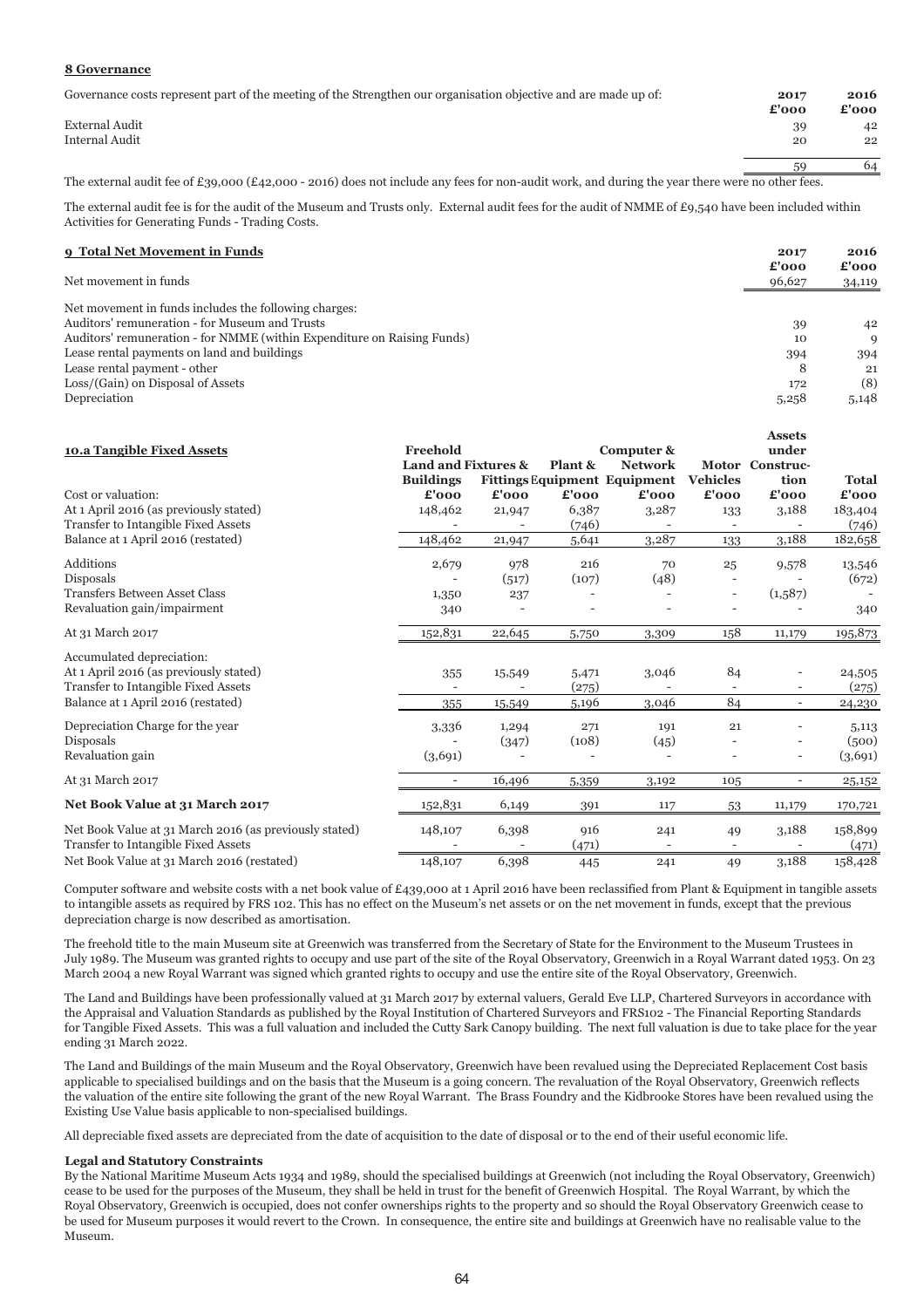| <b>Revaluation</b><br>A full valuation was carried out on the following assets for 2016-17: | Cost<br>£'000 | Revalua-<br>tion<br>£'000 |
|---------------------------------------------------------------------------------------------|---------------|---------------------------|
| Main site - Land and Buildings                                                              | 82,608        | 110,622                   |
| Royal Observatory - Land and Buildings                                                      | 14,158        | 20,655                    |
| The Brass Foundry - Land and Buildings                                                      | 331           | 997                       |
| Kidbrooke Stores - Land and Buildings                                                       | 1,448         | 5,676                     |
| Cutty Sark Canopy - Land and Buildings                                                      | 9,446         | 14,881                    |
|                                                                                             | 107,991       | 152,831                   |

The closing revaluation figure is the sum of cost and the cumulative total of annual revaluations.

No revaluation has been undertaken for other tangible fixed assets as it is considered that depreciated cost value is appropriate.

| 10.b Intangible Fixed Assets        |                          |                          |                          | <b>Assets</b><br>under       |              |
|-------------------------------------|--------------------------|--------------------------|--------------------------|------------------------------|--------------|
|                                     | <b>Software</b>          |                          |                          | Developed Construc-          |              |
|                                     | Licenses                 |                          | <b>Websites Software</b> | tion                         | <b>Total</b> |
| Cost or valuation:                  | £'000                    | £'000                    | £'000                    | £'000                        | £'000        |
| At 1 April 2016                     |                          |                          |                          |                              |              |
| Transfer from Tangible Fixed Assets | 371                      | 362                      | 13                       | $\overline{\phantom{a}}$     | 746          |
| Additions                           |                          | 65                       | 48                       | $\qquad \qquad \blacksquare$ | 113          |
| Disposals                           | $\overline{\phantom{a}}$ | $\overline{\phantom{a}}$ | $\overline{\phantom{a}}$ | $\overline{\phantom{0}}$     |              |
| Transfers Between Asset Class       | $\qquad \qquad$          | $\qquad \qquad$          | $\qquad \qquad$          |                              |              |
| At 31 March 2017                    | 371                      | 427                      | 61                       |                              | 859          |
| Amortisation:                       |                          |                          |                          |                              |              |
| At 1 April 2016                     |                          |                          |                          |                              |              |
| Transfer from Tangible Fixed Assets | 233                      | 37                       | 5                        | $\overline{\phantom{a}}$     | 275          |
| Provided during the year            | 47                       | Q <sub>2</sub>           | 6                        | $\qquad \qquad \blacksquare$ | 145          |
| Disposals                           | $\overline{\phantom{0}}$ | $\qquad \qquad$          |                          |                              |              |
| At 31 March 2017                    | 280                      | 129                      | 11                       |                              | 420          |
| Net Book Value at 31 March 2017     | 91                       | 298                      | 50                       | $\qquad \qquad \blacksquare$ | 439          |

Intangible fixed assets have not previously been reported seperately as their value was not significant. Expenditure in this area is expected to increase and therefore a separate asset note has now been included. Historic expenditure on some in-use assets, for example the main NMM admissions systems, has not been reclassified as these assets are of insignificant net book value.

| 11 Capital Expenditure Commitments              | 2017  | 2016  |
|-------------------------------------------------|-------|-------|
|                                                 | £'000 | £'000 |
| Contracted for but not provided in the accounts | 6,418 | 3,322 |
|                                                 |       |       |

The commitments relate to the creation of four new galleries and new storage and conservation studios.

### **12 Heritage Assets**

The FRS102 Standard requires that where information on cost or value is available, heritage assets should be reported in the balance sheet separately from other tangible assets. However where this information is not available, and cannot be obtained at a cost which is commensurate with the benefit to users of the financial statements, the assets will not be recognised in the balance sheet.

In the opinion of the Trustees, reliable information on cost or valuation of the collection held at 31 March 2017 is not available for the Museum's collections owing to lack of information on purchase cost, the lack of comparable market value, the diverse nature of the collections and the volume of items held. As the costs of carrying out such a valuation far exceeds the benefits to the users of the accounts, the collections pre March 2001, are not reported in the balance sheet.

### **The NMM Collections**

The Museum has the most important holdings in the world related to the history of Britain at sea, including maritime art (both British and 17th-century Dutch), cartography, manuscripts including official public records, ship models and plans, scientific and navigational instruments, instruments for timekeeping and astronomy (based at the Observatory).

Its portraits' collection is only exceeded in size by the National Portrait Gallery's and its holdings related to Nelson and Cook, among many other individuals, are unrivalled. It has the world's largest maritime historical reference library (100,000 volumes) including books dating back to the 15th century.

Overall the total collection comprises some 3 million items (this figure includes material not catalogued in Mimsy XG database such as the Library working collection, manuscripts, post 1900 charts and historic photographic prints) sub-divided into 25 collection categories: Archaeology, Applied and Decorative Arts, Coins, Medals and Heraldry, Ethnography, Relics and Antiquities, Tools and Ship Equipment, Cartography, Fine Arts, Science and Technology, Weapons and Ordnance, Photographs and Film, Ship Plans and Technical Records, Boats and Ship Models, Caird Library and archive.

The following provides an approximation of the spread and extent of collections:-

- 100,000 books
- 397,500 items in the Manuscripts Collection
- 90,000 sea charts
- 4,000 oil paintings
- 70,000 prints and drawings
- 1 million Ship Plans
- Up to 1 million Historic Photographs • 280,000 negatives

 • 44,500 3D objects: Including small craft, ship models, coins and medals, decorative art, figureheads, relics, horological instruments, uniforms, weapons etc.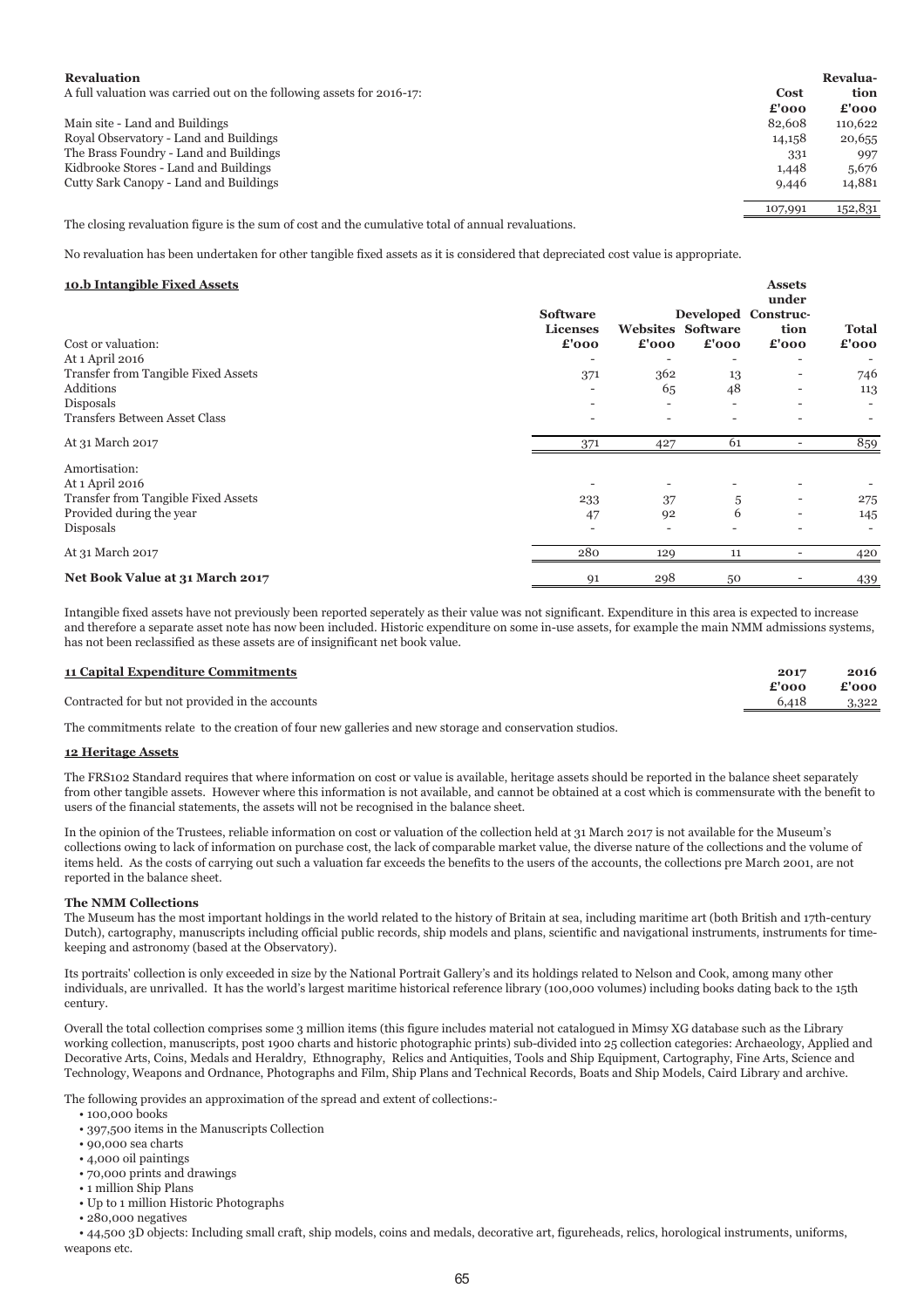The Museum's collections are used to illustrate for everyone the importance of the sea, ships, time and the stars and their relationship to people, which is interpreted through four major research areas: maritime and decorative art; maritime science and technology, maritime and world history, and the history of maritime Greenwich.

### **Structure for the Management and Care of the Collections**

The NMM has in place a comprehensive framework of policies and procedures for the management and care of its collections assets.

The primary requirements of managing the collections are undertaken by the three departments: Collections Management; Conservation & Preservation, Research & Information.

The day-to-day activities of these departments are shaped by the NMM's statutory responsibilities, strategic priorities and Government initiatives that underpin these.

#### *Collections Management Department; comprising Registration, Documentation & Audit and Storage & Movement.*

The department is responsible for managing loans in and out of the Museum and transporting, installing and decanting collections on display and in temporary exhibitions.

The Department underpins the Museum's core remit to look after its collections and provide responsible stewardship, through acquisitions, documentation and audit programmes, management of collections information, management of collections stores and collections security programmes.

The department also provides expertise in support of the Museum's key capital projects.

*The Registration* section is responsible for managing processes, risk and logistics for loans and the acquisition of collection objects and other cultural artefacts, upholding standards and public accountability and advising on relevant applicable law and the regulatory environment.

*The Documentation and Audit* section is responsible for the inventory and audit activities across collections, leading on collection disposal, management of the collections databases, provision of documentation advice, guidelines and provision of documentation management and support for key Museum projects.

*The Storage and Movement* section is responsible for planning, scheduling and managing the movement of collections across sites and to other organisations and for installing exhibitions and displays across the Museum. It is also responsible for managing the Museum's offsite and on-site storage facilities and for the planning and implementation of stores' projects.

### *Conservation and Preservation Department*

The main purpose of the Conservation and Preservation Department is to care for the collections, ensure they are suitable for display and that they can be handled safely. Most of their work is related to reducing the risk of damage to objects, extending their life expectancy whilst ensuring they can be accessed and enjoyed.

### *Policies governing the management and collections care activities*

The NMM maintains a suite of policies which combine to create a Collections Management Manual in order to ensure continuity of practice and standardisation of procedure and policies, and ensure we have a centralised location for all policies and procedures relating to collections management and documentation.

Acquisitions and disposals are made in accordance with the principles detailed in the NMM's Collections Development Policy which can be accessed via the link www.rmg.co.uk/sites/default/files/Collection\_Development\_Policy\_2012-2017.pdf.

The NMM has rigorous acquisition and disposal processes in accordance with the legal and ethical framework required to meet recognised professional standards. Recommendations for acquisition are made by the Collections Development Committee to the Museum Director, and where appropriate, to the Board of Trustees, depending on the financial value, sensitivity or significance of the potential acquisition. Disposals follow the same process with the difference that all are considered by the Board of Trustees and all disposals other than duplicates require consent from the Secretary of State for Culture, Media and Sport.

The NMM undertakes to catalogue Object, Archive and Library collections in accordance with National and International standards. These are outlined in the Museum's Collections Management Manual.

### *Collections Auditing*

The rolling NMM Collections Auditing Programme forms an important part of the Museum's ongoing risk management programme with results informing a range of other management strategies including knowledge management, security and staff training.

Staff undertake a physical inspection of objects against their locations and match these results to those on our Museum databases, and through this monitor the location controls in place within the Museum sites. This process also allows staff to check the basic catalogue information on these objects or add record photographs.

Audits are prioritised according to known risks and business needs.

The NMM also has a suite of policies governing the conservation and preservation of collections including a Conservation Policy, Lighting Policy, Environmental Preservation Policy and an integrated approach to managing insects and pests (IPM).

#### *Collections Care and Storage*

Storage Estate:

The NMM has a large and varied collections storage estate which includes a number of offsite facilities.

The operations of the stores are managed by the collections management team in collaboration with Conservation, Curatorial and Estates colleagues and through the quarterly Stores Management meetings.

Overall estates strategy is directed through the Estates and Collections Rationalisation group of Senior Managers.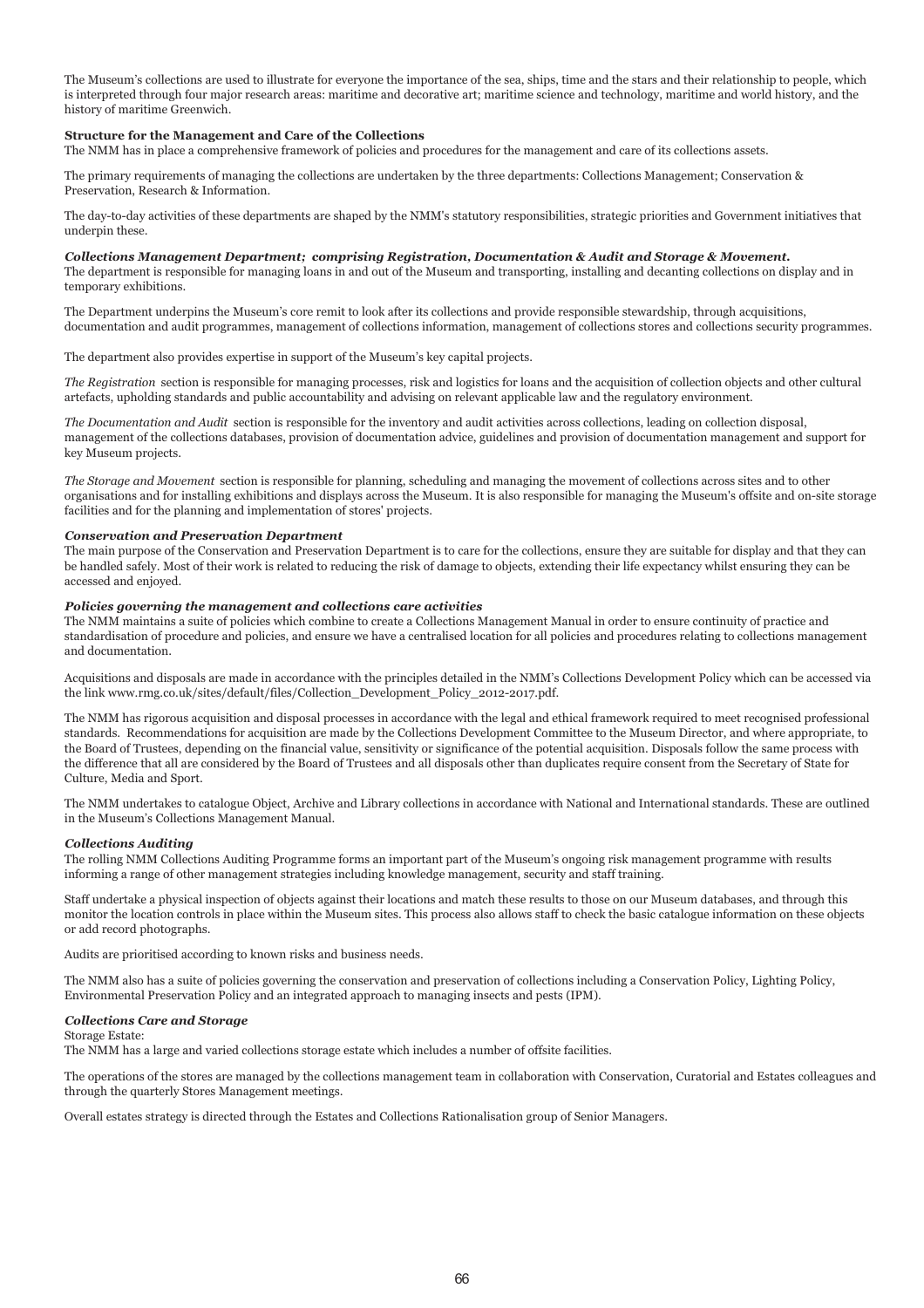Prioritised Approach to Collections Care:

The NMM conducts a biannual collections store survey to identify and prioritise areas for improvement. This is coupled with weekly gallery inspections and one collection survey per year in a particular area. The data from these surveys informs strategies for collections care.

In addition to the three survey/inspection programmes outlined above the NMM has an active programme for identifying and monitoring vulnerable objects; many of these contain hazardous materials.

### Provision of suitable building conditions:

The Museum's buildings provide adequate protection in terms of their condition and design to ensure the safe keeping of the collection.

The Museum's various buildings and grounds are managed by the in-house Estates Department. The annual planned maintenance programme is informed by the quadrennial condition survey carried out by independent Mechanical & Electrical Engineering (M&E) and Building & Civil Engineering (B&CE) consultants.

A four year maintenance plan is prepared and with this overview the next year's budget is determined. This allows annual flexibility which may be necessary due to changed priorities or a changed financial climate informed by a longer term strategy.

Day-to-day maintenance issues are dealt with on an ongoing basis to ensure the buildings do not fall into disrepair or require more major and costly intervention.

### **Loans**

### *Loans Out Policy*

Although the Museum is only able to display a small proportion of its collections at Greenwich at any one time, it is committed to making it accessible to a wider audience. Every year the NMM contributes high-quality objects to exhibitions and displays in Britain and abroad through its extensive loans programme. The Museum lends material to an increasing variety of borrowers such as museums and galleries, government and public buildings, and corporate institutions.

Loan requests are assessed by the Registration Section and by the Loans Committee. The factors that are taken into consideration are timeliness, internal use for requested objects, conflicting loan requests, condition of objects and suitability for travel, safety and security, availability of resources to prepare the loan and how the loan improves access to the collection.

### **Financial Information on Acquisition of Heritage Assets since 1 April 2010**

| Cost or Valuation:              | 2010  | 2011  | 2012  | 2013   | 2014   | 2015   | 2016   | 2017                        |
|---------------------------------|-------|-------|-------|--------|--------|--------|--------|-----------------------------|
|                                 | £'000 | £'000 | £'000 | £'000  | £'000  | £'000  | £'000  | $\boldsymbol{\pounds}$ '000 |
| As at 1 April                   | 4,172 | 4,588 | 4,862 | 8,927  | 10,084 | 14,993 | 16,128 | 17,426                      |
| Collection Addition - Purchased | 125   | 31    | 164   | 632    | 4,747  | 510    | 295    | 9,530                       |
| Collection Addition - Donated   | 291   | 243   | 3,901 | 525    | 162    | 625    | 1,003  | 73,529                      |
| As at 31 March                  | 4,588 | 4,862 | 8,927 | 10,084 | 14,993 | 16,128 | 17,426 | 100,485                     |

Donated assets in the year included the MOD Art Collection transferred to the museum on 22 March 2017 and included Paintings, Clocks/watches and Chronometers valued at £73,491,600. Of the approximately 240 items in the collection 62 are currently on loan in MOD buildings and other establishments. The value of heritage assets from the MOD collection loaned out to other organisations is  $\pounds$ 7,557,000 and the Museum is currently working to update the loan agreements for these objects.

Purchased Assets in the year included the Armada Portrait, funded by individual donations, the Art Fund and the Heritage Lottery Fund.

#### *Cutty Sark*

It is the policy of National Maritime Museum not to capitalise *Cutty Sark* with the museums heritage assets as this ship is in effect inalienable, held in principle in perpetuity and is irreplaceable. Any financially based valuation would be misleading to the value and significance of the material culture involved. The Museum has a clear duty to care for and make available this assets for the enjoyment and education of the public as far as possible, commensurate with the long term care of this ship.

| 13 Investments                      |                          | Group                    | <b>Charity</b> |         |
|-------------------------------------|--------------------------|--------------------------|----------------|---------|
|                                     | 2017                     | 2016                     | 2017           | 2016    |
| <b>Quoted Investments</b>           | £'000                    | £'000                    | £'000          | £'000   |
| Market value at 1 April 2016        | 5,025                    | 5,155                    | 5,025          | 5,155   |
| Additions                           | 759                      | 2,668                    | 759            | 2,668   |
| Disposal Proceeds                   | (1,040)                  | (2,746)                  | (1,040)        | (2,746) |
| Gain/(Loss) on Disposal             | 48                       | (23)                     | 48             | (23)    |
| Net Gain/(Loss) on revaluation      | 731                      | (29)                     | 731            | (29)    |
| Market value at 31 March 2017       | 5,523                    | 5,025                    | 5,523          | 5,025   |
| Historical cost as at 31 March 2017 | 3,226                    | 3,508                    | 3,226          | 3,508   |
| <b>Unquoted Investments:</b>        |                          |                          |                |         |
| Cost as at 31 March 2017            | $\overline{\phantom{a}}$ | $\overline{\phantom{a}}$ | 500            | 500     |
| <b>Total Investments</b>            | 5,523                    | 5,025                    | 6,023          | 5,525   |

The unquoted investment is in the trading subsidiary, National Maritime Museum Enterprises Limited - a company registered in England and Wales. The authorised, issued share capital consists of 500,000 £1 ordinary shares of which the Museum owns 100%.

#### **14 Financial Risk Management**

FRS102, Financial Instruments, requires disclosure of the role which financial instruments have had during the year, in creating or changing the risks the Museum faces in undertaking its activities.

The majority of financial instruments relate to contracts to buy non-financial items in line with the Museum's expected purchase and usage requirements and the Museum is therefore exposed to little credit, liquidity or market risk. These financial instruments are mainly managed funds.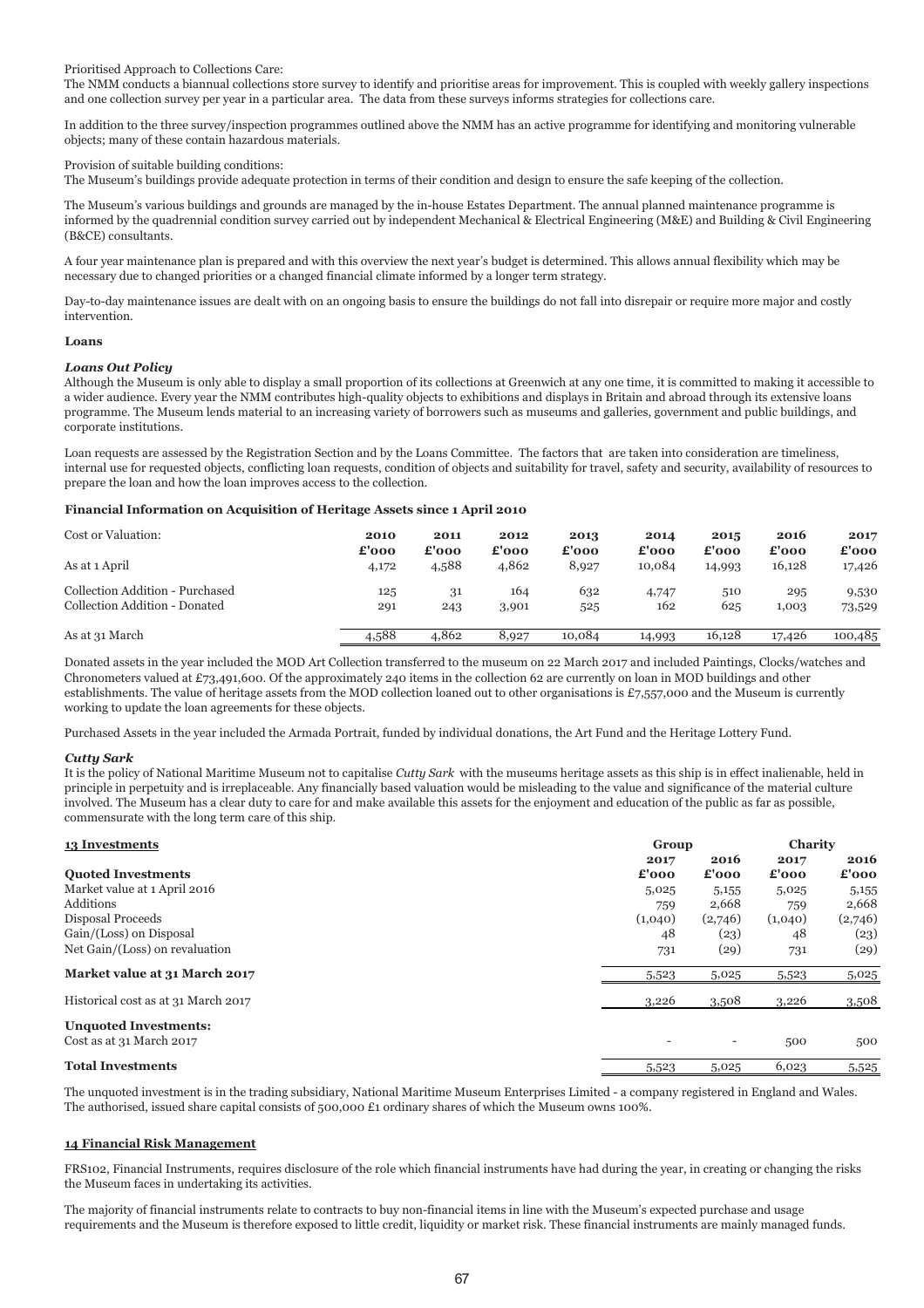| <b>Financial Assets</b>             | <b>Total</b><br>£000 | <b>Floating</b><br><b>Financial</b><br><b>Assets</b><br>£000 | <b>Fixed</b><br><b>Financial</b><br><b>Assets</b><br>£000 | Assets<br><b>Earning</b><br>Equity<br>Return<br>£000 | Average<br>Rate | Weighted Weighted<br>Average<br><b>Fixed Int Period for</b><br><b>Which Rate</b><br><b>Is Fixed</b> |
|-------------------------------------|----------------------|--------------------------------------------------------------|-----------------------------------------------------------|------------------------------------------------------|-----------------|-----------------------------------------------------------------------------------------------------|
| Year ended 31 March 2017 - Sterling | 8,952                | 2,241                                                        | 1,188                                                     | 5,523                                                | $1.0\%$         | 3 Months                                                                                            |
| Year ended 31 March 2016 - Sterling | 12,667               | 4,481                                                        | 3,161                                                     | 5,025                                                | $1.1\%$         | 3 Months                                                                                            |

The interest rate on floating financial assets is determined by the bank and market conditions.

### **Reconciliation to the Balance Sheet 2017 2016**

|                                                                             | £'000 | $\boldsymbol{\pounds}$ '000 |
|-----------------------------------------------------------------------------|-------|-----------------------------|
| - Floating Financial Assets<br>Cash                                         | 2,241 | 4,481                       |
| Investments (Current Assets) - Short Term Deposits / Fixed Financial Assets | 1.188 | 3,161                       |
| Investments (Fixed Assets)<br>- Assets Earning Equity Return                | 5,523 | 5,025                       |
| Total                                                                       | 8,952 | 12.667                      |

### **Liquidity Risk**

The National Maritime Museum receives the majority of its operating income by way of Grant in Aid and as a result there is little exposure to liquidity risk. This is managed through the reserves policies as established by the Trustees.

The Museum has sufficient investments, designated funds and unrestricted funds to cover its current liabilities.

### **Credit Risk**

The Museum is exposed to credit risk of  $£1,399,000$  of trade debtors. This risk is not considered significant as major customers are familiar to the Museum. Bad and doubtful debts are provided for on an individual basis. Write offs in the year for bad debts amounted to £499 (£155 - 2016).

The Museum is exposed to credit risk of £7,954,000 of Accrued Grant Income. The risk is not considered significant as the donors are all established foundations and charities. The remainder of the Museum's activity is funded by self-generated income and funds given for restricted purposes such as capital projects, projects are only progressed when income is certain.

Cash is held by the Museum's bankers. The Museum has not suffered any loss in relation to cash held by bankers.

### **Foreign Currency Risk**

The National Maritime Museum has no exposure to foreign currency risk because no material transactions are carried out in foreign currencies.

### **Investment Income Risk**

The National Maritime Museum has a Loan from DCMS repayable over 25 years and all cash deposits are for terms of up to four months.

The museum has no exposure to interest rate risk on its financial liabilities as the interest rate on the DCMS loan is fixed for the entire repayment period. Its financial assets are held in fixed term deposit accounts with maturity of one month or less, or in funds or assets that can be readily traded, and so have no fixed interest rate.

| 15 Stock                            | Group  |                          | Charity        |       |
|-------------------------------------|--------|--------------------------|----------------|-------|
|                                     | 2017   | 2016                     | 2017           | 2016  |
|                                     | £000   | £000                     | £000           | £000  |
| Goods for resale                    | 397    | 301                      | 85             | 49    |
|                                     |        |                          |                |       |
| 16 Debtors                          | Group  |                          | Charity        |       |
|                                     | 2017   | 2016                     | 2017           | 2016  |
| Amounts falling due within one year | £'000  | £'000                    | £'000          | £'000 |
| Trade debtors                       | 1,399  | 354                      | 1,119          | 258   |
| Amount owed by subsidiary           |        |                          | 1,526          | 928   |
| Prepayments                         | 295    | 245                      | 295            | 245   |
| Taxation (VAT)                      | 1,107  | 362                      | 1,107          | 403   |
| Accrued income                      | 24     | 314                      | $\overline{2}$ | 293   |
| Accrued Grant income                | 6,074  |                          | 6,074          |       |
| Other debtors                       | 62     | 79                       | 58             | 117   |
| Balance falling due within one year | 8,961  | 1,354                    | 10,181         | 2,244 |
| Amounts falling due after one year  |        |                          |                |       |
| <b>Accrued Grant Income</b>         | 1,879  | $\overline{\phantom{a}}$ | 1,879          |       |
| Balance falling due after one year  | 1,879  | $\overline{\phantom{a}}$ | 1,879          |       |
| <b>Total</b>                        | 10,840 | 1,354                    | 12,060         | 2,244 |

Accrued Grant income includes £7,166,735 of income due from restricted grant funding for specific projects to be undertaken by the Museum in 2017-18 and future years.

Other debtors includes £13,602 of unpresented credit card income (£19,500 - 2016).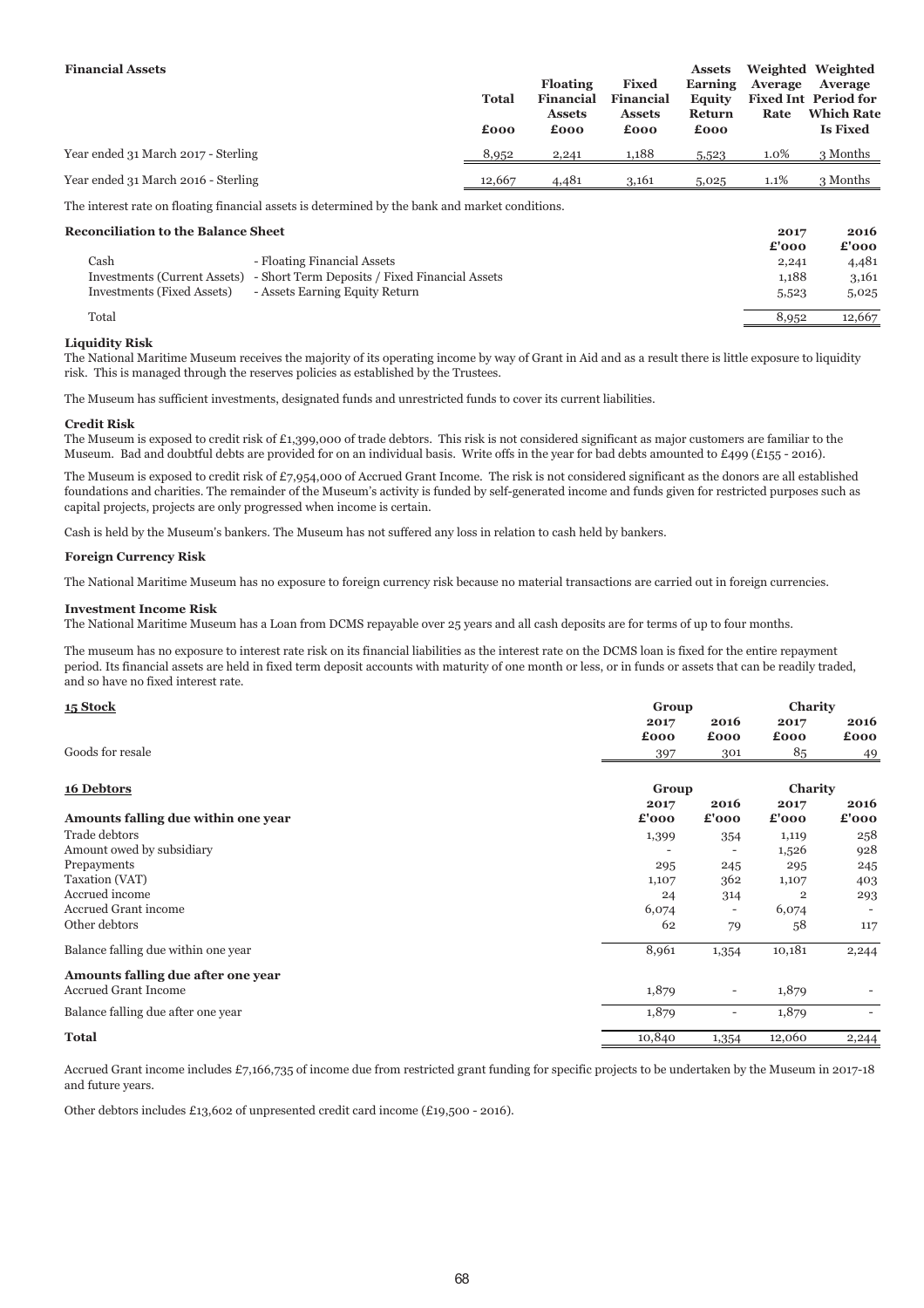| 17 Creditors                                                        | Group         | <b>Charity</b> |               |               |
|---------------------------------------------------------------------|---------------|----------------|---------------|---------------|
| Amounts falling due within one year                                 | 2017<br>£'000 | 2016<br>£'000  | 2017<br>£'000 | 2016<br>£'000 |
| Trade creditors                                                     | 2,040         | 477            | 2,035         | 460           |
| Other creditors                                                     | 75            | 16             | 42            | 17            |
| DCMS Loan and Interest                                              | 298           |                | 298           |               |
| Taxation and social security                                        | 299           | 252            | 299           | 252           |
| Accruals                                                            | 1,610         | 3,799          | 1,536         | 3,734         |
| Deferred income                                                     | 393           | 567            | 113           | 348           |
| Balance falling due within one year                                 | 4,715         | 5,111          | 4,323         | 4,811         |
| Balance falling due after one year<br><b>DCMS</b> Loan and Interest | 5,856         | 901            | 5,856         | 901           |
| Balance falling due after one year                                  | 5,856         | 901            | 5,856         | 901           |
| <b>Total</b>                                                        | 10,571        | 6,012          | 10,179        | 5,712         |

During 2015-16 DCMS approved a loan to the Museum totalling £6,100,000 towards the development of the Prince Philip Maritime Collections Centre. The first instalment of £900,000 was received in 2015-16 with the remaining balance received in 2016-17. The first repayment on the loan was due and paid in April 2017. Interest is being accrued at an indicative rate of 1.02%.

| The movement on the deferred income account is as follows: | Group         | Charity       |               |               |
|------------------------------------------------------------|---------------|---------------|---------------|---------------|
|                                                            | 2017<br>£'000 | 2016<br>£'000 | 2017<br>£'000 | 2016<br>£'000 |
| Deferred income at 1 April                                 | 567           | 1,125         | 348           | 996           |
| Released in year                                           | (556)         | (880)         | (337)         | (752)         |
| Deferred in year                                           | 382           | 322           | 102           | 104           |
| Deferred income at 31 March                                | 393           | 567           | 113           | 348           |

## **18 Operating Leases**

As at 31 March 2017 the Museum had obligations under non-cancellable operating leases which are due as follows:

|                               |                 | Group         |                              | <b>Charity</b>           |
|-------------------------------|-----------------|---------------|------------------------------|--------------------------|
| <b>Buildings</b>              | 2017<br>£'000   | 2016<br>£'000 | 2017<br>£'000                | 2016<br>£'000            |
| - Within one year             | 394             | 394           | 394                          | 394                      |
| - In the second to fifth year | 1,077           | 1,077         | 1,077                        | 1,077                    |
| - After five years            | 1,259           | 1,504         | 1,259                        | 1,504                    |
| Total                         | 2,730           | 2,975         | 2,730                        | 2,975                    |
| <b>Other</b>                  |                 |               |                              |                          |
| - Within one year             | 8               | 13            | 8                            | 13                       |
| - In the second to fifth year | 16              | 24            | 16                           | 24                       |
| - After five years            | $\qquad \qquad$ |               | $\qquad \qquad \blacksquare$ | $\overline{\phantom{0}}$ |
| Total                         | 24              | 37            | 24                           | 37                       |

## **19 Restricted Funds**

The income funds of the Museum comprise specific purpose grants and donations which remain unexpended:

|                                                     |                |                          |           |                 |                    | ратансе                     |
|-----------------------------------------------------|----------------|--------------------------|-----------|-----------------|--------------------|-----------------------------|
|                                                     | <b>Balance</b> |                          | Expendi-  | Gains/          |                    | 31 March                    |
|                                                     | 1 Apr 2016     | <b>Income</b>            | ture      |                 | (Losses) Transfers | 2017                        |
|                                                     | £'000          | £'000                    | £'000     | £'000           | £'000              | $\boldsymbol{\pounds}$ '000 |
| Land and Buildings Fund (Incl. Cutty Sark Canopy)   | 95,224         | $\overline{\phantom{a}}$ | (3,336)   |                 | 3,789              | 95,677                      |
| <b>Revaluation Reserve</b>                          | 53,123         |                          |           | 4,031           |                    | 57,154                      |
| <b>Cutty Sark Preservation Fund</b>                 | 638            |                          |           |                 |                    | 638                         |
| Special Purpose Funds                               |                | 22,807                   | (1,0,5,5) | $\qquad \qquad$ | (21,752)           |                             |
| <b>Endeavour Galleries Fund</b>                     |                |                          |           |                 | 6,384              | 6,384                       |
| <b>Activities Fund</b>                              |                |                          |           | $\qquad \qquad$ | 866                | 866                         |
| Collections Capital Fund                            | 17,426         | 73,529                   |           |                 | 9,530              | 100,485                     |
| National Historic Ships UK Fund                     |                | 255                      | (252)     |                 |                    | 3                           |
| No. 3 Trust Fund - Sackler Caird Fund               | 68             | 36                       | (32)      | 6               |                    | 78                          |
| No. 3 Trust Fund - Anderson Fund                    | 74             | $\overline{\phantom{a}}$ |           |                 |                    | 74                          |
| No. 3 Trust Fund - Bosanquet Fund                   | 5              |                          |           |                 |                    | 5                           |
| Total Restricted Funds including Fair Value Reserve | 166,558        | 96,627                   | (4, 675)  | 4,037           | (1,183)            | 261,364                     |

**Balance**

The above fund includes a balance of £55,000 for the Fair Value Reserve. This reserve represents the difference between the historical cost of the investments and their market value at 31 March 2017.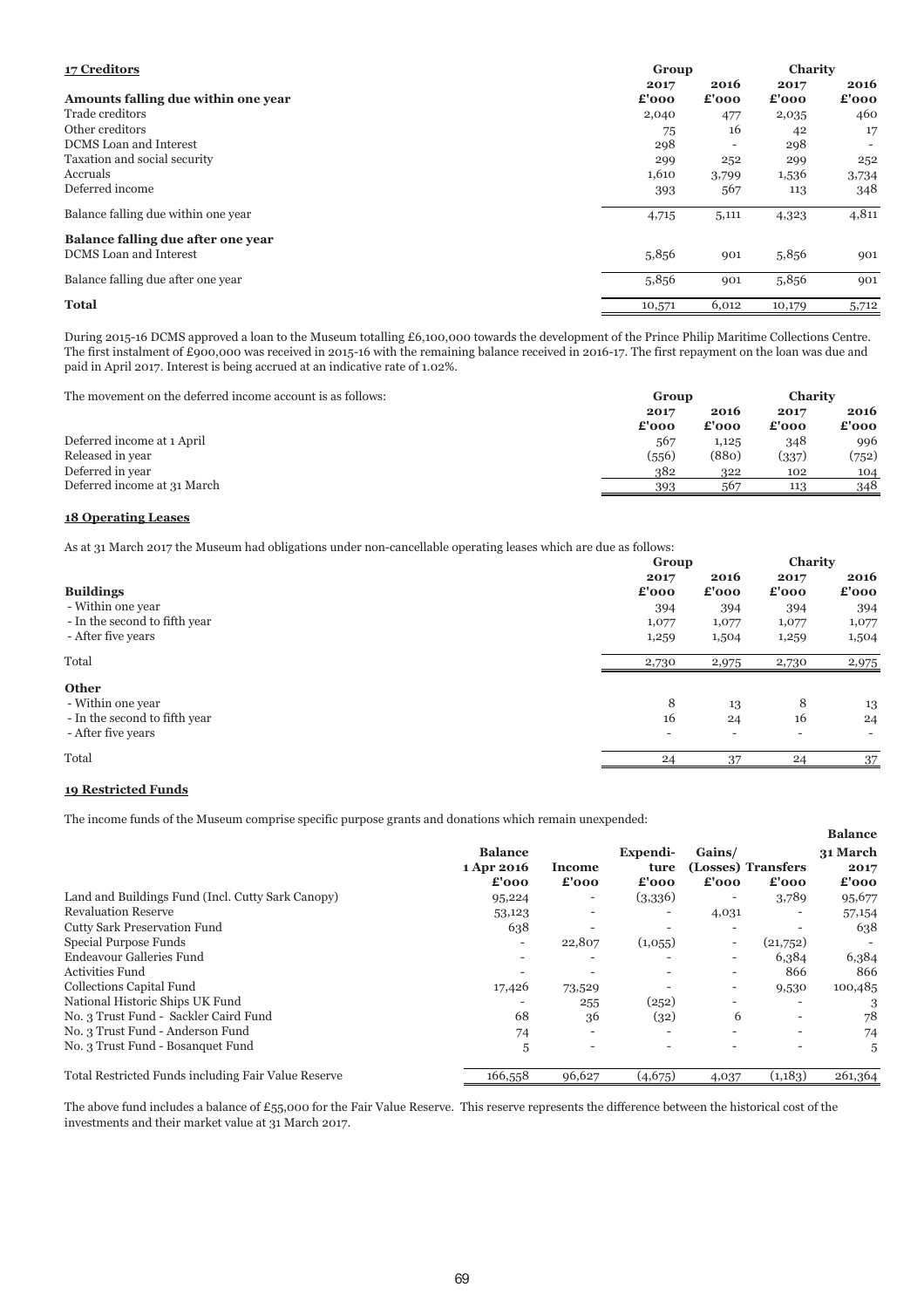**The Land and Buildings Fund** represents the value of the land and buildings on transfer from the Secretary of State for the Environment to the Trustees of the Museum, the incorporation of the Royal Observatory, Greenwich partly in 1999 and fully in 2004, plus subsequent additions at cost, less depreciation for the year.

**The Revaluation Reserve** represents the difference between the original cost and valuation of the land and buildings at year end.

**Cutty Sark Buildings Fund** represents the difference between the Net book Value transferred at 1 August 2016 and valuation of the land and buildings at year end.

**Cutty Sark Preservation Fund** is the transfer of cash funds from the Cutty Sark Trust which is held as a restricted fund for the conservation of the ship *Cutty Sark* .

**Special Purpose Funds** represent grants and donations received by the Museum for specific purposes.

**The Collections Capital Fund** represents assets either donated or purchased for the Museum's collection and is the value of capitalised heritage assets at the point of accession.

**The Endeavour Galleries Fund** represents donations and grants raised for the Endeavour Galleries capital works project.

**The Activities Fund** represents grants raised for activites based around the Endeavour Galleries, and both the Armada and Stubbs acquisitions.

**The National Historic Ships UK Fund** supports research, publications, training, recording and similar activities relating to the preservation of historic vessels.

**The Caird Fund** supports short term research fellows in areas directly related to the Museums collections or in particular related subjects.

**The Sackler Caird Fund** (part of the No.3 Trust Fund) was established to support a research fellowship in areas directly related to the Museum's collections or in particular related subjects.

**The Anderson Fund** (part of the No.3 Trust Fund) supports a fellowship in naval and maritime history.

**The Bosanquet Fund** (part of the No.3 Trust Fund) provides funding for the purchase of library books.

**The Fair Value Reserve** (for Restricted, Unrestricted and Endowment Funds) represents the difference between the historical cost of the investments and their market value at 31 March 2017.

**Balance**

#### **Description of main transfers between funds**

The Land and Buildings Fund movement provides for a transfer for additions of land and buildings paid for from the General Fund.

The Collections Capital Fund movement provides for the relocation of the purchase of Heritage Assets from the General Fund.

| 20 Unrestricted Funds            | <b>Balance</b>           |                          | Expendi-  | Gains/                   |                    | vamu<br>31 March |
|----------------------------------|--------------------------|--------------------------|-----------|--------------------------|--------------------|------------------|
|                                  | 1 Apr 2016               | <b>Income</b>            | ture      |                          | (Losses) Transfers | 2017             |
| <b>Designated Funds</b>          | £'000                    | £'000                    | £'000     | £'000                    | £'000              | £'000            |
| Tangible & Intangible Asset Fund | 7,662                    | $\overline{\phantom{a}}$ | (2,094)   | $\overline{\phantom{a}}$ | 6,660              | 12,228           |
| Designated Capital               | $\overline{\phantom{a}}$ | 1,725                    |           | $\overline{\phantom{a}}$ | (1,725)            |                  |
| Cutty Sark Preservation Fund     | 150                      | $\overline{\phantom{a}}$ |           | $\overline{\phantom{a}}$ | 150                | 300              |
| Caird Fund                       | 1,195                    | 13                       | (32)      | 125                      |                    | 1,301            |
| Development Fund                 | 5,293                    | 61                       | (24)      | 568                      | (3,656)            | 2,242            |
| No. 3 Trust Fund                 | 577                      | 8                        | (1)       | 29                       |                    | 613              |
| <b>Trading Funds</b>             | 59                       | 4,152                    | (2,626)   | $\overline{\phantom{a}}$ | (1,526)            | 59               |
| <b>Total Designated Funds</b>    | 14,936                   | 5,959                    | (4,777)   | 722                      | (97)               | 16,743           |
| <b>General Funds</b>             | 2,491                    | 20,384                   | (21,694)  | $\overline{\phantom{a}}$ | 1,280              | 2,461            |
|                                  | 17,427                   | 26,343                   | (26, 471) | 722                      | 1,183              | 19,204           |

The above fund includes a balance of £2,016,000 for the Fair Value Reserve. This reserve represents the difference between the historical cost of the investments and their market value at 31 March 2017.

**The Tangible & Intangible Asset Fund** represents the value of the fixed assets (excluding land and buildings) plus subsequent additions at cost.

**Designated Capital** represents funding received from the DCMS for capital expenditure.

**Cutty Sark Preservation Fund No. 2, t**he trustees have decided to designate £150,000 in the year to put towards the long term conservation of the

**The Caird Fund** is available for use at the discretion of the Trustees for the purpose and benefit of the Museum.

**The Development Fund** is designated for development projects at the Museum.

**The No.3 Trust Fund** (except to the extent that funds are endowment or restricted) is for the purpose and benefit of the Museum at the discretion of the Trustees.

**Trading Funds** represent the value of reserves held in the Museum's trading subsidiary.

#### **Description of main transfers between funds**

The Tangible Assets Fund movement mainly provides for a transfer from Designated Capital reserves for spend on fixed assets during the year.

The Designated Capital fund movement provides for the transfer of the capital Grant in Aid received which has been used for the purchase of tangible assets during the year.

The transfer out of the Trading Funds represent the transfer of the profit as Gift Aid to the Charity.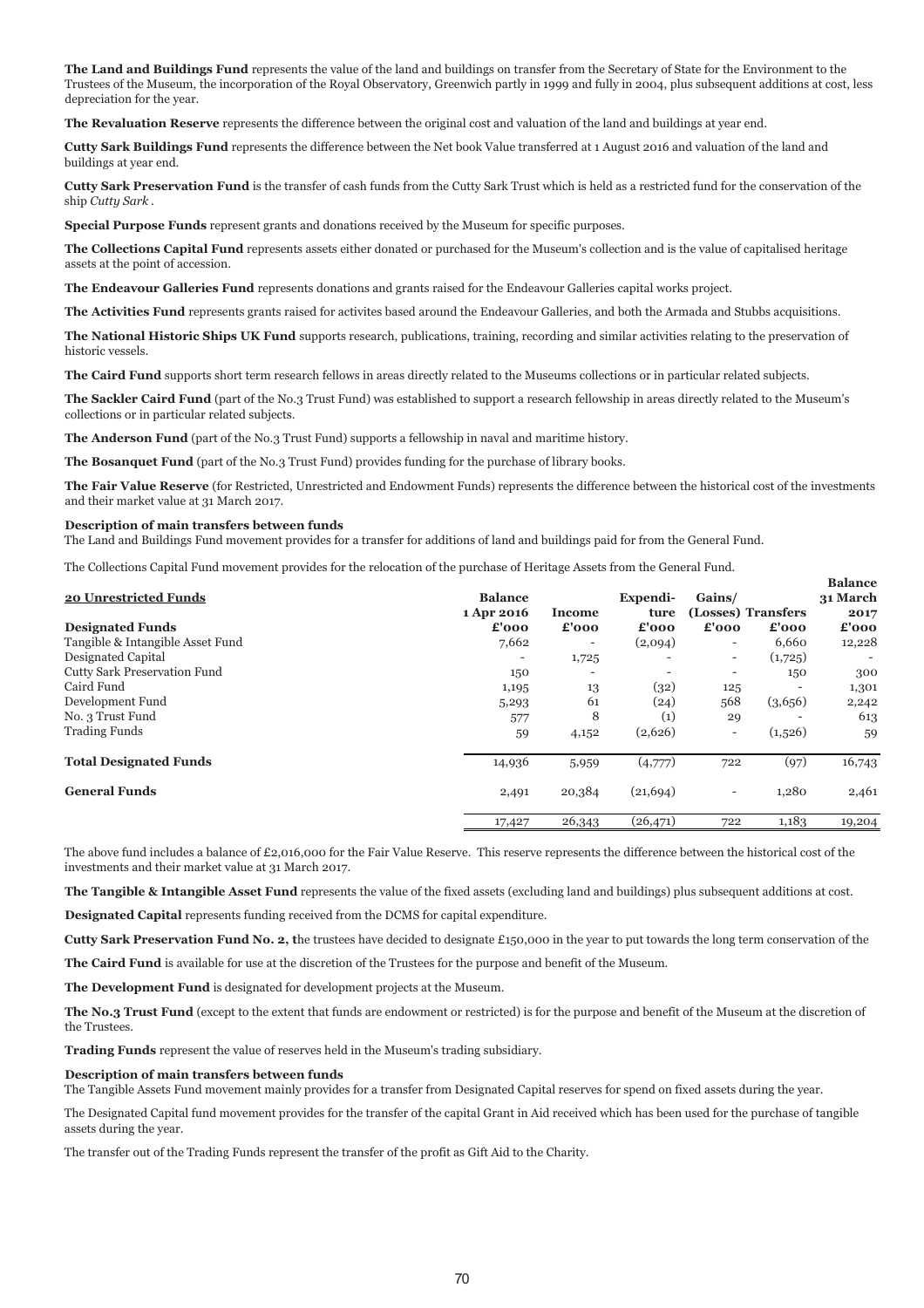| 21 Endowments         | <b>Balance</b><br>1 Apr 2016 | Income | Expendi-<br>ture         | Invest-<br>Gain          | <b>Balance</b><br>ment 31 March<br>2017 |
|-----------------------|------------------------------|--------|--------------------------|--------------------------|-----------------------------------------|
| Permanent endowments: | $\boldsymbol{\pounds}$ '000  | £'000  | £'000                    | £'000                    | $\boldsymbol{\pounds}$ '000             |
| The Caird Fund        | 488                          | b      | (14)                     | 51                       | 531                                     |
| The Sackler Fund      | 162                          |        | $\overline{\phantom{a}}$ | $\overline{\phantom{0}}$ | 163                                     |
|                       | 650                          |        | (14)                     | 51                       | 694                                     |

The above fund includes a balance of £181,000 for the Fair Value Reserve. This reserve represents the difference between the historical cost of the investments and their market value at 31 March 2017.

**The Caird Fund** is a capital sum the income of which is to be used for the purpose and benefit of the Museum.

**The Sackler Fund (part of the No.3 Trust Fund)** is a capital sum which is used to support a research fellowship in areas directly relating to the history of astronomy and navigational sciences.

| 22 Analysis of Group Net Assets between Funds      | Unrestricted<br><b>Designated</b><br><b>Funds</b> | Unrestric-<br>ted<br>General<br>Funds | Restric-<br>ted<br><b>Funds</b> | Endow-<br>ment<br><b>Funds</b> | <b>Total</b><br>2017 |
|----------------------------------------------------|---------------------------------------------------|---------------------------------------|---------------------------------|--------------------------------|----------------------|
| Fund balances at 31 March 2017 are represented by: | £'000                                             | £'000                                 | £'000                           | £'000                          | £'000                |
| Heritage Assets                                    | $\Omega$                                          | $\overline{\phantom{a}}$              | 100,485                         | $\overline{\phantom{a}}$       | 100,485              |
| Tangible Fixed assets                              | 17,890                                            | $\overline{\phantom{a}}$              | 152,831                         | $\qquad \qquad \blacksquare$   | 170,721              |
| Intangible Assets                                  | 439                                               | $\overline{\phantom{a}}$              | $\overline{\phantom{a}}$        | $\overline{\phantom{a}}$       | 439                  |
| Investments                                        | 4,672                                             | $\qquad \qquad$                       | 157                             | 694                            | 5,523                |
| Current assets                                     | 4,314                                             | 2,461                                 | 6,012                           | $\overline{\phantom{a}}$       | 12,787               |
| Debtors: Amounts falling due after one year        | $\Omega$                                          | $\overline{\phantom{a}}$              | 1,879                           | $\overline{\phantom{a}}$       | 1,879                |
| Creditors: Amounts falling due within one year     | (4,715)                                           | $\overline{\phantom{a}}$              | $\qquad \qquad$                 | $\overline{\phantom{a}}$       | (4,715)              |
| Creditors: Amounts falling due after one year      | (5,856)                                           | $\qquad \qquad$                       |                                 | $\overline{\phantom{a}}$       | (5,856)              |
| <b>Group Net Assets</b>                            | 16,744                                            | 2,461                                 | 261,364                         | 694                            | 281,263              |

Unrealised gains and losses detailed below have been included in the fund balances.

| <b>Reconciliation of movements</b><br>in unrealised gains on land and buildings:<br>Unrealised gains at 1 April 2016 | Unrestric-<br>ted<br>Funds<br>£'000 | <b>Restric-</b><br>ted<br><b>Funds</b><br>£'000<br>53,123 | Endow-<br>ment<br><b>Funds</b><br>£'000 | Total<br>2017<br>£'000<br>53,123 |
|----------------------------------------------------------------------------------------------------------------------|-------------------------------------|-----------------------------------------------------------|-----------------------------------------|----------------------------------|
| Net gain arising on revaluation                                                                                      | $\overline{\phantom{a}}$            | 4,031                                                     | $\overline{\phantom{a}}$                | 4,031                            |
| Unrealised gains at 31 March 2017                                                                                    |                                     | 57,154                                                    |                                         | 57,154                           |
| <b>Reconciliation of movements</b><br>in unrealised gains on investments:                                            | Unrestric-<br>ted<br>Funds<br>£'000 | <b>Restric-</b><br>ted<br><b>Funds</b><br>£'000           | Endow-<br>ment<br>Funds<br>£'000        | Total<br>2017<br>£'000           |
| Unrealised gains at 1 April 2016<br>Net gains arising on revaluations                                                | 1,407<br>674                        | 18<br>6                                                   | 93<br>51                                | 1,518<br>731                     |
| Unrealised gains at 31 March 2017                                                                                    | 2,081                               |                                                           |                                         |                                  |

| 23 Reconciliation of net incoming resources to net cash inflow from operating activities         |                |               | 2016<br>£'000    |
|--------------------------------------------------------------------------------------------------|----------------|---------------|------------------|
| Net income/(expenditure) for the reporting period (as per the statement of financial activities) |                | 92,596        | (1,960)          |
| Adjustments for:                                                                                 |                |               |                  |
| Donated Objects                                                                                  | Note 2         | (73, 529)     | (1,003)          |
| Depreciation & amortisation charges                                                              | Note 10        | 5,258         | 5,148            |
| (Gains)/losses on investments                                                                    |                | (779)         | 51               |
| Investment income                                                                                | Note 5         | (104)         | (124)            |
| (Increase)/Decrease in stock                                                                     | <b>Note 15</b> | (96)          | 14               |
| (Increase)/Decrease in debtors                                                                   | Note 16        | (9,486)       | 396              |
| Increase/(decrease) in creditors                                                                 | Note 17        | 4,559         | 180              |
| Cash inflows from new borrowing                                                                  | Note 17        | (5, 199)      |                  |
| Loss on Disposal of Fixed Assets                                                                 | Note 10        | 172           | (8)              |
| Net cash inflow from operating activities                                                        |                | 13,392        | 2,694            |
| Reconciliation of increase in cash to movement in net funds                                      |                | 2017<br>£'000 | 2016             |
| (Decrease)/Increase in cash in the period                                                        |                | (2,240)       | £'000            |
| (Decrease)/Increase in liquid resources in the period                                            |                | (1,973)       | 1,423<br>(1,387) |
|                                                                                                  |                |               |                  |
| Change in net funds resulting from cash flows                                                    |                | (4,213)       | 36               |
| Net funds at 1 April 2016                                                                        |                | 7,642         | 7,606            |
| Net funds at 31 March 2017                                                                       |                | 3,429         | 7,642            |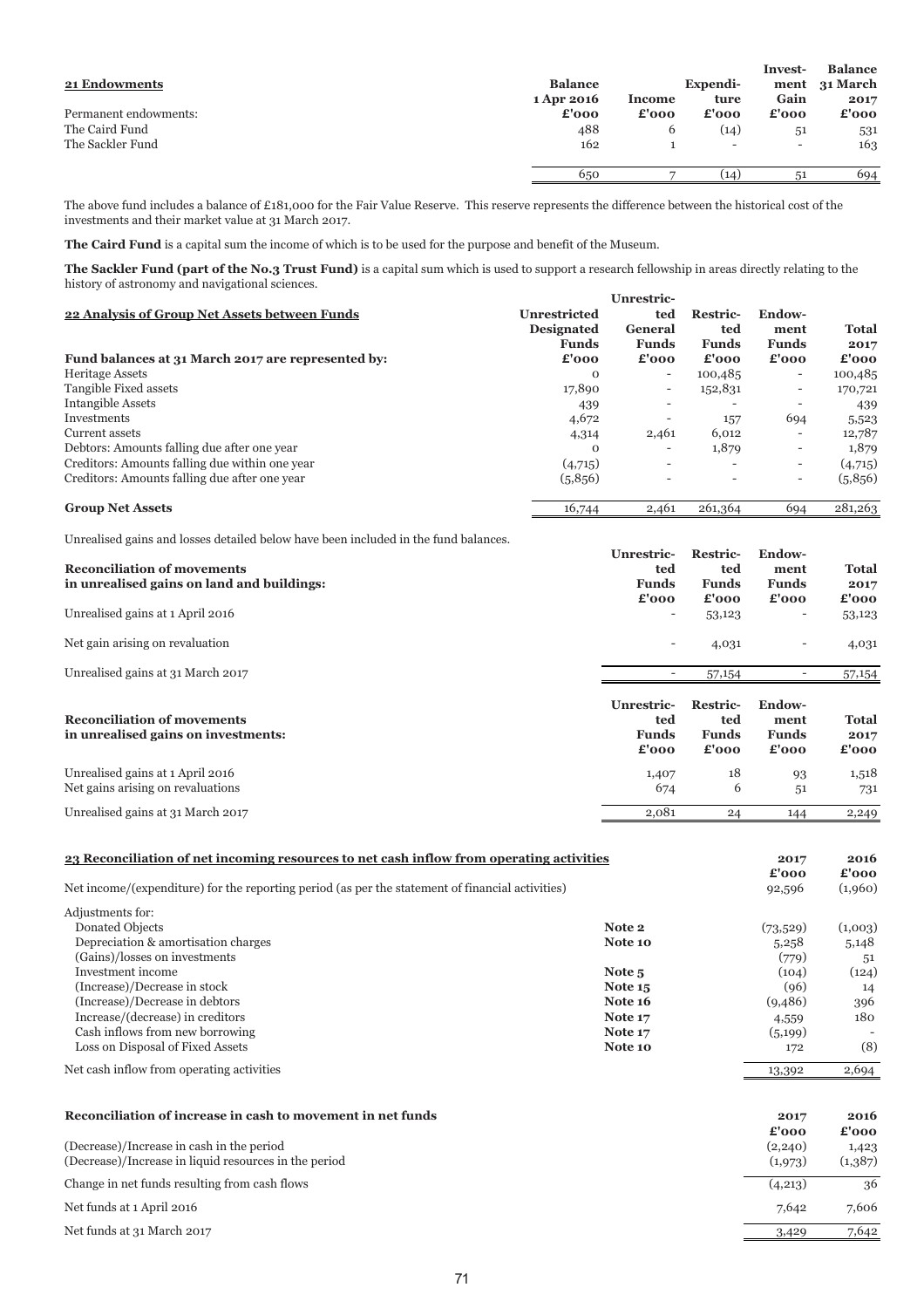| 24 Analysis of net funds              | <b>NMM</b><br>£'000 | <b>Trusts</b><br>£'000   | Charity<br>£'000 | <b>NMME</b><br>£'000     | 2017<br>Group<br>£'000 | 2016<br>Group<br>£'000 |
|---------------------------------------|---------------------|--------------------------|------------------|--------------------------|------------------------|------------------------|
| Held at Commercial Banks              | 216                 | 151                      | 367              | 1,857                    | 2,224                  | 4,465                  |
| Petty Cash                            | <b>I</b>            | $\overline{\phantom{a}}$ |                  | $\overline{\phantom{a}}$ |                        |                        |
| Cash in Hand                          | 14                  | $\overline{\phantom{a}}$ | 14               | $\overline{2}$           | 16                     | 16                     |
|                                       | 231                 | 151                      | 382              | 1,859                    | 2,241                  | 4,481                  |
| Liquid resources - Short Term Deposit | 6                   | 1,182                    | 1,188            | $\overline{\phantom{a}}$ | 1,188                  | 3,161                  |
| Net funds                             | 237                 | 1,333                    | 1,570            | 1,859                    | 3,429                  | 7,642                  |

## **25 Related party transactions**

The National Maritime Museum is a Non-Departmental Public Body whose parent department is the Department for Culture, Media and Sport.

# **a) The Department for Culture, Media and Sport**

The Department for Culture, Media and Sport is regarded as a related party. During the year the Museum had a number of transactions in the normal course of business and at full arm's length with the Department. There were no outstanding balances at the end of the year.

|                                            |        | 2017<br>£'000 | 2016<br>$\boldsymbol{\pounds}$ '000 |
|--------------------------------------------|--------|---------------|-------------------------------------|
| Grant in Aid received                      |        | 13,795        | 13,795                              |
| Capital Grant in Aid received              |        | 1,725         | 1,725                               |
| Capital Grant in Aid received - Restricted |        | 500           |                                     |
| Total received from DCMS                   | Note 2 | 16,020        | 15,520                              |
|                                            |        |               |                                     |

In addition we received all planned instalments of a loan from DCMS bringing the total value of the loan to £6.1 million.

#### **b) The Heritage Lottery Fund**

The National Maritime Museum received lottery grants from the Heritage Lottery Fund in the year of £11,405,914 (£318,644 - 2016). The HLF shares the same parent Department (DCMS) and is therefore a related party. There was an outstanding balance of £3,753,968 (£326,000 - 2016) at the end of the year.

|                                                           |        | 2017   | 2016  |
|-----------------------------------------------------------|--------|--------|-------|
|                                                           |        | £'000  | £'000 |
| Restricted Grants received from the Heritage Lottery Fund | Note 2 | 1.148  | 236   |
| Capital Grants received from the Heritage Lottery Fund    |        | 11,124 | 83    |
| <b>Total Heritage Lottery Grants</b>                      |        | 12,272 | 319   |

## **c) The Arts Council England**

The National Maritime Museum received grants from the Arts Council England in the year of £Nil (£29,500 - 2016). The ACE shares the same parent Department (DCMS) and is therefore a related party. There was an outstanding balance of £Nil (£Nil - 2016) at the end of the year.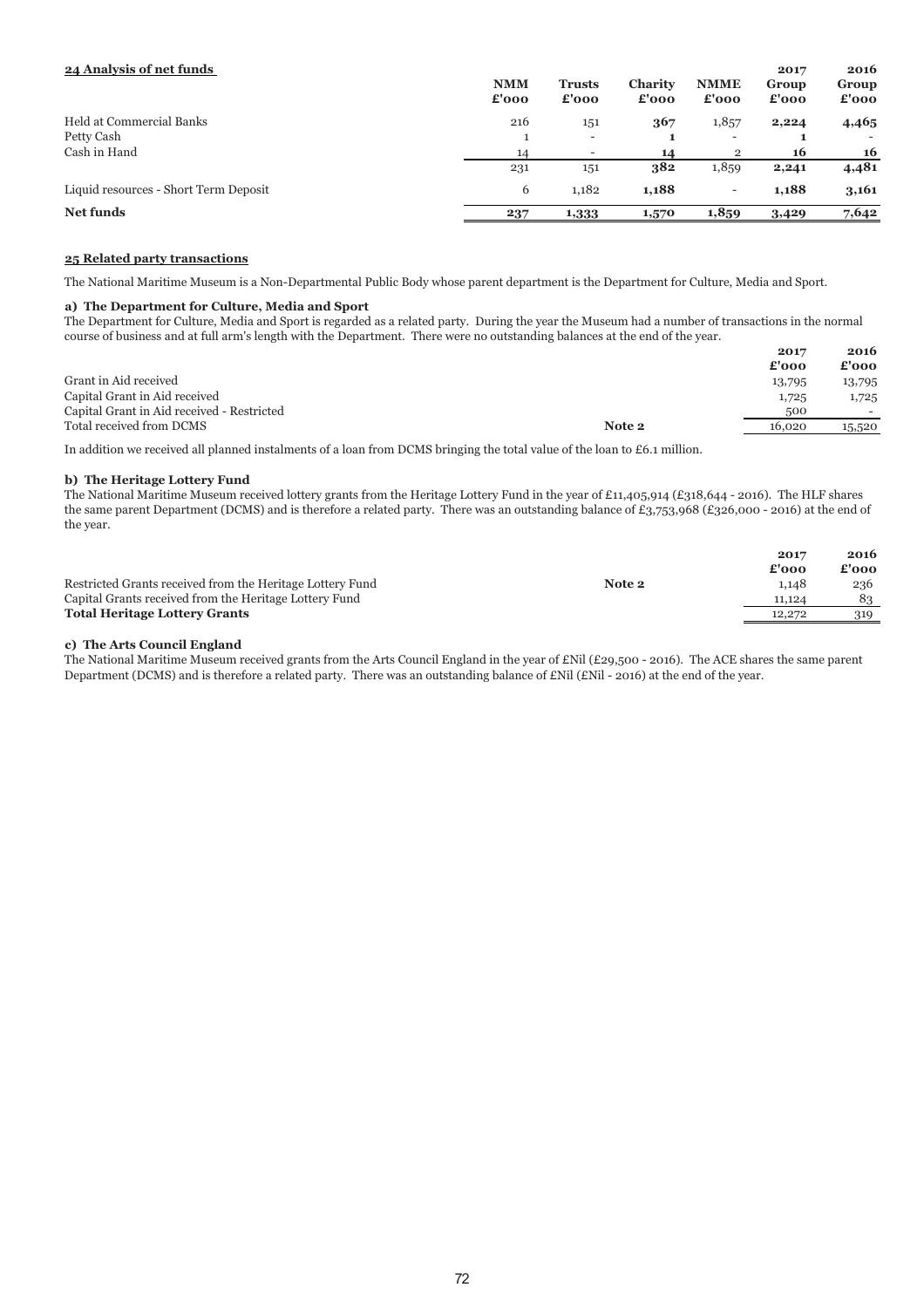### **d) The Trustees, Staff and Other Related Parties**

During the year the National Maritime Museum has had various material transactions with other entities, as set out below:

| <b>Related Party</b>               | <b>Nature of Relationship</b>                                                                             | <b>Value of</b><br>income<br>received<br>during<br>the year<br>£'000 | Value of<br>expendi-<br>ture<br>during the<br>year<br>£'000 | <b>Nature of transaction</b>                     |
|------------------------------------|-----------------------------------------------------------------------------------------------------------|----------------------------------------------------------------------|-------------------------------------------------------------|--------------------------------------------------|
| Royal Museums Greenwich            | E Boddington, a Trustee of the related party, served                                                      | 2,090                                                                |                                                             | Grants received & expenditure                    |
| Foundation                         | as a Trustee during the year                                                                              |                                                                      |                                                             | recharges                                        |
| <b>Imperial War Museum</b>         | C Lintott, who provided research assistance to the<br>related party, served as a Trustee during the year. | 13                                                                   |                                                             | Expenditure recharges - shared<br>rental expense |
| <b>BBC</b>                         | C Lintott, freelancer for the related party, served as<br>a Trustee during the year.                      | $\mathbf{1}$                                                         |                                                             | Income from image use                            |
| Chatham Historic Dockyard<br>Trust | Sir R Crawford, a Trustee of the related party,<br>served as a Trustee during the year                    |                                                                      | 126                                                         | Rental at No1 Smithery, Chatham                  |
| Visit Greenwich DMC                | K Fewster, a Director of the related party, served as I<br>Director during the year                       |                                                                      | 30                                                          | Membership subscription                          |
| <b>Imperial War Museum</b>         | C Lintott, who provided research assistance to the<br>related party, served as a Trustee during the year  |                                                                      | 7                                                           | Research assistance                              |
| <b>National Trust</b>              | K Fewster, a Member of the related party, served as<br>a Director during the year                         |                                                                      | 6                                                           | Grants made                                      |
| Museums Association                | K Fewster, a Member of the related party, served as<br>Director during the year.                          |                                                                      | 10                                                          | Conference and membership costs                  |
| Clore Leadership Programme         | M Sarna, a Fellow of the related party, served as a<br>Director during the year.                          |                                                                      | $\overline{2}$                                              | Staff development & training                     |
|                                    |                                                                                                           | 2,104                                                                | 181                                                         |                                                  |

At the year end there is a creditor balance of £Nil with the Royal Museums Greenwich Foundation, £3,913 with Imperial War Museum, and £Nil with the

There were additional related party transactions conducted with various parties which fall below our materiality threshold  $(E1,000)$ . These transactions resulted in income of £Nil and expenditure of £2,671

Additional information on key management remuneration is provided in the Remuneration Report on page 26.

#### **26 Contingent Liabilities**

The Museum had no contingent liabilities at the year end.

#### **27 Post Balance Sheet Events**

These financial statements were authorised for issue, on the date given on the Audit Certificate, by the Accounting Officer and the Board of Trustees.

There are no other post balance sheet events to report.

# **28 Control of the Consolidated Entities**

The charity accounts consist of the National Maritime Museum and its three Trusts Funds: Caird, Development and No3. The consolidated group accounts consist of the National Maritime Museum, its three trust funds and also include the results of a trading subsidiary, National Maritime Museum Enterprises Limited. The Museum controls NMME through ownership of 100% of its issued share capital. Control of the Trust Funds arises from the Trust deeds which vest ownership of the assets, which are to be used for the benefit of the Museum, in the Trustees of the Funds. Monitoring of the performances of NMME and the Trusts is undertaken by the Trustees of the National Maritime Museum through quarterly Trustee, Board, and Audit Committee meetings. Day to day control is operated through the financial and management arrangements of the executive offices of the Museum. Accountability is to the Trustees of the Museum and to the Department for Culture, Media and Sport.